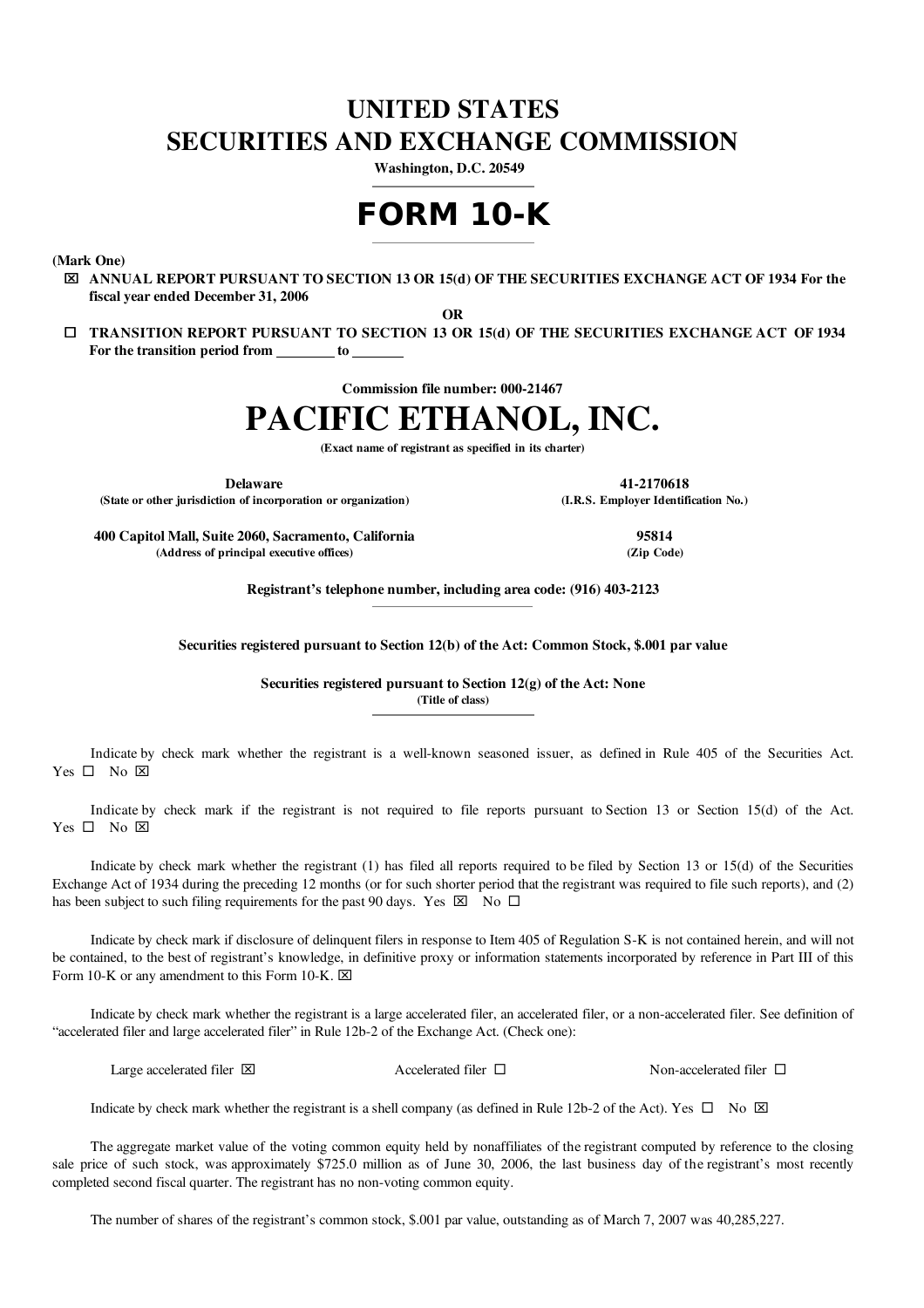## DOCUMENTS INCORPORATED BY REFERENCE:

Part III incorporates by reference certain information from the registrant's definitive proxy statement (the "Proxy Statement") for the 2007 Annual Meeting of Stockholders to be filed on or before April 30, 2007.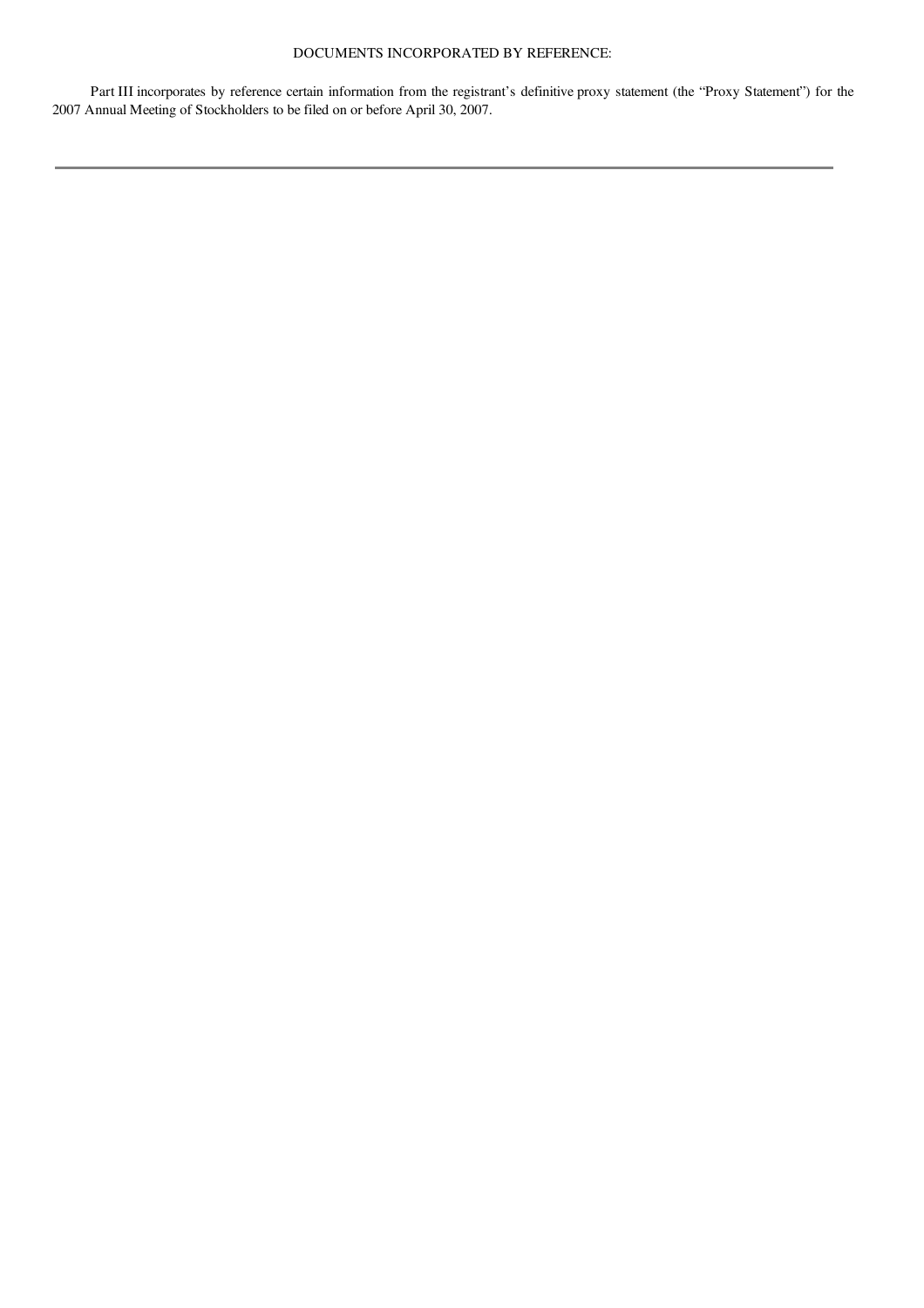# TABLE OF CONTENTS

Page

|                   | <b>PARTI</b>                                                                                                  |              |
|-------------------|---------------------------------------------------------------------------------------------------------------|--------------|
| Item 1.           | <b>Business</b>                                                                                               | $\mathbf{1}$ |
| Item 1A.          | Risk Factors.                                                                                                 | 13           |
| Item 1B.          | Unresolved Staff Comments.                                                                                    | 24           |
| Item 2.           | Properties.                                                                                                   | 24           |
| Item 3.           | Legal Proceedings.                                                                                            | 24           |
| Item 4.           | Submission of Matters to a Vote of Security Holders.                                                          | 26           |
|                   |                                                                                                               |              |
|                   | <b>PART II</b>                                                                                                |              |
| Item 5.           | Market For Registrant's Common Equity, Related Stockholder Matters and Issuer Purchases of Equity Securities. | 27           |
| Item 6.           | Selected Financial Data.                                                                                      | 30           |
| Item 7.           | Management's Discussion and Analysis of Financial Condition and Results of Operations.                        | 31           |
| Item 7A.          | Quantitative and Qualitative Disclosures About Market Risk.                                                   | 49           |
| Item 8.           | Financial Statements and Supplementary Data.                                                                  | 51           |
| Item 9.           | Changes in and Disagreements with Accountants on Accounting and Financial Disclosure.                         | 51           |
| Item 9A.          | <b>Controls and Procedures</b>                                                                                | 51           |
| Item 9B.          | Other Information.                                                                                            | 59           |
|                   |                                                                                                               |              |
|                   | <b>PART III</b>                                                                                               |              |
| Item $10$ .       | Directors, Executive Officers and Corporate Governance                                                        | 60           |
| Item 11.          | <b>Executive Compensation</b>                                                                                 | 60           |
| Item $12$ .       | Security Ownership of Certain Beneficial Owners and Management and Related Stockholder Matters                | 60           |
| Item 13.          | Certain Relationships and Related Transactions, and Director Independence                                     | 60           |
| Item $14$ .       | Principal Accounting Fees and Services                                                                        | 60           |
|                   | <b>PARTIV</b>                                                                                                 |              |
| Item $15$ .       | <b>Exhibits, Financial Statement Schedules</b>                                                                | 60           |
|                   |                                                                                                               |              |
|                   | <b>Index to Financial Statements</b>                                                                          | $F-1$        |
| Index to Exhibits |                                                                                                               |              |
| <b>Signatures</b> |                                                                                                               |              |
|                   | Exhibits Filed With This Report                                                                               |              |
|                   |                                                                                                               |              |

# -i-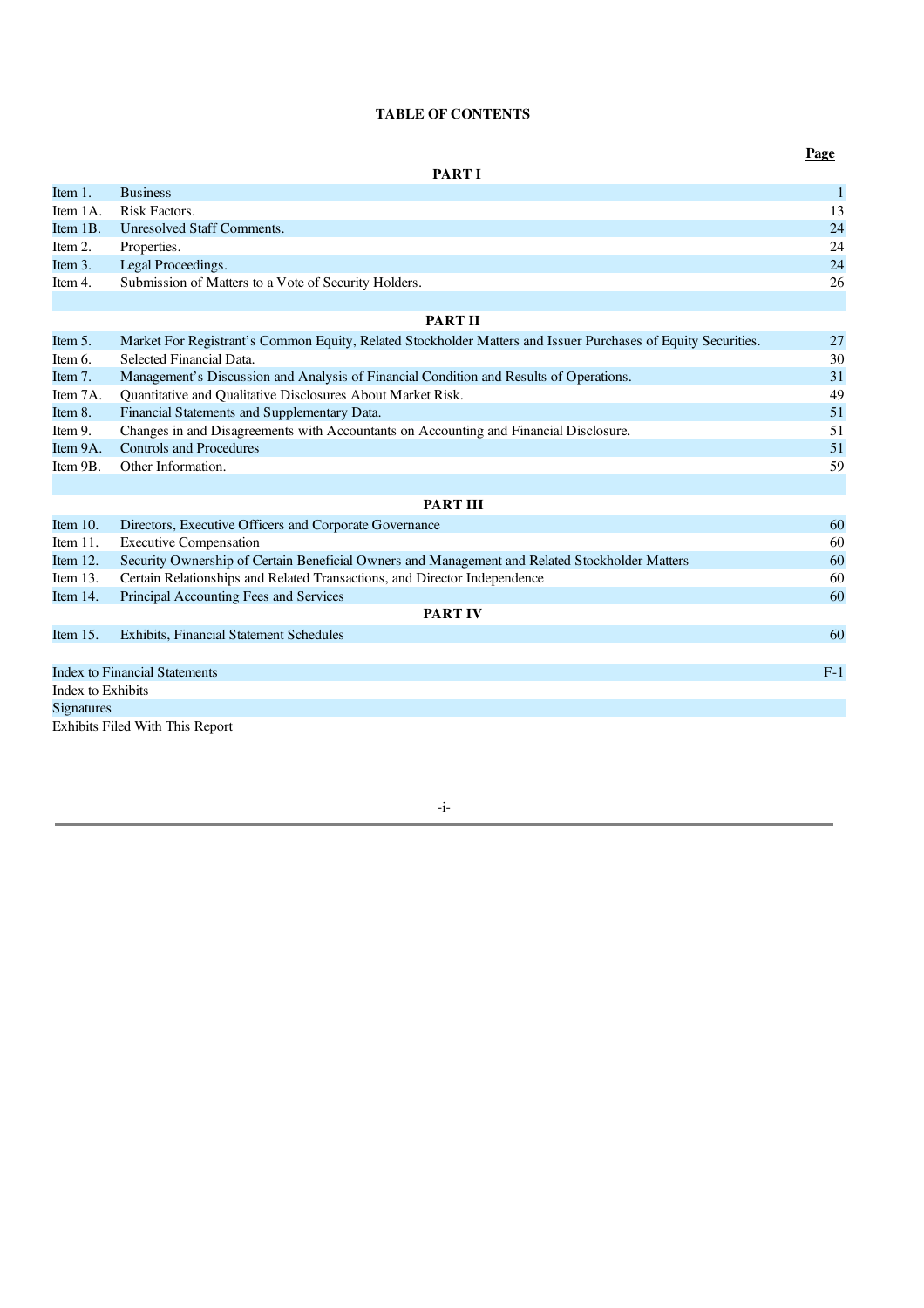## CAUTIONARY STATEMENT

All statements included or incorporated by reference in this Annual Report on Form 10-K, other than statements or characterizations of historical fact, are forward-looking statements. Examples of forward-looking statements include, but are not limited to, statements concerning projected net sales, costs and expenses and gross margins; our accounting estimates, assumptions and judgments; our success in pending litigation; the demand for ethanol and its co-products; the competitive nature of and anticipated growth in our industry; production capacity and goals: our ability to consummate acquisitions and integrate their operations successfully; and our prospective needs for additional capital. These forward-looking statements are based on our current expectations, estimates, approximations and projections about our industry and business, management's beliefs, and certain assumptions made by us, all of which are subject to change. Forwardlooking statements can often be identified by words such as "anticipates," "expects," "intends," "plans," "predicts," "believes," "seeks," "estimates," "may," "will," "should," "would," "could," "potential," "continue," "ongoing," similar expressions, and variations or negatives of these words. These statements are not guarantees of future performance and are subject to risks, uncertainties and assumptions that are difficult to predict. Therefore, our actual results could differ materially and adversely from those expressed in any forward-looking statements as a result of various factors, some of which are listed under "Risk Factors" in Item 1A of this Report. These forward-looking statements speak only as of the date of this Report. We undertake no obligation to revise or update publicly any forward-looking statement for *any reason, except as otherwise required by law.*

## PART I

#### Item 1. Business

## *Business Overview*

Our primary goal is to become the leading marketer and producer of renewable fuels in the Western United States.

We produce and sell ethanol and its co-products and provide transportation, storage and delivery of ethanol through third-party service providers in the Western United States, primarily in California, Nevada, Arizona, Washington, Oregon and Colorado. We have extensive customer relationships throughout the Western United States and extensive supplier relationships throughout the Western and Midwestern United States.

In October 2006, we completed construction of an ethanol production facility with nameplate annual production capacity of 35 million gallons located in Madera, California, and began producing ethanol. In October 2006, we also acquired approximately 42% of the outstanding membership interests of Front Range Energy, LLC, or Front Range, which owns and operates an ethanol production facility with nameplate annual production capacity of 40 million gallons located in Windsor, Colorado. In addition, we are currently constructing or in advanced stages of development of four additional ethanol production facilities. We also intend to construct or otherwise acquire additional ethanol production facilities as financial resources and business prospects make the construction or acquisition of these facilities advisable. See "—Production Facilities" below.

Total annual gasoline consumption in the United States is approximately 140 billion gallons. Total annual ethanol consumption currently represents less than 4% of annual gasoline consumption, or approximately 5.1 billion gallons of ethanol. We believe that the domestic ethanol industry has substantial potential for growth to reach what we estimate is an achievable level of at least 10% of the total annual gasoline consumption in the United States, or approximately 14 billion gallons of ethanol. In California alone, an increase in the consumption of ethanol from California's current level of 5.7%, or approximately 1.0 billion gallons of ethanol per year, to at least 10% of total annual gasoline consumption would result in consumption of approximately 700 million additional gallons of ethanol, representing an increase in annual ethanol consumption in California alone of approximately 75% and an increase in annual ethanol consumption in the entire United States of approximately 13%.

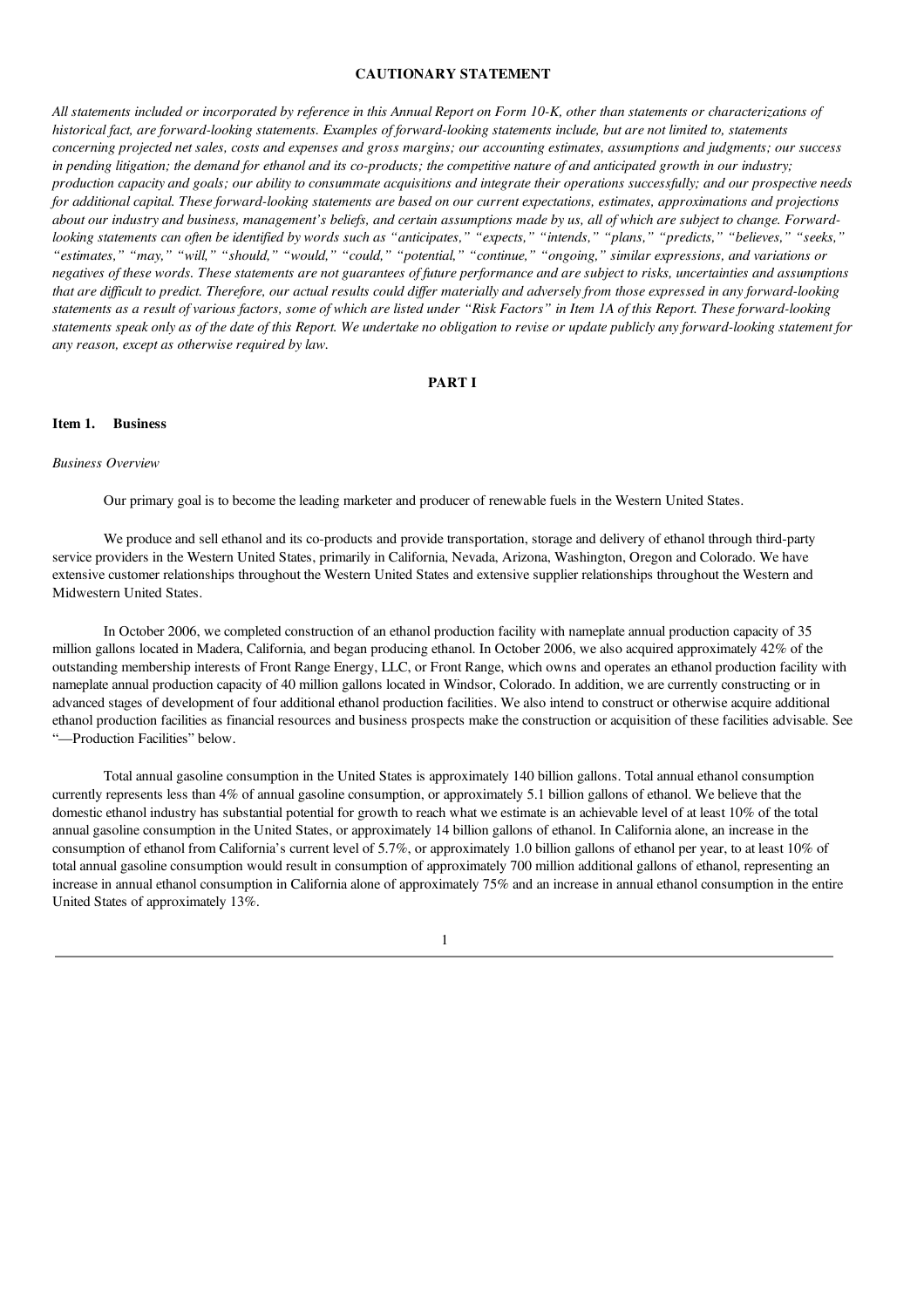We intend to achieve our goal of becoming the leading marketer and producer of renewable fuels in the Western United States in part by expanding our production capacity to 220 million gallons of annual production capacity by the second quarter of 2008 and 420 million gallons of annual production capacity by the end of 2010. We intend to achieve this goal in part also by expanding our relationships with thirdparty ethanol producers to market higher volumes of ethanol throughout the Western United States, expanding our relationships with animal feed distributors and end users to build local markets for wet distillers grains, or WDG, the primary co-product of our ethanol production, and expanding the market for ethanol by continuing to work with state governments to encourage the adoption of policies and standards that promote ethanol as a fuel additive and ultimately as a primary transportation fuel. We also intend to expand our distribution infrastructure by expanding our ability to provide transportation, storage and related logistical services to our customers throughout the Western United States.

## *Company History*

We are a Delaware corporation formed in February 2005. Following our incorporation, in March 2005, we completed a share exchange transaction, or Share Exchange Transaction, with the shareholders of Pacific Ethanol, Inc., a California corporation, or PEI California, and the holders of the membership interests of each of Kinergy, LLC, or Kinergy, and ReEnergy, LLC, or ReEnergy. Upon completion of the Share Exchange Transaction, we acquired all of the issued and outstanding shares of capital stock of PEI California and all of the outstanding membership interests of each of Kinergy and ReEnergy. Immediately prior to the consummation of the Share Exchange Transaction, our predecessor, Accessity Corp., a New York corporation, or Accessity, reincorporated in the State of Delaware under the name Pacific Ethanol, Inc.

Our main Internet address is http://www.pacificethanol.net. Our annual reports on Form 10-K, quarterly reports on Form 10-Q, current reports on Form 8-K, amendments to those reports and other Securities and Exchange Commission, or SEC, filings are available free of charge through our website as soon as reasonably practicable after these reports are electronically filed with, or furnished to, the SEC. Our common stock trades on the Nasdaq Global Market under the symbol PEIX. The inclusion of our website address in this Report does not include or incorporate by reference into this Report any information contained on our website.

#### *Competitive Strengths*

We believe that our competitive strengths include the following:

· *Our customer and supplier relationships*. We have developed strong business relationships with our customers and suppliers. In particular, we have developed strong business relationships with major and independent un-branded gasoline suppliers who collectively control the majority of all gasoline sales in California and other Western states. In addition, we have developed strong business relationships with ethanol and grain suppliers throughout the Western and Midwestern United States.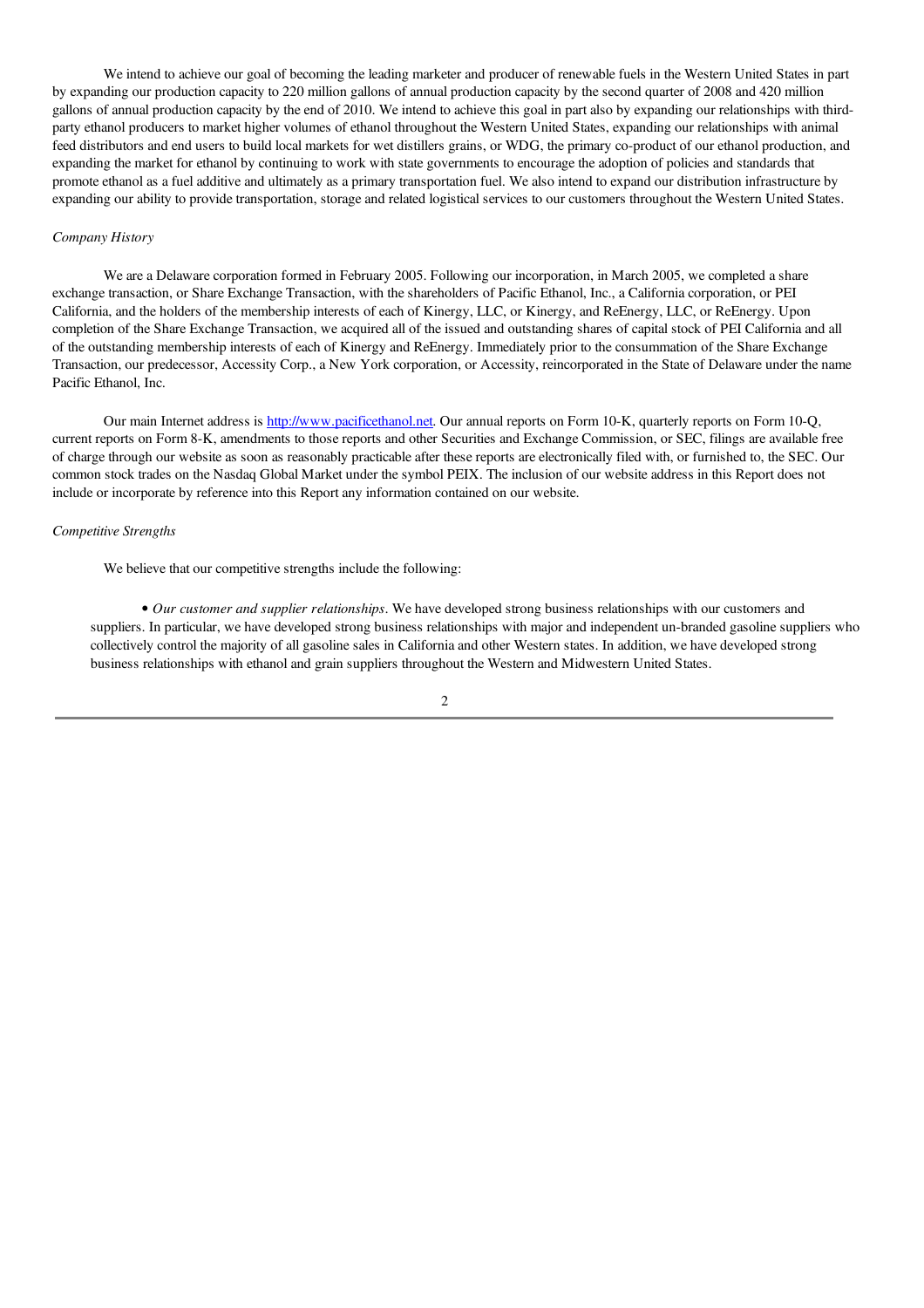· *Our ethanol distribution network*. We believe that we have a competitive advantage due to our experience in marketing to the segment of customers in major metropolitan and rural markets in the Western United States. We have developed an ethanol distribution network for delivery of ethanol by truck to virtually every significant fuel terminal as well as to numerous smaller fuel terminals throughout California and other Western states. Fuel terminals have limited storage capacity and we have been successful in securing storage tanks at many of the terminals we service. In addition, we have an extensive network of third-party delivery trucks available to deliver ethanol throughout the Western United States.

· *Our* s*trategic locations*. We believe that our focus on developing and acquiring ethanol production facilities in markets where local characteristics create the opportunity to capture a significant production and shipping cost advantage over competing ethanol production facilities provides us with significant competitive advantages, including transportation cost and delivery timing and logistical advantages and higher margins associated with the local sale of WDG and other co-products.

· *Our modern technologies*. Our existing production facilities use the latest production technologies to take advantage of stateof-the-art technical and operational efficiencies in order to achieve lower operating costs and more efficient production of ethanol and its co-products, and reduce our use of carbon-based fuels. We expect to implement these technologies in new production facilities currently under development and other planned production facilities.

· *Our experienced management*. Neil M. Koehler, our President and Chief Executive Officer, has over 20 years of experience in the ethanol production, sales and marketing industry. Mr. Koehler is the Director of the California Renewable Fuels Partnership, a Director of the Renewable Fuels Association, or RFA, and is a frequent speaker on the issue of renewable fuels and ethanol marketing and production. We believe that the experience of our management over the past two decades and our ethanol marketing operations have enabled us to establish valuable relationships in the ethanol industry and understand the business of marketing and producing ethanol.

We believe that these advantages will allow us to capture an increasing share of the total market for ethanol and its co-products and earn favorable margins on ethanol and its co-products that we produce.

#### *Business and Growth Strategy*

Our primary goal is to become the leading marketer and producer of renewable fuels in the Western United States. Key elements of our business and growth strategy to achieve this objective include:

· *Expand ethanol marketing revenues, ethanol markets and distribution infrastructure*. We plan to increase our ethanol marketing revenues by expanding our relationships with third-party ethanol producers to market higher volumes of ethanol throughout the Western United States. In addition, we plan to expand relationships with animal feed distributors and dairy operators to build local markets for WDG. We also plan to expand the market for ethanol by continuing to work with state governments to encourage the adoption of policies and standards that promote ethanol as a fuel additive and ultimately as a primary transportation fuel. In addition, we plan to expand our distribution infrastructure by expanding our ability to provide transportation, storage and related logistical services to our customers throughout the Western United States.

· *Add production capacity to meet expected future demand for ethanol*. We are developing additional ethanol production facilities to meet the expected future demand for ethanol. We are also exploring opportunities to add production capacity through strategic acquisitions of existing or pending ethanol production facilities that meet our cost and location criteria. We intend to expand our production capacity to 220 million gallons of annual production capacity by the second quarter of 2008 and 420 million gallons of annual production capacity by the end of 2010.

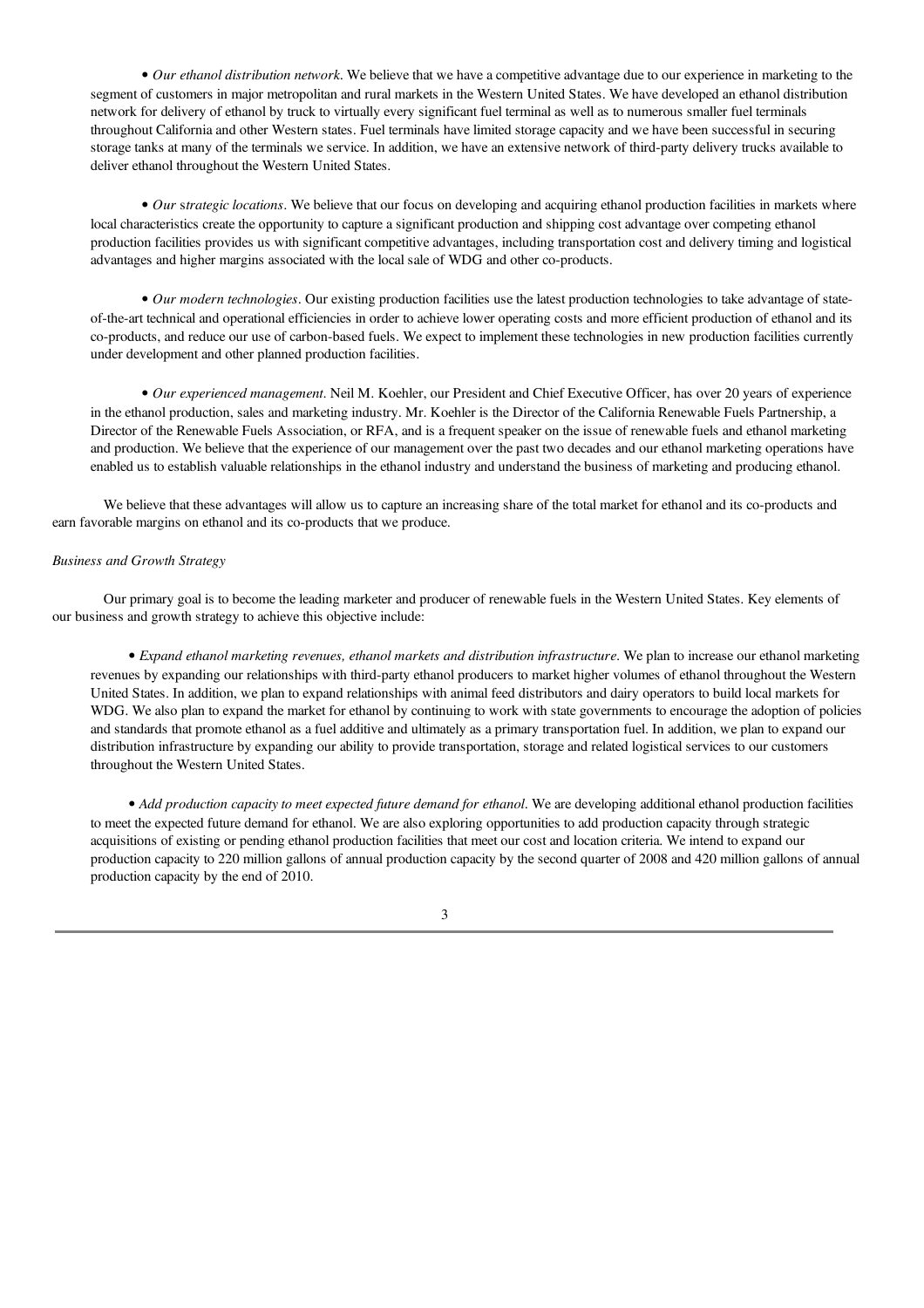· *Focus on cost ef iciencies*. We plan to develop or acquire ethanol production facilities in markets where local characteristics create the opportunity to capture a significant production and shipping cost advantage over competing ethanol production facilities. We believe a combination of factors will enable us to achieve this cost advantage, including the following:

- o Locations near fuel blending facilities will enable lower ethanol transportation costs and enjoy timing and logistical advantages over competing locations requiring ethanol to be shipped over much longer distances.
- o Locations adjacent to major rail lines will enable the purchase of corn from major corn-producing regions for efficient delivery in large-scale trains.
- o Locations near large concentrations of dairy and/or beef cattle will enable delivery of WDG over short distances without the need for costly drying processes.

In addition to these location-related efficiencies, we plan to incorporate advanced design elements into our newly constructed production facilities to take advantage of state-of-the-art technical and operational efficiencies.

· *Explore new technologies and renewable fuels*. We are evaluating a number of technologies that may increase the efficiency of our ethanol production facilities and reduce our use of carbon-based fuels. In addition, we are exploring the feasibility of using different and potentially abundant and cost-effective feedstocks, such as cellulosic plant biomass, to supplement corn as the basic raw material used in the production of ethanol.

· *Employ risk mitigation strategies*. We seek to mitigate our exposure to commodity price fluctuations by purchasing forward a portion of our corn and natural gas requirements primarily on a fixed-price basis and, to a lesser extent, by purchasing corn and natural gas futures contracts. To mitigate ethanol inventory price risks, we may sell a portion of our production forward under fixed-price and indexed contracts. We may hedge a portion of the price risks associated with index contracts by selling exchange-traded unleaded gasoline futures contracts. Proper execution of these risk mitigation strategies can reduce the volatility of our gross profit margins.

· *Evaluate and pursue acquisition opportunities*. We intend to evaluate and pursue opportunities to acquire additional ethanol production, storage and distribution facilities and related infrastructure currently in operation as financial resources and business prospects make the acquisition of these facilities advisable. In addition, we may also seek to acquire facility sites under development.

*Industry Overview and Market Opportunity*

#### *Overview of Ethanol Market*

The primary applications for fuel-grade ethanol in the United States today include:

· *Octane enhancer*. On average, regular unleaded gasoline has an octane rating of 87 and premium unleaded has an octane rating of 91. In contrast, pure ethanol has an average octane rating of 113. Adding ethanol to gasoline enables refiners to produce greater quantities of lower octane blend stock with an octane rating of less than 87. In addition, ethanol is commonly added to finished regular grade gasoline as a means of producing higher octane midgrade and premium gasoline.

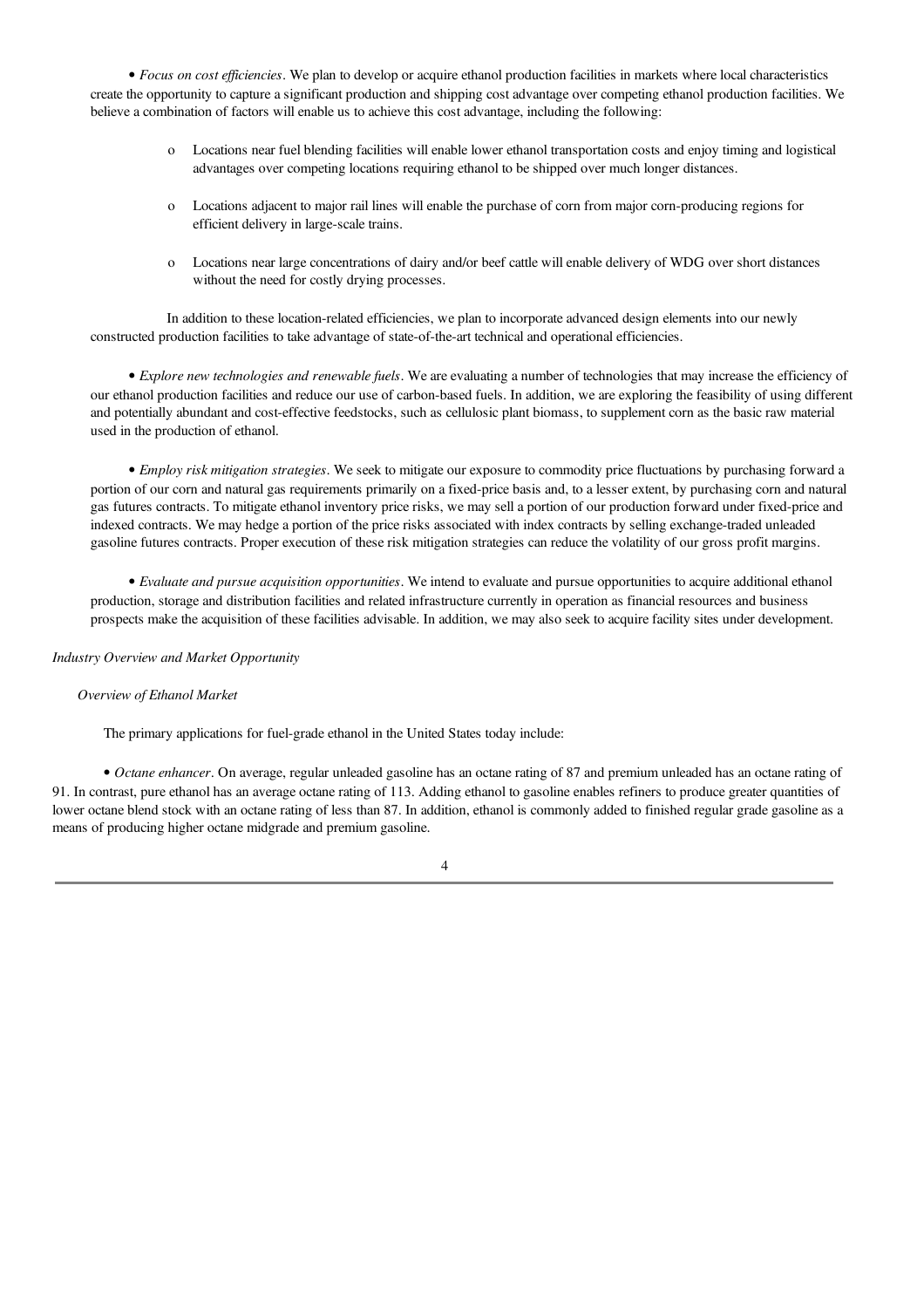· *Fuel blending*. In addition to its performance and environmental benefits, ethanol is used to extend fuel supplies. As the need for automotive fuel in the United States increases and the dependence on foreign crude oil and refined products grows, the United States is increasingly seeking domestic sources of fuel. Much of the ethanol blending throughout the United States today is done for the purpose of extending the volume of fuel sold at the gas pump. Furthermore, the experience in Brazil, where ethanol accounts for 40% of all vehicle fuels and is sold in blends with gasoline ranging from 25% to 100%, suggests that ethanol could capture a much greater portion of the United States market in the future.

· *Renewable fuels*. Ethanol is blended with gasoline in order to enable gasoline refiners to comply with a variety of governmental programs, notably the national renewable fuels standard, or RFS, designed to promote alternatives to fossil fuels. See "—Government Regulation."

The ethanol fuel industry is greatly dependent upon tax policies and environmental regulations that favor the use of ethanol in motor fuel blends in the United States. See "—Governmental Regulation." Ethanol blends have been either wholly or partially exempt from the federal excise tax on gasoline since 1978. The current federal excise tax on gasoline is \$0.184 per gallon, and is paid at the terminal by refiners and marketers. If the fuel is blended with ethanol, the blender may claim a \$0.51 per gallon tax credit for each gallon of ethanol used in the mixture. Federal law also requires the sale of oxygenated fuels in certain carbon monoxide non-attainment Metropolitan Statistical Areas, or MSAs, during at least four winter months, typically November through February. In addition, the Energy Policy Act of 2005, which was signed into law in by President Bush in August 2005, enacted the RFS. The RFS sets a minimum amount of renewable fuels (i.e., ethanol, biodiesel or any other liquid fuel produced from biomass or biogas) that must be used by fuel refiners. Beginning in 2006, the minimum amount of renewable fuels that must be used by fuel refiners is 4.0 billion gallons, which increases progressively to 7.5 billion gallons in 2012. While we believe that the overall national market for ethanol will grow, we believe that the market for ethanol in certain geographic areas such as California could experience either increases or decreases in the demand depending on the preferences of petroleum refiners and state policies. See "Risk Factors."

We believe that the domestic ethanol industry produced approximately 4.9 billion gallons of ethanol in 2006, an increase of approximately 25% from the approximately 3.9 billion gallons of ethanol produced in 2005. We believe that the ethanol market in California alone was approximately 1.0 billion gallons in 2006, representing approximately 20% of the national market. However, the Western United States has relatively few ethanol plants with ethanol production levels substantially below the demand for ethanol. The balance of ethanol is shipped via rail from the Midwest to the Western United States. Gasoline and diesel fuel that supply the major fuel terminals are shipped in pipelines throughout portions of the Western United States. Unlike gasoline and diesel fuel, however, ethanol cannot be shipped in these pipelines because ethanol has an affinity for mixing with water already present in the pipelines. When mixed, water dilutes ethanol and creates significant quality control issues. Therefore, ethanol must be trucked from rail terminals to regional fuel terminals, or blending racks.

We believe that approximately 95% of the ethanol produced in the United States is made in the Midwest from corn. According to the United States Department of Energy, ethanol is typically blended at 5.7% to 10% by volume, but is also blended at up to 85% by volume for vehicles designed to operate on 85% ethanol. Compared to gasoline, ethanol is generally considered to be less expensive and cleaner burning and contains higher octane. We anticipate that the increasing demand for transportation fuels coupled with limited opportunities for gasoline refinery expansions and the growing importance of reducing CO<sub>2</sub> emissions through the use of renewable fuels will generate additional growth in the demand for ethanol in the Western United States.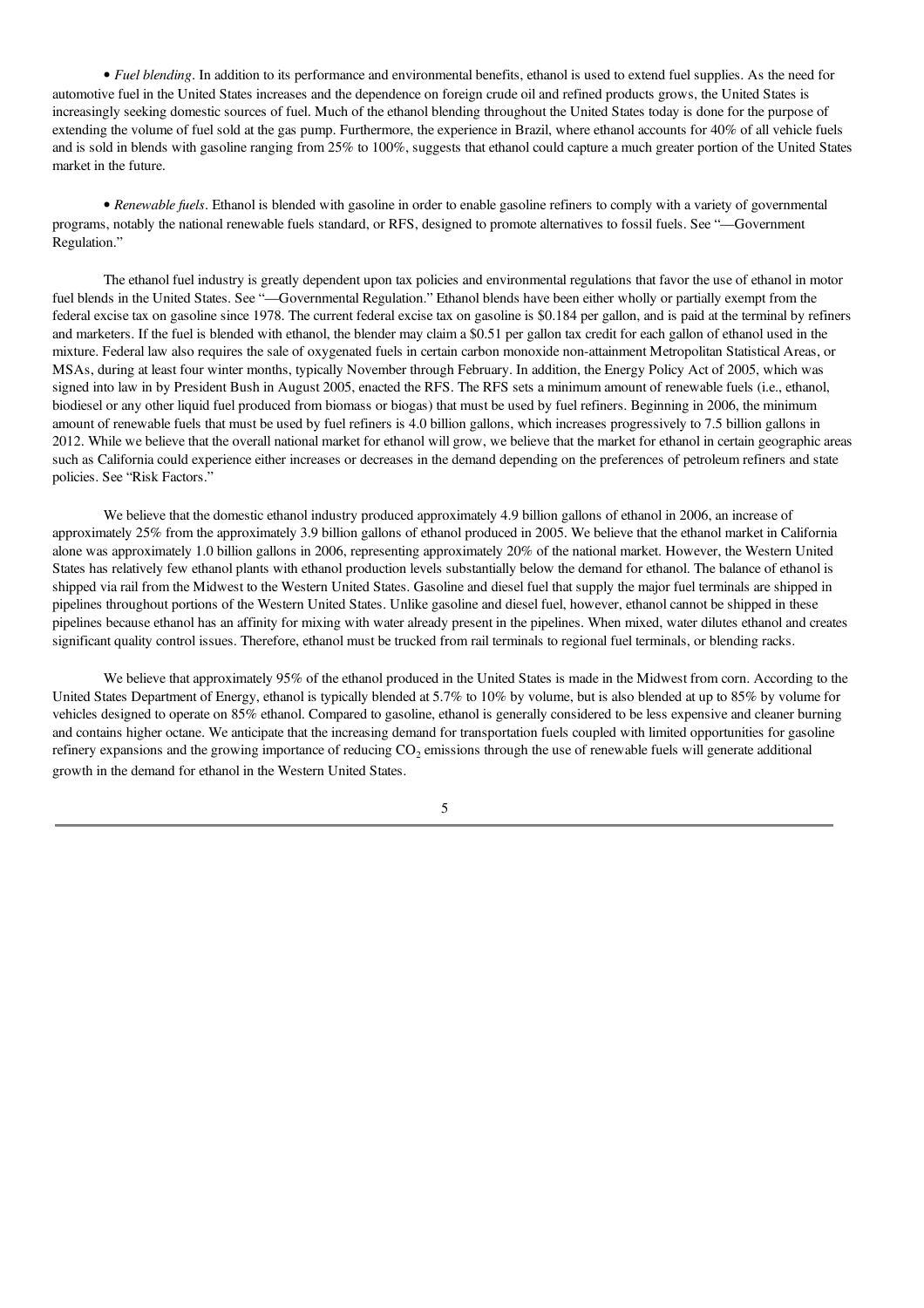Ethanol prices, net of tax incentives offered by the federal government, are generally positively correlated to fluctuations in gasoline prices. In addition, we believe that ethanol prices in the Western United States are typically \$0.15 to \$0.20 per gallon higher than in the Midwest due to the freight costs of delivering ethanol from Midwest production facilities.

Total annual gasoline consumption in the United States is approximately 140 billion gallons and total annual ethanol consumption currently represents less than 4% of this amount, or approximately five billion gallons of ethanol. We believe that the domestic ethanol industry has substantial potential for growth to reach what we estimate is an achievable level of at least 10% of the total annual gasoline consumption in the United States, or approximately 14 billion gallons of ethanol.

#### *Overview of Ethanol Production Process*

The production of ethanol from starch- or sugar-based feedstocks has been refined considerably in recent years, leading to a highlyefficient process that we believe now yields substantially more energy in the ethanol and co-products than is required to make the products. The modern production of ethanol requires large amounts of corn, or other high-starch grains, and water as well as chemicals, enzymes and yeast, and denaturants such as unleaded gasoline or liquid natural gas, in addition to natural gas and electricity.

In the dry milling process, corn or other high-starch grains are first ground into meal and then slurried with water to form a mash. Enzymes are then added to the mash to convert the starch into the simple sugar, dextrose. Ammonia is also added for acidic (pH) control and as a nutrient for the yeast. The mash is processed through a high temperature cooking procedure, which reduces bacteria levels prior to fermentation. The mash is then cooled and transferred to fermenters, where yeast is added and the conversion of sugar to ethanol and CO<sub>2</sub> begins.

After fermentation, the resulting "beer" is transferred to distillation, where the ethanol is separated from the residual "stillage." The ethanol is concentrated to 190 proof using conventional distillation methods and then is dehydrated to approximately 200 proof, representing 100% alcohol levels, in a molecular sieve system. The resulting anhydrous ethanol is then blended with about 5% denaturant, which is usually gasoline, and is then ready for shipment to market.

The residual stillage is separated into a coarse grain portion and a liquid portion through a centrifugation process. The soluble liquid portion is concentrated to about 40% dissolved solids by an evaporation process. This intermediate state is called condensed distillers solubles, or syrup. The coarse grain and syrup portions are then mixed to produce WDG or can be mixed and dried to produce dried distillers grains with solubles, or DDGS. Both WDG and DDGS are high-protein animal feed products.

#### *Overview of Distillers Grains Market*

According to the National Corn Growers Association, approximately 8.9 million tons of dried distillers grains were produced during the 2005 and 2006 crop year. Dairy cows and beef cattle are the primary consumers of distillers grains. According to Rincker and Berger, in their 2003 article entitled *Optimizing the Use of Distiller Grain for Dairy-Beef Production*, a dairy cow can consume 12-15 pounds of WDG per day in a balanced diet. At this rate, the WDG output of an ethanol facility that produces 35 million gallons of ethanol per year can feed approximately 105,000-130,000 dairy cows.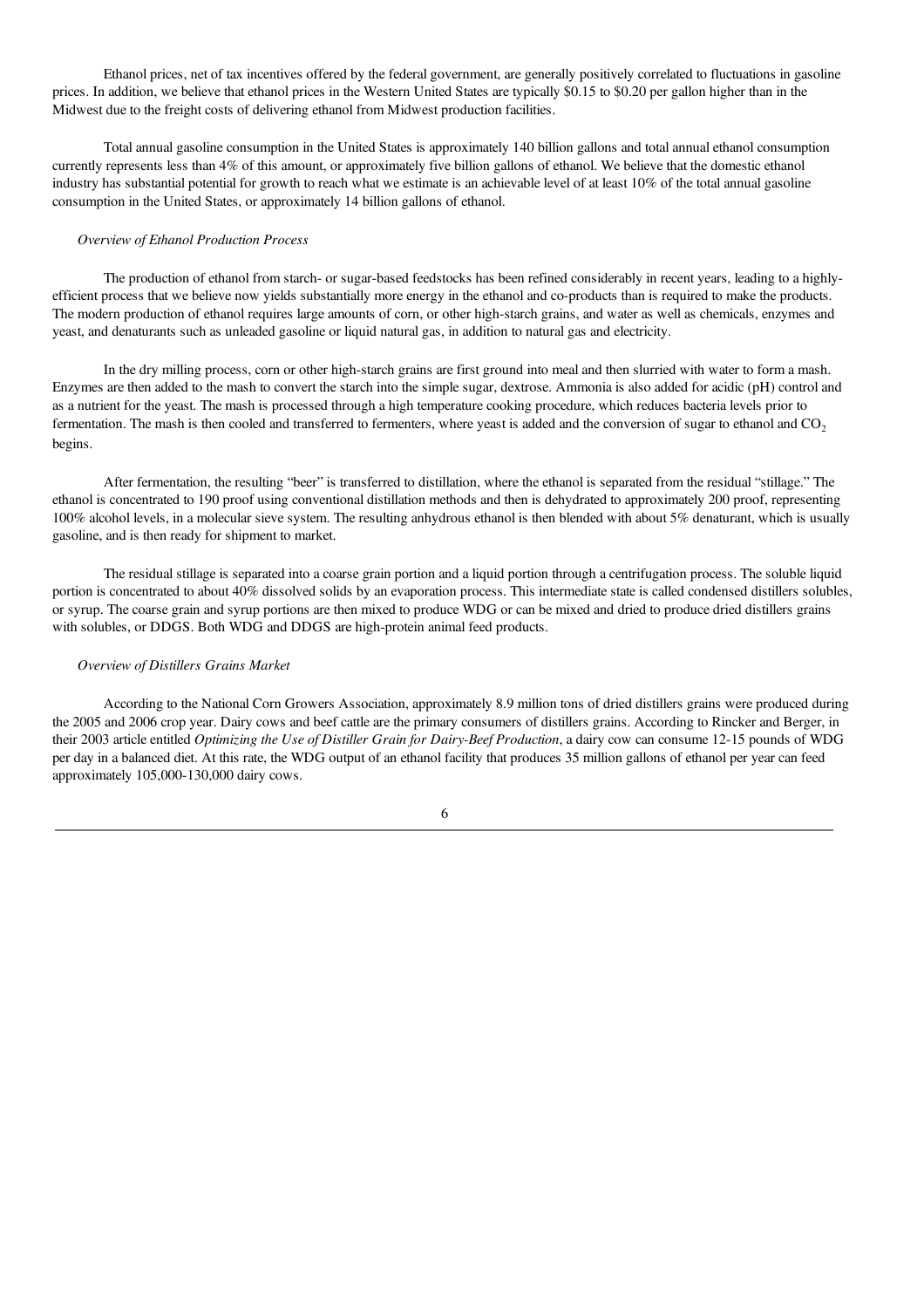Successful and profitable delivery of DDGS from the Midwest faces a number of challenges, including product inconsistency, handling difficulty and lower feed values. All of these challenges are mitigated with a consistent supply of WDG from a local plant. DDGS delivered via rail from the Midwest undergoes an intense drying process and exposure to extreme heat at the production facility and in the railcars, during which various nutrients are burned off which reduces the nutritional composition of the final product. In addition, DDGS shipped via rail can take as long as two weeks to be delivered to the Western United States, and scheduling errors or rail yard mishaps can extend delivery time even further. DDGS tends to solidify and set in place as it sits in a rail car and thus expedient delivery is important. After solidifying and setting in place, DDGS becomes very difficult and thus expensive to unload. During the summer, rail cars typically take a full day to unload but can take longer. Also, DDGS shipped from the Midwest can be inconsistent because some Midwest producers use a variety of feedstocks depending on the availability and price of competing crops. Corn, milo sorghum, barley and wheat are all common feedstocks used for the production of ethanol but lead to significant variability in the nutritional composition of distillers grains. Dairies depend on rations that are calculated with precision and a subtle difference in the makeup of a key ingredient can significantly affect bovine milk production. By not drying the distillers grains and by shipping them locally, we believe that we will be able to preserve the feed integrity of these grains.

Historically, the market price for distillers grains has been stable in comparison to the market price for ethanol. We believe that the market price of DDGS is determined by a number of factors, including the market value of corn, soybean meal and other competitive protein ingredients, the performance or value of DDGS in a particular feed formulation and general market forces of supply and demand. We also believe that nationwide, the market price of distillers grains historically has been influenced by producers of distilled spirits and more recently by the large corn dry-millers that operate fuel ethanol plants. The market price of distillers grains is also often influenced by nutritional models that calculate the feed value of distillers grains by nutritional content.

## *Customers*

We produce and also purchase from third-parties and resell ethanol to various customers in the Western United States. We also arrange for transportation, storage and delivery of ethanol purchased by our customers through our agreements with third-party service providers. Our revenue is obtained primarily from sales of ethanol to large oil companies. We began producing ethanol in the fourth quarter of 2006.

During 2006 and 2005, we produced or purchased from third parties and resold an aggregate of approximately 102 million and 67 million gallons of fuel-grade ethanol to approximately 60 customers and 27 customers, respectively. Sales to our two largest customers represented approximately 25% of our net sales in 2006 and sales to our three largest customers represented approximately 39% of our net sales in 2005. Sales to each of our other customers did not represent 10% or more of our net sales in either 2006 or 2005. Customers who accounted for 10% or more of our net sales in 2006 were New West Petroleum and Chevron Products USA. Customers who accounted for 10% or more of our net sales in 2005 were New West Petroleum, Chevron Products USA, and Southern Counties Oil Co.

Most of the major metropolitan areas in the Western United States have fuel terminals served by rail, but other major metropolitan areas and more remote smaller cities and rural areas do not. We believe that we have a competitive advantage due to our experience in marketing to the segment of customers in major metropolitan and rural markets in the Western United States. We manage the complicated logistics of shipping ethanol purchased from third-parties from the Midwest by rail to intermediate storage locations throughout the Western United States and trucking the ethanol from these storage locations to blending racks where the ethanol is blended with gasoline. We believe that by establishing an efficient service for truck deliveries to these more remote locations, we have differentiated ourselves from our competitors, which has resulted in increased sales and profitability. In addition, by producing ethanol in the Western United States, we believe that we will benefit from our ability to increase spot sales of ethanol from this additional supply following ethanol price spikes caused from time to time by rail delays in delivering ethanol from the Midwest to the Western United States.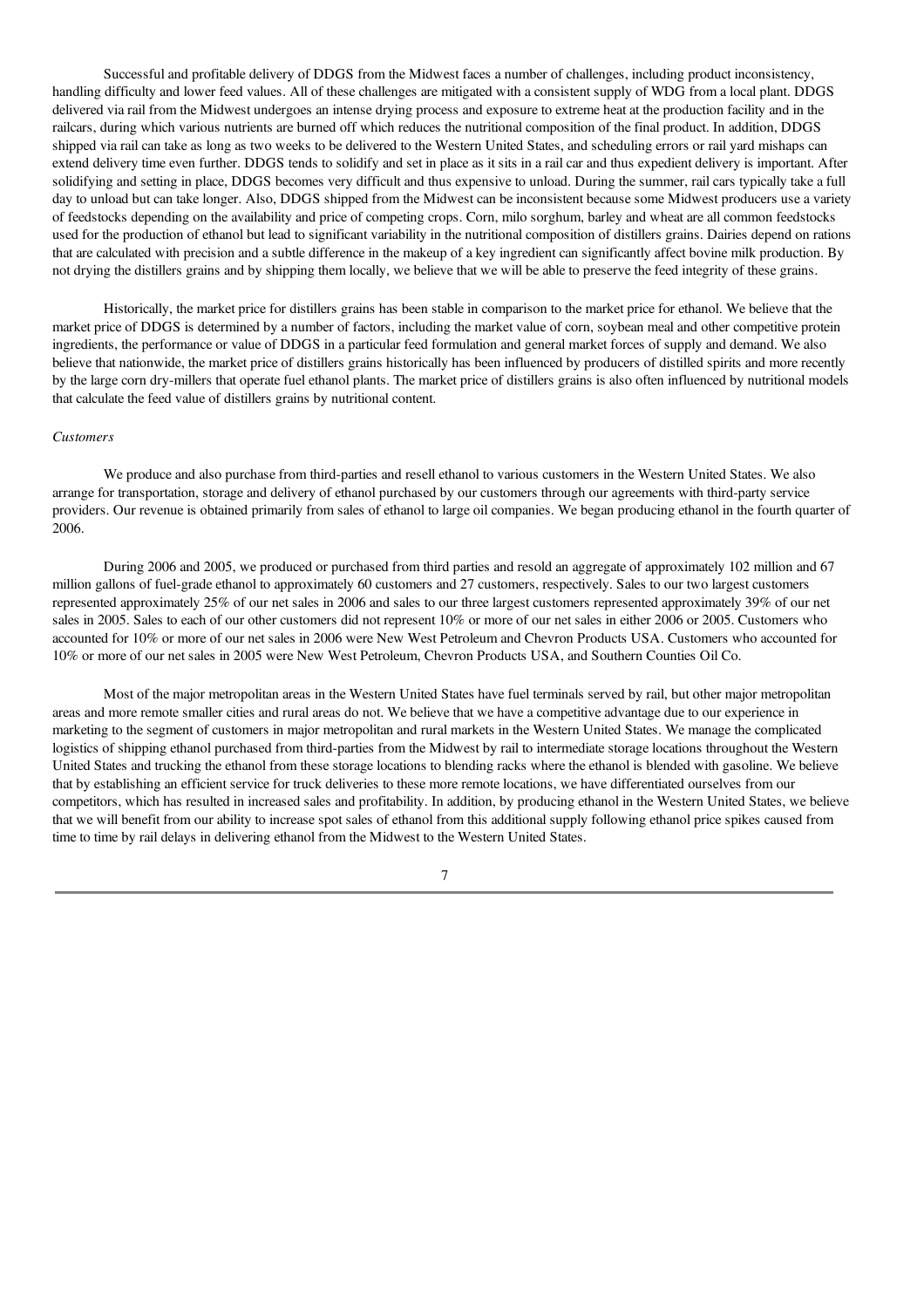In addition to producing ethanol, we produce ethanol co-products such as WDG. We expect to be one of the few WDG producers with production facilities located in the Western United States. We intend to position WDG as the protein feed of choice for cattle based on its nutritional composition, consistency of quality and delivery, ease of handling and its mixing ability with minerals and other feed ingredients. We believe that WDG has an ideal moisture level to carry minerals and other feed ingredients and we expect to increase our profit margins by providing WDG to the feed market in the Western United States.

#### *Suppliers*

Our marketing operations are dependent upon various producers of fuel-grade ethanol for our ethanol supplies. In addition, we provide ethanol transportation, storage and delivery services through third-party service providers with whom we have contracted to receive ethanol at agreed upon locations from our suppliers and to store and/or deliver the ethanol to agreed upon locations on behalf of our customers. These contracts generally run from year-to-year, subject to termination by either party upon advance written notice before the end of the then-current annual term. We also transport ethanol with our own fleet of railcars, which we are expanding to support the continuing growth of our business.

During 2006 and 2005, we purchased an aggregate of approximately 88 million and 67 million gallons of fuel-grade ethanol from approximately 22 suppliers and 15 suppliers, respectively. Purchases from our four and three largest suppliers represented approximately 64% and 59% of our total purchases in 2006 and 2005, respectively. Purchases from each of our other suppliers did not represent 10% or more of total purchases in either 2006 or 2005.

Our ethanol production operations are dependent upon various raw materials suppliers, including suppliers of corn, natural gas, electricity and water. The cost of corn is the most important variable cost associated with the production of ethanol. An ethanol plant must be able to efficiently ship corn from the Midwest via rail and then cheaply and reliably truck processed ethanol to local markets. We believe that our existing and planned grain receiving facilities at our current and planned ethanol plants are or will be some of the most efficient grain receiving facilities in the United States. We source corn using standard contracts, such as spot purchases, forward purchases and basis contracts. We seek to limit our exposure to raw material price fluctuations by purchasing forward a portion of our corn requirements in a fixed price basis and by purchasing corn and other raw materials futures contracts. In addition, to help protect against supply disruptions, we typically maintain inventories of corn at each of our facilities.

## *Production Facilities*

The table below provides an overview as of March 2007 of our existing ethanol production facilities and our facilities under construction or development.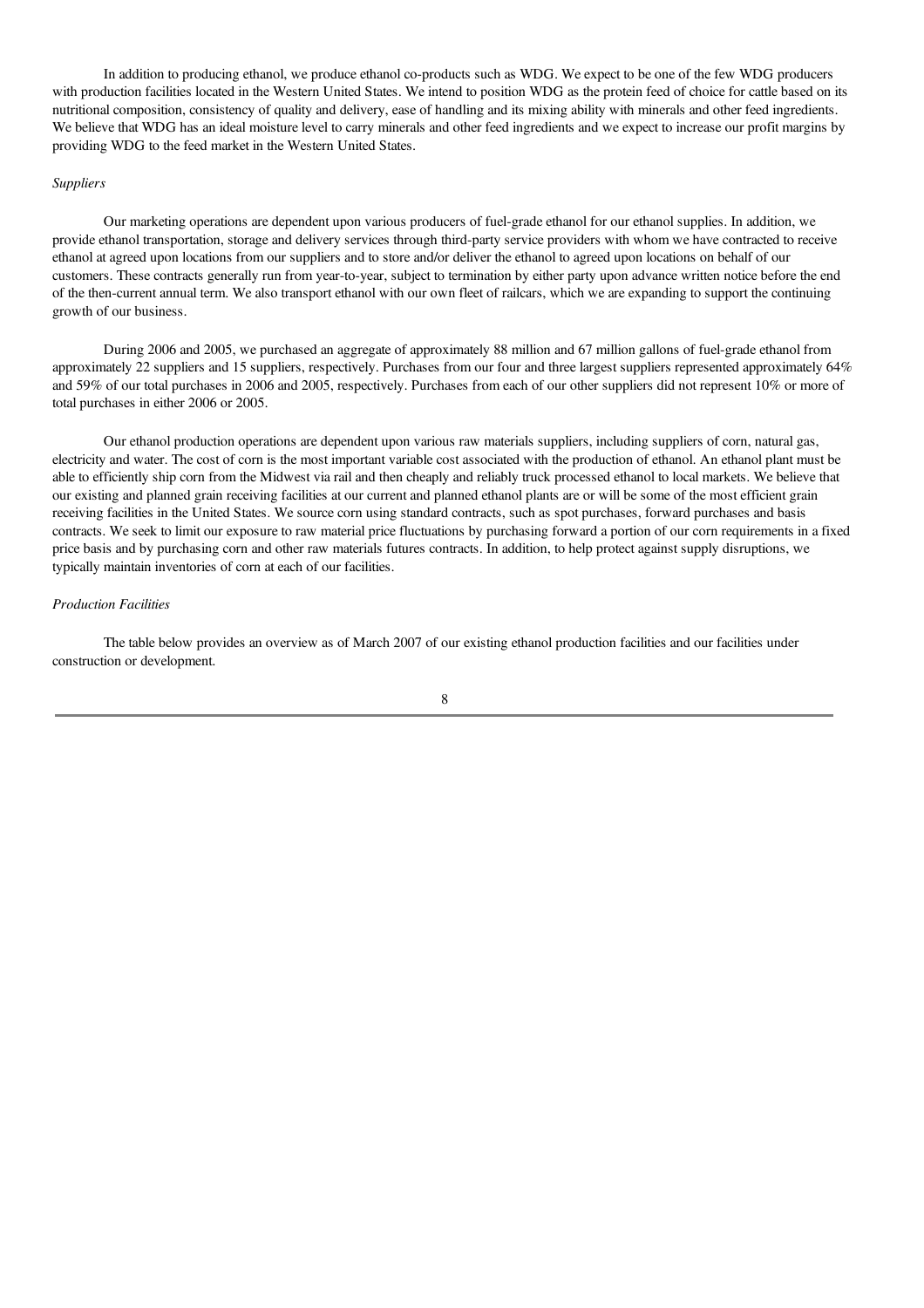|                                                                             | <b>Madera</b><br><b>Front Range</b><br>Facility $(1)$<br><b>Facility</b> |                    | <b>Boardman</b><br>Facility <sup>(2)</sup> | California<br>Facility <sup>(2)</sup> | <b>Imperial Valley</b><br>Facility <sup>(2)</sup> | <b>Magic</b><br><b>Valley</b><br>Facility <sup>(2)</sup> |  |
|-----------------------------------------------------------------------------|--------------------------------------------------------------------------|--------------------|--------------------------------------------|---------------------------------------|---------------------------------------------------|----------------------------------------------------------|--|
| Location                                                                    | Madera, CA                                                               | Windsor, CO        | Boardman, OR                               | <b>TBA</b>                            | Brawley, CA                                       | Burley, ID                                               |  |
| Quarter/Year completed or<br>scheduled to be completed                      | $4th$ Qtr., 2006                                                         | $2nd$ Qtr., 2006   | 2 <sup>nd</sup> Qtr., 2007                 | $2nd$ Qtr., 2008                      | $2nd$ Qtr., 2008                                  | $2nd$ Qtr., 2008                                         |  |
| Annual ethanol nameplate<br>production capacity (in<br>millions of gallons) | 35                                                                       | 40                 | 35                                         | 50                                    | 50                                                | 50                                                       |  |
| 100%<br>42%<br>Ownership                                                    |                                                                          |                    | 100%<br>100%                               |                                       | 100%                                              | 100%                                                     |  |
| Primary energy source                                                       | <b>Natural Gas</b>                                                       | <b>Natural Gas</b> | <b>Natural Gas</b>                         | <b>Natural Gas</b>                    | <b>Natural Gas</b>                                | <b>Natural Gas</b>                                       |  |
| Estimated annual WDG<br>production capacity (in<br>thousands of tons)       | 293                                                                      | 335                | 293                                        | 418                                   | 418                                               | 418                                                      |  |

(1) We own 42% of Front Range, the entity that owns the facility located in Windsor, Colorado.

(2) Data is estimated as of completion of construction.

#### *Site Location Criteria*

Our site location criteria encompass many factors, including proximity of feedstock, fuel blending facilities and major rail lines, good road access, water and utility availability and adequate space for equipment and truck movement. One of our primary business and growth strategies is to develop or acquire ethanol production facilities in markets where local characteristics create the opportunity to capture a significant production and shipping cost advantage over competing ethanol production facilities. Therefore, it is critical that our production sites are located near fuel blending facilities in the Western United States because many of our competitors ship ethanol over long distances from the Midwest. Also, because our planned facilities are expected to be located in the Western United States, close proximity to major rail lines to receive corn shipments from Midwest producers is critical.

#### *Potential Future Facilities and Expansions*

We intend to expand our production capacity to 220 million gallons of annual production capacity by the second quarter of 2008 and 420 million gallons of annual production capacity by the end of 2010. We will determine whether additional sites are suitable for construction of ethanol production facilities in the future. We intend to evaluate and pursue opportunities to acquire additional ethanol production, storage and distribution facilities and related infrastructure currently in operation as financial resources and business prospects make the acquisition of these facilities advisable. In addition, we may also seek to acquire facility sites under development. We are also investigating the feasibility of expanding one or more existing facilities to significantly increase their production capacity. Such an expansion would entail constructing additional structures and systems adjacent to an existing facility and integrating certain processes.

## *Marketing Arrangements*

We have exclusive agreements with third-party ethanol producers, including Phoenix Bio-Industries, LLC, which was recently acquired by Altra Inc., and Front Range, the latter of which we are a minority owner, to market and sell their entire ethanol production volumes. Phoenix Bio-Industries, LLC owns and operates an ethanol production facility in Goshen, California with annual nameplate production capacity of 25 million gallons. Front Range, owns and operates an ethanol production facility in Windsor, Colorado with annual nameplate production capacity of 40 million gallons. We also have an exclusive agreement to market and sell WDG produced at the facility owned by Front Range. We intend to evaluate and pursue opportunities to enter into marketing arrangements with other ethanol producers as business prospects make these marketing arrangements advisable.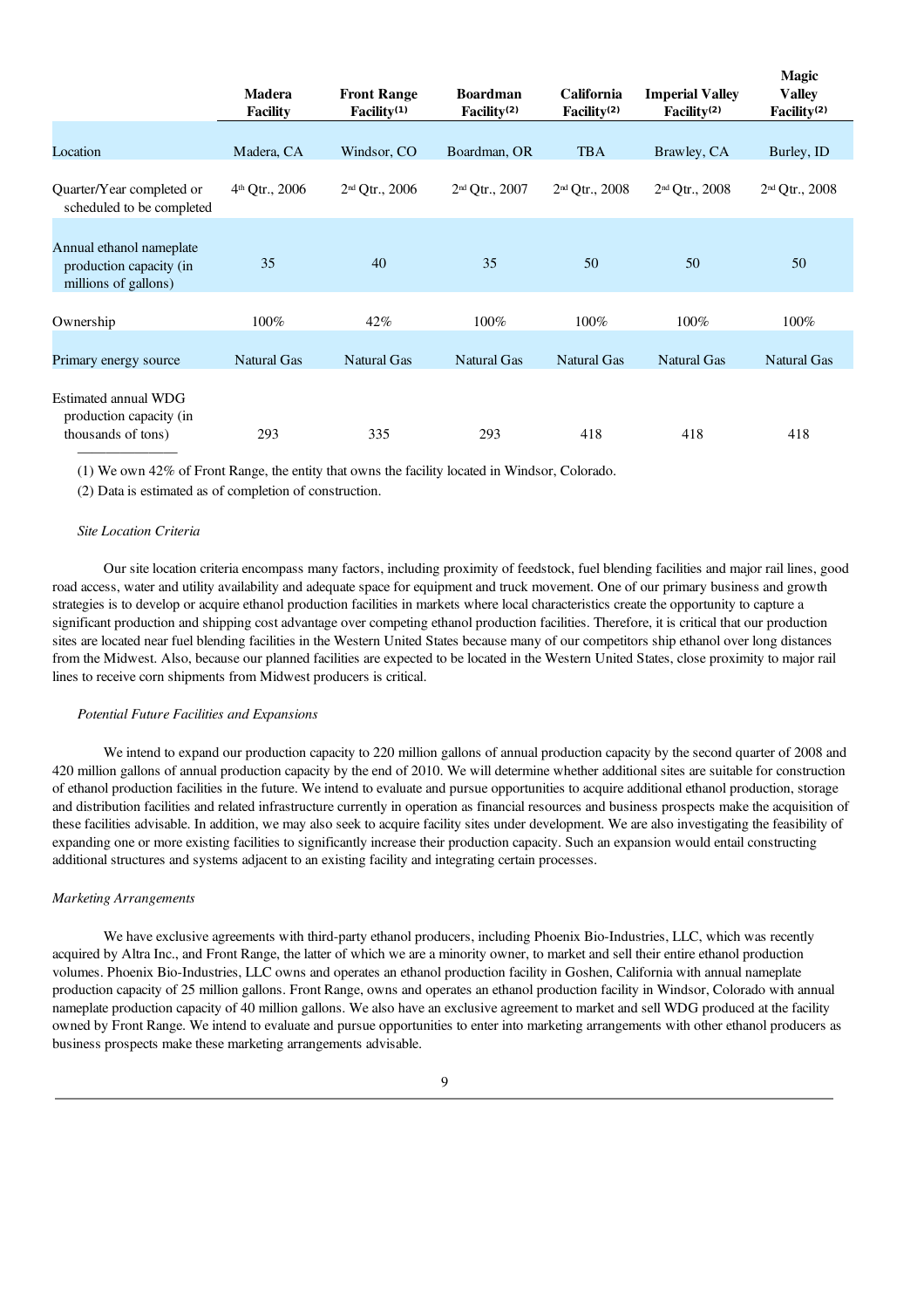#### *Competition*

We operate in the highly-competitive ethanol marketing and production industry. The largest ethanol producer in the United States is ADM, with wet and dry mill plants in the Midwest and a total production capacity of about 1.1 billion gallons per year, or approximately 23% of total United States ethanol production in 2006. According to the RFA, as of January 2006, there were approximately 110 ethanol plants currently operating with a combined annual production capacity of approximately 5.5 billion gallons. In addition, 73 ethanol plants and 8 expansions of existing plants were under construction with an estimated combined future annual production capacity of approximately 6.0 billion gallons. We believe that most of the growth in ethanol production over the last ten years has been by farmer-owned cooperatives that have commenced or expanded ethanol production as a strategy for enhancing demand for corn and adding value through processing. We believe that many smaller ethanol plants rely on marketing groups such as Ethanol Products, Aventine Renewable Energy, Inc. and Renewable Products Marketing Group LLC to move their product to market. We believe that, because ethanol is a commodity, many of the Midwest ethanol producers can target the Western United States, though ethanol producers further west in states such as Nebraska and Kansas often enjoy delivery cost advantages.

We believe that our competitive strengths include our strategic locations in the Western United States, our extensive ethanol distribution network, our strong customer and supplier relationships, our use of modern technologies at our production facilities and our experienced management. We believe that these advantages will allow us to capture an increasing share of the total market for ethanol and its co-products and earn favorable margins on ethanol and its co-products that we produce.

Our strategic focus on particular geographic locations designed to exploit cost efficiencies may nevertheless result in higher than expected costs as a result of more expensive raw materials and related shipping costs, such as corn, which generally must be transported from the Midwest. If the costs of producing and shipping ethanol and its co-products over short distances is not advantageous relative to the costs of obtaining raw materials from the Midwest, then the planned benefits of our strategic locations may be lost.

## *Governmental Regulation*

Our business is subject to extensive and frequently changing federal, state and local laws and regulations relating to the protection of the environment. These laws, their underlying regulatory requirements and their enforcement, some of which are described below, impact, or may impact, our existing and proposed business operations by imposing:

- restrictions on our existing and proposed business operations and/or the need to install enhanced or additional controls;
- the need to obtain and comply with permits and authorizations;
- liability for exceeding applicable permit limits or legal requirements, in certain cases for the remediation of contaminated soil and groundwater at our facilities, contiguous and adjacent properties and other properties owned and/or operated by third parties; and
- specifications for the ethanol we market and produce.

In addition, some of the governmental regulations to which we are subject are helpful to our ethanol marketing and production business. The ethanol fuel industry is greatly dependent upon tax policies and environmental regulations that favor the use of ethanol in motor fuel blends in North America. Some of the governmental regulations applicable to our ethanol marketing and production business are briefly described below.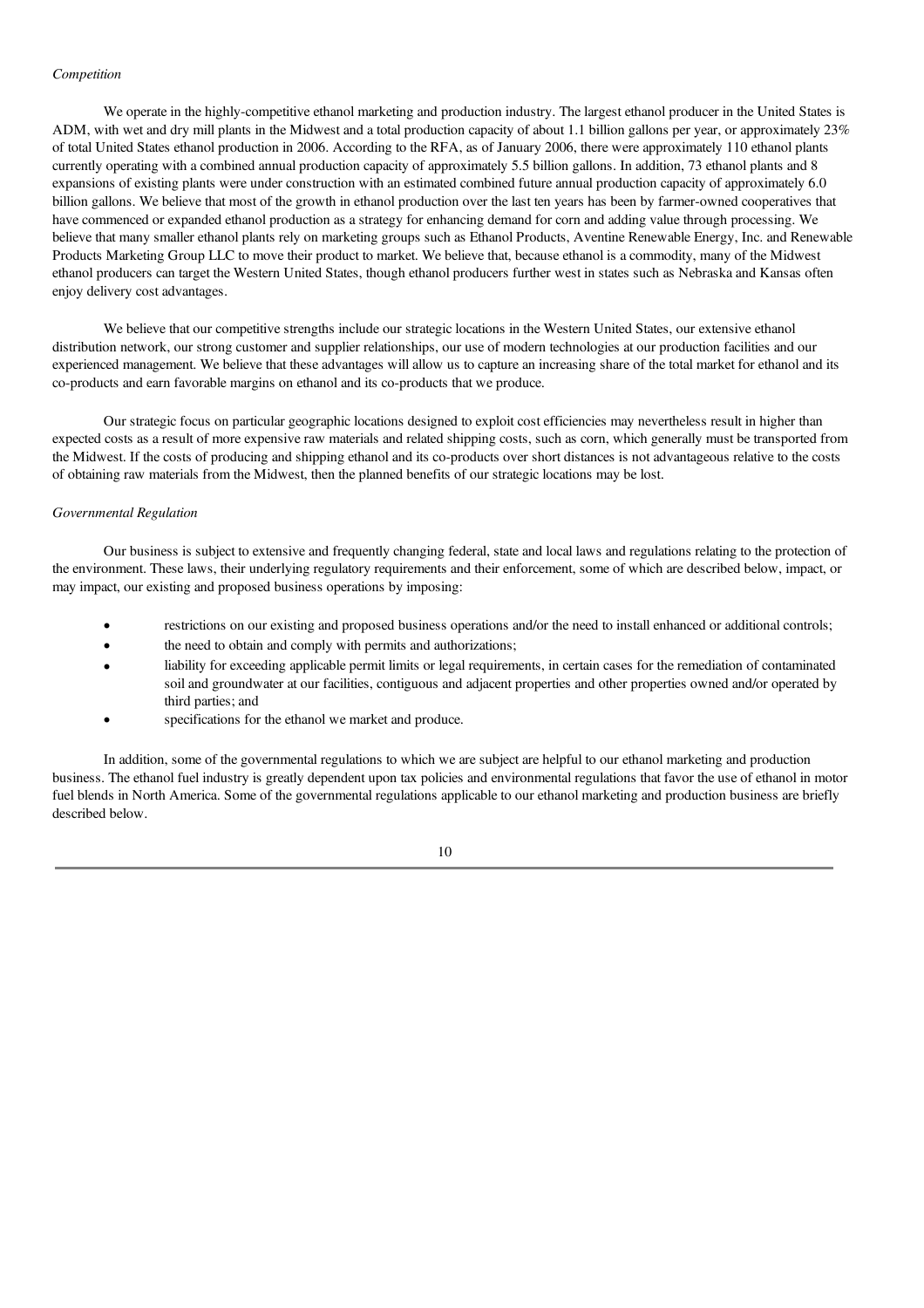#### *Federal Excise Tax Exemption*

Ethanol blends have been either wholly or partially exempt from the federal excise tax on gasoline since 1978. The exemption has ranged from \$0.04 to \$0.06 per gallon of gasoline during that 25-year period. The current federal excise tax on gasoline is \$0.184 per gallon, and is paid at the terminal by refiners and marketers. If the fuel is blended with ethanol, the blender may claim a \$0.51 per gallon tax credit for each gallon of ethanol used in the mixture. The federal excise tax exemption was revised and its expiration date was extended for the sixth time since its inception as part of the American Jobs Creation Act of 2004. The new expiration date of the federal excise tax exemption is December 31, 2010. We believe that it is highly likely that this tax incentive will be extended beyond 2010 if Congress deems it necessary for the continued growth and prosperity of the ethanol industry.

#### *Clean Air Act Amendments of 1990*

In November 1990, a comprehensive amendment to the Clean Air Act of 1977 established a series of requirements and restrictions for gasoline content designed to reduce air pollution in identified problem areas of the United States. The two principal components affecting motor fuel content are the oxygenated fuels program, which is administered by states under federal guidelines, and a federally supervised reformulated gasoline, or RFG, program.

## *Oxygenated Fuels Program*

Federal law requires the sale of oxygenated fuels in certain carbon monoxide non-attainment MSAs during at least four winter months, typically November through February. Any additional MSAs not in compliance for a period of two consecutive years in subsequent years may also be included in the program. The EPA Administrator is afforded flexibility in requiring a shorter or longer period of use depending upon available supplies of oxygenated fuels or the level of non-attainment. This law currently affects the Los Angeles area, where over 150 million gallons of ethanol are blended with gasoline each winter.

#### *Reformulated Gasoline Program*

The Clean Air Act Amendments of 1990 established special standards effective January 1, 1995 for the most polluted ozone nonattainment areas: Los Angeles Area, Baltimore, Chicago Area, Houston Area, Milwaukee Area, New York City Area, Hartford, Philadelphia Area and San Diego, with provisions to add other areas in the future if conditions warrant. California's San Joaquin Valley, the location of our Madera County ethanol plant, was added in 2002. At the outset of the RFG program there were a total of 96 MSAs not in compliance with clean air standards for ozone, which currently represents approximately 60% of the national market.

The RFG program also includes a provision that allows individual states to "opt into" the federal program by request of the governor, to adopt standards promulgated by California that are stricter than federal standards, or to offer alternative programs designed to reduce ozone levels. Nearly all of the Northeast and middle Atlantic areas from Washington, D.C., to Boston not under the federal mandate have "opted into" the federal standards.

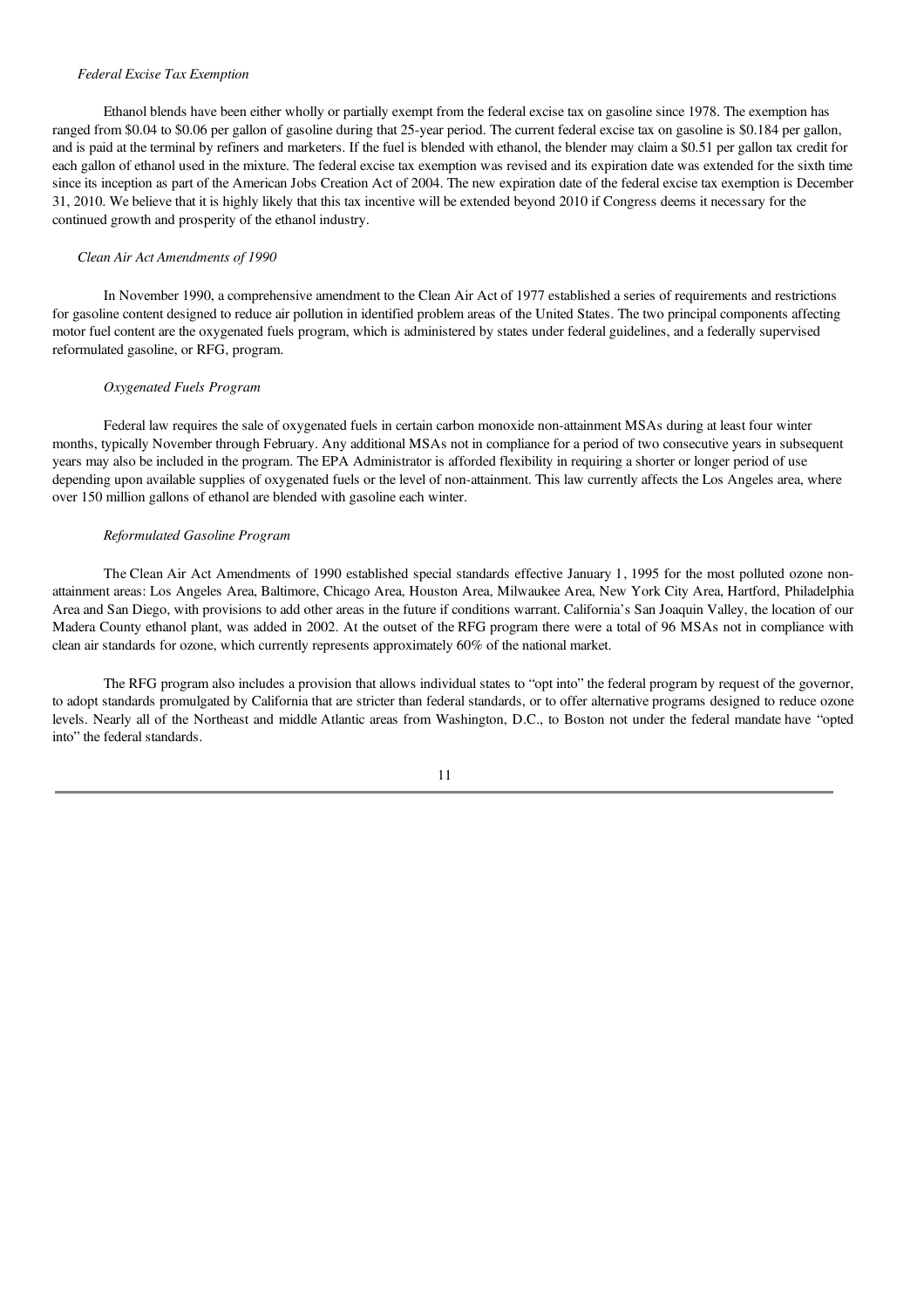These state mandates in recent years have created a variety of gasoline grades to meet different regional environmental requirements. RFG accounts for about 30% of nationwide gasoline consumption. California refiners blend a minimum of 2.0% oxygen by weight. This is the equivalent of 5.7% ethanol in every gallon of gas, or roughly 1.0 billion gallons of ethanol per year in California alone.

## *National Energy Legislation*

The Energy Policy Act of 2005 was signed into law by President Bush in August 2005. The Energy Policy Act of 2005 substituted the then existing oxygenation program in the RFG program with the RFS. The RFS sets a minimum amount of renewable fuels that must be used by fuel refiners. Beginning in 2006, the minimum amount of renewable fuels that must be used by fuel refiners is 4.0 billion gallons, which increases progressively to 7.5 billion gallons in 2012. While we believe that the overall national market for ethanol will grow, we also believe that the market for ethanol in certain geographic areas such as California could experience either increases or decreases in demand depending on the preferences of petroleum refiners and state policies. See "Risk Factors."

#### *State Energy Legislation and Regulations*

State energy legislation and regulations may affect the demand for ethanol. California recently passed legislation regulating the total emissions of  $CO_2$  from vehicles and other sources. In 2006, the State of Washington passed a statewide renewable fuel standard effective December 1, 2008. We believe other states may also enact their own renewable fuel standards.

On January 18, 2007, California's Governor signed an executive order directing the California Air Resource Board, or CARB, to implement a Low Carbon Fuels Standard for transportation fuels. The Governor's office estimates that the standard will have the effect of increasing current renewable fuels use in California by three to five times by the year 2020.

#### *Additional Environmental Regulations*

In addition to the governmental regulations applicable to the ethanol marketing and production industries described above, our business is subject to additional federal, state and local environmental regulations, including regulations established by the EPA, the California Air Quality Management District, the San Joaquin Valley Air Pollution Control District and the CARB. We cannot predict the manner or extent to which these regulations will harm or help our business or the ethanol production and marketing industry in general.

## *Employees*

As of March 7, 2007, we employed 78 persons on a full-time basis, including through our subsidiaries. Our employees are highly skilled, and our success will depend in part upon our ability to retain such employees and attract new qualified employees who are in great demand. We have never had a work stoppage or strike, and no employees are presently represented by a labor union or covered by a collective bargaining agreement. We consider our relations with our employees to be good.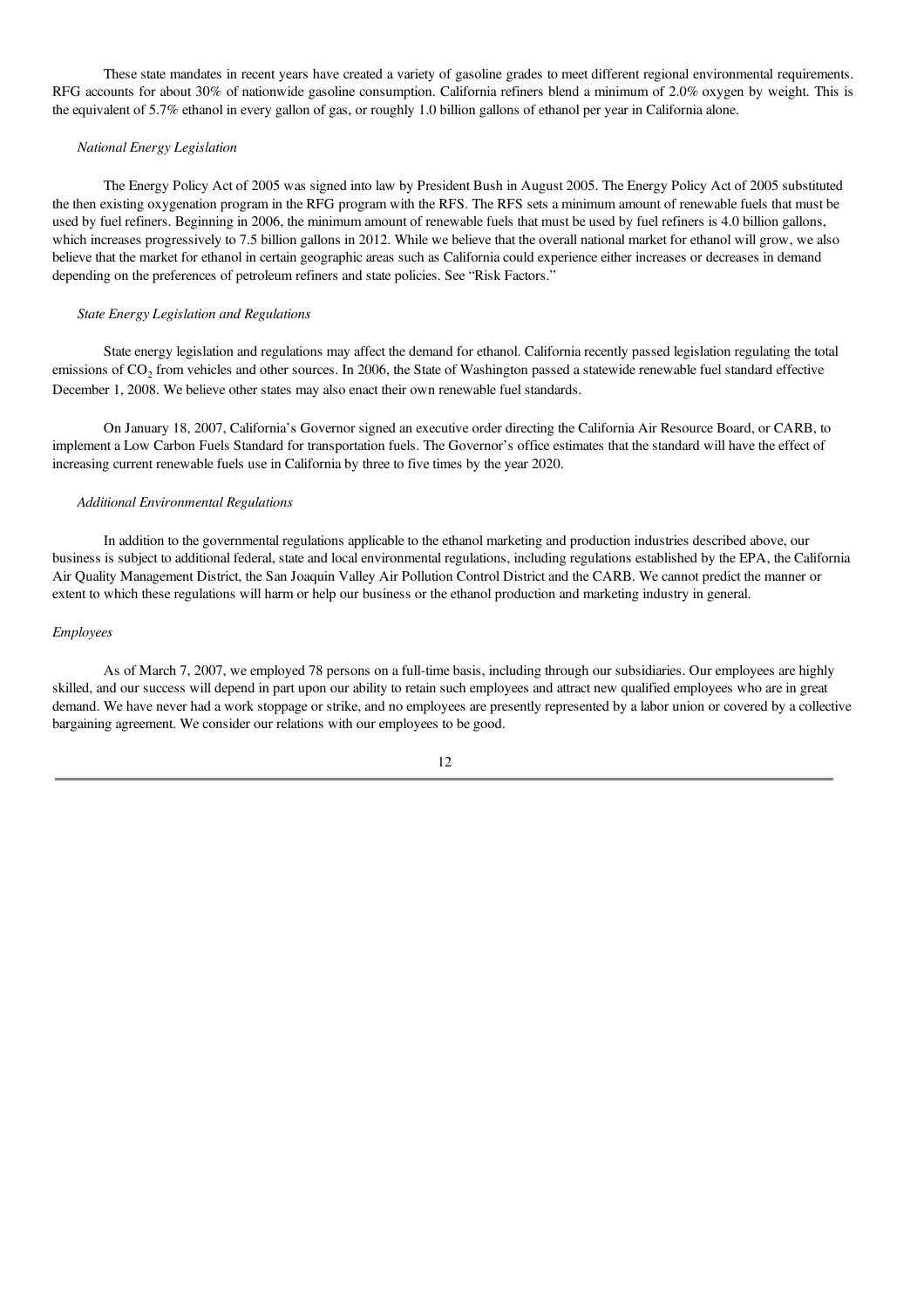## Risks Related to our Business

## We have incurred losses in the past and we may incur losses in the future. If we continue to incur losses, we will experience negative cash flow, which may hamper our operations, may prevent us from expanding our business and may cause our stock price to decline.

We have incurred losses in the past. For the years ended December 31, 2006 and 2005, we incurred net losses of approximately \$142,000 and \$9.9 million, respectively. We expect to rely on cash on hand, cash, if any, generated from our operations and future financing activities to fund all of the cash requirements of our business. If our net losses continue, we will experience negative cash flow, which may hamper current operations and may prevent us from expanding our business. We may be unable to attain, sustain or increase profitability on a quarterly or annual basis in the future. If we do not achieve, sustain or increase profitability our stock price may decline.

## The high concentration of our sales within the ethanol marketing and production industry could result in a significant reduction in sales and negatively affect our profitability if demand for ethanol declines.

Our revenue is and will continue to be derived primarily from sales of ethanol. Currently, the predominant oxygenate used to blend with gasoline is ethanol. Ethanol competes with several other existing products and other alternative products could also be developed for use as fuel additives. We expect to be completely focused on the marketing and production of ethanol and its co-products for the foreseeable future. We may be unable to shift our business focus away from the marketing and production of ethanol to other renewable fuels or competing products. Accordingly, an industry shift away from ethanol or the emergence of new competing products may reduce the demand for ethanol. A downturn in the demand for ethanol would significantly and adversely affect our sales and profitability.

## If the expected increase in ethanol demand does not occur, or if ethanol demand decreases, there may be excess capacity in our industry which would likely cause a decline in ethanol prices, adversely impacting our results of operations, cash flows and financial condition.

Domestic ethanol production capacity has increased steadily from an annualized rate of 1.7 billion gallons per year in January of 1999 to 5.5 billion gallons per year in December 2006 according to the RFA. In addition, there is a significant amount of capacity being added to our industry. We believe that approximately 4.6 billion gallons per year of production capacity is currently under construction. This capacity is being added to address anticipated increases in demand. Moreover, under the United States Department of Agriculture's CCC Bioenergy Program, which expired September 30, 2006, the federal government made payments of up to \$150 million annually to ethanol producers that increase their production. This created an additional incentive to develop excess capacity. However, demand for ethanol may not increase as quickly as expected, or at all. If the ethanol industry has excess capacity, a fall in prices will likely occur which will have an adverse impact on our results of operations, cash flows and financial condition. Excess capacity may result from the increases in capacity coupled with insufficient demand. Demand could be impaired due to a number of factors, including regulatory developments and reduced United States gasoline consumption. Reduced gasoline consumption could occur as a result of increased gasoline or oil prices. For example, price increases could cause businesses and consumers to reduce driving or acquire vehicles with more favorable gasoline mileage capabilities.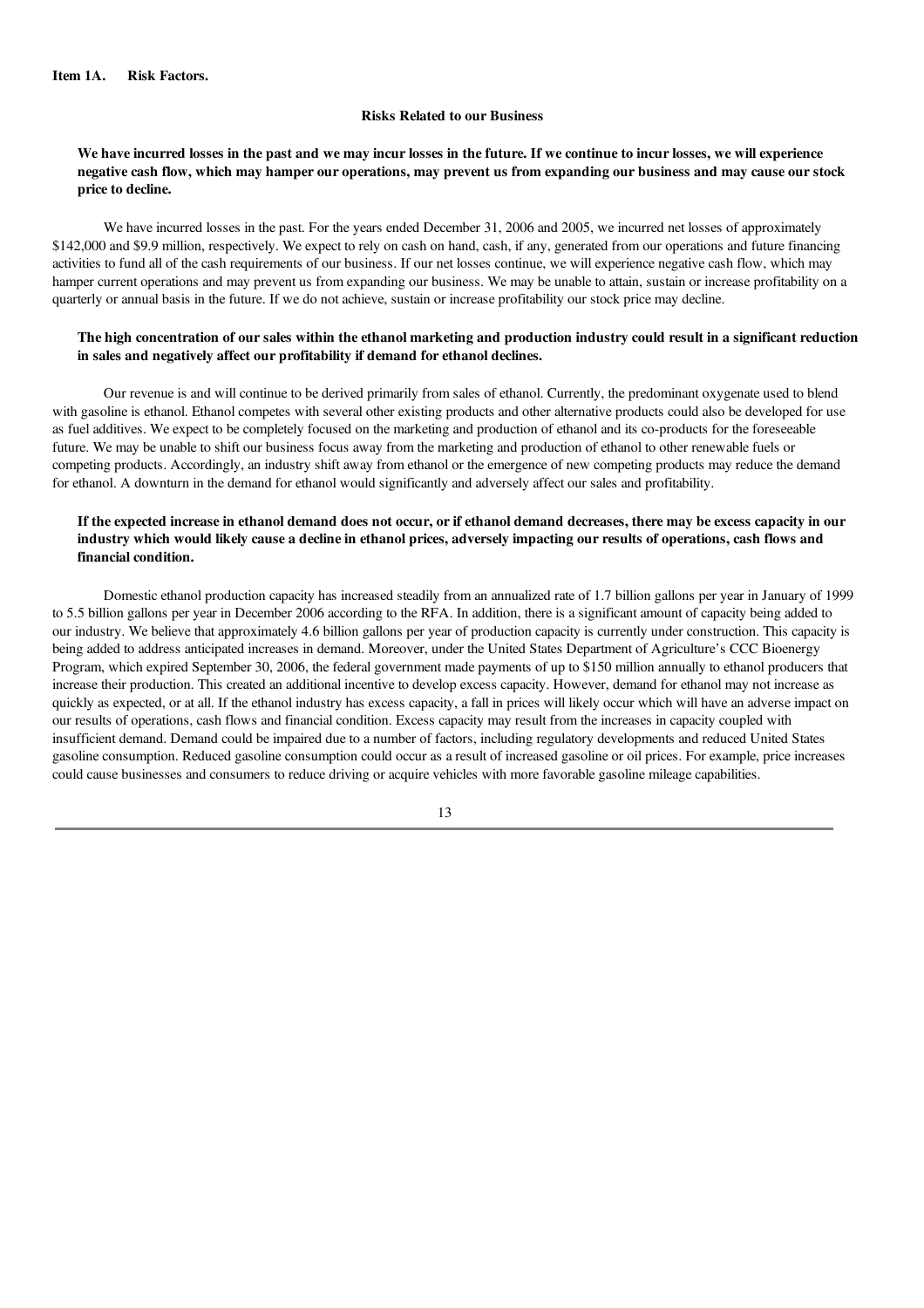We have identified seven material weaknesses in our internal control over financial reporting and cannot assure you that additional material weaknesses will not be identified in the future. If our internal control over financial reporting or disclosure controls and procedures are not effective, there may be errors in our financial statements that could require a restatement or our filings may not be timely and investors may lose confidence in our reported financial information, which could lead to a decline in our stock price.

Section 404 of the Sarbanes-Oxley Act of 2002 requires us to evaluate the effectiveness of our internal control over financial reporting as of the end of each year, and to include a management report assessing the effectiveness of our internal control over financial reporting in each Annual Report on Form 10-K. Section 404 also requires our independent registered public accounting firm to attest to, and report on, management's assessment of our internal control over financial reporting.

We have identified the following seven material weaknesses in our internal control over financial reporting: (i) we had not effectively implemented comprehensive entity-level internal controls; (ii) we did not have a sufficient complement of personnel with appropriate training and experience in generally accepted accounting principals; (iii) we did not adequately segregate the duties of different personnel within our accounting group due to an insufficient complement of staff; (iv) we did not perform adequate oversight of certain accounting functions and maintained inadequate documentation of management review and approval of accounting transactions and financial reporting processes; (v) we did not have adequate controls governing major account invoice processing and payment; (vi) we had not fully implemented certain control activities and capabilities included in the design of our enterprise resource platform, or ERP, system; and (vii) we did not have adequate access and data and formulaic integrity controls over critical spreadsheets used in connection with accounting and financial reporting. See "Controls and Procedures."

Our management, including our Chief Executive Officer and Acting Chief Financial Officer, does not expect that our internal control over financial reporting will prevent all error and all fraud. A control system, no matter how well designed and operated, can provide only reasonable, not absolute, assurance that the control system's objectives will be met. Further, the design of a control system must reflect the fact that there are resource constraints, and the benefits of controls must be considered relative to their costs. Controls can be circumvented by the individual acts of some persons, by collusion of two or more people, or by management override of the controls. Over time, controls may become inadequate because changes in conditions or deterioration in the degree of compliance with policies or procedures may occur. Because of the inherent limitations in a cost-effective control system, misstatements due to error or fraud may occur and not be detected.

As a result, we cannot assure you that significant deficiencies or material weaknesses in our internal control over financial reporting will not be identified in the future. Any failure to maintain or implement required new or improved controls, or any difficulties we encounter in their implementation, could result in significant deficiencies or material weaknesses, cause us to fail to timely meet our periodic reporting obligations, or result in material misstatements in our financial statements. Any such failure could also adversely affect the results of periodic management evaluations and annual auditor attestation reports regarding disclosure controls and the effectiveness of our internal control over financial reporting required under Section 404 of the Sarbanes-Oxley Act of 2002 and the rules promulgated thereunder. The existence of a material weakness could result in errors in our financial statements that could result in a restatement of financial statements, cause us to fail to timely meet our reporting obligations and cause investors to lose confidence in our reported financial information, leading to a decline in our stock price.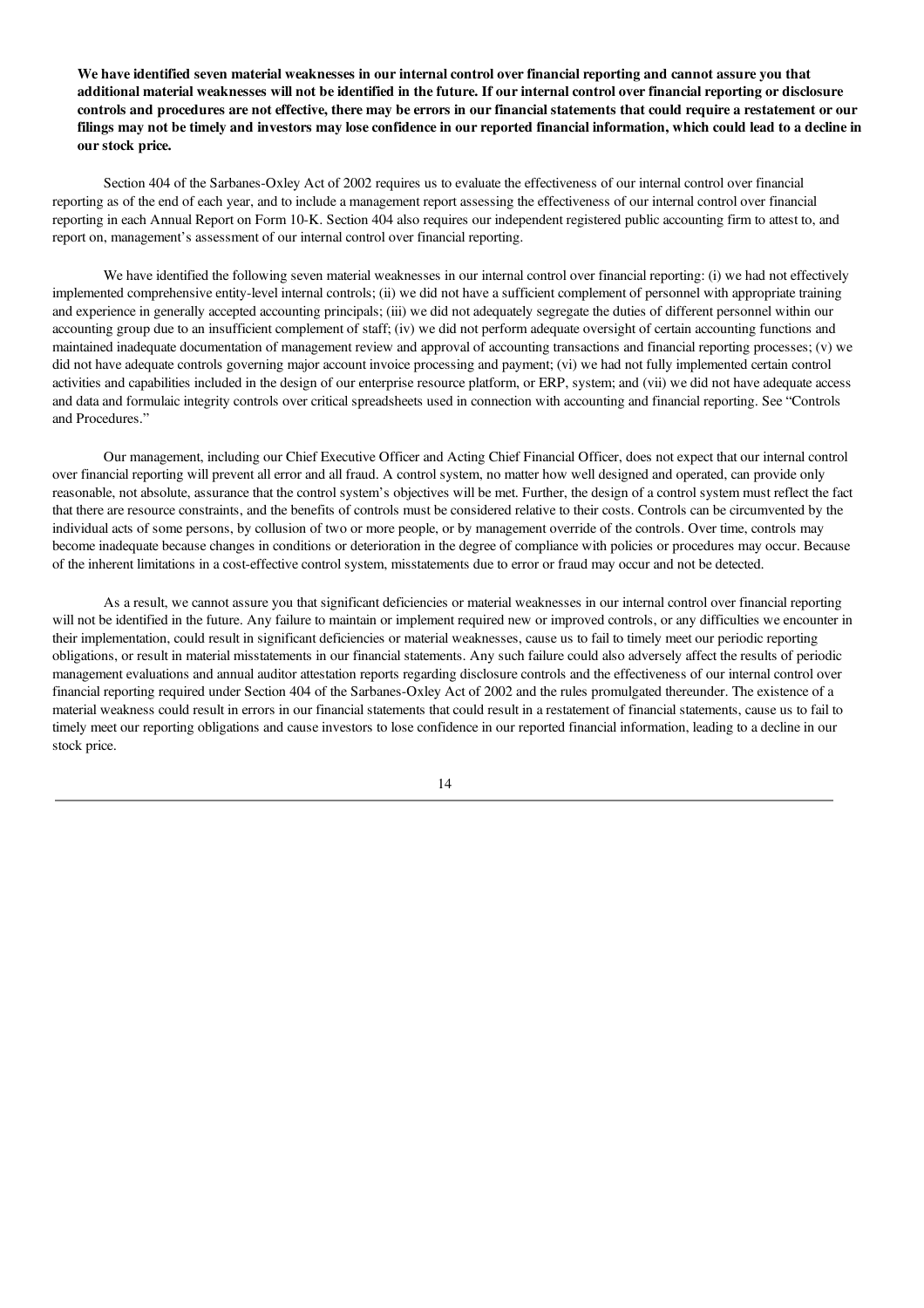## We may not be able to implement our planned expansion strategy, including as a result of our failure to successfully manage our growth, which would prevent us from achieving our goals.

Our strategy envisions a period of rapid growth. We plan to grow our business by investing in new facilities and/or acquiring existing facilities or sites under development as well as pursuing other business opportunities such as the production of other renewable fuels to the extent we deem those opportunities advisable. We believe that there is increasing competition for suitable production sites. We may not find suitable additional sites for construction of new facilities, suitable acquisition candidates or other suitable expansion opportunities.

We will need additional financing to implement our expansion strategy and we may not have access to the funding required for the expansion of our business or such funding may not be available to us on acceptable terms. We plan to finance the expansion of our business with additional indebtedness. We may also issue additional equity securities to help finance our expansion. We could face financial risks associated with incurring additional indebtedness, such as reducing our liquidity and access to financial markets and increasing the amount of cash flow required to service such indebtedness, or associated with issuing additional stock, such as dilution of ownership and earnings. In addition, we are planning the financing of our expansion strategy and are initially using our existing cash to implement this strategy based on the belief that we can secure additional debt financing in the future in order to complete our expansion. If we are unable to secure this debt financing, we will suffer from a lack of capital resources, our planned expansion strategy may be less successful than if we had planned solely on using our existing cash to finance our expansion, and our business and prospects may be materially and adversely effected.

We must also obtain numerous regulatory approvals and permits in order to construct and operate additional or expanded production facilities. These requirements may not be satisfied in a timely manner or at all. Federal and state governmental requirements may substantially increase our costs, which could have a material adverse effect on our results of operations and financial position. Our expansion plans may also result in other unanticipated adverse consequences, such as the diversion of management's attention from our existing operations.

Our construction costs may also increase to levels that would make a new production facility too expensive to complete or unprofitable to operate. We have not entered into any construction contracts, other than site acquisition arrangements and engineering contracts, that might limit our exposure to higher costs in developing and completing any new facilities. Contractors, engineering firms, construction firms and equipment suppliers also receive requests and orders from other ethanol companies and, therefore, we may not be able to secure their services or products on a timely basis or on acceptable financial terms. We may suffer significant delays or cost overruns as a result of a variety of factors, such as shortages of workers or materials, transportation constraints, adverse weather, unforeseen difficulties or labor issues, any of which could prevent us from commencing operations as expected at our facilities.

Rapid growth may impose a significant burden on our administrative and operational resources. Our ability to effectively manage our growth will require us to substantially expand the capabilities of our administrative and operational resources and to attract, train, manage and retain qualified management, technicians and other personnel. We may be unable to do so.

We may not find additional appropriate sites for new facilities and we may not be able to finance, construct, develop or operate these new facilities successfully. We also may be unable to find suitable acquisition candidates. Accordingly, we may fail to implement our planned expansion strategy, including as a result of our failure to successfully manage our growth, and as a result, we may fail to achieve our goals.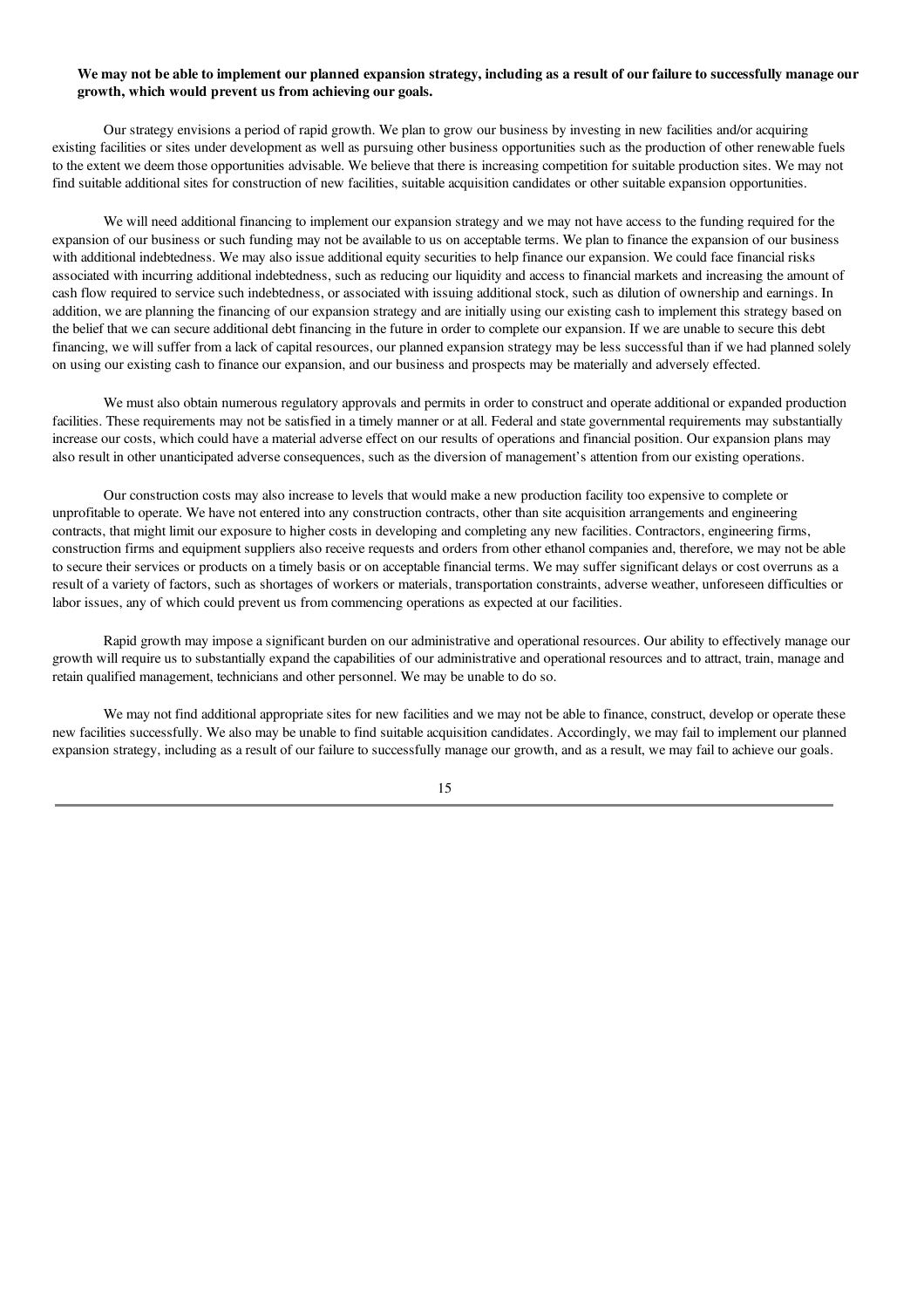## The market price of ethanol is volatile and subject to significant fluctuations, which may cause our profitability or losses to fluctuate significantly.

The market price of ethanol is dependent upon many factors, including the price of gasoline, which is in turn dependent upon the price of petroleum. Petroleum prices are highly volatile and difficult to forecast due to frequent changes in global politics and the world economy. The distribution of petroleum throughout the world is affected by incidents in unstable political environments, such as Iraq, Iran, Kuwait, Saudi Arabia, the former U.S.S.R. and other countries and regions. The industrialized world depends critically upon oil from these areas, and any disruption or other reduction in oil supply can cause significant fluctuations in the prices of oil and gasoline. We cannot predict the future price of oil or gasoline and may establish unprofitable prices for the sale of ethanol due to significant fluctuations in market prices. For example, our average sales price of ethanol declined by approximately 25% from our 2004 average sales price per gallon in five months from January 2005 through May 2005 and reversed this decline and increased to approximately 55% above our 2004 average sales price per gallon in four months from June 2005 through September 2005; and from September through December 2005, our average sales price of ethanol trended downward, but reversed its trend by rising approximately 36% above our 2005 average price per gallon by the end of 2006. In recent years, the prices of gasoline, petroleum and ethanol have all reached historically unprecedented high levels. If the prices of gasoline and petroleum decline, we believe that the demand for and price of ethanol may be adversely affected. Fluctuations in the market price of ethanol may cause our profitability or losses to fluctuate significantly.

We believe that the production of ethanol is expanding rapidly. There are a number of new plants under construction and planned for construction, both inside and outside California. We expect existing ethanol plants to expand by increasing production capacity and actual production. Increases in the demand for ethanol may not be commensurate with increasing supplies of ethanol. Thus, increased production of ethanol may lead to lower ethanol prices. The increased production of ethanol could also have other adverse effects. For example, increased ethanol production could lead to increased supplies of co-products from the production of ethanol, such as WDG. Those increased supplies could lead to lower prices for those co-products. Also, the increased production of ethanol could result in increased demand for corn. This could result in higher prices for corn and cause higher ethanol production costs and, in the event that we are unable to pass increases in the price of corn to our customers, will result in lower profit margins. We cannot predict the future price of ethanol, WDG or corn. Any material decline in the price of ethanol or WDG, or any material increase in the price of corn, will adversely affect our sales and profitability.

## We rely heavily on our President and Chief Executive Officer, Neil Koehler. The loss of his services could adversely affect our ability to source ethanol from our key suppliers and our ability to sell ethanol to our customers.

Our success depends, to a significant extent, upon the continued services of Neil Koehler, who is our President and Chief Executive Officer. For example, Mr. Koehler has developed key personal relationships with our ethanol suppliers and customers. We greatly rely on these relationships in the conduct of our operations and the execution of our business strategies. The loss of Mr. Koehler could, therefore, result in the loss of our favorable relationships with one or more of our ethanol suppliers and customers. In addition, Mr. Koehler has considerable experience in the construction, start-up and operation of ethanol production facilities and in the ethanol marketing business. Although we have entered into an employment agreement with Mr. Koehler, that agreement is of limited duration and is subject to early termination by Mr. Koehler under certain circumstances. In addition, we do not maintain "key person" life insurance covering Mr. Koehler or any other executive officer. The loss of Mr. Koehler could also significantly delay or prevent the achievement of our business objectives.

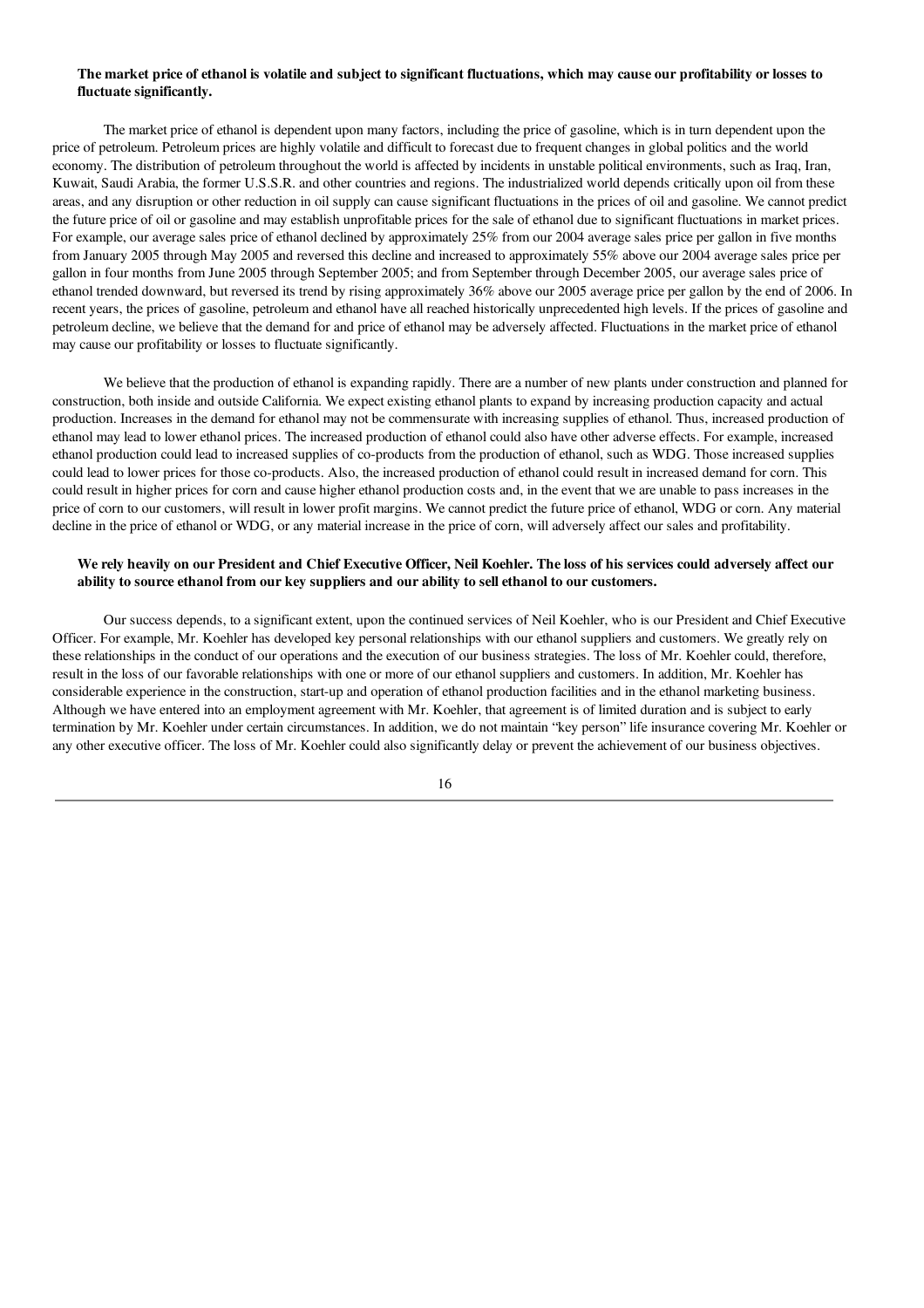## The raw materials and energy necessary to produce ethanol may be unavailable or may increase in price, adversely affecting our sales and profitability.

The principal raw material we use to produce ethanol and its co-products is corn. As a result, changes in the price of corn can significantly affect our business. In general, rising corn prices produce lower profit margins and, therefore, represent unfavorable market conditions. This is especially true since market conditions generally do not allow us to pass along increased corn costs to our customers because the price of ethanol is primarily determined by other factors, such as the price of oil and gasoline. At certain levels, corn prices may make ethanol uneconomical to use in markets where the use of fuel oxygenates is not mandated.

The price of corn is influenced by general economic, market and regulatory factors. These factors include weather conditions, crop conditions and yields, farmer planting decisions, government policies and subsidies with respect to agriculture and international trade and global demand and supply. The significance and relative impact of these factors on the price of corn is difficult to predict. Any event that tends to negatively impact the supply of corn will tend to increase prices and potentially harm our business. Corn prices as measured by the United States Department of Agriculture, or USDA, reported as prices received, had increased 57% over the previous year by December 2006. The USDA's December 2006 crop report estimated that corn bought by ethanol plants will represent approximately 17% of the 2006/2007 crop year's total corn supply, up from 13% in the prior crop year. The increasing ethanol capacity could boost demand for corn and result in the sustainment or further increase in corn prices.

The production of ethanol also requires a significant amount of other raw materials and energy, primarily water, electricity and natural gas. Our production facilities require significant and uninterrupted supplies of water, electricity and natural gas. The prices of electricity and natural gas have fluctuated significantly in the past and may fluctuate significantly in the future. Local water, electricity and gas utilities may not be able to reliably supply the water, electricity and natural gas that our facilities will need or may not be able to supply such resources on acceptable terms. In addition, if there is an interruption in the supply of water or energy for any reason, we may be required to halt ethanol production.

## The United States ethanol industry is highly dependent upon a myriad of federal and state legislation and regulation and any changes in such legislation or regulation could materially adversely affect our results of operations and financial condition.

## The elimination or significant reduction in the Federal Excise Tax Credit could have a material adverse effect on our results of *operations.*

The production of ethanol is made significantly more competitive by federal tax incentives. The federal excise tax incentive program, which is scheduled to expire on December 31, 2010, allows gasoline distributors who blend ethanol with gasoline to receive a federal excise tax rate reduction for each blended gallon they sell regardless of the blend rate. The current federal excise tax on gasoline is \$0.184 per gallon, and is paid at the terminal by refiners and marketers. If the fuel is blended with ethanol, the blender may claim a \$0.51 per gallon tax credit for each gallon of ethanol used in the mixture. The federal excise tax incentive program may not be renewed prior to its expiration in 2010, or if renewed, it may be renewed on terms significantly less favorable than current tax incentives. The elimination or significant reduction in the federal excise tax incentive program could have a material adverse effect on our results of operations.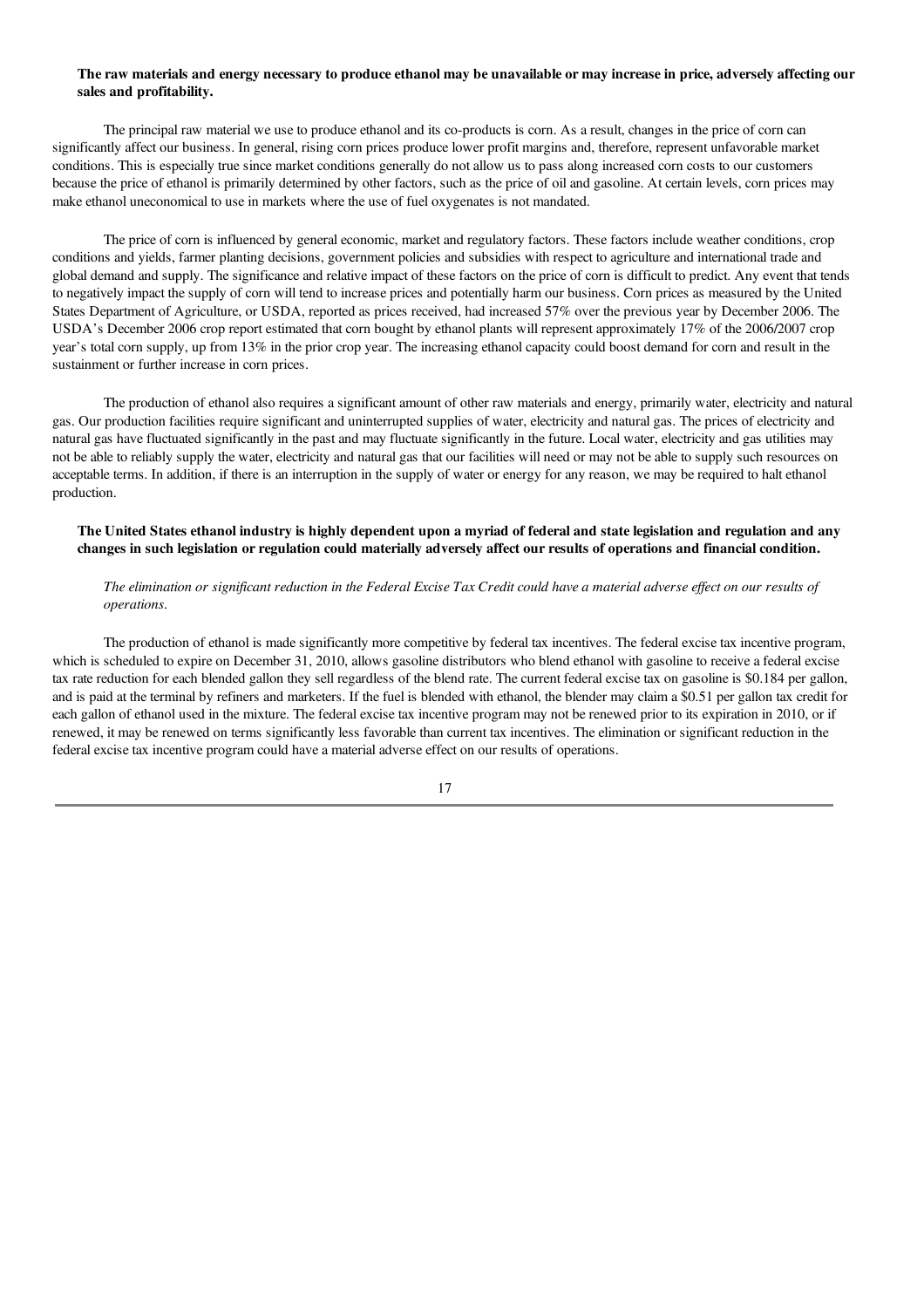Waivers of the RFS minimum levels of renewable fuels included in gasoline could have a material adverse affect on our results of *operations.*

Under the Energy Policy Act of 2005, the Department of Energy, in consultation with the Secretary of Agriculture and the Secretary of Energy, may waive the RFS mandate with respect to one or more states if the administrator determines that implementing the requirements would severely harm the economy or the environment of a state, a region or the United States, or that there is inadequate supply to meet the requirement. Any waiver of the RFS with respect to one or more states would adversely offset demand for ethanol and could have a material adverse effect on our results of operations and financial condition.

## While the Energy Policy Act of 2005 imposes the RFS, it does not mandate the use of ethanol and eliminates the oxygenate *requirement for reformulated gasoline in the RFG program program included in the Clean Air Act.*

The RFG program's oxygenate requirements contained in the Clean Air Act, which, according to the RFA, accounted for approximately 2.0 billion gallons of ethanol use in 2004, was completely eliminated on May 5, 2006 by the Energy Policy Act of 2005. While the RFA expects that ethanol should account for the largest share of renewable fuels produced and consumed under the RFS, the RFS is not limited to ethanol and also includes biodiesel and any other liquid fuel produced from biomass or biogas. The elimination of the oxygenate requirement for reformulated gasoline in the RFG program included in the Clean Air Act may result in a decline in ethanol consumption in favor of other alternative fuels, which in turn could have a material adverse effect on our results of operations and financial condition.

## Certain countries can export ethanol to the United States duty-free, which may undermine the ethanol production industry in the United States.

Imported ethanol is generally subject to a \$0.54 per gallon tariff and a 2.5% ad valorem tax that was designed to offset the \$0.51 per gallon ethanol subsidy available under the federal excise tax incentive program for refineries that blend ethanol in their fuel. There is a special exemption from the tariff for ethanol imported from 24 countries in Central America and the Caribbean islands which is limited to a total of 7.0% of United States production per year (with additional exemptions for ethanol produced from feedstock in the Caribbean region over the 7.0% limit). In May 2006, bills were introduced in both the United States House of Representatives and United States Senate to repeal the \$0.54 per gallon tariff. We do not know the extent to which the volume of imports would increase or the effect on United States prices for ethanol if this proposed legislation is enacted or if the tariff is not renewed beyond its current expiration in December 2007. In addition The North America Free Trade Agreement countries, Canada and Mexico, are exempt from duty. Imports from the exempted countries have increased in recent years and are expected to increase further as a result of new plants under development. The import of ethanol duty-free from a country exempted from the tariff may negatively impact the demand for domestic ethanol and the price at which we sell our ethanol.

## Our purchase and sale commitments as well as inventory of ethanol held for sale subject us to the risk of fluctuations in the price of ethanol, which may result in lower or even negative gross margins and which could materially and adversely affect our profitability.

Our purchases and sales of ethanol are not always matched with sales and purchases of ethanol at prevailing market prices. We commit from time to time to the sale of ethanol to our customers without corresponding and commensurate commitments for the supply of ethanol from our suppliers, which subjects us to the risk of an increase in the price of ethanol. We also commit from time to time to the purchase of ethanol from our suppliers without corresponding and commensurate commitments for the purchase of ethanol by our customers, which subjects us to the risk of a decline in the price of ethanol. In addition, we generally increase inventory levels in anticipation of rising ethanol prices and decrease inventory levels in anticipation of declining ethanol prices. As a result, we are subject to the risk of ethanol prices moving in unanticipated directions, which could result in declining or even negative gross margins. Accordingly, our business is subject to fluctuations in the price of ethanol and these fluctuations may result in lower or even negative gross margins and which could materially and adversely affect our profitability.

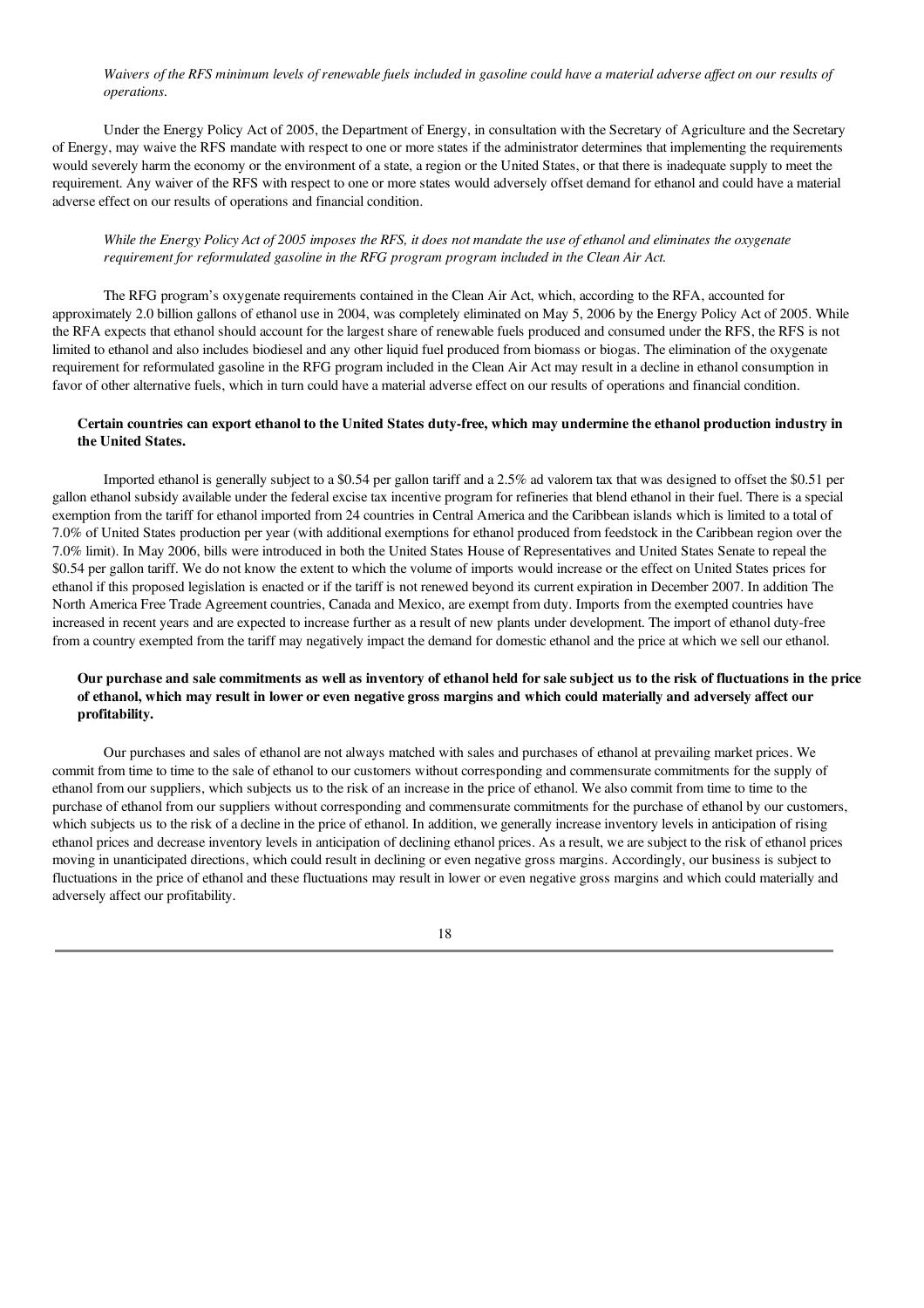## We depend on a small number of customers for the majority of our sales. A reduction in business from any of these customers could cause a significant decline in our overall sales and profitability.

The majority of our sales are generated from a small number of customers. During 2006, sales to our two largest customers, each of whom accounted for 10% or more of total net sales, represented an aggregate of approximately 25%, of our total net sales. During 2005, sales to our three largest customers, each of whom accounted for 10% or more of total net sales, represented an aggregate of approximately 39%, of our total net sales. We expect that we will continue to depend for the foreseeable future upon a small number of customers for a significant portion of our sales. Our agreements with these customers generally do not require them to purchase any specified amount of ethanol or dollar amount of sales or to make any purchases whatsoever. Therefore, in any future period, our sales generated from these customers, individually or in the aggregate, may not equal or exceed historical levels. If sales to any of these customers cease or decline, we may be unable to replace these sales with sales to either existing or new customers in a timely manner, or at all. A cessation or reduction of sales to one or more of these customers could cause a significant decline in our overall sales and profitability.

## Our lack of long-term ethanol orders and commitments by our customers could lead to a rapid decline in our sales and profitability.

We cannot rely on long-term ethanol orders or commitments by our customers for protection from the negative financial effects of a decline in the demand for ethanol or a decline in the demand for our marketing services. The limited certainty of ethanol orders can make it difficult for us to forecast our sales and allocate our resources in a manner consistent with our actual sales. Moreover, our expense levels are based in part on our expectations of future sales and, if our expectations regarding future sales are inaccurate, we may be unable to reduce costs in a timely manner to adjust for sales shortfalls. Furthermore, because we depend on a small number of customers for a significant portion of our sales, the magnitude of the ramifications of these risks is greater than if our sales were less concentrated. As a result of our lack of long-term ethanol orders and commitments, we may experience a rapid decline in our sales and profitability.

## We depend on a small number of suppliers for the majority of the ethanol that we sell. If any of these suppliers is unable or decides not to continue to supply us with ethanol in adequate amounts, we may be unable to satisfy the demands of our customers and our sales, profitability and relationships with our customers will be adversely affected.

We depend on a small number of suppliers for the majority of the ethanol that we sell. During 2006, our four largest suppliers, each of whom accounted for 10% or more of total purchases, represented approximately 64% of the total ethanol we purchased for resale. During 2005, our three largest suppliers, each of whom accounted for 10% or more of total purchases, represented approximately 59% of the total ethanol we purchased for resale. We expect to continue to depend for the foreseeable future upon a small number of suppliers for a significant majority of the ethanol that we purchase. In addition, we source the ethanol that we sell primarily from suppliers in the Midwestern United States. The delivery of the ethanol that we sell is therefore subject to delays resulting from inclement weather and other conditions. If any of these suppliers is unable or declines for any reason to continue to supply us with ethanol in adequate amounts, we may be unable to replace that supplier and source other supplies of ethanol in a timely manner, or at all, to satisfy the demands of its customers. If this occurs, our sales and profitability and our relationships with our customers will be adversely affected.

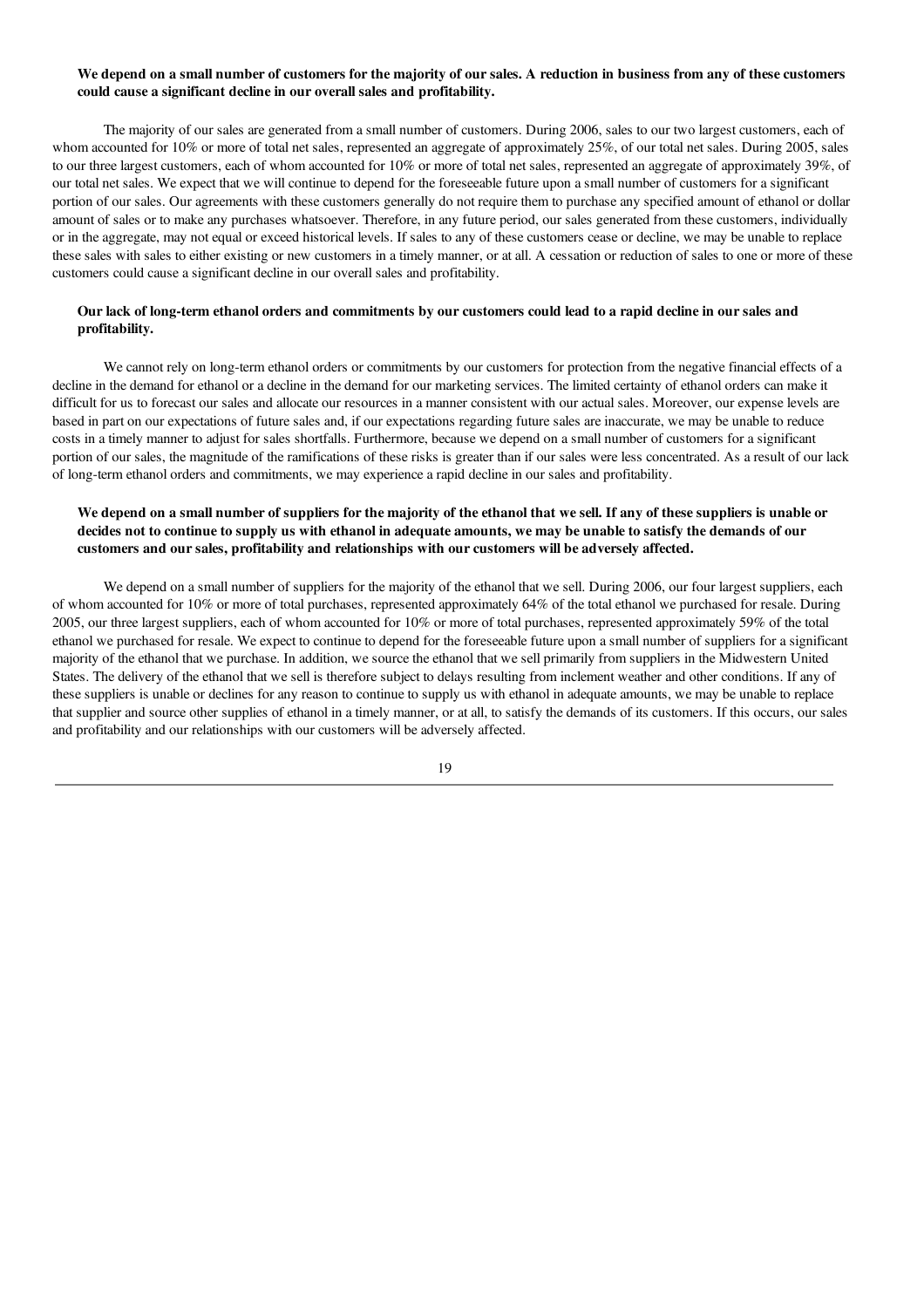## We may be adversely affected by environmental, health and safety laws, regulations and liabilities.

We are subject to various federal, state and local environmental laws and regulations, including those relating to the discharge of materials into the air, water and ground, the generation, storage, handling, use, transportation and disposal of hazardous materials, and the health and safety of our employees. In addition, some of these laws and regulations require our facilities to operate under permits that are subject to renewal or modification. These laws, regulations and permits can often require expensive pollution control equipment or operational changes to limit actual or potential impacts to the environment. A violation of these laws and regulations or permit conditions can result in substantial fines, natural resource damages, criminal sanctions, permit revocations and/or facility shutdowns. In addition, we have made, and expect to make, significant capital expenditures on an ongoing basis to comply with increasingly stringent environmental laws, regulations and permits.

We may be liable for the investigation and cleanup of environmental contamination at each of the properties that we own or operate and at off-site locations where we arrange for the disposal of hazardous substances. If these substances have been or are disposed of or released at sites that undergo investigation and/or remediation by regulatory agencies, we may be responsible under the Comprehensive Environmental Response, Compensation and Liability Act of 1980, or other environmental laws for all or part of the costs of investigation and/or remediation, and for damages to natural resources. We may also be subject to related claims by private parties alleging property damage and personal injury due to exposure to hazardous or other materials at or from those properties. Some of these matters may require us to expend significant amounts for investigation, cleanup or other costs.

In addition, new laws, new interpretations of existing laws, increased governmental enforcement of environmental laws or other developments could require us to make additional significant expenditures. Continued government and public emphasis on environmental issues can be expected to result in increased future investments for environmental controls at our production facilities. Present and future environmental laws and regulations (and interpretations thereof) applicable to our operations, more vigorous enforcement policies and discovery of currently unknown conditions may require substantial expenditures that could have a material adverse effect on our results of operations and financial position.

The hazards and risks associated with producing and transporting our products (such as fires, natural disasters, explosions, and abnormal pressures and blowouts) may also result in personal injury claims or damage to property and third parties. As protection against operating hazards, we maintain insurance coverage against some, but not all, potential losses. However, we could sustain losses for uninsurable or uninsured risks, or in amounts in excess of existing insurance coverage. Events that result in significant personal injury or damage to our property or third parties or other losses that are not fully covered by insurance could have a material adverse effect on our results of operations and financial position.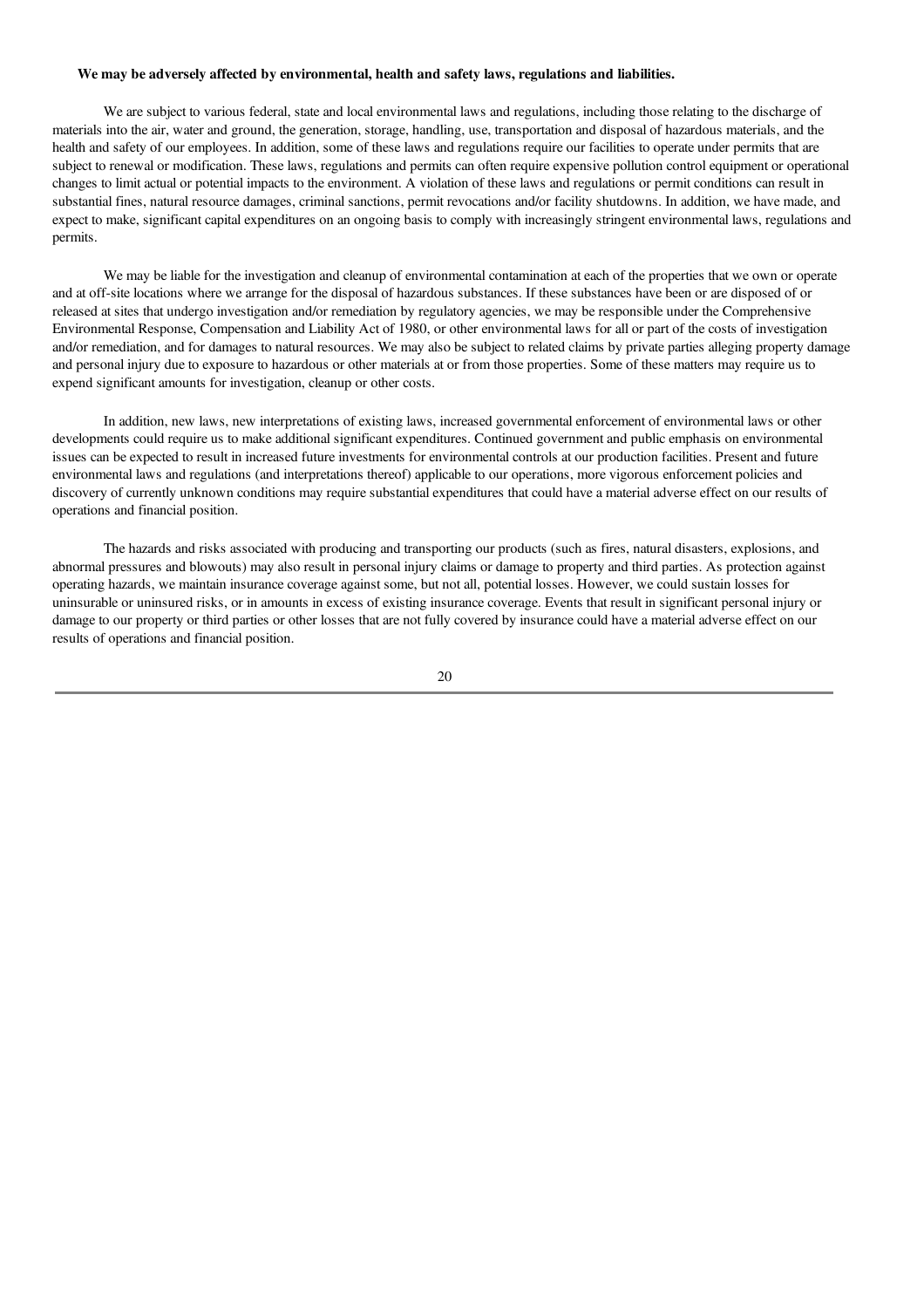## The ethanol production and marketing industry is extremely competitive. Many of our significant competitors have greater production and financial resources than we do and one or more of these competitors could use their greater resources to gain market share at our expense. In addition, certain of our suppliers may circumvent our marketing services, causing our sales and profitability to decline.

The ethanol production and marketing industry is extremely competitive. Many of our significant competitors in the ethanol production and marketing industry, such as ADM, Cargill, Inc., VeraSun Energy Corporation, Aventine Renewable Energy, Inc., and Abengoa Bioenergy Corp., have substantially greater production and financial resources than we do. As a result, our competitors may be able to compete more aggressively and sustain that competition over a longer period of time than we could. Successful competition will require a continued high level of investment in marketing and customer service and support. Our lack of resources relative to many of our significant competitors may cause us to fail to anticipate or respond adequately to new developments and other competitive pressures. This failure could reduce our competitiveness and cause a decline in our market share, sales and profitability. Even if sufficient funds are available, we may not be able to make the modifications and improvements necessary to successfully compete.

In addition, some of our suppliers are potential competitors and, especially if the price of ethanol remains at historically high levels, they may seek to capture additional profits by circumventing our marketing services in favor of selling directly to our customers. If one or more of our major suppliers, or numerous smaller suppliers, circumvent our marketing services, our sales and profitability will decline.

We also face increasing competition from international suppliers. Although there is a \$0.54 per gallon tariff, which is scheduled to expire in December 2007, on foreign-produced ethanol that is approximately equal to the blenders' credit, ethanol imports equivalent to up to 7% of total domestic production in any given year from various countries were exempted from this tariff under the Caribbean Basin Initiative to spur economic development in Central America and the Caribbean. Currently, international suppliers produce ethanol primarily from sugar cane and have cost structures that are generally substantially lower than ours.

Any increase in domestic or foreign competition could cause us to reduce our prices and take other steps to compete effectively, which could adversely affect our results of operations and financial position.

## We engage in hedging transactions and other risk mitigation strategies that could harm our results.

In an attempt to partially offset the effects of volatility of ethanol prices and corn and natural gas costs, we often enter into contracts to supply a portion of our ethanol production or purchase a portion of our corn or natural gas requirements on a forward basis and also engage in other hedging transactions involving exchange-traded futures contracts for corn, natural gas and unleaded gasoline from time to time. The financial statement impact of these activities is dependent upon, among other things, the prices involved and our ability to sell sufficient products to use all of the corn and natural gas for which we have futures contracts. Hedging arrangements also expose us to the risk of financial loss in situations where the other party to the hedging contract defaults on its contract or, in the case of exchange-traded contracts, where there is a change in the expected differential between the underlying price in the hedging agreement and the actual prices paid or received by us. Hedging activities can themselves result in losses when a position is purchased in a declining market or a position is sold in a rising market. A hedge position is often settled in the same time frame as the physical commodity is either purchased or sold. Hedging losses may be offset by a decreased cash price for corn and natural gas and an increased cash price for ethanol. We also vary the amount of hedging or other risk mitigation strategies we undertake, and we may choose not to engage in hedging transactions at all. As a result, our results of operations and financial position may be adversely affected by increases in the price of corn or natural gas or decreases in the price of ethanol or unleaded gasoline.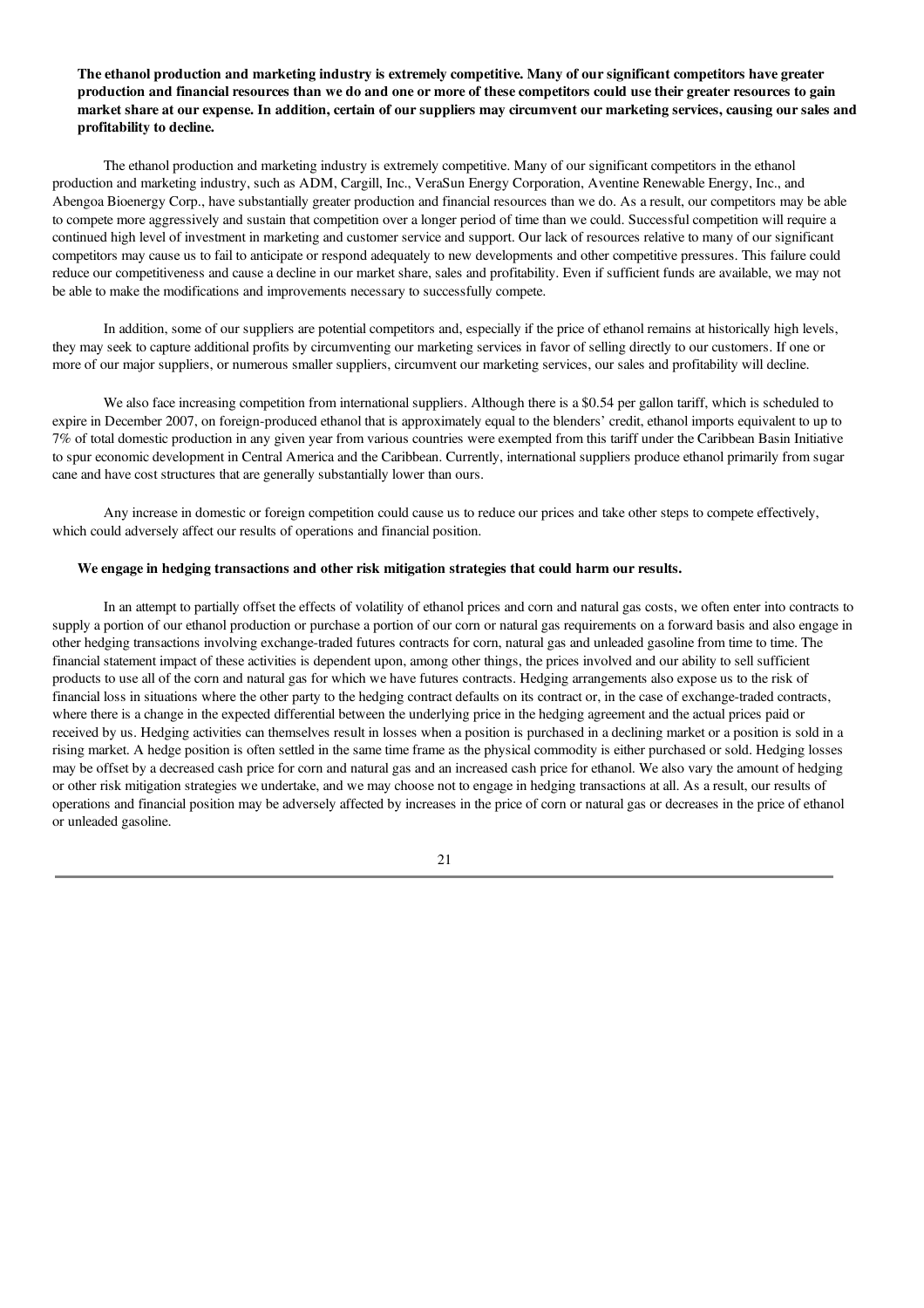## We are a minority member of Front Range with limited control over that entity's business decisions. We are therefore dependent upon the business judgment and conduct of the manager and majority member of that entity. As a result, our interests may not be as well served as if we were in control of Front Range, which could adversely affect its contribution to our results of operations and our business prospects related to that entity.

Front Range operates an ethanol production facility located in Windsor, Colorado. We own approximately 42% of Front Range, which represents a minority interest in that entity. The manager and majority member of Front Range owns approximately 54% of that entity and has control of that entity's business decisions, including those related to day-to-day operations. The manager and majority member of Front Range has the right to set the manager's compensation, determine cash distributions, decide whether or not to expand the ethanol production facility and make most other business decisions on behalf of that entity. We are therefore largely dependent upon the business judgment and conduct of the manager and majority member of Front Range. As a result, our interests may not be as well served as if we were in control of Front Range. Accordingly, the contribution by Front Range to our results of operations and our business prospectus related to that entity may be adversely affected by our lack of control over that entity.

#### Risks Related to our Common Stock

## Our common stock has a small public float and shares of our common stock eligible for public sale could cause the market price of our stock to drop, even if our business is doing well, and make it difficult for us to raise additional capital through sales of equity securities.

As of March 7, 2007, we had outstanding approximately 40.3 million shares of our common stock. Approximately 10.1 million of these shares were restricted under the Securities Act of 1933, or Securities Act, including approximately 5.4 million shares owned, in the aggregate, by our executive officers, directors and 10% stockholders. Accordingly, our common stock has a relatively small public float of approximately 30.2 million shares.

We have registered for resale a substantial number of shares of our common stock, including shares of our common stock underlying warrants. The holders of these shares are permitted, subject to few limitations, to freely sell these shares of common stock. As a result of our relatively small public float, sales of substantial amounts of common stock, including shares issued upon the exercise of stock options or warrants, or an anticipation that such sales could occur, may materially and adversely affect prevailing market prices for our common stock. In addition, any adverse effect on the market price of our common stock could make it difficult for us to raise additional capital through sales of equity securities at a time and at a price that we deem appropriate.

# As a result of our issuance of shares of Series A Preferred Stock to Cascade Investment, L.L.C., our common stockholders may experience numerous negative effects and most of the rights of our common stockholders will be subordinate to the rights of Cascade Investment, L.L.C.

As a result of our issuance of shares of Series A Preferred Stock to Cascade Investment, L.L.C., or Cascade, common stockholders may experience numerous negative effects, including substantial dilution. The 5,250,000 shares of Series A Preferred Stock issued to Cascade are immediately convertible into 10,500,000 shares of our common stock, which amount, when issued, would, based upon the number of shares of our common stock outstanding as of March 7, 2007, represent approximately 21% of our shares outstanding and, in the event that we are profitable, would likewise result in a decrease in our diluted earnings per share by approximately 21%, without taking into account cash or stock payable as dividends on the Series A Preferred Stock.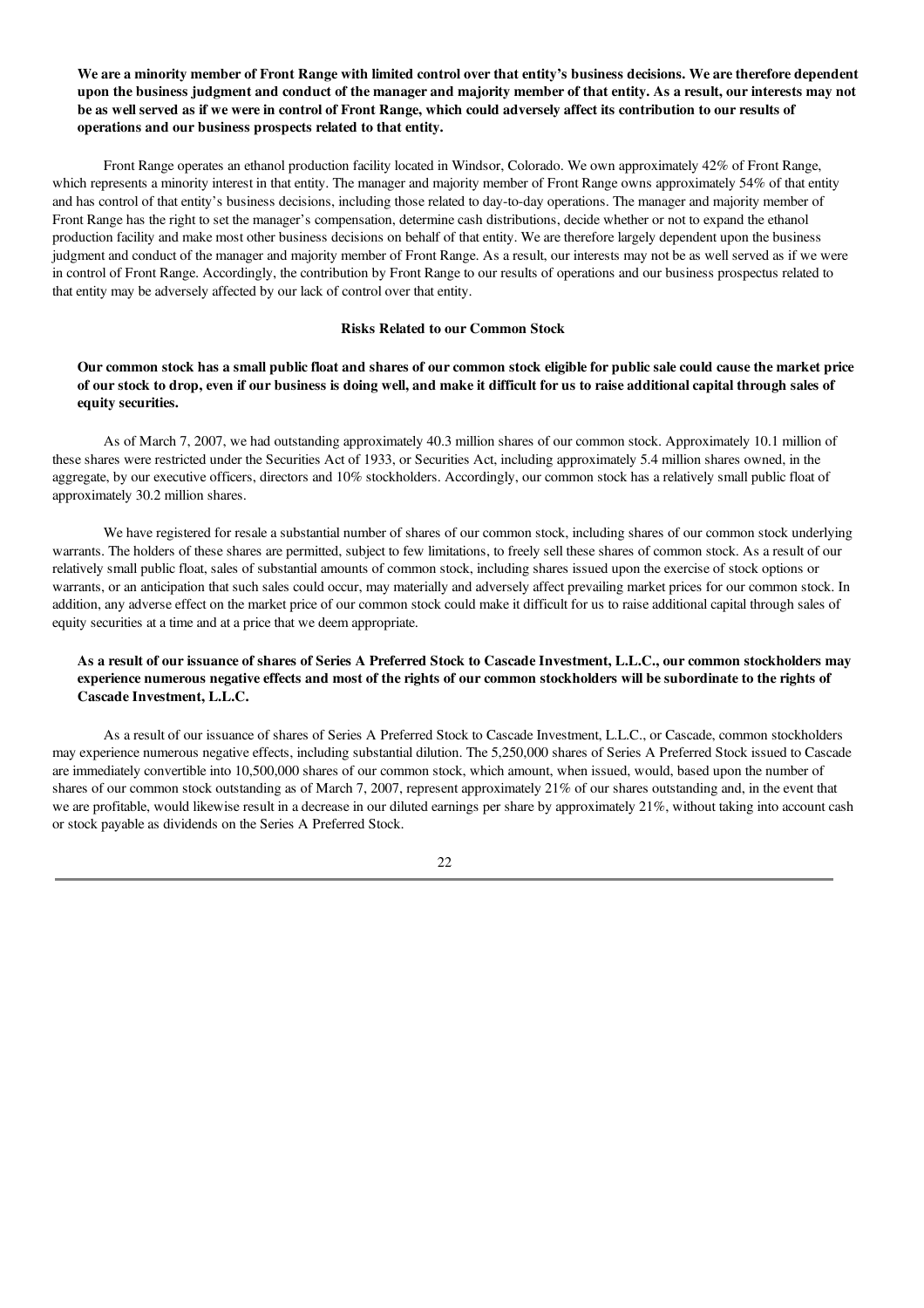Other negative effects to our common stockholders may include additional dilution from dividends paid in Series A Preferred Stock and certain antidilution adjustments. In addition, rights in favor of holders of our Series A Preferred Stock include: seniority in liquidation and dividend preferences; substantial voting rights; numerous protective provisions; the right to appoint two persons to our board of directors and periodically nominate two persons for election by our stockholders to our board of directors; preemptive rights; and redemption rights. Also, the Series A Preferred Stock could have the effect of delaying, deferring and discouraging another party from acquiring control of Pacific Ethanol. In addition, based on our current number of shares of common stock outstanding, Cascade has approximately 21% of all outstanding voting power as compared to approximately 11% of all outstanding voting power held in aggregate by our current executive officers and directors. Any of the above factors may materially and adversely affect our common stockholders and the values of their investments in our common stock.

## Our stock price is highly volatile, which could result in substantial losses for investors purchasing shares of our common stock and in litigation against us.

The market price of our common stock has fluctuated significantly in the past and may continue to fluctuate significantly in the future. The market price of our common stock may continue to fluctuate in response to one or more of the following factors, many of which are beyond our control:

- · changing conditions in the ethanol and fuel markets as well as other commodity markets such as corn;
- the volume and timing of the receipt of orders for ethanol from major customers;
- competitive pricing pressures;
- · our ability to produce, sell and deliver ethanol on a cost-effective and timely basis;
- the introduction and announcement of one or more new alternatives to ethanol by our competitors;
- · changes in market valuations of similar companies;
- · stock market price and volume fluctuations generally;
- regulatory developments or increased enforcement;
- fluctuations in our quarterly or annual operating results;
- · additions or departures of key personnel;
- · our inability to obtain construction, acquisition, capital equipment and/or working capital financing; and
- future sales of our common stock or other securities.

Furthermore, we believe that the economic conditions in California and other Western states, as well as the United States as a whole, could have a negative impact on our results of operations. Demand for ethanol could also be adversely affected by a slow-down in overall demand for oxygenate and gasoline additive products. The levels of our ethanol production and purchases for resale will be based upon forecasted demand. Accordingly, any inaccuracy in forecasting anticipated revenues and expenses could adversely affect our business. The failure to receive anticipated orders or to complete delivery in any quarterly period could adversely affect our results of operations for that period. Quarterly results are not necessarily indicative of future performance for any particular period, and we may not experience revenue growth or profitability on a quarterly or an annual basis.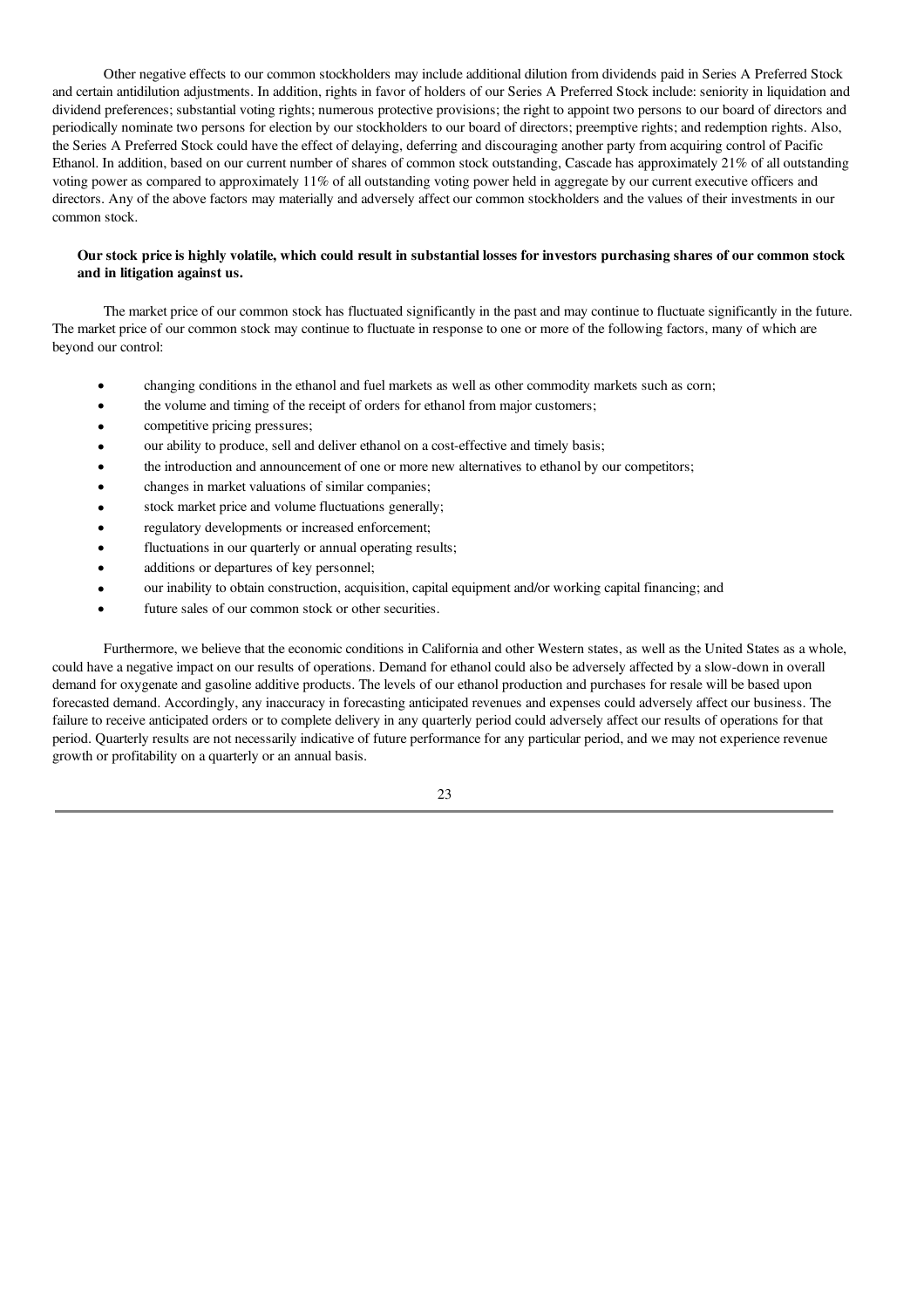The price at which you purchase shares of our common stock may not be indicative of the price that will prevail in the trading market. You may be unable to sell your shares of common stock at or above your purchase price, which may result in substantial losses to you and which may include the complete loss of your investment. In the past, securities class action litigation has often been brought against a company following periods of stock price volatility. We may be the target of similar litigation in the future. Securities litigation could result in substantial costs and divert management's attention and our resources away from our business. Any of the risks described above could adversely affect our sales and profitability and also the price of our common stock.

## Item 1B. Unresolved Staff Comments.

None.

## Item 2. Properties.

Our corporate headquarters, located in Sacramento, California, consists of a 7,000 square foot office leased for approximately 40 months. We also rent, under a four-year lease, an office in Fresno, California, consisting of 3,000 square feet and an office in Davis, California, consisting of 500 square feet. In addition, we rent, under a three-year lease, an office in Portland, Oregon, consisting of 860 square feet. We also rent under a six-month lease, with an option for an additional six month extension, an office in Fresno, California, consisting of 800 square feet.

Our completed ethanol production facilities are located in Madera, California, at which a 137 acre facility is located, and Windsor, Colorado, at which a 40 acre facility is located. We are a minority owner of the entity that owns the Windsor, Colorado facility. We are constructing an ethanol production facility in Boardman, Oregon, on a 25 acre plot. We have acquired sites or options with respect to sites for four other potential ethanol production facilities that we may develop, or which are currently under development or construction, including sites at Brawley, California; and another plant in California, the location of which is yet to be announced; and Burley, Idaho. See "Business— Production Facilities" above.

## Item 3. Legal Proceedings.

We are subject to legal proceedings, claims and litigation arising in the ordinary course of business. While the amounts claimed may be substantial, the ultimate liability cannot presently be determined because of considerable uncertainties that exist. Therefore, it is possible that the outcome of those legal proceedings, claims and litigation could adversely affect our quarterly or annual operating results or cash flows when resolved in a future period. However, based on facts currently available, management believes such matters will not adversely affect our financial position, results of operations or cash flows.

## *Barry Spiegel - State Court Action*

On December 23, 2005, Barry J. Spiegel, a former shareholder and director of Accessity, filed a complaint in the Circuit Court of the 17th Judicial District in and for Broward County, Florida (Case No. 05018512), or State Court Action, against Barry Siegel, Philip Kart, Kenneth Friedman and Bruce Udell, or collectively, the Individual Defendants. Messrs. Siegel, Udell and Friedman are former directors of Accessity and Pacific Ethanol. Mr. Kart is a former executive officer of Accessity and Pacific Ethanol.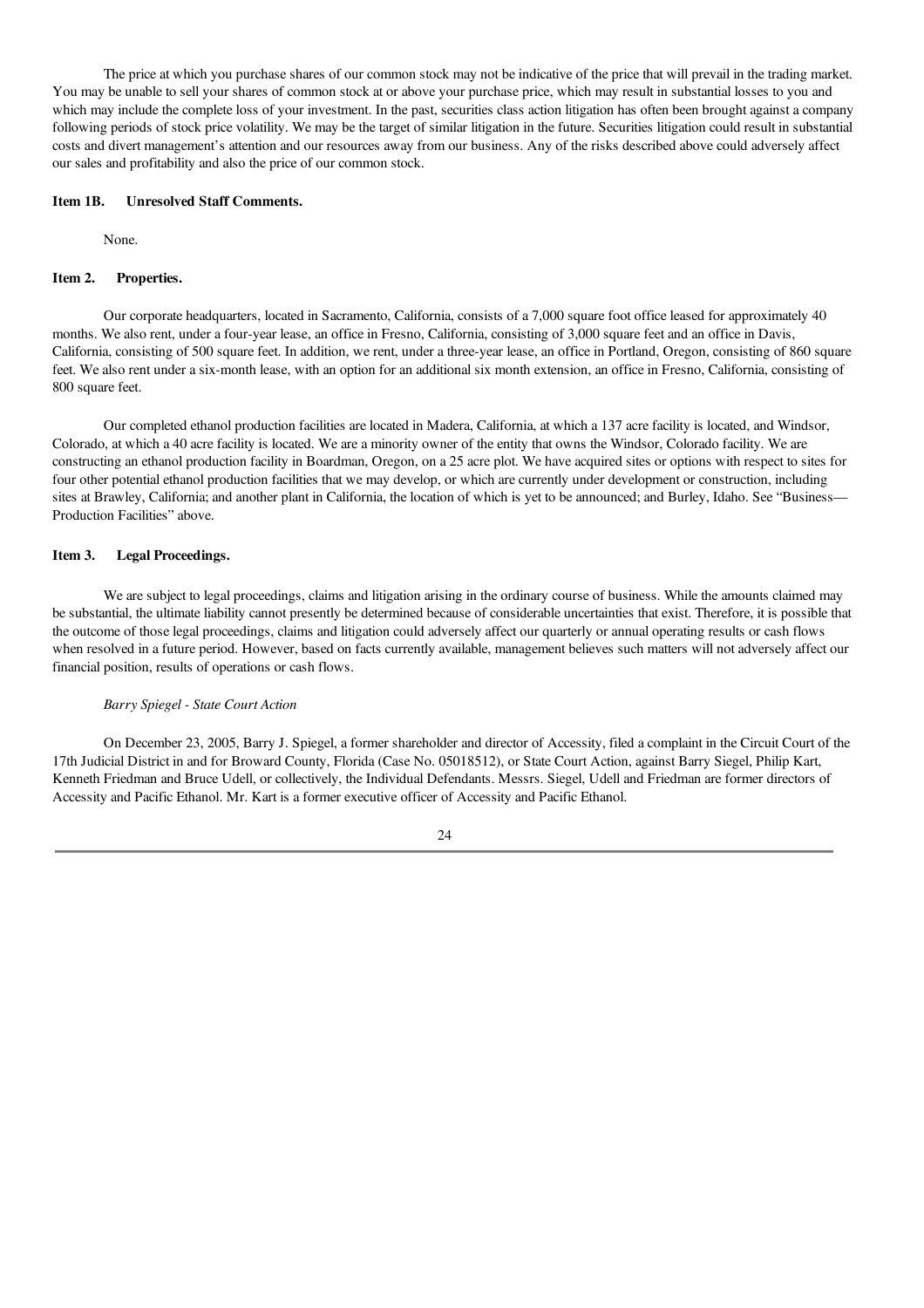The State Court Action relates to the Share Exchange Transaction and purports to state the following five counts against the Individual Defendants: (i) breach of fiduciary duty, (ii) violation of the Florida Deceptive and Unfair Trade Practices Act, (iii) conspiracy to defraud, (iv) fraud and (v) violation of Florida's Securities and Investor Protection Act. Mr. Spiegel bases his claims on allegations that the actions of the Individual Defendants in approving the Share Exchange Transaction caused the value of his Accessity common stock to diminish and is seeking \$22.0 million in damages. On March 8, 2006, the Individual Defendants filed a motion to dismiss the State Court Action. Mr. Spiegel filed his response in opposition on May 30, 2006. The Court granted the motion to dismiss by Order dated December 1, 2006 (the "Order"), on the grounds that Mr. Spiegel failed to bring his claims as a derivative action. Mr. Spiegel is seeking appellate review of the Order.

On February 9, 2007, Mr. Spiegel filed an amended complaint which purports to state the following five counts: (i) breach of fiduciary duty, (ii) fraudulent inducement, (iii) violation of Florida's Securities and Investor Protection Act, (iv) fraudulent concealment and (v) breach of fiduciary duty of disclosure. The amended complaint includes Pacific Ethanol as a defendant. The breach of fiduciary duty counts are alleged solely against the Individual Defendants and not Pacific Ethanol. We expect to vigorously defend the amended complaint.-

### *Barry Spiegel - Federal Court Action*

On December 22, 2006, Barry J. Spiegel, filed a complaint in the United States District Court, Southern District of Florida (Case No. 06-61848), or Federal Court Action, against the Individual Defendants and Pacific Ethanol. The Federal Court Action relates to the Share Exchange Transaction and purports to state the following three counts: (i) violations of Section 14(a) of the Exchange Act and SEC Rule 14a-9, (ii) violations of Section 10(b) of the Exchange Act and Rule 10b-5 promulgated thereunder, and (iii) violation of Section 20(A) of the Exchange Act. The first two counts are alleged against the Individual Defendants and Pacific Ethanol and the third count is alleged solely against the Individual Defendants. Mr. Spiegel bases his claims on, among other things, allegations that the actions of the Individual Defendants and Pacific Ethanol in connection with the Share Exchange Transaction resulted in a share exchange ratio that was unfair and resulted in the preparation of a proxy statement seeking shareholder approval of the Share Exchange Transaction that contained material misrepresentations and omissions. Mr. Spiegel is seeking in excess of \$15.0 million in damages. Mr. Spiegel amended the Federal Court Action on February 9, 2007 and March 5, 2007 and only recently served the complaint on Pacific Ethanol. We expect to vigorously defend the Federal Court Action.

## *Mercator Group, LLC*

We filed a Demand for Arbitration against Presidion Solutions, Inc., or Presidion, alleging that Presidion breached the terms of the Memorandum of Understanding, or the MOU, between Accessity and Presidion dated January 17, 2003. We sought a break-up fee of \$250,000 pursuant to the terms of the MOU alleging that Presidion breached the MOU by wrongfully terminating the MOU. Additionally, we sought out of pocket costs of its due diligence amounting to approximately \$37,000. Presidion filed a counterclaim against us alleging that we had breached the MOU and therefore owe Presidion a break-up fee of \$250,000. The dispute was heard by a single arbitrator before the American Arbitration Association in Broward County, Florida in late February 2004. During June 2004, the arbitrator awarded us the \$250,000 break-up fee set forth in the MOU between us and Presidion, as well as our share of the costs of the arbitration and interest from the date of the termination by Presidion of the MOU, aggregating approximately \$280,000. During the third quarter of 2004, Presidion paid us the full amount of the award with accrued interest. The arbitrator dismissed Presidion's counterclaim against us.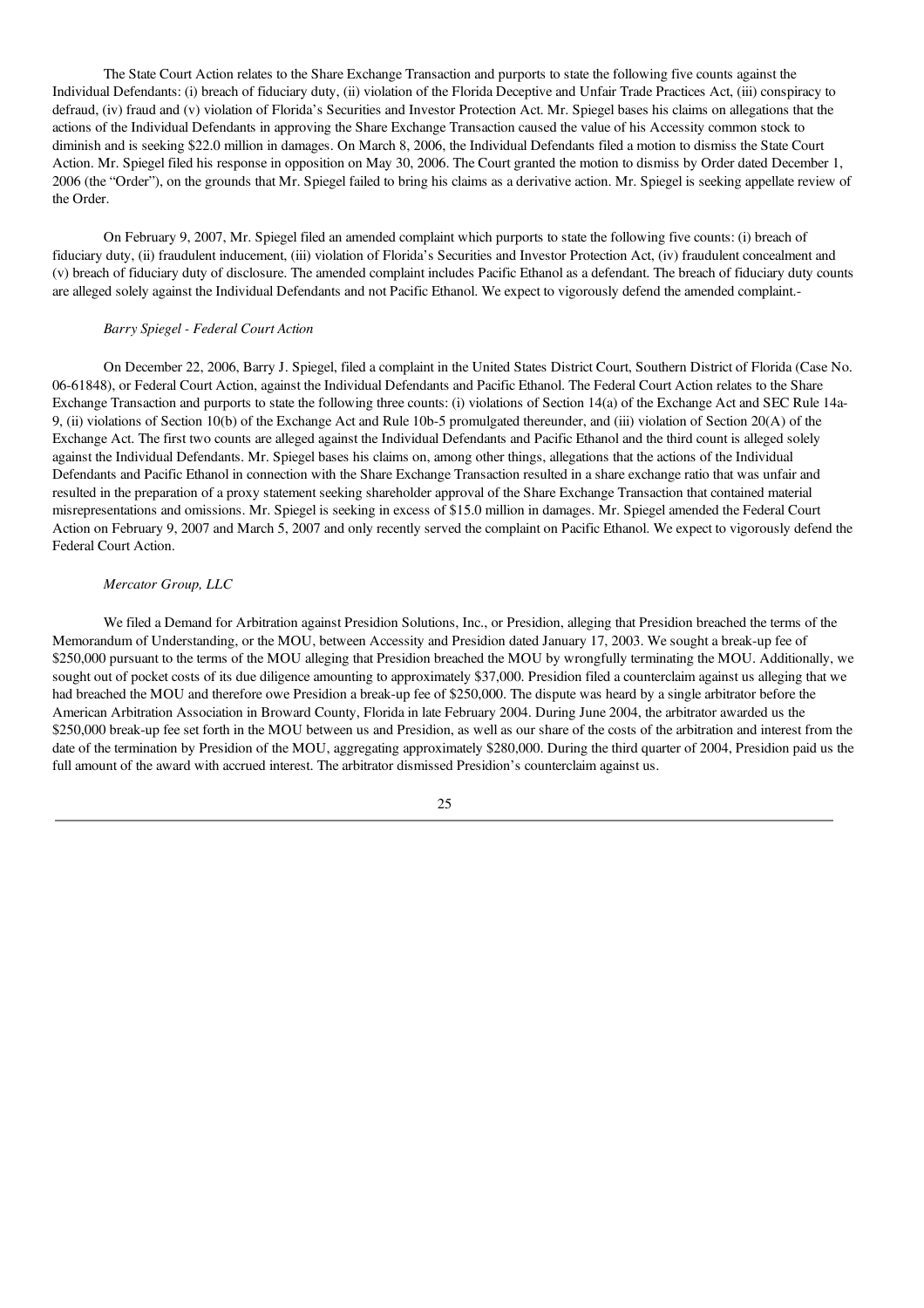In 2003, we filed a lawsuit seeking damages in excess of \$100 million as a result of information obtained during the course of the arbitration discussed above, against: (i) Presidion Corporation, f/k/a MediaBus Networks, Inc., Presidion's parent corporation, (ii) Presidion's investment bankers, Mercator Group, LLC, or Mercator, and various related and affiliated parties and (iii) Taurus Global LLC, or Taurus, (collectively referred to as the "Mercator Action"), alleging that these parties committed a number of wrongful acts, including, but not limited to tortiously interfering in the transaction between us and Presidion. In 2004, we dismissed this lawsuit without prejudice, which was filed in Florida state court. In January 2005, we refiled this action in the State of California, for a similar amount, as we believe this to be the proper jurisdiction. On August 18, 2005, the court stayed the action and ordered the parties to arbitration. The parties agreed to mediate the matter. Mediation took place on December 9, 2005 and was not successful. On December 5, 2005, we filed a Demand for Arbitration with the American Arbitration Association. On April 6, 2006, a single arbitrator was appointed. Arbitration hearings have been scheduled to commence in July 2007.

The final outcome of the Mercator Action will most likely take an indefinite time to resolve. We currently have limited information regarding the financial condition of the defendants and the extent of their insurance coverage. Therefore, it is possible that we may prevail, but may not be able to collect any judgment. The share exchange agreement relating to the Share Exchange Transaction provides that following full and final settlement or other final resolution of the Mercator Action, after deduction of all fees and expenses incurred by the law firm representing us in this action and payment of the 25% contingency fee to the law firm, shareholders of record of Accessity on the date immediately preceding the closing date of the Share Exchange Transaction will receive two-thirds and we will retain the remaining one-third of the net proceeds from any Mercator Action recovery.

#### Item 4. Submission of Matters to a Vote of Security Holders.

None.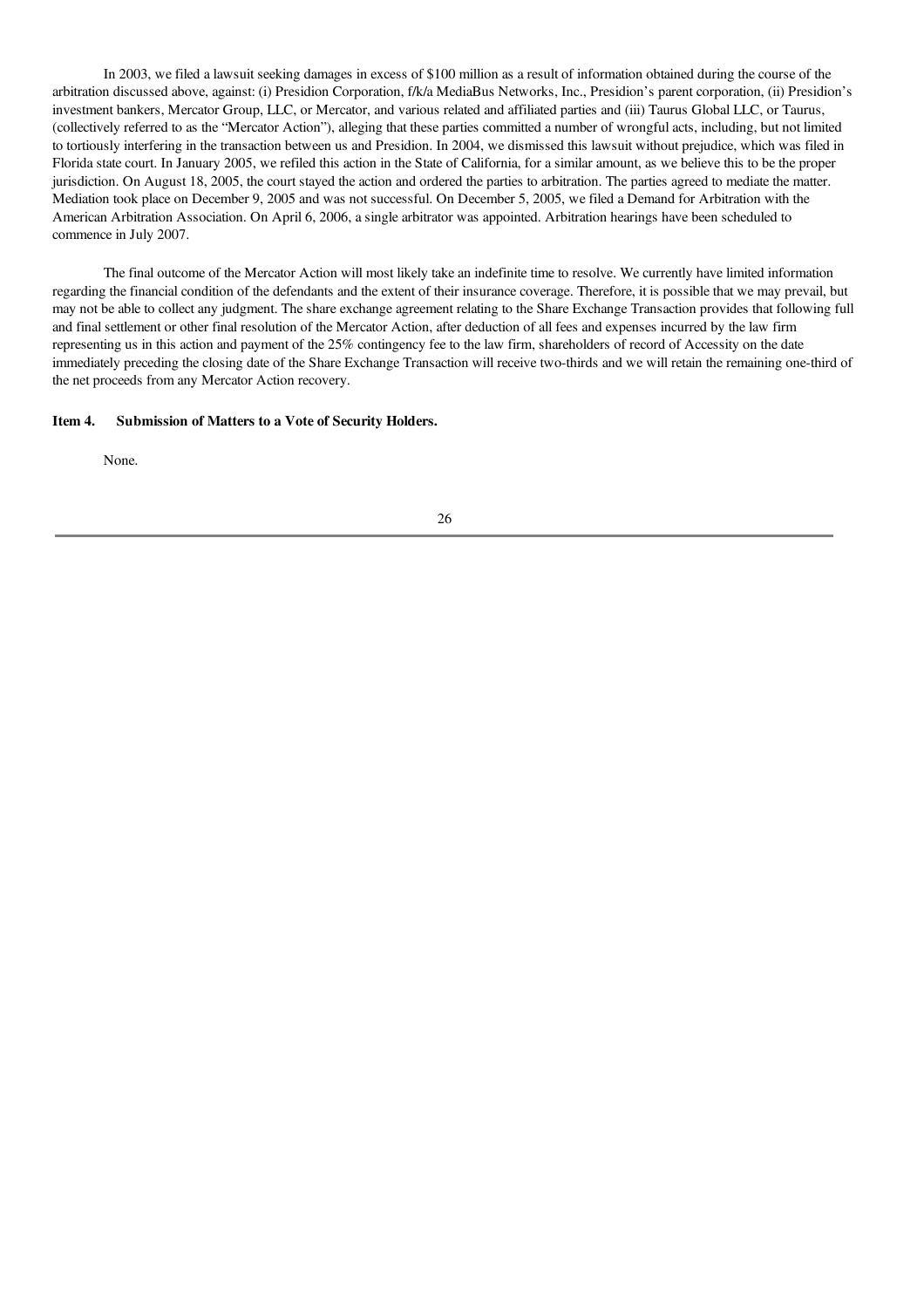# PART II

## Item 5. Market For Registrant's Common Equity, Related Stockholder Matters and Issuer Purchases of Equity Securities.

#### *Market Information*

Our common stock has been traded on the Nasdaq Global Market (formerly, the Nasdaq National Market) under the symbol "PEIX" since October 10, 2005. Prior to October 10, 2005 and since March 24, 2005, our common stock traded on the Nasdaq Capital Market (formerly, the Nasdaq SmallCap Market) under the symbol "PEIX." Prior to March 24, 2005, our common stock traded on the Nasdaq SmallCap Market under the symbol "ACTY." The table below shows, for each fiscal quarter indicated, the high and low closing prices for shares of our common stock. This information has been obtained from The Nasdaq Stock Market. The prices shown reflect inter-dealer prices, without retail mark-up, mark-down or commission, and may not necessarily represent actual transactions.

|                                          | <b>Price Range</b> |        |
|------------------------------------------|--------------------|--------|
|                                          | <b>High</b>        | Low    |
| Year Ended December 31, 2005:            |                    |        |
| First Quarter (January 1 - March 31)     | \$10.25            | \$5.49 |
| Second Quarter (April 1 - June 30)       | 12.94              | 8.58   |
| Third Quarter (July 1 - September 30)    | 11.20              | 7.78   |
| Fourth Quarter (October 1 - December 31) | 13.48              | 7.71   |
|                                          |                    |        |
| Year Ended December 31, 2006:            |                    |        |
| <b>First Quarter</b>                     | \$22.34            | \$9.99 |
| <b>Second Quarter</b>                    | 42.39              | 20.14  |
| Third Quarter                            | 25.45              | 13.76  |
| <b>Fourth Quarter</b>                    | 19.08              | 12.58  |
|                                          |                    |        |

#### *Security Holders*

As of March 7, 2007, we had 40,285,227 shares of common stock outstanding and held of record by approximately 500 stockholders. These holders of record include depositories that hold shares of stock for brokerage firms which, in turn, hold shares of stock for numerous beneficial owners. On March 7, 2007, the closing sale price of our common stock on the Nasdaq Global Market was \$15.28 per share.

#### *Performance Graph*

The graph below shows a comparison of the cumulative total stockholder return on our common stock with the cumulative total return on The NASDAQ Stock Market (U.S.) Index and of public companies filing reports with the Securities and Exchange Commission under Standard Industrial Classification Code 2860—Industrial Organic Chemicals, or Peer Group, in each case over the five year period ended December 31, 2006.

The graph includes the date of March 23, 2005, the date of the Share Exchange Transaction and the date on which we effectively began operating in a business properly categorized under Standard Industrial Classification Code 2860—Industrial Organic Chemicals. Our predecessor, Accessity, was in an unrelated business prior to March 23, 2005. See "Management's Discussion and Analysis of Financial Condition and Results of Operations—Share Exchange Transaction."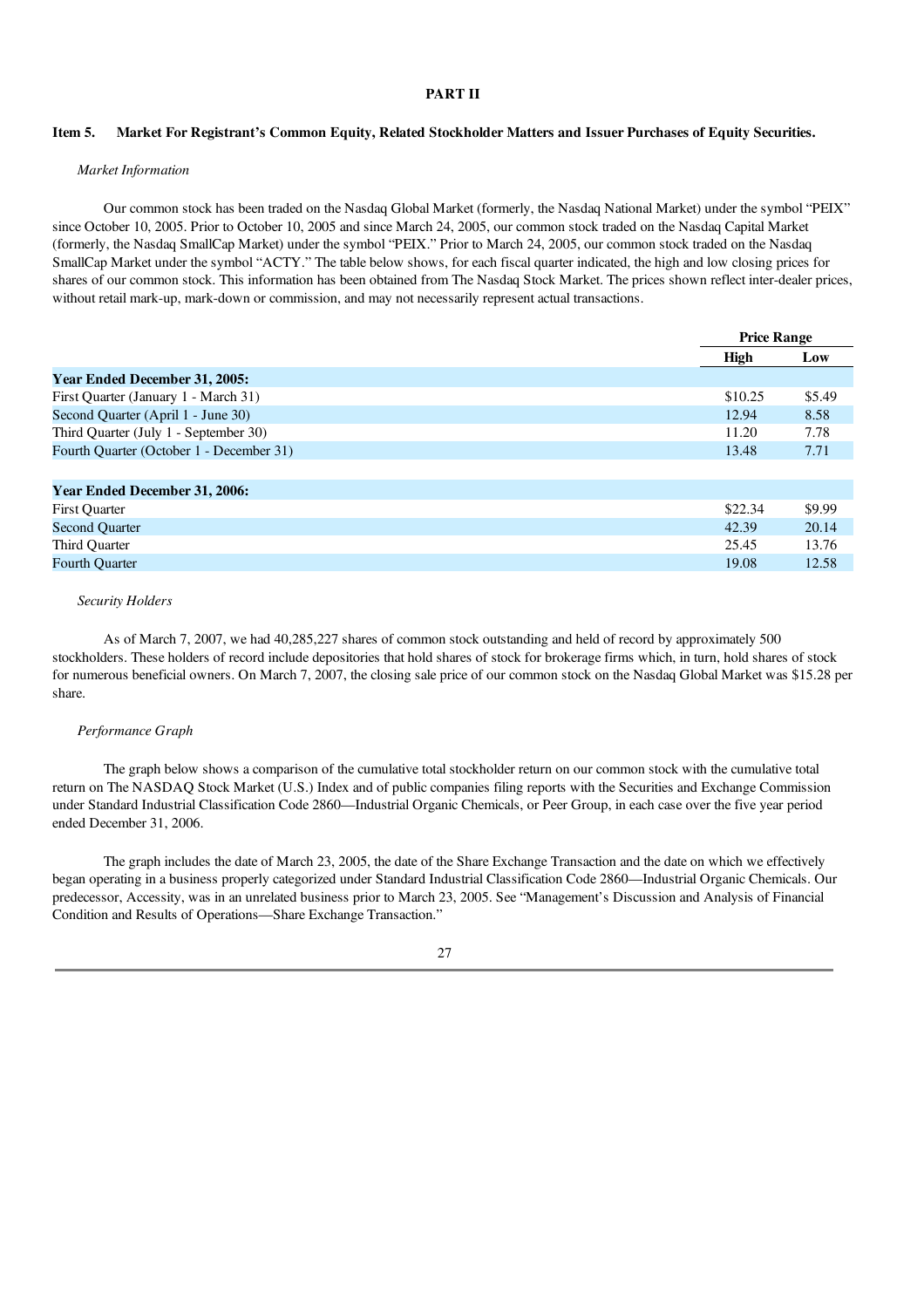The graph assumes \$100 invested at the indicated starting date in our common stock and in each of The NASDAQ Stock Market (U.S.) Index and the Peer Group, with the reinvestment of all dividends. We have not paid or declared any cash dividends on our common stock and do not anticipate paying any cash dividends in the foreseeable future. Stockholder returns over the indicated periods should not be considered indicative of future stock prices or stockholder returns. This graph assumes that the value of the investment in our common stock and each of the comparison groups was \$100 on December 31, 2001.

COMPARISON OF CUMULATIVE TOTAL RETURN FOR



→<br>→ NASDAQ Composite Index<br>→ → SIC 2860 — Industrial Organic Chemicals

|                                | Cumulative Total Return (\$) |       |        |        |         |        |        |
|--------------------------------|------------------------------|-------|--------|--------|---------|--------|--------|
|                                | 12/01                        | 12/02 | 12/03  | 12/04  | 3/23/05 | 12/05  | 12/06  |
| PACIFIC ETHANOL, INC.          | 100.00                       | 24.60 | 37.30  | 94.13  | 143.65  | 171.75 | 244.29 |
| THE NASDAO STOCK MARKET (U.S.) |                              |       |        |        |         |        |        |
| <b>INDEX</b>                   | 100.00                       | 69.66 | 99.71  | 113.79 | 106.87  | 114.47 | 124.20 |
| SIC 2860—INDUSTRIAL ORGANIC    |                              |       |        |        |         |        |        |
| <b>CHEMICALS</b>               | 100.00                       | 84.41 | 105.89 | 156.97 | 154.98  | 130.92 | 166.23 |
|                                |                              |       |        |        |         |        |        |

## *Dividend Policy*

We have never paid cash dividends on our common stock and do not currently intend to pay cash dividends on our common stock in the foreseeable future. We currently anticipate that we will retain any earnings for use in the continued development of our business.

Our current and future debt financing arrangements may limit or prevent cash distributions from our subsidiaries to us, depending upon the achievement of certain financial and other operating conditions and our ability to properly service the debt, thereby limiting or preventing us from paying cash dividends. In addition, the holders of our preferred stock are entitled to dividends of 5%, and those dividends must be paid prior to the payment of any dividends to our common stockholders.

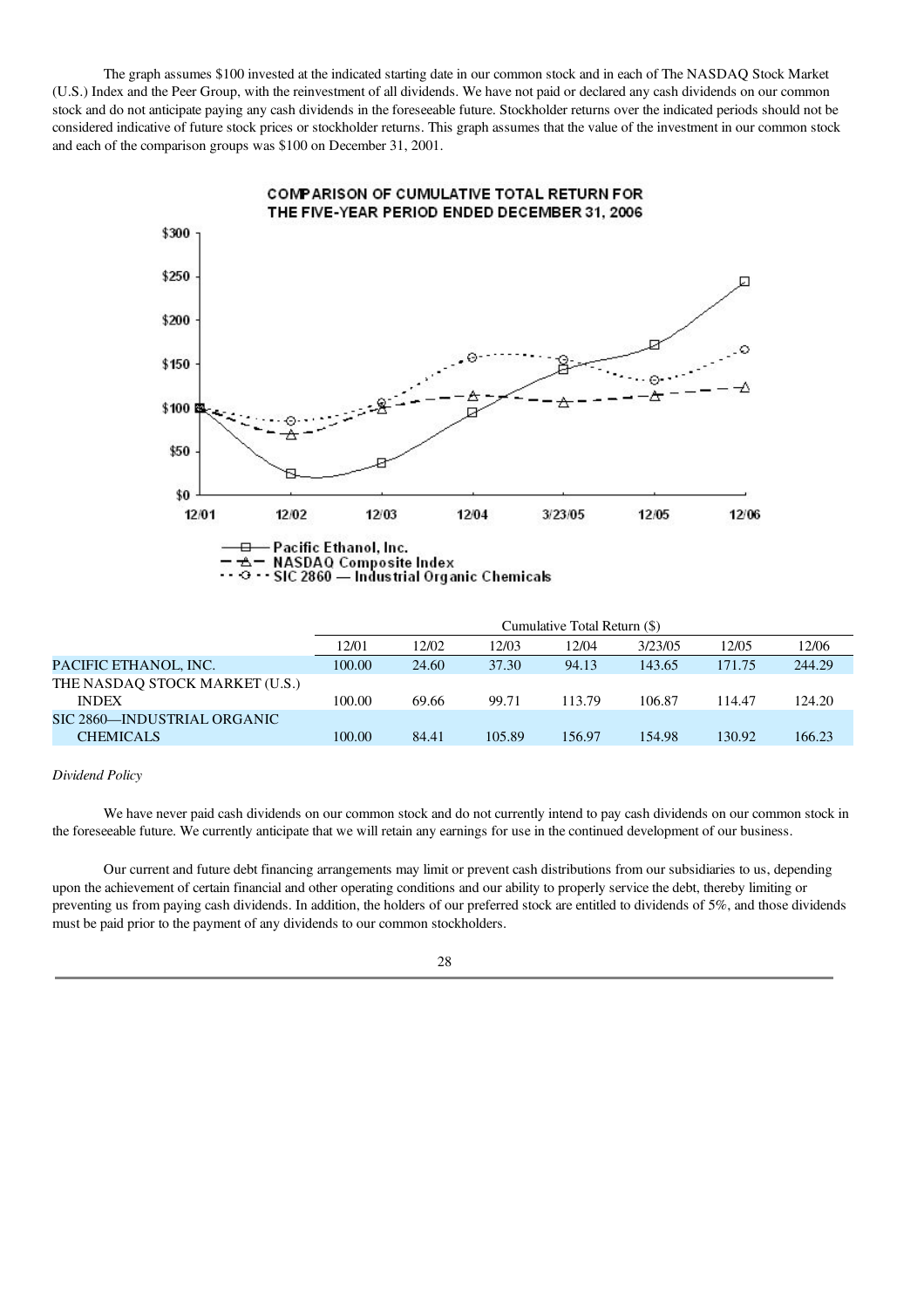#### *Recent Sales of Unregistered Securities*

From October through December 2006, we issued an aggregate of 28,750 shares of our common stock upon the exercise of outstanding warrants. In connection with the warrant exercises we received aggregate gross proceeds of \$2.87.

On October 17, 2006, we issued 2,081,888 shares of our common stock and a warrant to purchase 693,963 shares of our common stock as partial consideration for our acquisition of 42% of the membership interests of Front Range.

Exemption from the registration provisions of the Securities Act for the transactions described above is claimed under Section 4(2) of the Securities Act, among others, on the basis that such transactions did not involve any public offering and the purchasers were accredited or sophisticated with access to the kind of information registration would provide. In each case, appropriate investment representations were obtained, stock certificates were issued with restricted stock legends, and/or stop transfer orders were placed with our transfer agent.

#### *Purchases of Equity Securities by the Issuer and Af iliated Purchasers*

On October 4, 2006, we granted to certain employees and directors shares of restricted stock under our 2006 Stock Incentive Plan pursuant to Restricted Stock Agreements dated and effective as of October 4, 2006 by and between us and those employees and directors. We granted an aggregate of 945,560 shares of restricted stock to the employees and directors, with an aggregate of 280,720 shares of restricted stock vesting immediately and an aggregate of 148,568 shares of restricted stock vesting on each of the next two anniversaries of the grant date starting on October 4, 2007 and an aggregate of 122,568 shares of restricted stock vesting on each of the subsequent three anniversaries of the grant date starting on October 4, 2009. Future vesting is subject to various restrictions.

We were obligated to withhold minimum withholding tax amounts with respect to vested shares of restricted stock and upon future vesting of shares of restricted stock granted to our employees. Each employee was entitled to pay the minimum withholding tax amounts to us in cash or to elect to have us withhold a vested amount of shares of restricted stock having a value equivalent to our minimum withholding tax requirements, thereby reducing the number of shares of vested restricted stock that the employee ultimately receives. If an employee failed to timely make such election, we automatically withheld the necessary shares of vested restricted stock.

In connection with satisfying our withholding requirements, we withheld an aggregate of 42,157 shares of our common stock and remitted a cash payment to cover the minimum withholding tax amounts, thereby effectively repurchasing from the employees the 42,157 shares of common stock at a deemed purchase price equal to \$13.06 per share for an aggregate purchase price of \$551,000.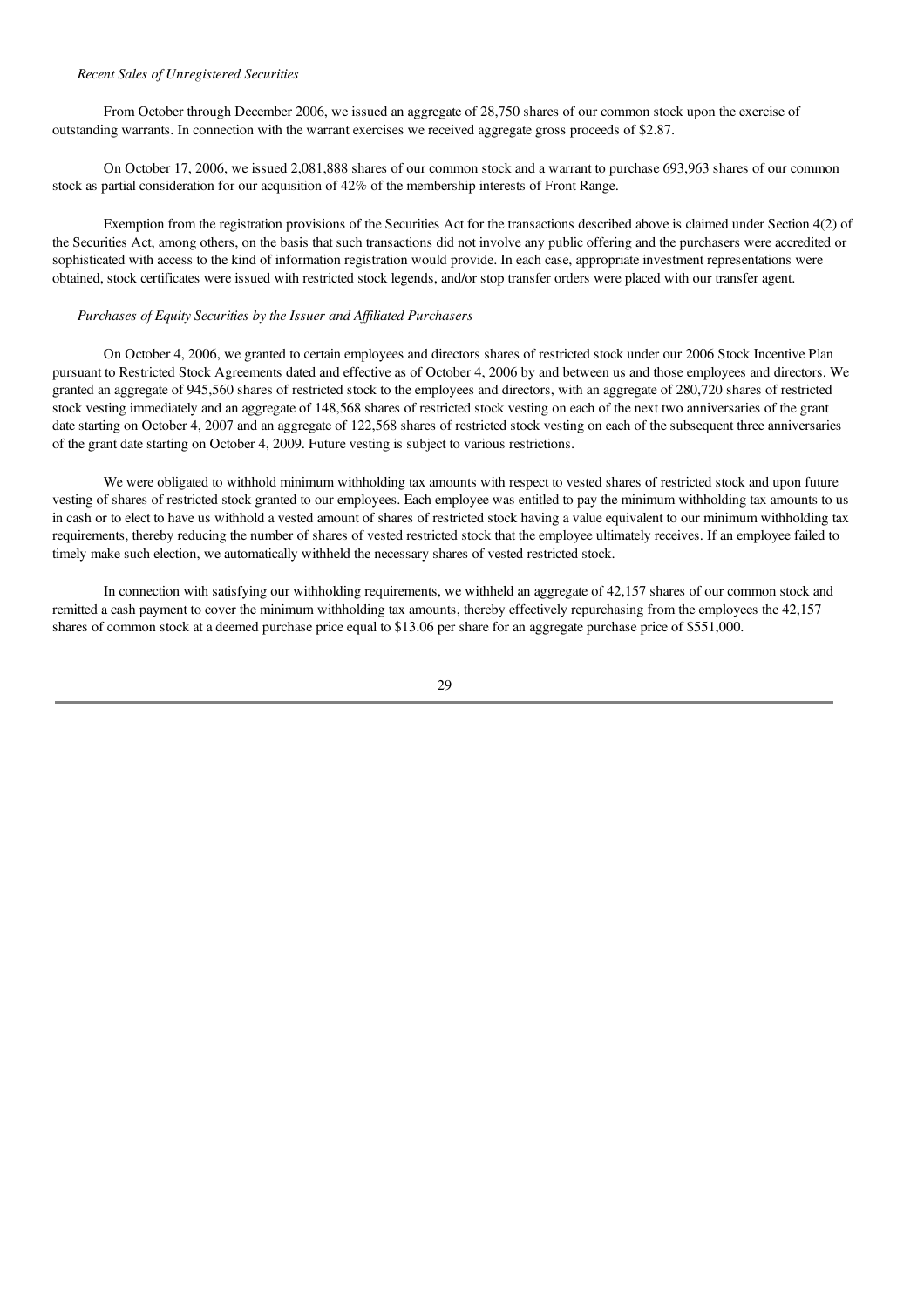## Item 6. Selected Financial Data.

The following financial information should be read in conjunction with the consolidated audited financial statements and the notes to those statements beginning on page F-1 of this report, and the section entitled "Management's Discussion and Analysis of Financial Condition and Results of Operations" included elsewhere in this report. The consolidated statements of operations data for the years ended December 31, 2006, 2005 and 2004 and the consolidated balance sheet data at December 31, 2006 and 2005 are derived from, and are qualified in their entirety by reference to, the consolidated audited financial statements beginning on page F-1 of this report. The consolidated statements of operations data from January 30, 2003 (inception) to December 31, 2003 and the consolidated balance sheet data at December 31, 2003 are derived from, and qualified in their entirety by reference to, the consolidated audited financial statements of Pacific Ethanol. The historical results that appear below are not necessarily indicative of results to be expected for any future periods.

|                                                                        | Year Ended December 31,               |           |     |          |              |                |     |        |  |  |
|------------------------------------------------------------------------|---------------------------------------|-----------|-----|----------|--------------|----------------|-----|--------|--|--|
|                                                                        |                                       | 2006      |     | 2005     |              | 2004           |     | 2003   |  |  |
|                                                                        | (in thousands, except per share data) |           |     |          |              |                |     |        |  |  |
| <b>Consolidated Statements of Operations Data:</b>                     |                                       |           |     |          |              |                |     |        |  |  |
| Net sales                                                              | \$                                    | 226,356   | \$  | 87,599   | \$           | 20             | -\$ | 1,017  |  |  |
| Cost of goods sold                                                     |                                       | 201,527   |     | 84,444   |              | 13             |     | 946    |  |  |
| Gross profit                                                           |                                       | 24,829    |     | 3,155    |              | $\overline{7}$ |     | 71     |  |  |
| Selling, general and administrative expenses                           |                                       | 24,641    |     | 12,638   |              | 2,277          |     | 648    |  |  |
| Income (loss) from operations                                          |                                       | 188       |     | (9, 483) |              | (2,270)        |     | (577)  |  |  |
| Other income (expense), net                                            |                                       | 3,426     |     | (440)    |              | (532)          |     | (282)  |  |  |
| Non-controlling interest in variable interest entity                   |                                       | (3,756)   |     |          |              |                |     |        |  |  |
| Loss from operations before income taxes<br>Provision for income taxes |                                       | (142)     |     | (9, 923) |              | (2,802)        |     | (859)  |  |  |
| Net loss                                                               | \$                                    | (142)     | \$  | (9, 923) | $\mathbb{S}$ | (2,802)        | \$  | (859)  |  |  |
| Preferred stock dividends                                              | \$                                    | (2,998)   | -\$ |          | \$           |                | \$  |        |  |  |
| Deemed dividend on preferred stock                                     |                                       | (84,000)  |     |          |              |                |     |        |  |  |
| Loss available to common stockholders                                  | \$                                    | (87, 140) | \$  | (9, 923) | \$           | (2,802)        | S   | (859)  |  |  |
| Loss per common share, basic and diluted                               |                                       | (2.50)    | \$  | (0.40)   | \$           | (0.23)         |     | (0.07) |  |  |
| Weighted-average shares outstanding, basic and diluted                 |                                       | 34,855    |     | 25,066   |              | 12,397         |     | 11,733 |  |  |
| <b>Consolidated Balance Sheet Data:</b>                                |                                       |           |     |          |              |                |     |        |  |  |
| Cash and cash equivalents                                              | \$                                    | 44,053    | \$  | 4,521    | \$           |                | \$  | 249    |  |  |
| Working capital (deficit)                                              |                                       | 96,451    |     | (2,894)  |              | (1,025)        |     | (358)  |  |  |
| <b>Total assets</b>                                                    |                                       | 453,820   |     | 48,185   |              | 7,179          |     | 6,560  |  |  |
| Long-term debt                                                         |                                       | 28,970    |     | 1,995    |              | 4,013          |     |        |  |  |
| Stockholders' equity                                                   |                                       | 298,445   |     | 28,516   |              | 1,356          |     | 1,368  |  |  |

No cash dividends on our common stock were declared during any of the periods presented above.

Various factors materially affect the comparability of the information presented in the above table. These factors relate primarily to a Share Exchange Transaction that was consummated on March 23, 2005 with the shareholders of PEI California, and the holders of the membership interests of each of Kinergy and ReEnergy, pursuant to which we acquired all of the issued and outstanding capital stock of PEI California and all of the outstanding membership interests of Kinergy and ReEnergy. In addition, we acquired a minority interest in Front Range on October 17, 2006 and will treat Front Range as a consolidated subsidiary for financial reporting purposes, in accordance with Financial Accounting Standards Board's ("FASB") Financial Interpretation No. ("FIN") 46(R), *Consolidation of Variable Interest Entities*, as we are considered the primary beneficiary.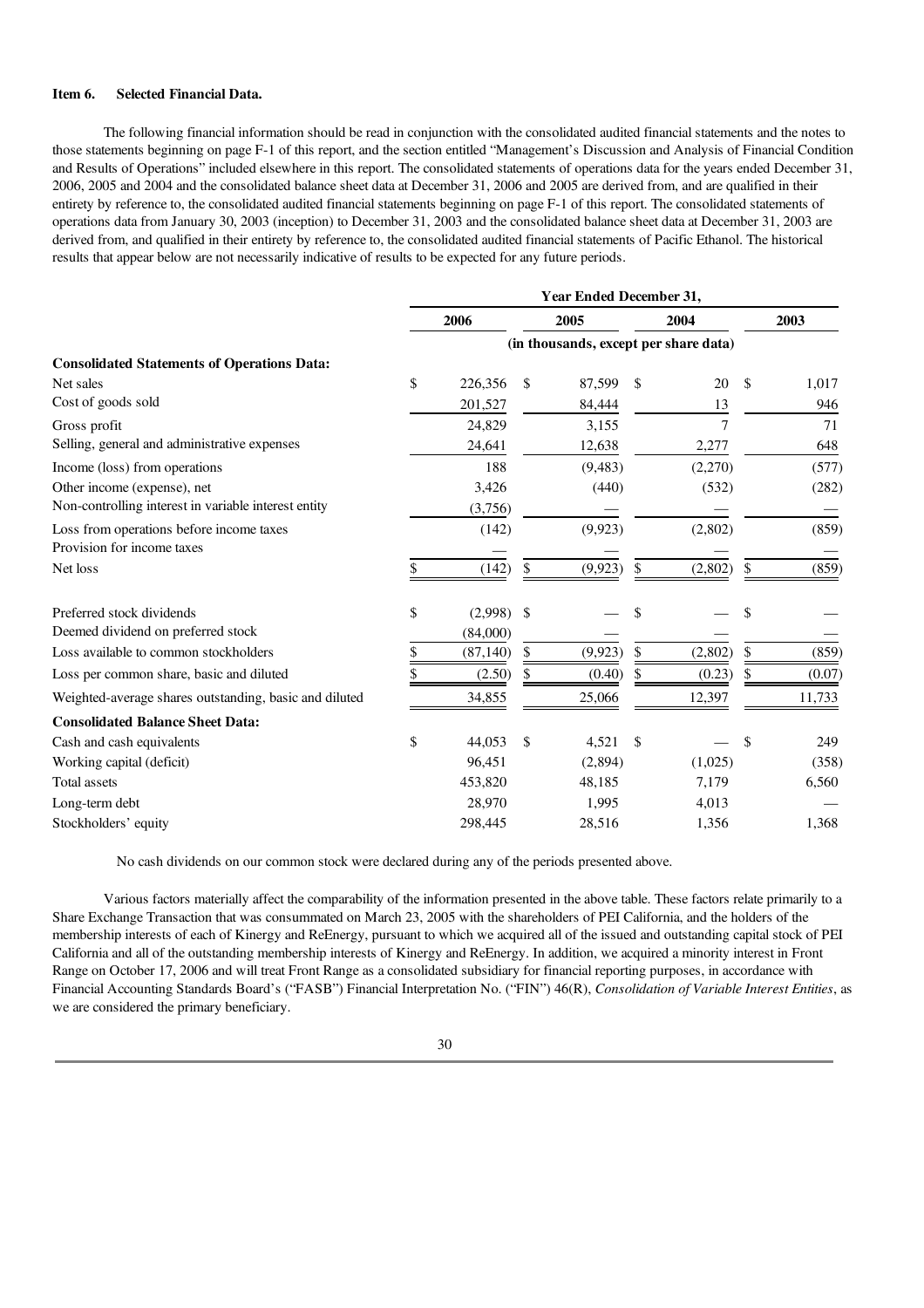## Item 7. Management's Discussion and Analysis of Financial Condition and Results of Operations.

The following discussion and analysis should be read in conjunction with our consolidated financial statements and notes to consolidated financial statements included elsewhere in this report. This report and our consolidated financial statements and notes to consolidated financial statements contain forward-looking statements, which generally include the plans and objectives of management for future operations, including plans and objectives relating to our future economic performance and our current beliefs regarding revenues we might generate and profits we might earn if we are successful in implementing our business and growth strategies. The forward-looking statements and associated risks may include, relate to or be qualified by other important factors, including, without limitation:

- fluctuations in the market price of ethanol and its co-products;
- the projected growth or contraction in the ethanol and co-product market in which we operate;
- our strategies for expanding, maintaining or contracting our presence in these markets;
- our ability to successfully develop, finance, construct and operate our planned ethanol production facilities;
- anticipated trends in our financial condition and results of operations; and
- our ability to distinguish ourselves from our current and future competitors.

We do not undertake to update, revise or correct any forward-looking statements.

Any of the factors described above or in the "Risk Factors" section above could cause our financial results, including our net income or loss or growth in net income or loss to differ materially from prior results, which in turn could, among other things, cause the price of our common stock to fluctuate substantially.

#### *Overview*

Our primary goal is to become the leading marketer and producer of renewable fuels in the Western United States.

We produce and sell ethanol and its co-products and provide transportation, storage and delivery of ethanol through third-party service providers in the Western United States, primarily in California, Nevada, Arizona, Washington, Oregon and Colorado. We have extensive customer relationships throughout the Western United States and extensive supplier relationships throughout the Western and Midwestern United States.

In October 2006, we completed construction of an ethanol production facility with nameplate annual production capacity of 35 million gallons located in Madera, California, and began producing ethanol. In October 2006, we also acquired approximately 42% of the outstanding membership interests of Front Range Energy, LLC, or Front Range, which owns and operates an ethanol production facility with nameplate annual production capacity of 40 million gallons located in Windsor, Colorado. In addition, we are currently constructing or in advanced stages of development of four additional ethanol production facilities. We also intend to construct or otherwise acquire additional ethanol production facilities as financial resources and business prospects make the construction or acquisition of these facilities advisable. See "Business—Production Facilities" below.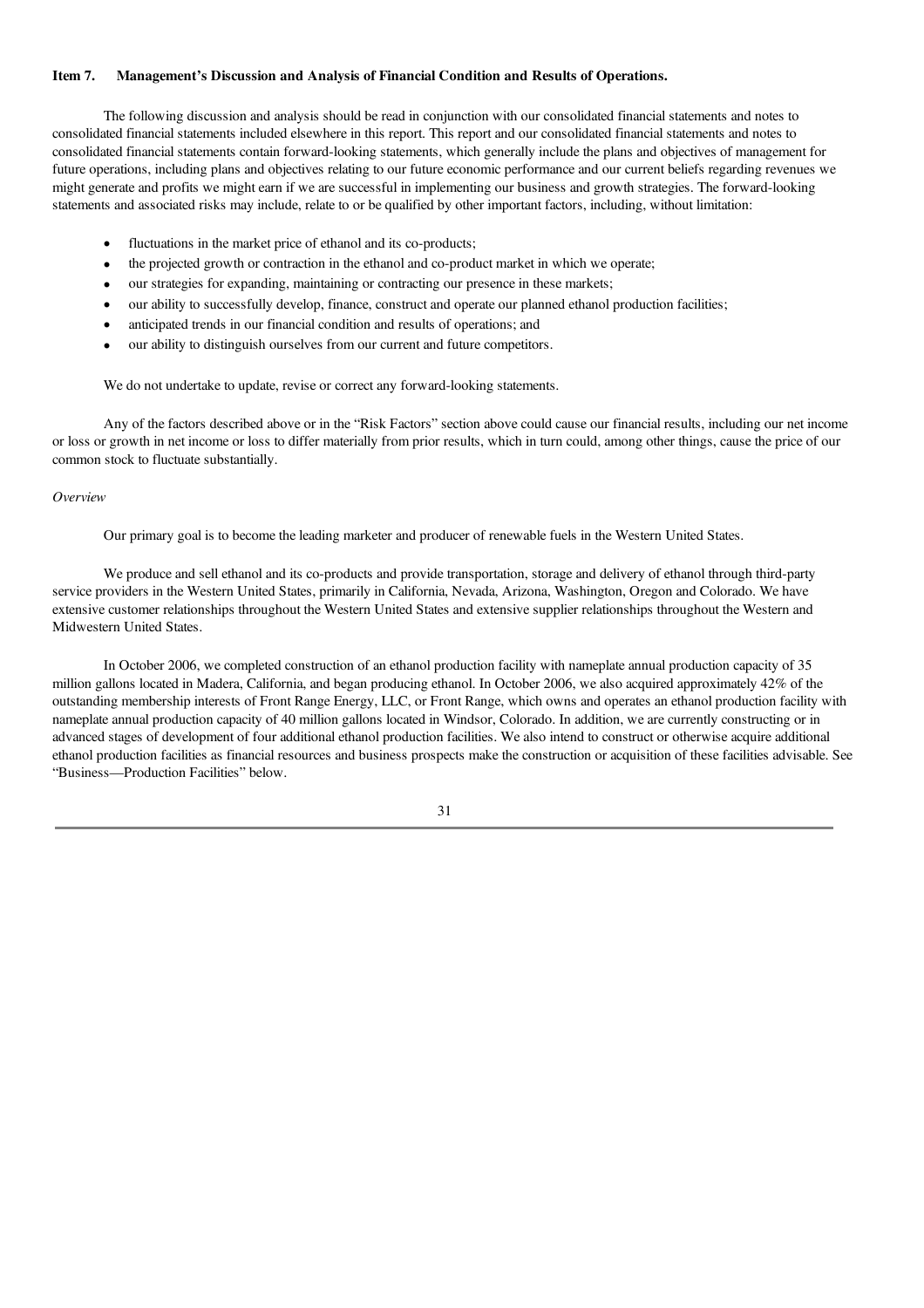Total annual gasoline consumption in the United States is approximately 140 billion gallons. Total annual ethanol consumption currently represents less than 4% of annual gasoline consumption, or approximately 5.1 billion gallons of ethanol. We believe that the domestic ethanol industry has substantial potential for growth to reach what we estimate is an achievable level of at least 10% of the total annual gasoline consumption in the United States, or approximately 14 billion gallons of ethanol. In California alone, an increase in the consumption of ethanol from California's current level of 5.7%, or approximately 1.0 billion gallons of ethanol per year, to at least 10% of total annual gasoline consumption would result in consumption of approximately 700 million additional gallons of ethanol, representing an increase in annual ethanol consumption in California alone of approximately 75% and an increase in annual ethanol consumption in the entire United States of approximately 13%.

We intend to achieve our goal of becoming the leading marketer and producer of renewable fuels in the Western United States in part by expanding our production capacity to 220 million gallons of annual production capacity by the second quarter of 2008 and 420 million gallons of annual production capacity by the end of 2010. We intend to achieve this goal in part also by expanding our relationships with thirdparty ethanol producers to market higher volumes of ethanol throughout the Western United States, expanding our relationships with animal feed distributors and end users to build local markets for wet distillers grains, or WDG, the primary co-product of our ethanol production, and expanding the market for ethanol by continuing to work with state governments to encourage the adoption of policies and standards that promote ethanol as a fuel additive and ultimately as a primary transportation fuel. We also intend to expand our distribution infrastructure by expanding our ability to provide transportation, storage and related logistical services to our customers throughout the Western United States.

## Financial Performance Summary

Our net sales increased by \$138.8 million, or 158.4% to \$226.4 million for the year ended December 31, 2006 from \$87.6 million for the year ended December 31, 2005. Our net loss decreased by \$9.8 million to \$142,000 for 2006 from a net loss of \$9.9 million for 2005.

The following factors contributed to our operating results for 2006:

- *Net sales.* Our increase in net sales in 2006 as compared to 2005 was primarily due to the following combination of factors:
	- o *Higher sales volumes.* Total volume of ethanol sold as a principal and an agent increased by 49.4 million gallons, or 94.5%, to 101.7 million gallons for 2006 from 52.3 million gallons for 2005. The substantial increase in sales volume is primarily due to additional supply provided under our ethanol marketing agreements and the commencement of ethanol production.
	- o *Commencement of ethanol production*. In the fourth quarter of 2006, we commenced producing ethanol and its coproducts at our Madera facility and, based on our ownership interest in Front Range, began recording a proportionate amount of its net sales. The production and sale of ethanol and its co-products at our Madera facility and through Front Range contributed an aggregate of \$25.9 million in sales for 2006.
	- o *Higher ethanol prices*. Our average sales price of ethanol increased by \$0.61 per gallon, or 36.5%, to \$2.28 per gallon for all gallons sold as a principal and an agent for 2006 as compared to \$1.67 per gallon for 2005.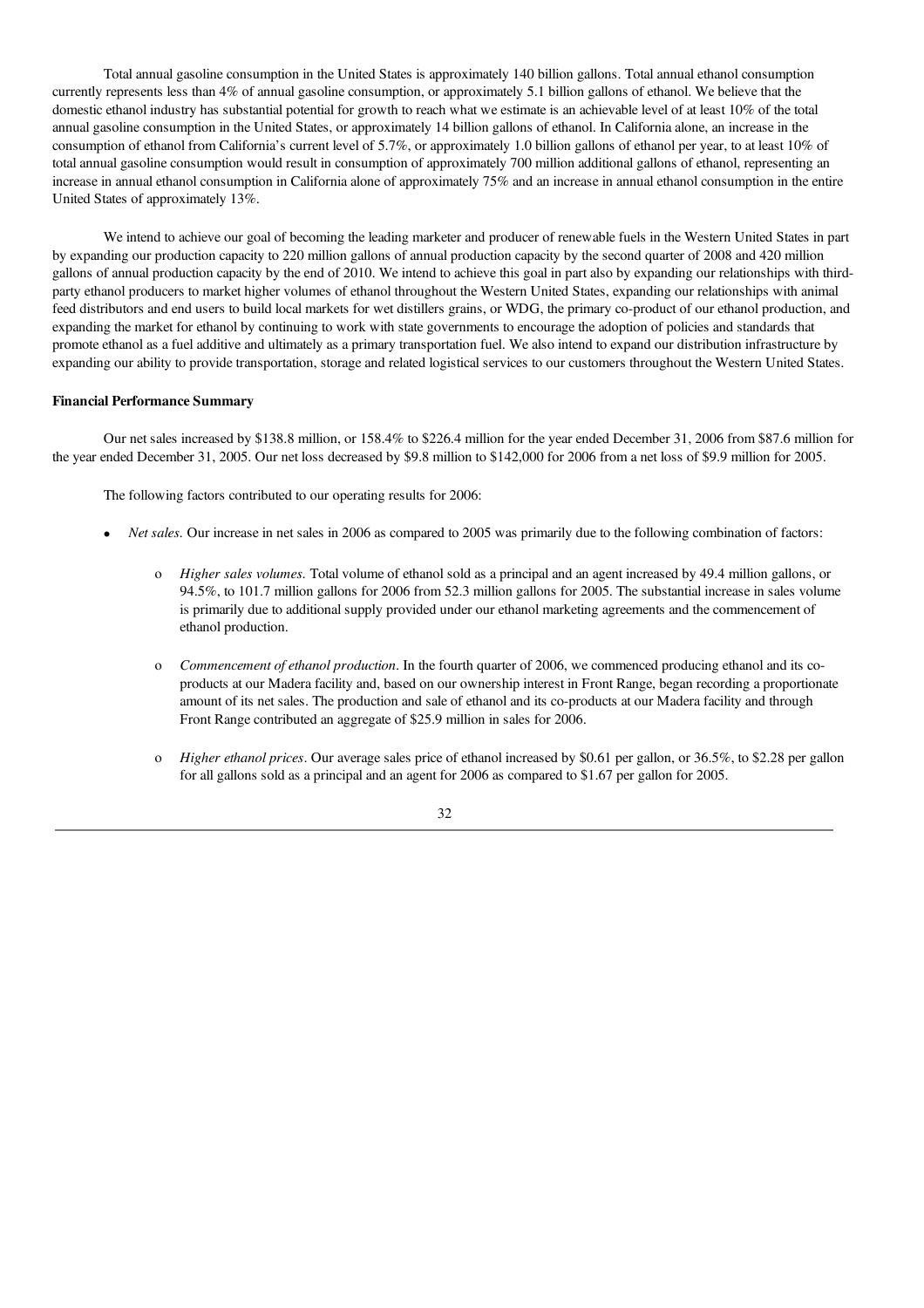- o *Partial period comparison*. Our results of operations for 2006, including our net sales, include our operations and those of all of our wholly-owned subsidiaries, including Kinergy Marketing, LLC, or Kinergy, for that entire period. However, our results of operations for 2005, including our net sales, exclude Kinergy's net sales for the period from January 1, 2005 through March 22, 2005 in the amount of \$23.6 million. See "Share Exchange Transaction" below.
- · *Gross profit.* Our gross profit margin increased to 10.9% for 2006 as compared to a gross profit margin of 3.6% for 2005. This increase was primarily due to locking in favorable margins through purchase and sale commitments consistent with our risk management guidelines at various times during 2006. The increase in our gross profit margins was also due to sales resulting from ethanol production, which typically generates higher gross profits than ethanol marketing arrangements, at our Madera facility and also through Front Range.
- · *Selling, general and administrative expenses*. Our selling, general and administrative expenses increased by \$12.0 million to \$24.6 million in 2006 as compared to \$12.6 million in 2005; however, these expenses decreased as a percentage of our net sales due to our substantial growth in net sales. Our selling, general and administrative expenses decreased to 10.9% of net sales in 2006 as compared to 14.4% of net sales in 2005.

## *Sales and Margins*

Historically, we have generated all of our revenues from marketing ethanol produced by third parties. However, in the fourth quarter of 2006, we began generating revenues from the production and sale of ethanol and its co-products as a result of the commencement of operations at our Madera facility and our interest in Front Range.

We have three principal methods of selling ethanol: as a merchant, as a producer and as an agent. See "Critical Accounting Policies— Revenue Recognition" below.

When acting as a merchant or as a producer, we generally enter into sales contracts having a typical term of six months to ship ethanol to a customer's desired location. We support these sales contracts through purchase contracts with several third-party suppliers or through our own production. We manage the necessary logistics to deliver ethanol to our customers either directly from a third-party supplier or from our inventory via truck or rail. Our sales as a merchant or as a producer expose us to price risks resulting from potential fluctuations in the market price of ethanol. Our exposure varies depending on the magnitude of our sales commitments compared to the magnitude of our purchase commitments and existing inventory, as well as the pricing terms—such as market index or fixed pricing—of our contracts. We seek to mitigate our exposure to price risks by implementing appropriate risk management strategies.

When acting as an agent for third-party suppliers, we conduct back-to-back purchases and sales in which we match ethanol purchase and sale contracts of like quantities and delivery periods. When acting as an agent for third-party suppliers, we receive a predetermined service fee and we have little or no exposure to price risks resulting from potential fluctuations in the market price of ethanol.

Prior to 2005, Kinergy's gross profit margins for marketing ethanol produced by third parties averaged between 2.0% and 4.4%. Gross profit margins above this historical range generally result when we are able to correctly anticipate and benefit from holding a net long position (i.e., volume on purchase commitments, together with existing inventory, exceeds volume on sales commitments) while ethanol prices are rising, or holding a net short position (i.e., volume on sales commitments exceeds volume on purchase commitments and existing inventory) while ethanol prices are declining. Gross profit margins below this historical range generally result when a net long or short position is held and there is a sustained adverse movement in market prices.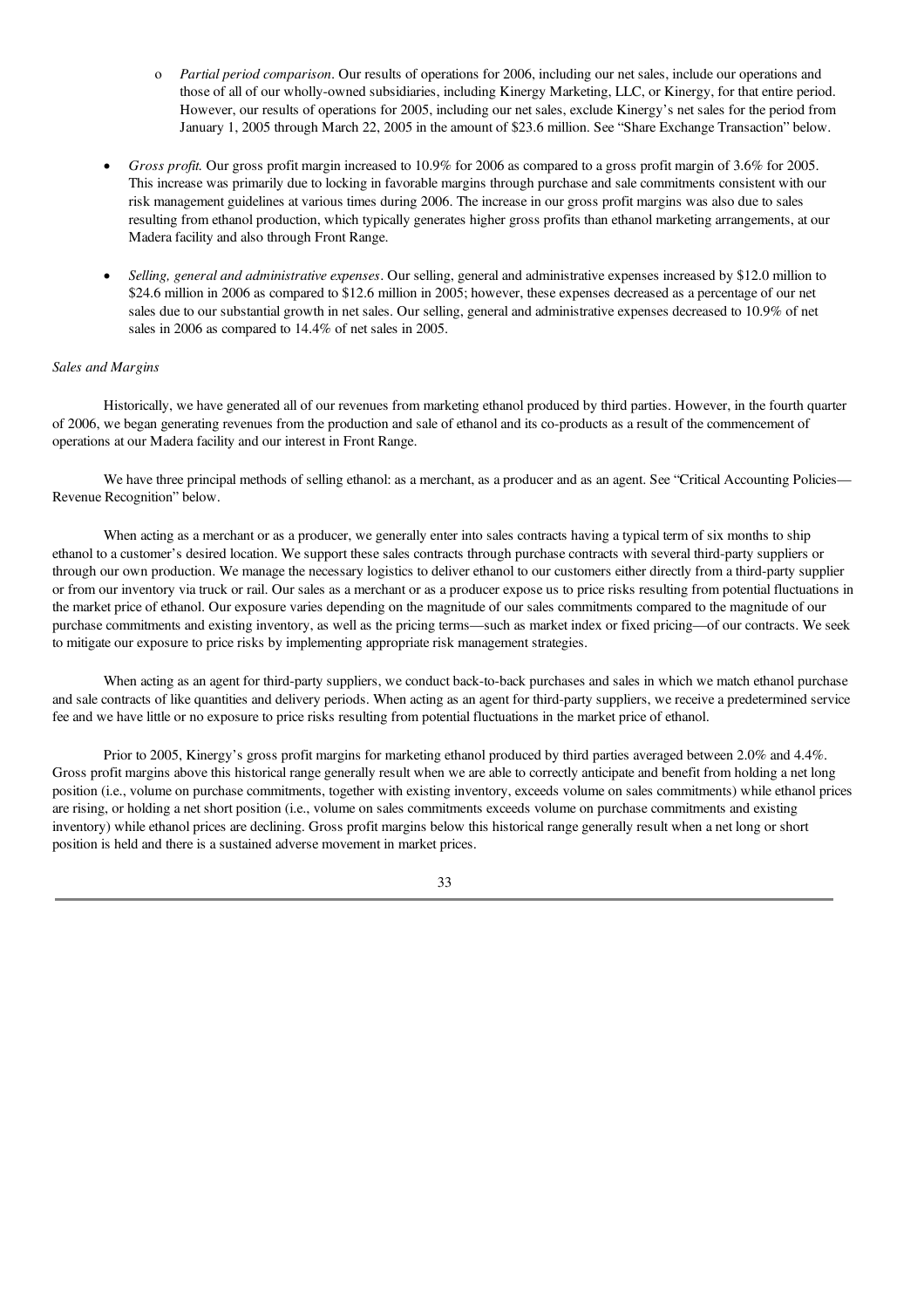The market price of ethanol has recently experienced significant fluctuations. For example, Kinergy's average sales price per gallon of ethanol declined by approximately 25% from its 2004 average sales price in the five months from January 2005 through May 2005 and reversed this decline and increased to approximately 55% above Kinergy's 2004 average sales price in the four months from June 2005 through September 2005; and from September through December 2005, our average sales price per gallon of ethanol trended downward but reversed its trend by rising approximately 36% above our 2005 average sales price by the end of 2006. Fluctuations in the market price of ethanol may cause our results of operations to fluctuate significantly.

We believe that our gross profit margins will primarily depend on four key factors:

- · the market price of ethanol, which we believe will be impacted by the degree of competition in the ethanol market, the price of gasoline and related petroleum products, and government regulation, including tax incentives;
- the market price of key production input commodities, including corn and natural gas;
- our ability to anticipate trends in the market price of ethanol, WDG, and key input commodities and implement appropriate risk management and opportunistic strategies; and
- · the proportion of our sales of ethanol produced at our facilities to our sales of ethanol produced by third-parties.

We believe that our gross profit margins will also depend on the market price of WDG.

Management seeks to optimize our gross profit margins by anticipating the factors above and implementing hedging transactions and taking other actions designed to limit risk and address the various factors. For example, we may seek to decrease inventory levels in anticipation of declining ethanol prices and increase inventory levels in anticipation of increasing ethanol prices. We may also seek to alter our proportion or timing, or both, of purchase and sales commitments.

Our inability to anticipate the factors above or their relative importance, and adverse movements in the factors themselves, could result in declining or even negative gross profit margins over certain periods of time. Our ability to anticipate those factors or favorable movements in the factors themselves may enable us to generate above-average gross profit margins. However, given the difficulty associated with successfully forecasting any of these factors, we are unable to estimate our future gross profit margins.

### Acquisition of Front Range

On October 17, 2006, we entered into a Membership Interest Purchase Agreement with Eagle Energy to acquire Eagle Energy's 42% interest in Front Range. As consideration for the acquisition of Eagle Energy's interest in Front Range, we paid to Eagle Energy cash of \$30 million, issued 2,081,888 shares of common stock valued at \$30 million under the valuation provisions of the agreement and issued a warrant to purchase up to 693,963 shares of common stock at an exercise price of \$14.41 per share. The warrant had a fair value of \$5.1 million. The warrant expires October 17, 2007.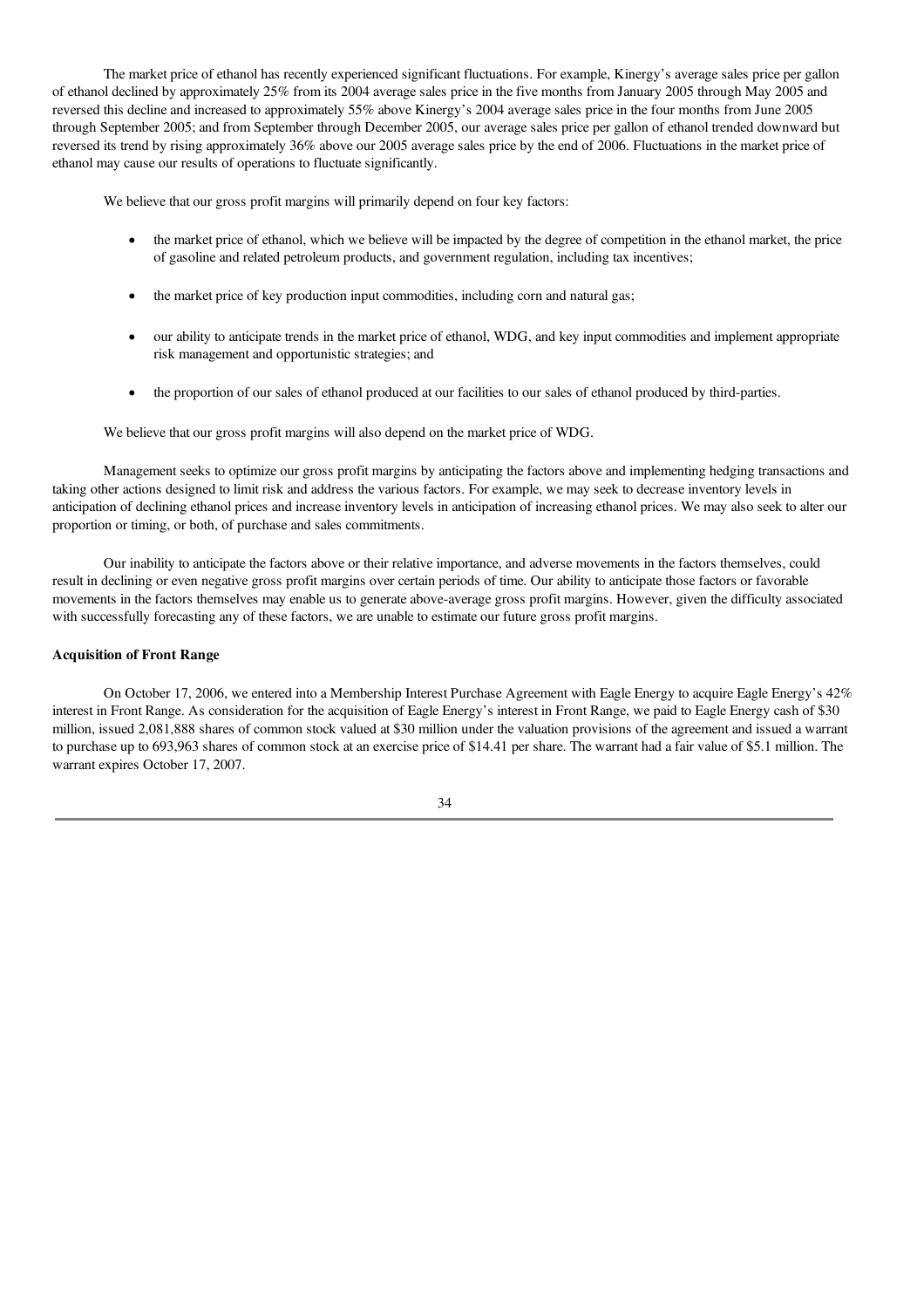#### Share Exchange Transaction

On March 23, 2005, we completed a share exchange transaction, or Share Exchange Transaction, with the shareholders of Pacific Ethanol, Inc., a California corporation, or PEI California, and the holders of the membership interests of each of Kinergy, and ReEnergy, LLC, or ReEnergy. Upon completion of the Share Exchange Transaction, we acquired all of the issued and outstanding shares of capital stock of PEI California and all of the outstanding membership interests of each of Kinergy and ReEnergy. Immediately prior to the consummation of the Share Exchange Transaction, our predecessor, Accessity Corp., a New York corporation, or Accessity, reincorporated in the State of Delaware under the name Pacific Ethanol, Inc.

### Critical Accounting Policies

Our discussion and analysis of our financial condition and results of operations are based upon our consolidated financial statements, which have been prepared in accordance with accounting principles generally accepted in the United States of America. The preparation of these financial statements requires us to make estimates and judgments that affect the reported amounts of assets and liabilities and disclosure of contingent assets and liabilities at the date of the financial statements and the reported amount of net sales and expenses for each period. The following represents a summary of our critical accounting policies, defined as those policies that we believe are the most important to the portrayal of our financial condition and results of operations and that require management's most difficult, subjective or complex judgments, often as a result of the need to make estimates about the effects of matters that are inherently uncertain.

#### *Revenue Recognition*

We recognize revenue when it is realized or realizable and earned. We consider revenue realized or realizable and earned when it has persuasive evidence of an arrangement, delivery has occurred, the sales price is fixed or determinable, and collection is reasonably assured in conformity with Staff Accounting Bulletin No. 104, *Revenue Recognition*.

We derive revenue primarily from sales of ethanol and related co-products. We recognize revenue when title transfers to our customers, which is generally upon the delivery of these products to a customer's designated location. These deliveries are made in accordance with sales commitments and related sales orders entered into with customers either verbally or in written form. The sales commitments and related sales orders provide quantities, pricing and conditions of sales. In this regard, we engage in three basic types of revenue generating transactions:

- As *a merchant*. Sales as a merchant consist of sales to customers through purchases from third-party suppliers in which we may or may not obtain physical control of the ethanol or co-products, though ultimately titled to us, in which shipments are directed from our suppliers to our terminals or direct to our customers but for which we accept the risk of loss in the transactions.
- As *a producer*. Sales as a producer consist of sales of our inventory produced at our facilities, including by Front Range.
- *As an agent*. Sales as an agent consist of sales to customers through purchases from third-party suppliers in which, depending upon the terms of the transactions, title to the product may technically pass to us, but risk of loss in the transactions does not since all transacted sales prices flow back to our third-party suppliers. When acting as an agent for third-party suppliers, we conduct back-to-back purchases and sales in which we match ethanol purchase and sales contracts of like quantities and delivery periods. We receive a predetermined service fee under these transactions and therefore act predominantly in an agency capacity.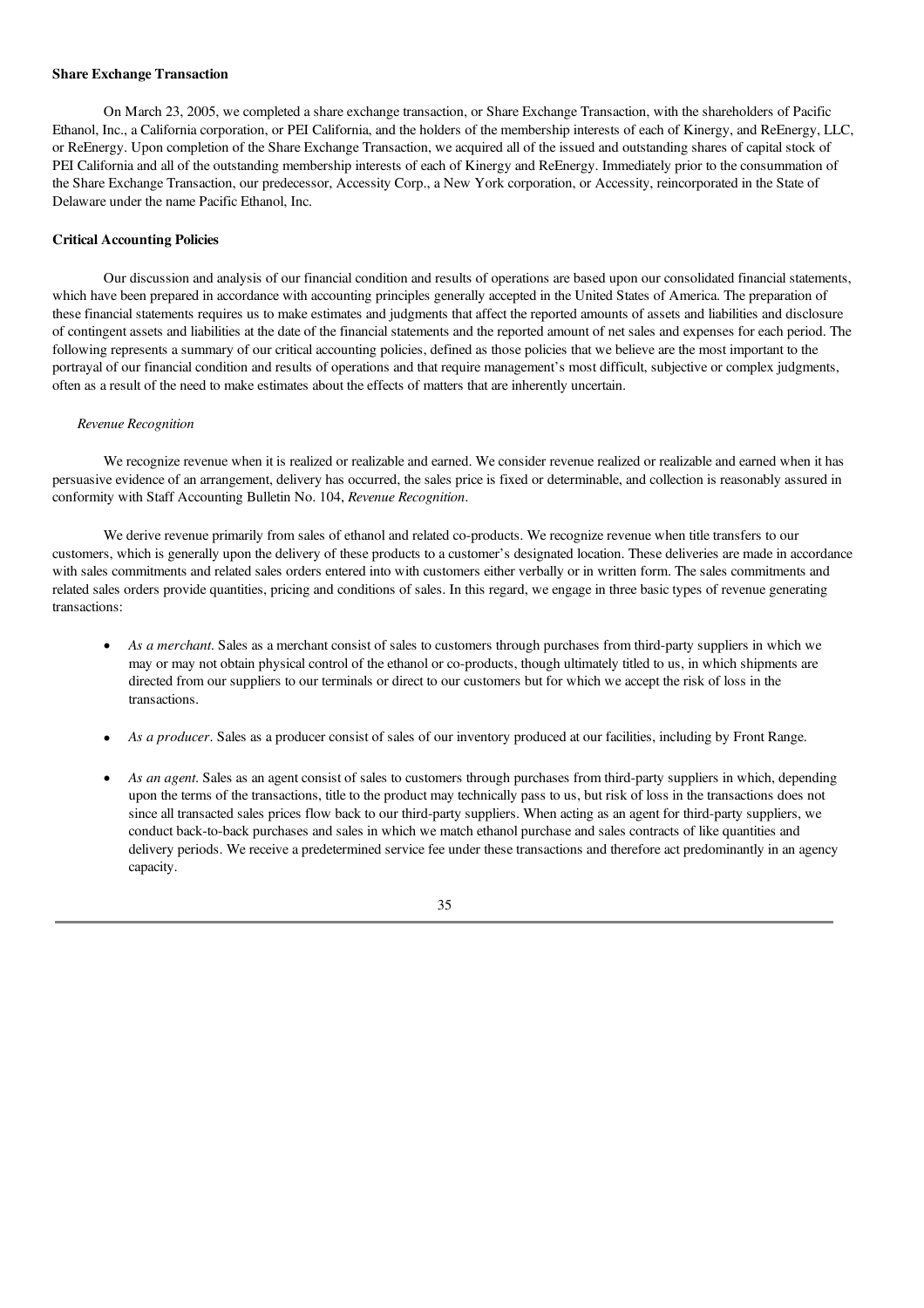We have employed the principles detailed in Emerging Issues Task Force ("EITF") Issue No. 99-19, *Reporting Revenue Gross as a Principal Versus Net as an Agent*, as guidance in our revenue recognition policies. Revenue from sales of third-party ethanol and its coproducts is recorded net of costs when we are is acting as an agent between the customer and supplier and gross when we are a principal to the transaction. Several factors are considered to determine whether we are is acting as an agent or principal, most notably whether we are the primary obligor to the customer, whether we have inventory risk and related risk of loss or whether we add meaningful value to the vendor's product or service. Consideration is also given to whether we have has latitude in establishing the sales price or have credit risk, or both.

We record revenues based upon the gross amounts billed to our customers in transactions where we act as a producer or a merchant and obtain title to ethanol and its co-products and therefore own the product and any related, unmitigated inventory risk for the ethanol, regardless of whether we actually obtain physical control of the product. When we act in an agency capacity, we record revenues on a net basis, or our predetermined agency fees only, based upon the amount of net revenues retained in excess of amounts paid to suppliers.

#### *Consolidation of Variable Interest Entities.*

We have determined that Front Range meets the definition of a variable interest entity under the Financial Accounting Standards Board's ("FASB") Financial Interpretation No. ("FIN") 46(R), *Consolidation of Variable Interest Entities*. We are therefore required to treat Front Range as a consolidated subsidiary for financial reporting purposes rather than use equity investment accounting treatment. We determined that we had become the primary beneficiary of the variable interest entity as of October 17, 2006, the date we acquired our ownership interest in Front Range. Under FIN 46(R), and as long as we are deemed the primary beneficiary of Front Range, we must treat Front Range as a consolidated subsidiary for financial reporting purposes. Therefore, we restated the assets, liabilities, and the non-controlling interests of Front Range to fair market values consistent with Statement of Financial Accounting Standards ("SFAS") No. 141, *Business Combinations*, and SFAS No. 142, *Goodwill & Other Intangible Assets*. In accordance with SFAS No. 141, we allocated the purchase price to the tangible and intangible assets and liabilities acquired based upon their estimated fair values. The excess purchase price over the fair value was recorded as goodwill.

The following summarizes our estimated fair values of the Front Range tangible and intangible assets and liabilities acquired (in thousands):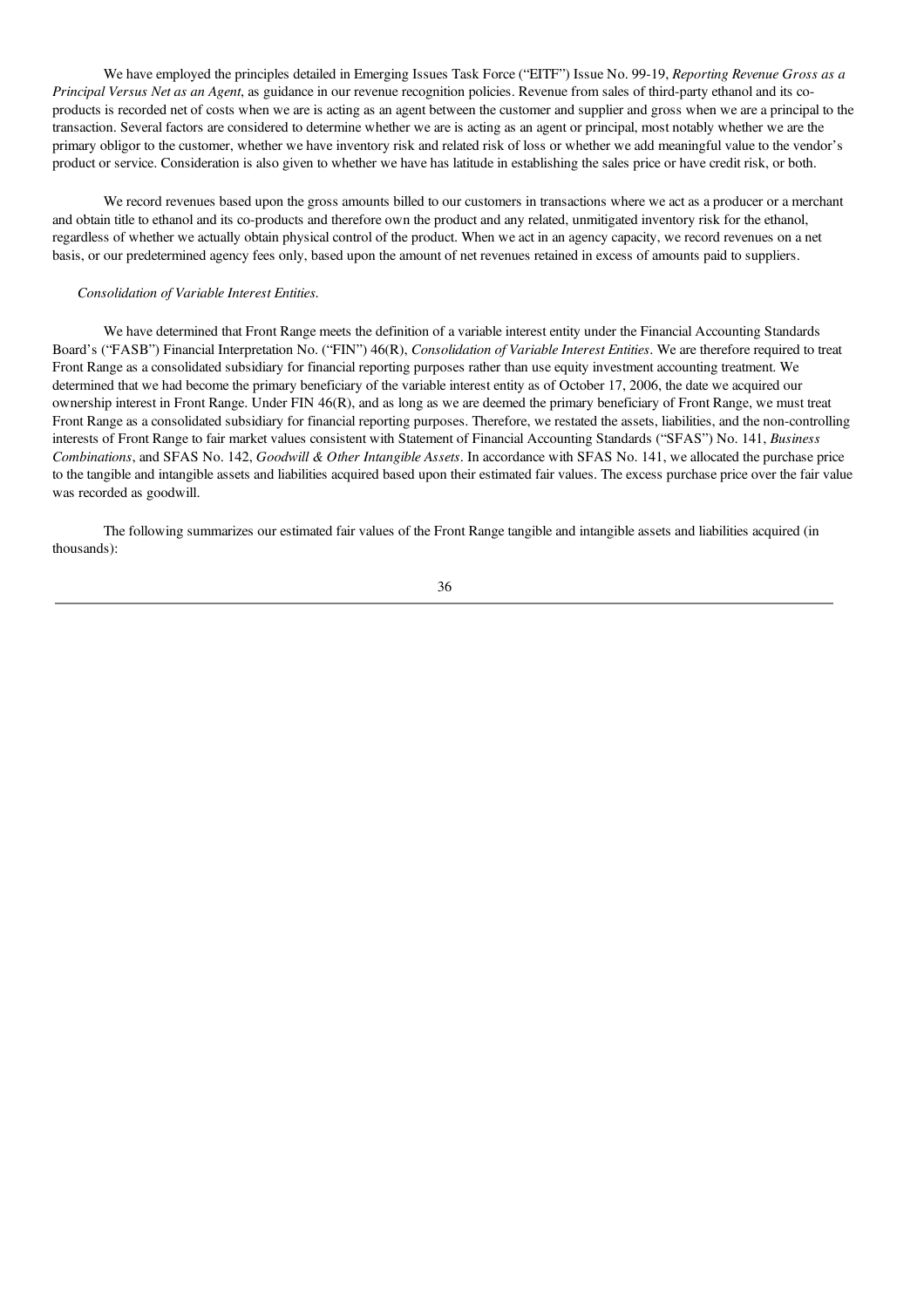| Cash and cash equivalents                            | \$<br>742    |
|------------------------------------------------------|--------------|
| Investments                                          | 7,058        |
| Accounts receivable                                  | 3,520        |
| Inventories                                          | 3,535        |
| Other current assets                                 | 235          |
| Property and equipment                               | 92,376       |
| Other long-term assets                               | 584          |
| Intangibles - customer backlog                       | 3,900        |
| Intangibles - non-compete covenants                  | 400          |
| Goodwill                                             | 80,607       |
| Current portion of long-term debt                    | (3,395)      |
| Accounts payable and accrued expenses                | (4,591)      |
| Long-term debt                                       | (28, 753)    |
| Non-controlling interest in variable interest entity | (90,606)     |
| <b>Net Assets</b>                                    | \$<br>65,612 |

### *Impairment of Intangible and Long-Lived Assets*

Our intangible assets, including goodwill, were derived from the acquisition of our interest in Front Range in 2006 and our acquisition of Kinergy in 2005 in connection with the Share Exchange Transaction. In accordance with SFAS No. 141, we allocated the respective purchase prices to the tangible assets, liabilities and intangible assets acquired based upon their estimated fair values. The excess purchase prices over the fair values of the assets acquired and liabilities assumed were recorded as goodwill.

Our long-lived assets are primarily associated with our Madera and Front Range ethanol production facilities. The long-lived assets attributable to Front Range were recorded as a result of the determination of our status as the primary beneficiary of a variable interest entity and the resulting consolidated accounting treatment.

We account for goodwill and intangible assets in accordance with SFAS No. 142. We review goodwill and intangible assets at least annually, or more frequently if impairment indicators arise. In our review, we determine the fair value of these intangibles using market multiples and discounted cash flow modeling and compare it to the net book value of the acquired assets. Any assessed impairments will be recorded permanently and expensed in the period in which the impairment is determined. If it is determined through our assessment process that any of our intangible assets require impairment charges, they will be recorded in the line item other operating charges in the consolidated statement of operations. We performed our annual review of impairment and we have not recognized any impairment losses on any of our intangible assets through December 31, 2006.

We evaluate impairment of long-lived assets in accordance with SFAS No. 144, *Accounting for the Impairment or Disposal of Long-Lived Assets.* We assess the impairment of long-lived assets, including property and equipment and purchased intangibles subject to amortization, when events or changes in circumstances indicate that suggest the fair value of assets could be less then their net book value. In such event, we assess long-lived assets for impairment by determining their fair value based on the forecasted, undiscounted cash flows the assets are expected to generate plus the net proceeds expected from the sale of the asset. An impairment loss would be recognized when the fair value is less than the related asset's net book value, and an impairment expense would be recorded in the amount of the difference. Forecasts of future cash flows are judgments based on our experience and knowledge of our operations and the industries in which we operate. These forecasts could be significantly affected by future changes in market conditions, the economic environment, and capital spending decisions of our customers and inflation. We have not recognized any impairment losses on long-lived assets through December 31, 2006.

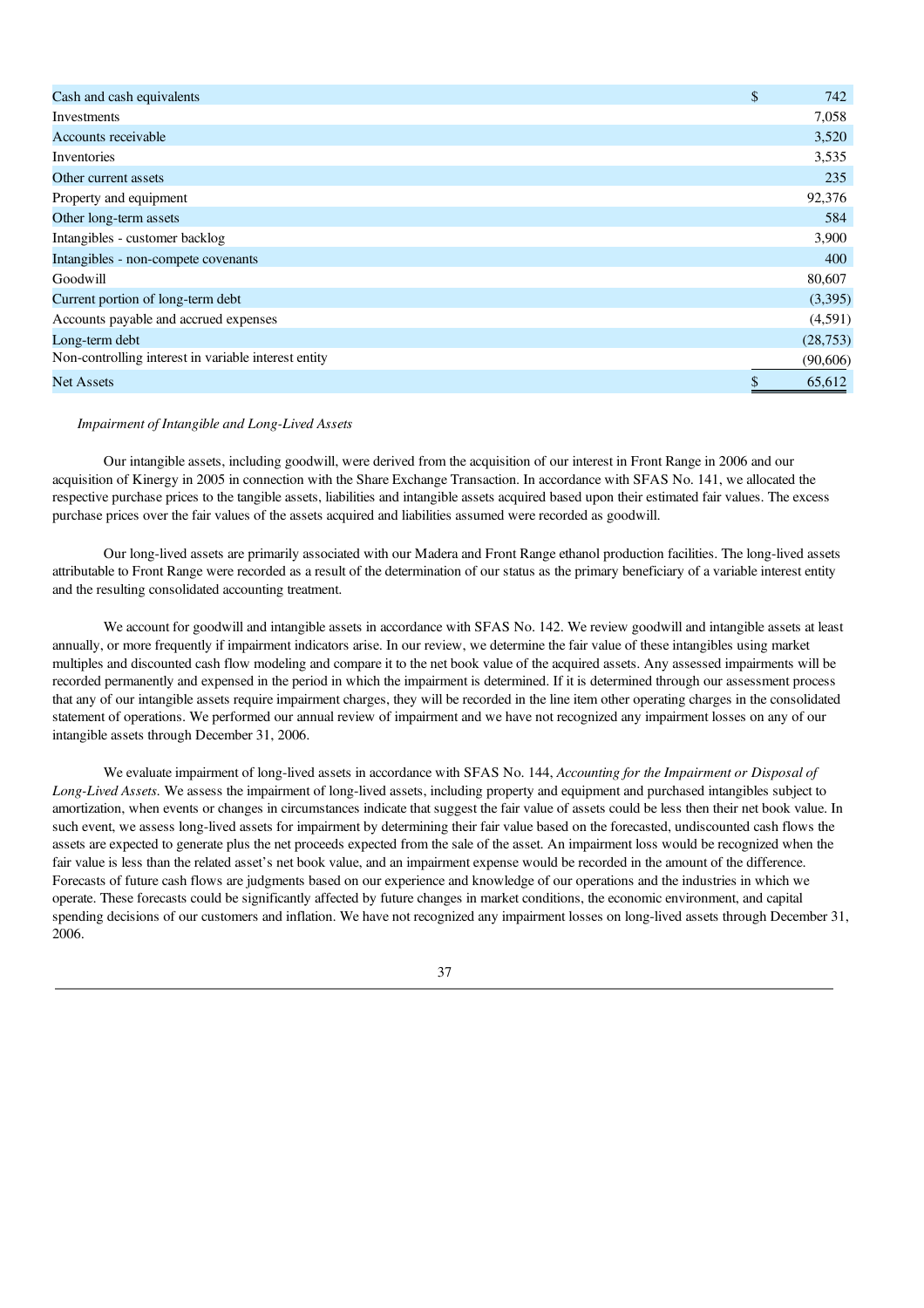#### *Stock-Based Compensation*

Effective January 1, 2006, we adopted the fair value method of accounting for employee stock compensation cost pursuant to SFAS No. 123 (Revised 2004), *Share-Based Payments*. Prior to that date, we used the intrinsic value method under Accounting Policy Board Opinion No. 25 to recognize compensation cost. Under the method of accounting for the change to the fair value method, compensation cost recognized in 2006 is the same amount that would have been recognized if the fair value method would have been used for all awards granted. The effects on net income and earnings per share had the fair value method been applied to all outstanding and unvested awards in each period are reflected in Note 14 of the financial statements.

Our assumptions made for purposes of estimating the fair value of our stock options, as well as a summary of the activity under our stock option plan are included in Note 14 of the financial statements.

We account for the stock options granted to non-employees in accordance with EITF Issue No. 96-18, *Accounting for Equity* Instruments That Are Issued to Other Than Employees for Acquiring, or in Conjunction with Selling, Goods or Services, and SFAS No. 123R.

#### *Derivative Instruments and Hedging Activities*

Our business and activities expose us to a variety of market risks, including risks related to changes in commodity prices and interest rates. We monitor and manage these financial exposures as an integral part of our risk management program. This program recognizes the unpredictability of financial markets and seeks to reduce the potentially adverse effects that market volatility could have on operating results. We account for our use of derivatives related to our hedging activities pursuant to SFAS No. 133, *Accounting for Derivative Instruments and Hedging Activities*, in which we recognize all of our derivative instruments in our statement of financial position as either assets or liabilities, depending on the rights or obligations under the contracts. We have designated and documented contracts for the physical delivery of commodity products to and from counterparties as normal purchases and normal sales. Derivative instruments are measured at fair value, pursuant to the definition found in SFAS No. 107, *Disclosures about Fair Value of Financial Instruments*. Changes in the derivative's fair value are recognized currently in earnings unless specific hedge accounting criteria are met. Special accounting for qualifying hedges allows a derivative's effective gains and losses to be deferred in other comprehensive income and later recorded together with the gains and losses to offset related results on the hedged item in the income statement. Companies must formally document, designate and assess the effectiveness of transactions that receive hedge accounting.

The estimated gains/(losses) on our derivatives as of December 31, 2006 and 2005 are as follows (in thousands):

|                       | 2006 |        | 2005 |
|-----------------------|------|--------|------|
| Commodity futures     | Ф    | 646 \$ |      |
| Commodity options     |      | (24)   |      |
| Interest rate options |      |        |      |
| Total                 |      | 605    |      |
|                       |      |        |      |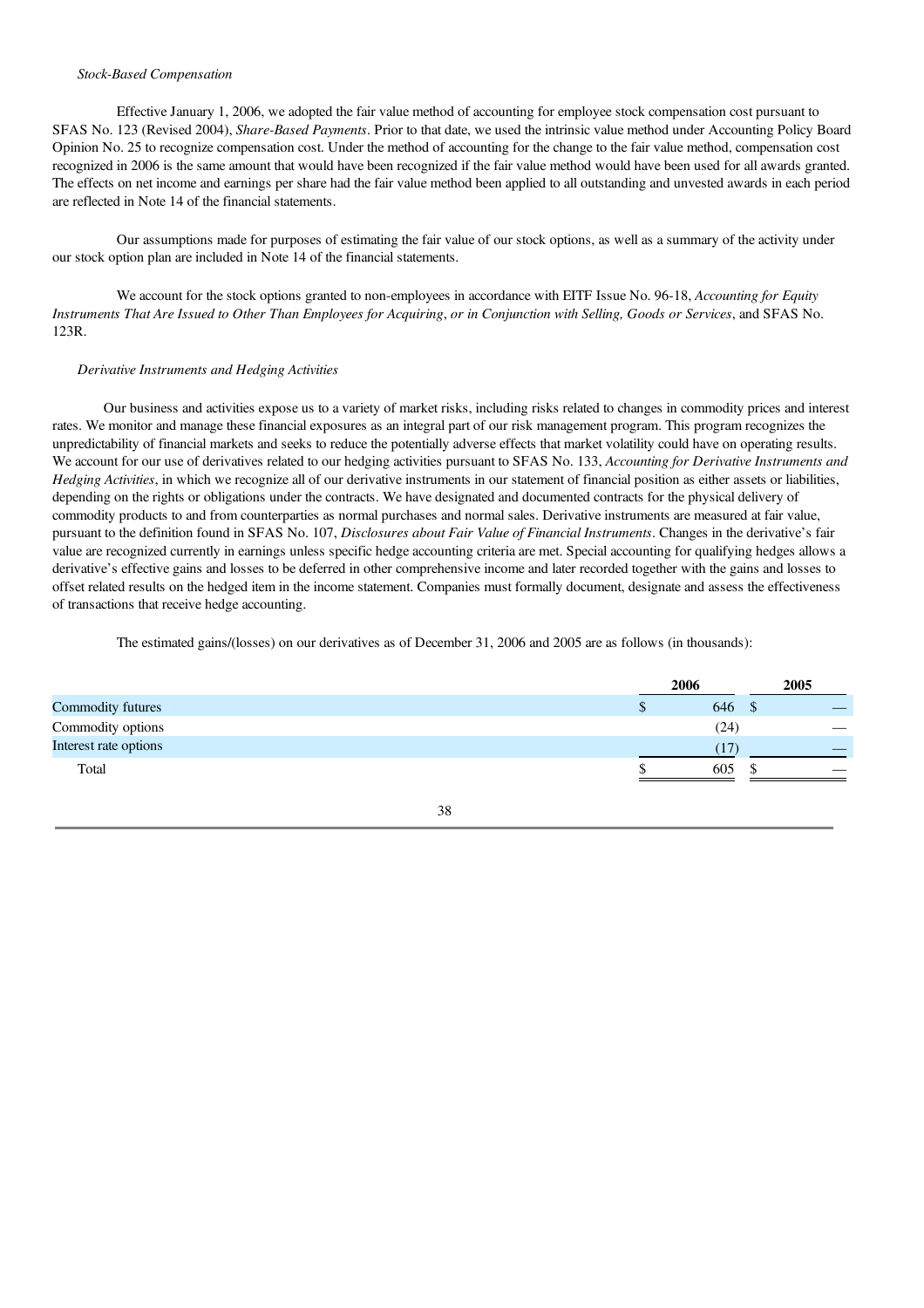#### *Allowance for Doubtful Accounts*

We primarily sell ethanol to gasoline refining and distribution companies. We also sell WDG to dairy operators and animal feed distributors. We had significant concentrations of credit risk as of December 31, 2006, as described in Note 2 of our consolidated financial statements. However, those customers historically have had good credit ratings and historically we have collected amounts that were billed to those customers. Receivables from customers are generally unsecured. We continuously monitor our customer account balances and actively pursue collections on past due balances.

We maintain an allowance for doubtful accounts for balances that appear to have specific collection issues. Our collection process is based on the age of the invoice and requires attempted contacts with the customer at specified intervals. If after a specified number of days, we have been unsuccessful in our collection efforts, we consider recording a bad debt allowance for the balance at question. We would eventually write-off accounts included in our allowance when we have determined that collection is not likely. The factors considered in reaching this determination are the apparent financial condition of the customer, and our success in contacting and negotiating with the customer.

### *Costs of Start-up Activities*

Start-up activities are defined broadly in Statement of Position 98-5, *Reporting on the Costs of Start-Up Activities*, as those one-time activities related to opening a new facility, introducing a new product or service, conducting business in a new territory, conducting business with a new class of customer or beneficiary, initiating a new process in an existing facility, commencing some new operation or activities related to organizing a new entity. Our start-up activities consist primarily of costs associated with new or potential sites for ethanol production facilities. We expense all the costs associated with a potential site, until the site is consider viable by management, at which time costs would be considered for capitalization based on authoritative accounting literature. These costs are included in selling, general, and administrative expenses in our consolidated statement of operations.

### *Results of Operations*

The tables presented below, which compare our results of operations from one period to another, present the results for each period, the change in those results from one period to another in both dollars and percentage change, and the results for each period as a percentage of net sales. The columns present the following:

- The first two data columns in the tables show the absolute results for each period presented.
- · The columns entitled "Dollar Variance" and "Percentage Variance" show the change in results, both in dollars and percentages. These two columns show favorable changes as a positive and unfavorable changes as negative. For example, when our net sales increase from one period to the next, that change is shown as a positive number in both columns. Conversely, when expenses increase from one period to the next, that change is shown as a negative in both columns.
- The last two columns in the tables show the results for each period as a percentage of net sales.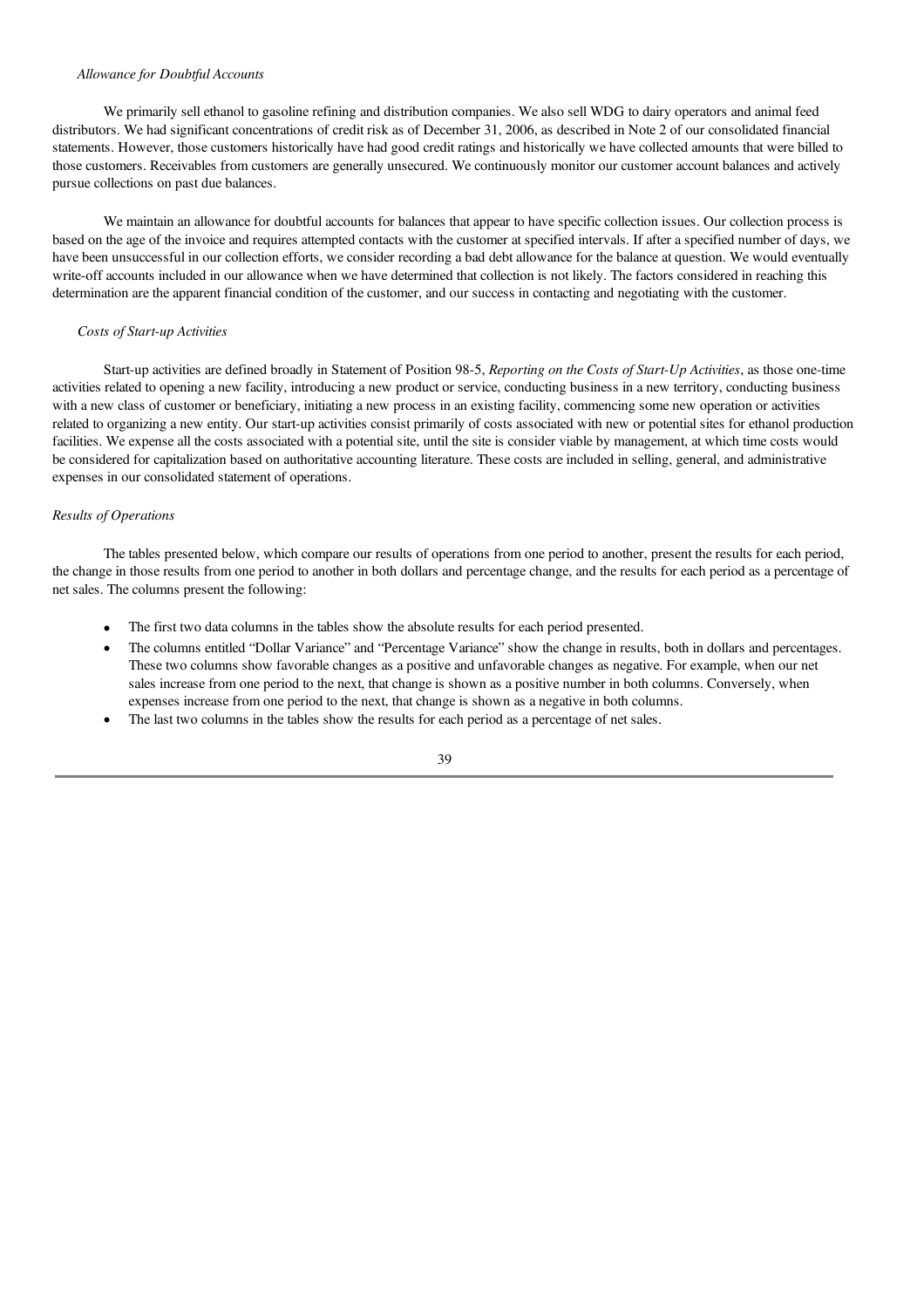|                                                                              |    | <b>Year Ended</b> |              | <b>Dollar</b><br><b>Variance</b> | Percentage<br><b>Variance</b> | <b>Results as a Percentage</b><br>of Net Sales for the<br><b>Year Ended</b> |            |  |  |  |
|------------------------------------------------------------------------------|----|-------------------|--------------|----------------------------------|-------------------------------|-----------------------------------------------------------------------------|------------|--|--|--|
|                                                                              |    | December 31,      |              | Favorable                        | Favorable                     | December 31,                                                                |            |  |  |  |
|                                                                              |    | 2006              | 2005         | (Unfavorable)                    | (Unfavorable)                 | 2006                                                                        | 2005       |  |  |  |
| (in thousands)                                                               |    |                   |              |                                  |                               |                                                                             |            |  |  |  |
| Net sales                                                                    | \$ | 226,356 \$        | 87,599 \$    | 138,757                          | 158.4%                        | 100.0%                                                                      | 100.0%     |  |  |  |
| Cost of sales                                                                |    | 201,527           | 84,444       | (117,083)                        | (138.6)                       | 89.0                                                                        | 96.4       |  |  |  |
| Gross profit                                                                 |    | 24,829            | 3,155        | 21,674                           | 687.0                         | 10.9                                                                        | 3.6        |  |  |  |
| Selling, general and administrative                                          |    |                   |              |                                  |                               |                                                                             |            |  |  |  |
| expenses                                                                     |    | 24,641            | 12,638       | (12,003)                         | (94.9)                        | 10.9                                                                        | 14.4       |  |  |  |
| Income (loss) from operations                                                |    | 188               | (9, 483)     | 9,671                            | 101.9                         | 0.1                                                                         | (10.8)     |  |  |  |
| Other income (expense), net                                                  |    | 3,426             | (440)        | 3,866                            | 878.6                         | 1.5                                                                         | (0.5)      |  |  |  |
| Income (loss) before non-controlling<br>interest in variable interest entity |    | 3,614             | (9, 923)     | 13,537                           | 136.4                         | 1.6                                                                         | (11.3)     |  |  |  |
| Provision for income taxes                                                   |    |                   |              |                                  |                               |                                                                             |            |  |  |  |
| Non-controlling interest in variable<br>interest entity                      |    | (3,756)           |              | (3,756)                          | (100.0)                       | (1.7)                                                                       |            |  |  |  |
| Net loss                                                                     |    | $(142)$ \$        | $(9,923)$ \$ | 9,781                            | 98.6%                         | $(0.1)$ %                                                                   | $(11.3)\%$ |  |  |  |
| Preferred stock dividends                                                    |    | (2,998)           |              | (2,998)                          | (100.0)                       | (1.3)                                                                       |            |  |  |  |
| Deemed dividend on preferred stock                                           |    | (84,000)          |              | (84,000)                         | (100.0)                       | (37.1)                                                                      |            |  |  |  |
| Loss available to common stockholders                                        |    | $(87, 140)$ \$    | $(9,923)$ \$ | (77, 217)                        | $(778.2)\%$                   | $(38.5)\%$                                                                  | $(11.3)\%$ |  |  |  |

*Preliminary Note*. Various factors materially affect the comparability of the information presented in the above table. These factors relate primarily to the Share Exchange Transaction. As a result of the Share Exchange Transaction, our results of operations for 2005 include the operations of Kinergy from only March 23 through December 31, 2005. Kinergy's net sales for the period from January 1 through March 22, 2005 were approximately \$23.6 million and, along with other components of Kinergy's results of operations, are not included in our results of operations for 2005 in the above table. Our results of operations for 2006 consist of our operations and all of our wholly-owned subsidiaries, including Kinergy, for that entire period.

*Net Sales*. The increase in our net sales in 2006 as compared to 2005 was predominantly due to increased sales volume and increased average sales prices. During 2006, total volume of ethanol sold as a principal and an agent increased by 49.4 million gallons, or 94.5%, to 101.7 million gallons as compared to 52.3 million gallons for 2005. For 2006, our average sales price of ethanol increased by \$0.61 per gallon, or 36.5%, to \$2.28 per gallon for all gallons sold as a principal and an agent as compared to \$1.67 per gallon for 2005. The substantial increase in sales volume is primarily due to additional supply provided under our ethanol marketing agreements and the commencement of ethanol production. In the fourth quarter of 2006, we commenced producing ethanol and its co-products at our Madera facility and, based on our ownership interest in Front Range, began recording a proportionate amount of its net sales. The production and sale of ethanol and its coproducts at our Madera facility and through Front Range contributed an aggregate of \$25.9 million in sales for 2006.

*Gross Profit*. The increase in gross profit, both in dollars and as a percentage of net sales, in 2006 as compared to 2005 is generally reflective of more advantageous buying and selling during a period of increasing market prices as well as the commencement of ethanol production at our Madera facility and our acquisition of a 42% interest in Front Range, both of which occurred in the fourth quarter of 2006. We established and maintained net long ethanol positions during much of 2006. The decision to maintain net long ethanol positions was reached in accordance with our risk management program and was based on a confluence of factors, including management's expectation of increased prices of gasoline and petroleum and the continued phase-out of methyl tertiary-butyl ether, or MTBE, blending which we believed would result in a significant increase in demand for blending ethanol with gasoline. Future gross profit margins will vary based upon, among other things, the size and timing of our net long or short positions during our various contract periods and the volatility of the market price of ethanol.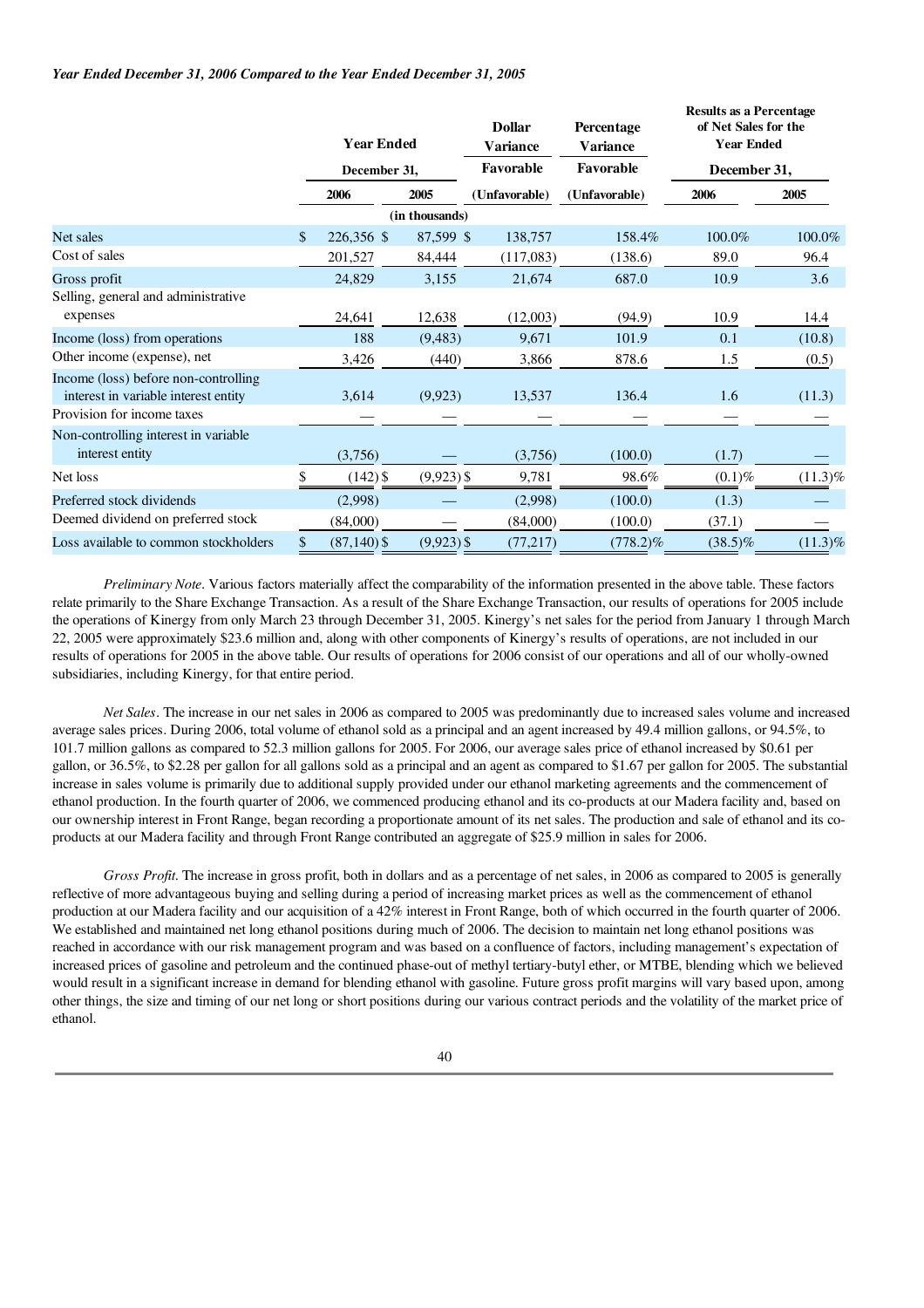*Selling, General and Administrative Expenses*. The increase in selling, general and administrative expenses during 2006 as compared to 2005 was primarily due to a \$5,613,000 increase in payroll and benefits related to the hiring of additional staff positions, a \$2,759,000 increase in legal, accounting and consulting fees, a \$1,671,000 increase in additional non-cash director and consulting expenses, a \$1,200,000 increase in depreciation and amortization, a \$769,000 increase in insurance expense primarily related to increased directors and officers insurance costs, a \$626,000 increase in general office and administrative expenses, a \$619,000 increase in costs related to internal controls and procedures in connection with the Sarbanes-Oxley Act of 2002, a \$452,000 increase in travel and entertainment, a \$250,000 increase in investor relations expense, a \$152,000 increase in supplies and repair and maintenance related to the Madera facility, a \$137,000 increase in hardware, software, and other information technology related expenses, a \$102,000 increase in taxes, licenses, and fees, an \$85,000 increase in trade association dues and memberships, a \$46,000 increase in advertising and promotion, and a \$1,321,000 decrease in all other selling, general, and administrative expenses.

We expect that over the near-term, our selling, general and administrative expenses will increase in terms of actual expenditures as a result of, among other things, increased legal and accounting fees associated with increased corporate governance activities related to the Sarbanes-Oxley Act of 2002, recently adopted rules and regulations of the Securities and Exchange Commission, increased employee costs associated with planned staffing increases, increased sales and marketing expenses, increased activities related to the construction of ethanol production facilities and increased activity in searching for and analyzing potential acquisitions. However, we expect that over the near-term, our selling, general and administrative expenses will decrease as a percentage of net sales due to our expected sales growth.

*Other Income (Expense), Net.* Other income increased during 2006 as compared to 2005, primarily due to a \$4,332,000 increase in interest income associated with the significant increase in our cash position due to the sale of shares of our common stock in May 2006 and shares of our Series A Preferred Stock in April 2006, \$1,110,000 in deferred financing cost amortization related to potential plant expansion financing, and \$494,000 in interest expense related to notes payable attributable to Front Range. Other changes included a \$373,000 increase in capitalized interest related to a loan for the construction of our Madera production facility, a \$297,000 decrease in penalties and fines expenses and a \$350,000 increase in all other categories.

*Non-Controlling Interest in Variable Interest Entity*. Non-controlling interest in variable interest entity was \$3,756,000. This amount relates to our consolidated treatment of our variable interest entity, Front Range, and represents the non-controlling interests in the earnings of Front Range.

*Preferred Stock Dividends*. Shares of our Series A Cumulative Redeemable Convertible Preferred Stock, or Series A Preferred Stock, are entitled to quarterly cumulative dividends payable in arrears in cash in an amount equal to 5% per annum of the purchase price per share of the Series A Preferred Stock; or at our option, be paid in additional shares of Series A Preferred Stock based on the value of the purchase price per share of the Series A Preferred Stock. In 2006, we declared cash dividends on shares of our Series A Preferred Stock in the aggregate amount of \$2,998,000.

*Deemed Dividend on Preferred Stock*. We have recorded a deemed dividend on preferred stock in our financial statements for the year ended December 31, 2006. This non-cash dividend is to reflect the implied economic value to the preferred stockholder of being able to convert its shares into common stock at a price which is in excess of the fair value of the Series A Preferred Stock. The fair value allocated to the Series A Preferred Stock together with the original conversion terms were used to calculate the value of the deemed dividend on the Series A Preferred Stock of \$84 million at the date of issuance. The fair value was calculated using the difference between the agreed-upon conversion price of the Series A Preferred Stock into shares of common stock of \$8.00 per share and the fair market value of our common stock of \$29.27 on the date of issuance of the Series A Preferred Stock. The fair value allocated to the Series A Preferred Stock was in excess of the gross proceeds received of \$84 million in connection with the sale of the Series A Preferred Stock; however, the deemed dividend on the Series A Preferred Stock is limited to the gross proceeds received of \$84 million. The deemed dividend on preferred stock is a reconciling item and adjusts our reported net loss, together with the preferred stock dividends discussed above, to loss available to common stockholders.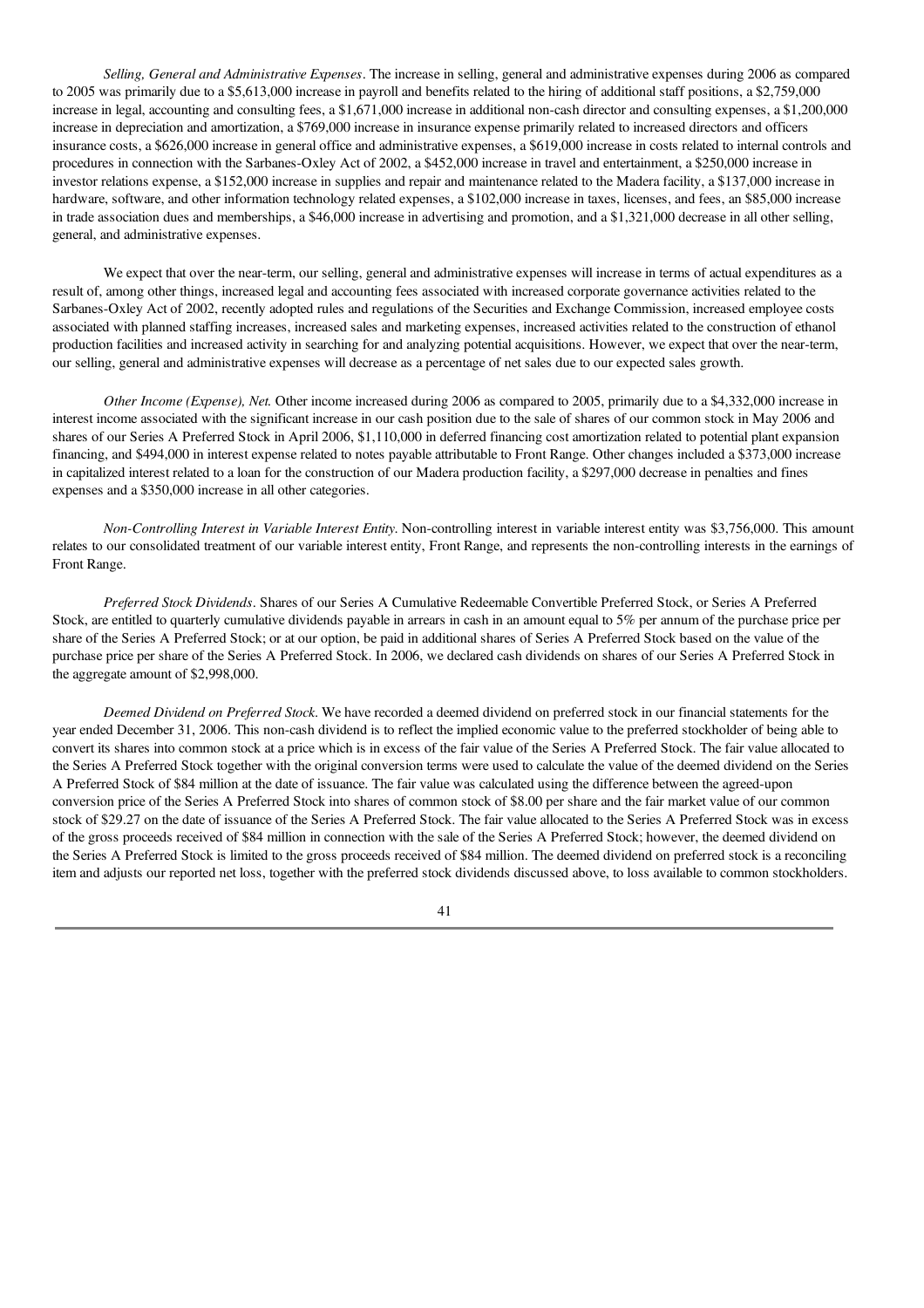|                                                                          |              | <b>Year Ended</b> |                 | <b>Dollar</b><br><b>Variance</b> | Percentage<br><b>Variance</b> | <b>Results as a Percentage</b><br>of Net Sales for the<br><b>Year Ended</b> |                |  |  |  |  |
|--------------------------------------------------------------------------|--------------|-------------------|-----------------|----------------------------------|-------------------------------|-----------------------------------------------------------------------------|----------------|--|--|--|--|
|                                                                          |              | December 31,      |                 | Favorable                        | Favorable                     | December 31,                                                                |                |  |  |  |  |
|                                                                          |              | 2005              | 2004            | (Unfavorable)                    | (Unfavorable)                 | 2005                                                                        | 2004           |  |  |  |  |
| (in thousands)                                                           |              |                   |                 |                                  |                               |                                                                             |                |  |  |  |  |
| Net sales                                                                | $\mathbb{S}$ | 87,599 \$         | 20 <sup>5</sup> | 87,579                           | 437,895.0%                    | 100.0%                                                                      | 100.0%         |  |  |  |  |
| Cost of sales                                                            |              | 84,444            | 13              | (84, 431)                        | (649, 469.2)                  | 96.4                                                                        | 65.0           |  |  |  |  |
| Gross profit                                                             |              | 3,155             | $\overline{7}$  | 3,148                            | 44,971.4                      | 3.6                                                                         | 35.0           |  |  |  |  |
| Selling, general and administrative<br>expenses                          |              | 10,995            | 2,277           | (8,718)                          | (382.8)                       | 12.6                                                                        | 11,385.0       |  |  |  |  |
| Feasibility study expensed in connection<br>with acquisition of ReEnergy |              | 852               |                 | (852)                            | (100.0)                       | 1.0                                                                         |                |  |  |  |  |
| Acquisition cost expense in excess of<br>cash received                   |              | 481               |                 | (481)                            | (100.0)                       | 0.5                                                                         |                |  |  |  |  |
| Discontinued design of cogeneration                                      |              |                   |                 |                                  |                               |                                                                             |                |  |  |  |  |
| facility                                                                 |              | 310               |                 | (310)                            | (100.0)                       | 0.4                                                                         |                |  |  |  |  |
| Loss from operations                                                     |              | (9, 483)          | (2,270)         | (7,213)                          | (317.8)                       | (10.8)                                                                      | (11,350.0)     |  |  |  |  |
| Total other expense                                                      |              | (440)             | (532)           | 92                               | 17.3                          | (0.5)                                                                       | (2,660.0)      |  |  |  |  |
| Loss from operations before income taxes<br>Provision for income taxes   |              | (9,923)           | (2,802)         | (7, 121)                         | (254.1)                       | (11.3)                                                                      | (14,010.0)     |  |  |  |  |
| Net loss                                                                 | \$           | $(9,923)$ \$      | $(2,802)$ \$    | (7, 121)                         | (254.1)                       | $(11.3)\%$                                                                  | $(14,010.0)\%$ |  |  |  |  |

*Net Sales*. Our net sales increased by approximately \$87.6 million in 2005 as compared to 2004. This increase was almost entirely due to the acquisition of Kinergy on March 23, 2005. Without the acquisition of Kinergy, our net sales would have been \$16,000 in 2005.

*Gross Profit*. Our increase in gross profit was primarily due to the acquisition of Kinergy on March 23, 2005. Prior to 2005, Kinergy's gross profit margins for marketing ethanol produced by third parties averaged between 2.0% and 4.4%. Gross profit margins above this historical average range have generally resulted after correctly anticipating and benefiting from holding a net long position (i.e., volume on purchase contracts, together with inventory, exceeds volume on sales contracts) while ethanol prices are rising, or holding a net short position (i.e., volume on sales contracts exceeds volume on purchase contracts and inventory) while ethanol prices are declining. Gross profit margins below the historical average range have generally resulted when a net long or short position was held and there was a sustained adverse movement in market prices.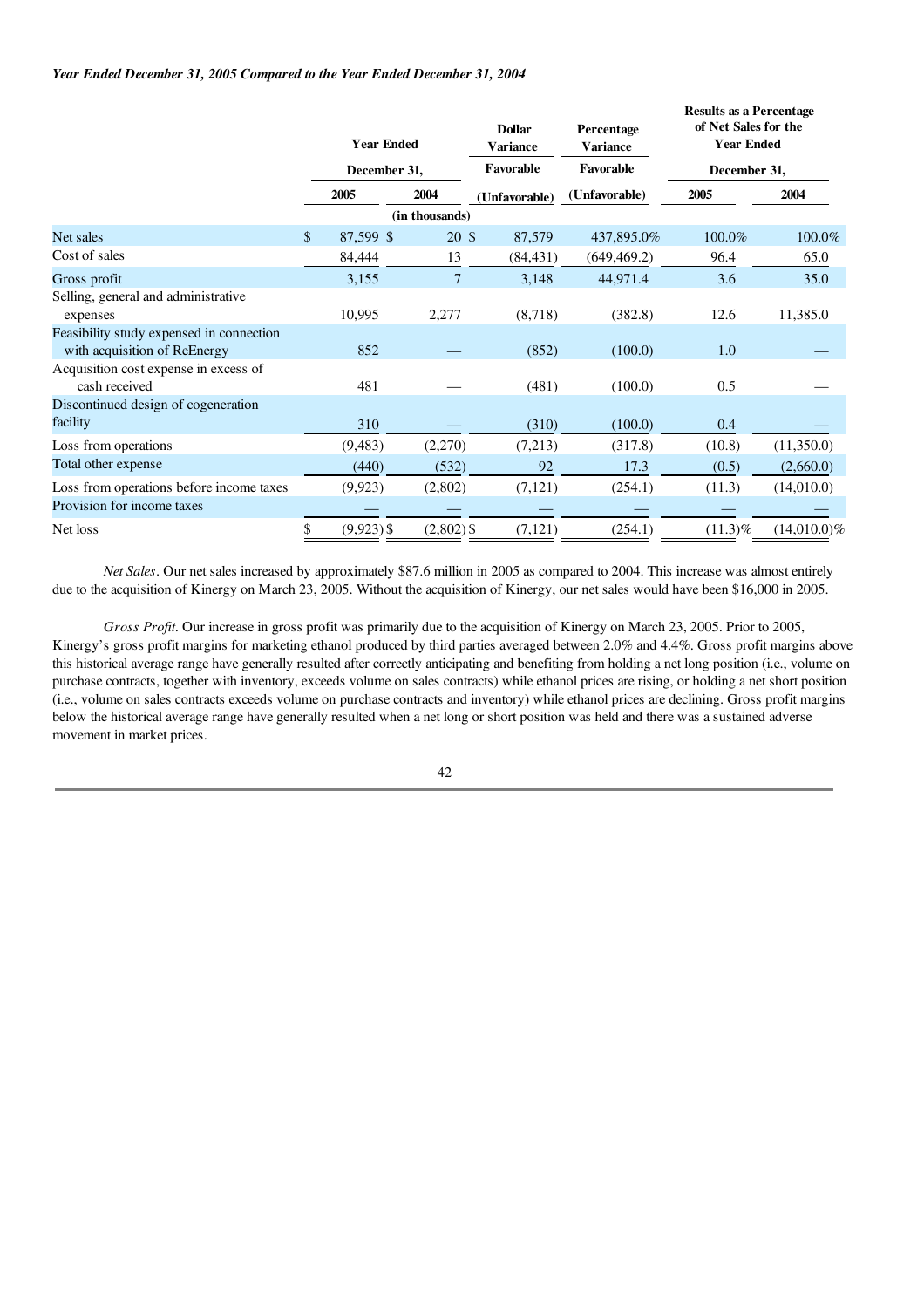*Selling, General and Administrative Expenses*. The increase in selling, general and administrative expenses during 2005 as compared to 2004 was primarily due to \$2,041,000 in additional legal, accounting and consulting fees, \$2,058,000 in abandoned debt financing fees, \$802,000 in additional amortization of intangibles and \$1,251,000 in additional payroll expense related to the three executive employment agreements that became effective upon the consummation of the Share Exchange Transaction on March 23, 2005, the addition of two staff positions in May and June 2005, an employee promotion in May 2005, the addition of two executive positions in June 2005, the addition of two high-level ethanol plant management positions in September 2005 and the addition of three additional staff positions in the fourth quarter of 2005. Additionally, non-cash compensation and consulting fees increased \$651,000 for non-cash compensation from stock grants in connection with the hiring of two employees, \$232,000 for a stock grant that vested upon closing of the Share Exchange Transaction on March 23, 2005, \$104,000 for non-cash consulting fees related to stock options granted to a consulting firm in connection with the employment of our Chief Financial Officer, \$59,000 for non-cash compensation related to stock options granted in connection with the hiring of two ethanol plant managers, \$22,000 for non-cash compensation related to stock options granted to reward employees for past performance, \$173,000 for non-cash consulting fees related to warrants that were granted in February 2004 and vested over one year, and \$823,000 for non-cash consulting fees related to warrants that were granted in connection with the Share Exchange Transaction that vest ratably over two years. The increase in selling, general and administrative expenses was also due to \$195,000 in additional insurance expense related primarily to liability and property coverage for our Madera construction site, a \$409,000 increase in non-sales commission expense related to insurance proceeds for the casualty loss at the Company's Madera facility, a \$164,000 increase for expenses related to the termination of the proposed acquisition of PBI, a \$221,000 increase in business travel expenses, a \$82,000 increase in research and development expense, a \$168,000 increase in market and filing fees, a \$165,000 increase in policy and investor relations expenses, a \$72,000 increase in rents, a \$48,000 increase in advertising and marketing expense, an \$55,000 increase in dues and trade memberships, a \$54,000 increase in printing and postage expense, a \$25,000 increase in telephone expense, a \$7,000 increase in bad debt expense, and the net balance of \$45,000 related to various increases in other selling, general and administrative expenses.

*Other Income (Expense), Net*. Other income increased during 2005 as compared to 2004 primarily due to a \$345,000 increase in interest income on cash held in seven day investment accounts, \$28,000 in management fees and other income, a net decrease of \$37,000 in interest expense related to long-term debt, amortization of discount, and construction payables, net of capitalized interest related to our Madera ethanol plant, all of which were partially offset by an increase of \$15,000 in bank charges, finance charges, and short-term interest and an increase in liquidated damages and fees paid to stockholders in the amount of \$299,000.

#### *Liquidity and Capital Resources*

During 2006, we funded our operations primarily from our cash on hand, net income from the operations, and net proceeds from the issuance and sale of shares of our Series A Preferred Stock and common stock, as well as the exercise of warrants and options to purchase shares of our common stock. As of December 31, 2006, we had working capital of \$96,451,000 representing an increase in working capital of \$99,345,000 from negative working capital of \$2,894,000 as of December 31, 2005. This increase in working capital is primarily due to a private offering of our common stock that we conducted in May 2006 in which we raised \$137,619,000 in net proceeds.

Our current available capital resources consist primarily of approximately \$44,053,000 in cash and cash equivalents as of December 31, 2006. We expect that our future available capital resources will consist primarily of any balance of this cash and cash equivalents as of December 31, 2006, cash generated from operations, if any, unrestricted proceeds from the sale of our Series A Preferred Stock, and any future debt and/or equity financings. We also have \$24,851,000 of restricted funds remaining as of December 31, 2006 from the proceeds of the sale of our Series A Preferred Stock. These funds are held in a restricted funds account and are subject to restrictions which, among other things, limit the requisition of funds only for the payment of costs in connection with the construction or acquisition of ethanol production facilities.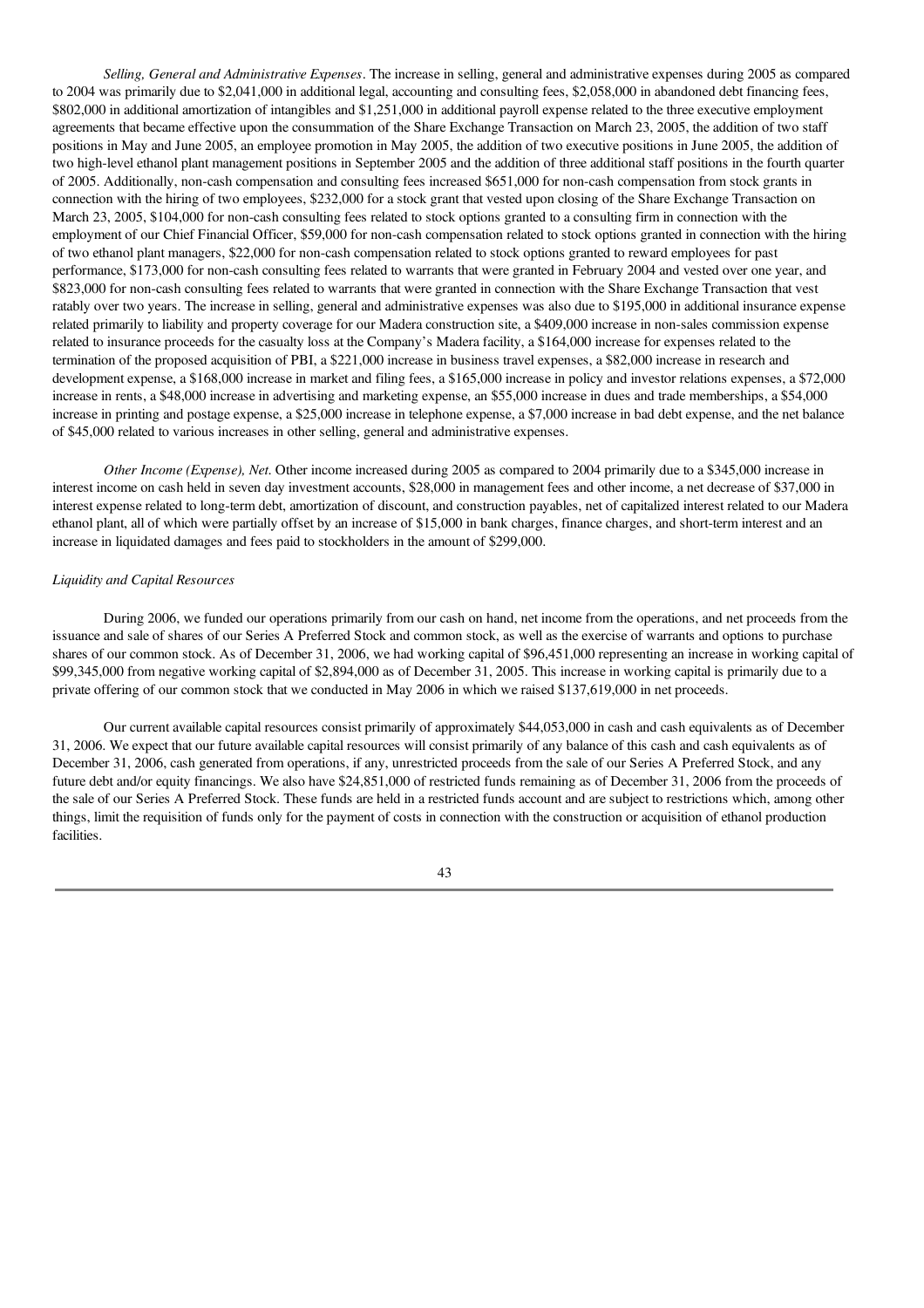Accounts receivable increased \$24,374,000 during 2006 from \$4,948,000 as of December 31, 2005 to \$29,322,000 as of December 31, 2006. This increase is primarily due to a 158.4% increase in our net sales for 2006 over 2005.

Inventory balances increased \$7,232,000 during 2006, from \$363,000 as of December 31, 2005 to \$7,595,000 as of December 31, 2006. As of December 31, 2005, there was significant inventory in transit (prepaid inventory) due to logistical delays in delivery to our inventory terminal locations. The increased inventory balance as of December 31, 2006 reflects a return to a more typical balance between inventory in transit and actual inventory on hand.

Other current assets increased \$2,221,000 during 2006, from \$86,000 as of December 31, 2005 to \$2,307,000 as of December 31, 2006. The increase is primarily related to a \$1,310,000 increase in deferred financing fees.

Property and equipment increased \$172,948,000 during 2006 from \$23,208,000 as of December 31, 2005 to \$196,156,000 as of December 31, 2006. This increase is primarily due to our construction activities at our plants under development and our acquisition of our interest in Front Range.

Total tangible other assets increased \$35,095,000 during 2006 from \$62,000 as of December 31, 2005 to \$35,157,000 as of December 31, 2006. The increase is primarily due to an increase in restricted cash from the sale of our Series A Preferred Stock, and advances made for equipment, and deferred financing fees related to our April 2006 debt financing.

Cash used in our operating activities totaled \$8,151,000 for 2006 as compared to \$4,007,000 generated in 2005. This \$12,158,000 increase in use of cash is primarily due to a \$20,939,000 increase in accounts receivable, a \$3,697,000 increase in inventory and a \$513,000 increase in prepaid expenses and other assets, partially offset by a \$4,050,000 increase in accounts payable.

Cash used in our investing activities totaled \$174,820,000 for 2006 as compared to \$17,251,000 for 2005. Included in the results for 2006 is \$24,851,000 in restricted cash designated for construction projects and acquisitions, \$81,540,000 in cash used for additions to property, plant, and equipment reflecting activities associated with our plants under development and \$28,962,000 in purchases of available for sale investments.

Cash provided by our financing activities totaled \$222,503,000 for 2006 as compared to \$17,765,000 for 2005. This significant increase is related to proceeds from our private offerings of Series A Preferred Stock and common stock in April and May 2006, respectively, as well as from the exercise of warrants and stock options. The amount for 2005 includes the proceeds from the sale of our common stock in March 2005.

We believe that current and future available capital resources, revenues generated from operations and other existing sources of liquidity, including proceeds from our new debt financing described below, proceeds remaining from our private offerings of Series A Preferred Stock in April 2006 and common stock in May 2006 described below, and distributions, if any, as a result of our ownership interest in Front Range, will be adequate to meet our anticipated working capital and capital expenditure requirements for at least the next twelve months. If, however, our capital requirements or cash flow vary materially from our current projections, if unforeseen circumstances occur or if we require a significant amount of cash to fund future acquisitions, we may require additional financing. Our failure to raise capital, if needed, could restrict our growth or hinder our ability to compete.

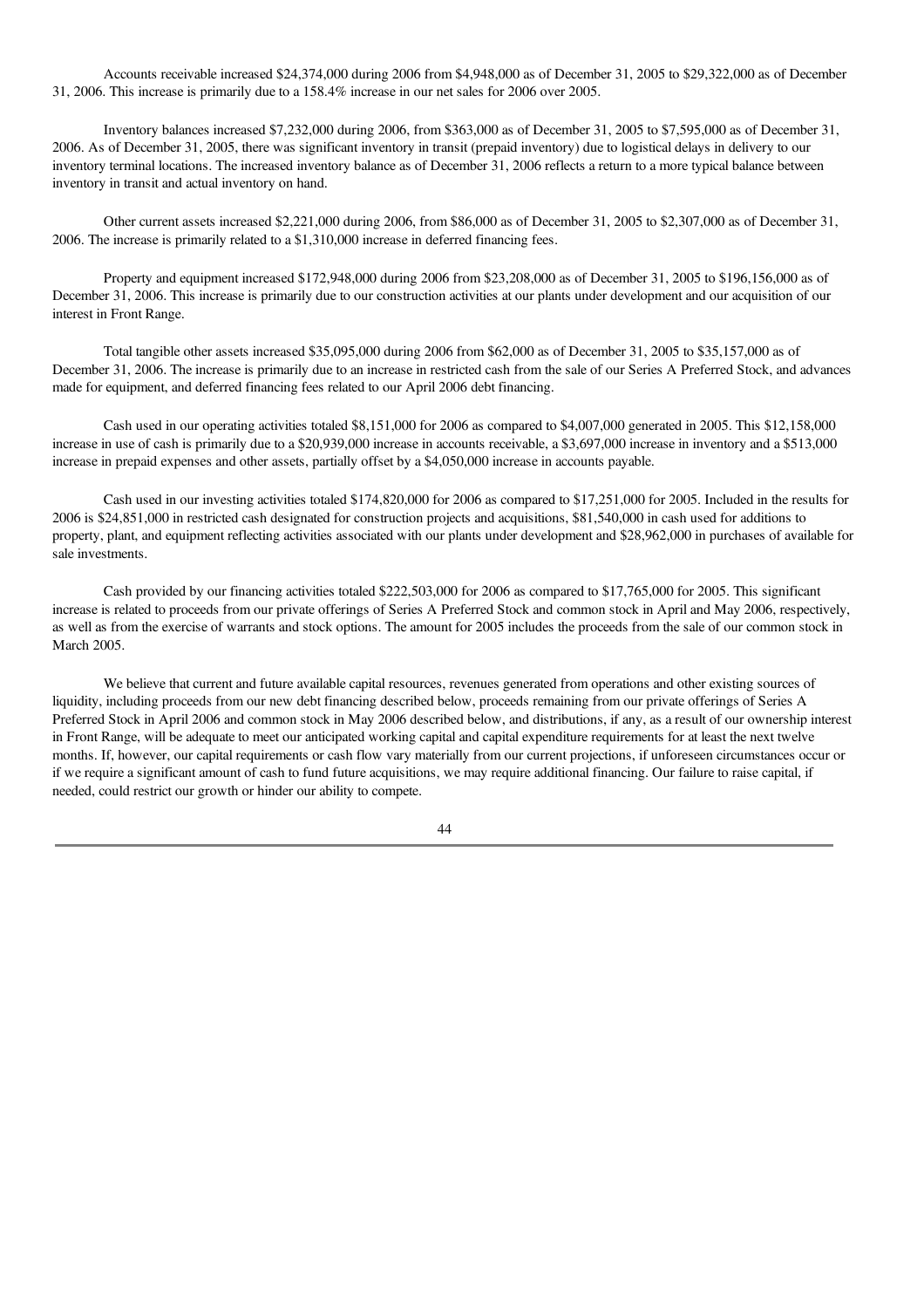#### *New Debt Financing*

In February 2007, we closed a debt financing transaction, or Debt Financing, in the aggregate amount of up to \$325,000,000 through certain of our wholly-owned indirect subsidiaries, or the Borrowers. The primary purpose of the credit facility is to provide debt financing in connection with the development, construction, installation, engineering, procurement, design, testing, start-up, operation and maintenance of five ethanol production facilities.

The Debt Financing includes (i) a construction loan facility in an aggregate amount of up to \$300,000,000 that matures on the earlier of October 27, 2008 and the date, or Conversion Date, the construction loans made thereunder are converted into term loans, and (ii) a term loan facility in an aggregate amount of up to \$300,000,000 that matures on the date that is 84 months after the Conversion Date, and (iii) a working capital and letter of credit facility in an aggregate amount of up to \$25,000,000 that matures on the date that is 12 months after the Conversion Date.

During the term of the working capital and letter of credit facility, the Borrowers may borrow, repay and re-borrow amounts available under the working capital and letter of credit facility. Loans made under the construction loan or the term loan facility may not be re-borrowed once repaid or prepaid. Loans made under the construction loan facility do not amortize, and are fully due and payable on their maturity date. The term loan facility is intended to refinance the loans made under the construction loan facility. Loans made under the term loan facility amortize at a rate of 6.0% per annum from and after the Conversion Date, and the remaining principal amounts are fully due and payable on their maturity date. Loans made under the working capital and letter of credit facility are fully due and payable on their maturity date.

The Borrowers have the option to select floating or periodic fixed-rate loans under the Debt Financing. Depending upon the type of loan and whether the loan is made under the construction loan facility, the term loan facility or the working capital and letter of credit facility, loans under the Debt Financing bear interest at rates ranging from 2.25% to 4.50% over the selected fixed or floating interest rate. Interest on floating rate loans is payable quarterly in arrears, while interest on the various fixed-rate loans available under the credit facility is payable quarterly (or earlier if at the end of selected interest periods ranging from one to six months).

Borrowings and the Borrowers' other obligations under the Debt Financing are secured by a first-priority security interest in all of the equity interests in the Borrowers and substantially all the assets of the Borrowers.

Loans and letters of credit under the credit facility are subject to conditions precedent, including, among others, the absence of a material adverse effect; the absence of defaults or events of defaults; the accuracy of certain representations and warranties; the maintenance of a debt to equity ratio which is not in excess of 65:35; title insurance date-downs; payment of fees and expenses; the contribution of all required equity, which is anticipated to be approximately \$218.8 million in the aggregate; obtainment of required contracts, permits and insurance; and certain certifications from the independent engineer in respect of construction progress. Loans and letters of credit under the credit facility are also generally not available for the Madera plant or the Boardman plant until its completion. Also, the Borrowers may not be able to fully utilize the credit facility if the completed ethanol plants fail to meet certain minimum performance standards. Finally, disbursements from the construction and term facility are limited to a percentage of project costs of the corresponding plant and in any event are not to exceed approximately \$1.15 per gallon of annual production capacity of the plant.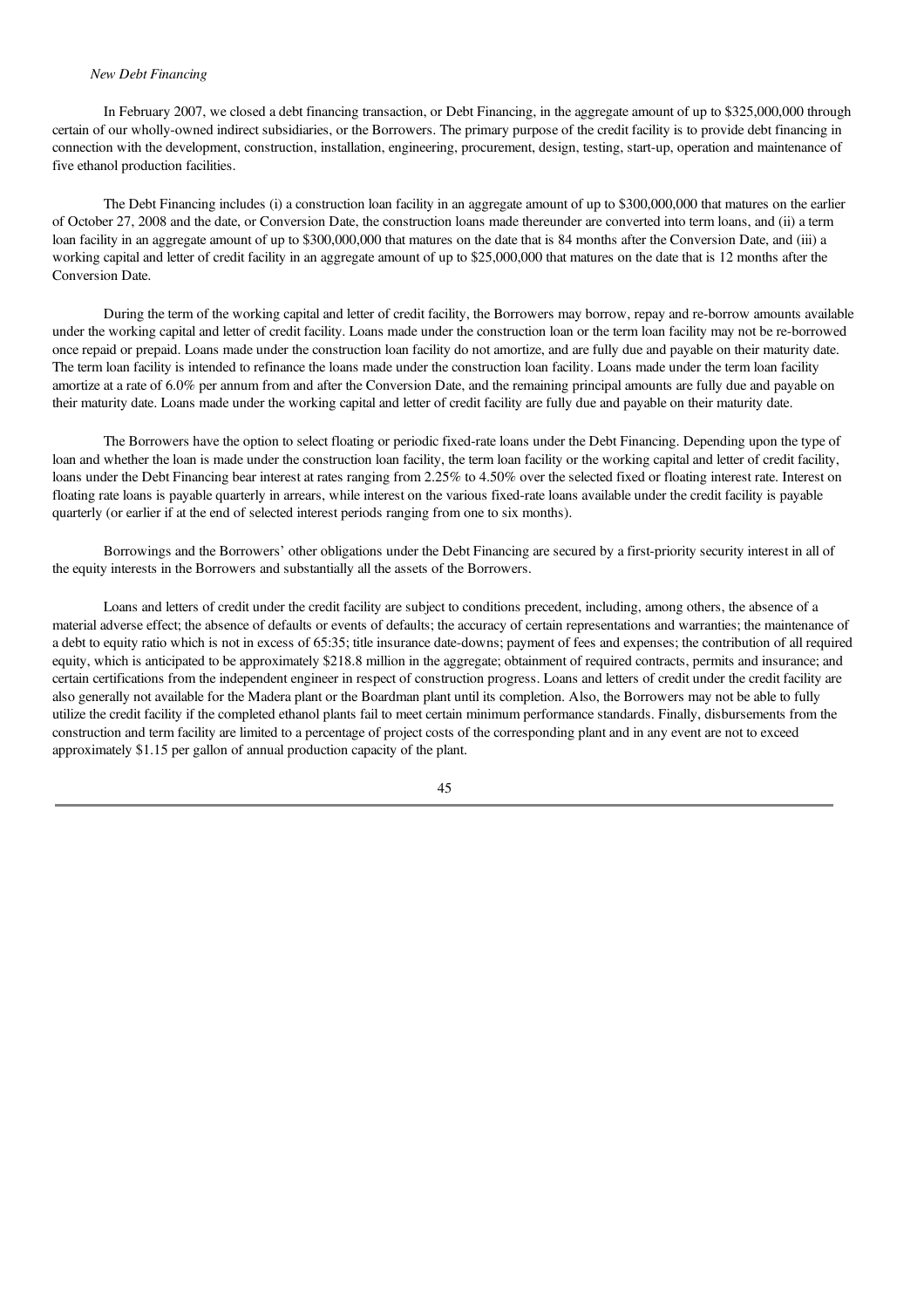We expect to achieve a senior debt to equity ratio of approximately 55:45 upon commencement of commercial operations of each of the Madera and Boardman ethanol plants. We expect to achieve a senior debt to equity ratio of approximately 35:65 during the construction phase of each of the Burley, and Brawley ethanol plants and another plant in California, the location of which is yet to be announced. Upon commencement of commercial operations of each of these plants, we expect to draw additional funds to increase the senior debt to equity ratio to approximately 55:45.

In connection with the Debt Financing, we have also entered into a Sponsor Support Agreement under which we are to provide limited contingent equity support in connection with the development, construction, installation, engineering, procurement, design, testing, start-up and maintenance of five ethanol production facilities. In particular, we have agreed to contribute to the Borrowers up to an aggregate of \$42,400,000, or Sponsor Funding Cap, of contingent equity in the event the Borrowers' have insufficient funds to either pay their project costs (other than debt service under the Debt Financing) as they become due and payable or cause the ethanol production facilities to be completed by the Conversion Date. We have agreed to provide a warranty with respect to all ethanol plants other than our Madera facility. The term of the warranty is one year from the date the ethanol plant achieves commercial operations. Our obligations under the warranty are capped at the Sponsor Funding Cap. Until our contingent equity obligations have been fully performed or the warranty period has expired, we may not incur any secured indebtedness for borrowed money, grant liens on our assets or provide any secured credit enhancements in an aggregate amount in excess of \$10,000,000 unless we provide the lenders under the Debt Financing with the same liens or credit support.

#### *Acquisition of Front Range*

In October 2006, we acquired 42% of the outstanding membership interests of Front Range, which owns and operates an ethanol production facility located in Windsor, Colorado. As consideration for the acquisition of the membership interests, we paid \$30 million in cash and issued an aggregate of 2,081,888 shares of our common stock and a warrant to purchase an aggregate of up to 693,963 shares of our common stock at an exercise price of \$14.41 per share. The warrant is exercisable immediately through and including October 17, 2007.

Front Range is subject to certain loan covenants which became effective in the fourth quarter of 2006. Under these covenants, Front Range is required to maintain a certain fixed-charge coverage ratio, a minimum level of working capital, and a minimum level of net worth. The covenants also limit annual distributions made to the owners of Front Range, including Pacific Ethanol, based on Front Range's leverage ratio.

#### *Sale of Common Stock*

On May 31, 2006, we issued to 45 investors an aggregate of 5,496,583 shares of our common stock at a price of \$26.38 per share, for an aggregate purchase price of \$145.0 million in cash. Net proceeds from this private offering totaled approximately \$138.0 million. We also issued to the investors warrants to purchase an aggregate of 2,748,297 shares of our common stock at an exercise price of \$31.55 per share.

#### *Sale of Series A Preferred Stock*

On April 13, 2006, we issued to Cascade 5,250,000 shares of our Series A Preferred Stock at a price of \$16.00 per share for an aggregate purchase price of \$84.0 million. Of the \$84.0 million aggregate purchase price, \$4.0 million was paid to us at closing and \$80.0 million was deposited into a restricted cash account that is disbursed in accordance with a Deposit Agreement. We used the initial \$4.0 million of proceeds for general working capital and must use the remaining \$80.0 million for the construction or acquisition of one or more ethanol production facilities in accordance with the terms of the Deposit Agreement.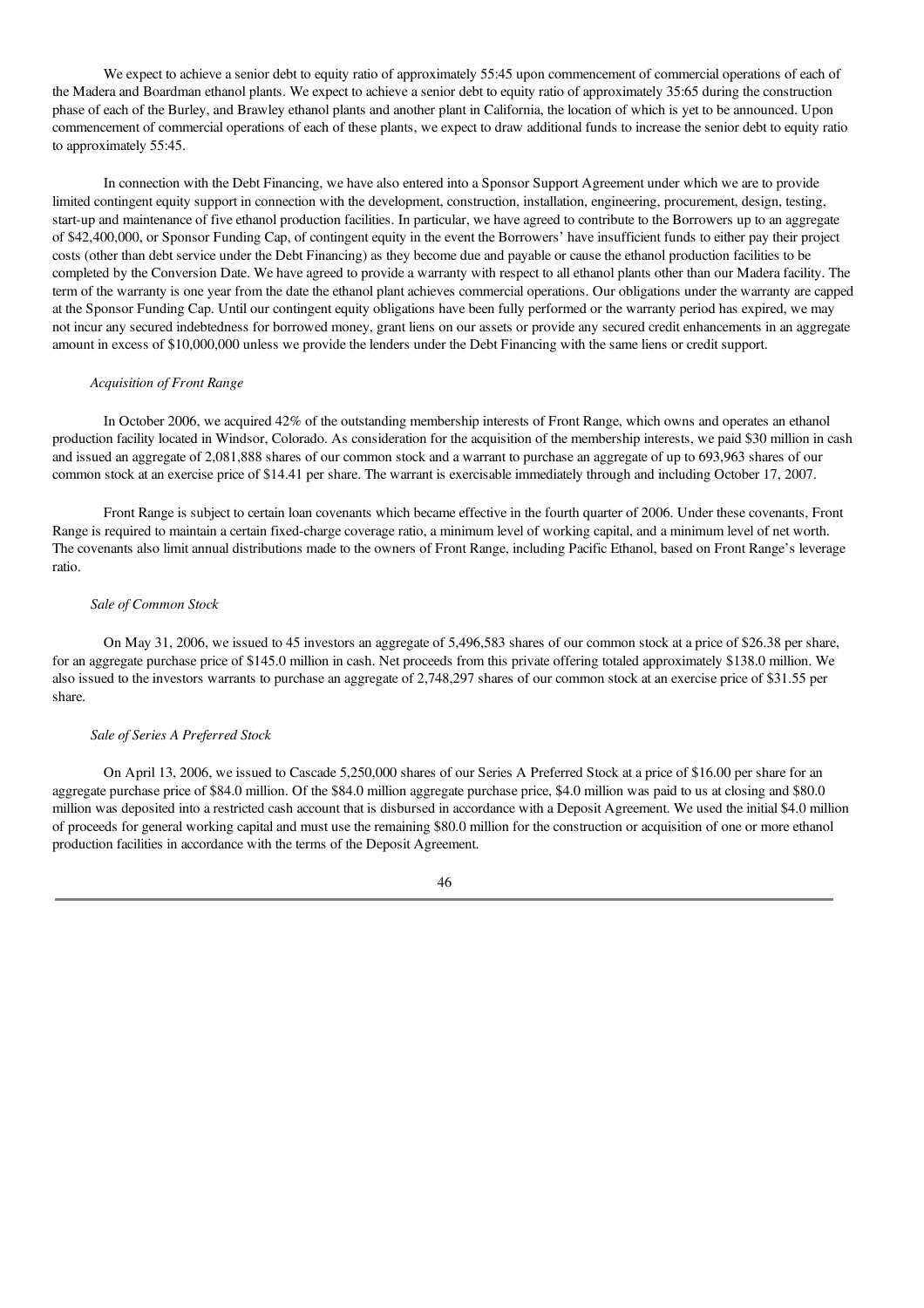#### *Terminated Debt Financing*

On April 13, 2006, we entered into a Construction and Term Loan Agreement with TD BankNorth, N.A. and Comerica Bank for debt financing in the aggregate amount of up to approximately \$34.0 million. In December 2006, we paid \$1.0 million to amend this agreement to extend the termination date through February 28, 2007. On February 28, 2007, this debt financing was unused and terminated.

#### *Ef ects of Inflation*

The impact of inflation has not been significant on our financial condition or results of operations or those of our operating subsidiaries.

## Impact of New Accounting Pronouncements

In February 2007, the FASB issued SFAS No. 159, *The Fair Value Option for Financial Assets and Financial Liabilities*. SFAS No. 159 permits an entity to irrevocably elect fair value on a contract-by-contract basis as the initial and subsequent measurement attribute for many financial assets and liabilities and certain other items including insurance contracts. Entities electing the fair value option would be required to recognize changes in fair value in earnings and to expense upfront cost and fees associated with the item for which the fair value option is elected. SFAS No. 159 is effective for fiscal years beginning after November 15, 2007. Early adoption is permitted as of the beginning of a fiscal year that begins on or before November 15, 2007, provided the entity also elects to apply the provisions of SFAS No. 157, *Fair Value Measurements*. We are currently evaluating the impact of adopting SFAS No. 159 on our financial condition or results of operations.

In September 2006, the Securities and Exchange Commission issued SAB No. 108, Topic 1N, *Financial Statements—Considering* the Effects of Prior Year Misstatements When Quantifying Misstatements in the Current Year Financial Statements. SAB No. 108 addresses how to quantify the effect of an error on the financial statements and requires a dual approach to compute the materiality of the misstatement. Specifically, the amount of the misstatement is to be computed using both the "rollover" (i.e., the current year income statement perspective) and the "iron curtain" (i.e., the year-end balance sheet perspective). SAB No. 108 is effective for all fiscal years ending after November 15, 2006, and accordingly, we adopted SAB No. 108 in the fourth quarter of fiscal 2006. The adoption of SAB No. 108 did not have a material impact on our financial condition or our results of operations.

In September 2006, the FASB issued SFAS No. 157, *Fair Value Measurements*. This new statement provides a single definition of fair value, together with a framework for measuring it, and requires additional disclosure about the use of fair value to measure assets and liabilities. SFAS No. 157 also emphasizes that fair value is a market-based measurement, not an entity-specific measurement, and sets out a fair value hierarchy with the highest priority being quoted prices in active markets. The required effective date of SFAS No. 157 is the first quarter of 2008. We are currently evaluating the impact this statement may have on our consolidated financial statements.

In September 2006, the FASB issued FASB Staff Position ("FSP") AUG AIR-1, *Accounting for Planned Major Maintenance Activities*. The principal source of guidance on the accounting for planned major maintenance activities is the Airline Guide. The Airline Guide permitted four alternative methods of accounting for planned major maintenance activities: direct expense, built-in overhaul, deferral and accrual (accrue-in-advance). FSP AUG AIR-1 amended the Airline Guide by prohibiting the use of the accrue-in-advance method of accounting for planned major maintenance activities in annual and interim financial reporting periods. The required effective date of FSP AUG-AIR-1 is the first quarter of 2007. We do not anticipate FSP AUG AIR-1 to have a material affect on our consolidated financial statements.

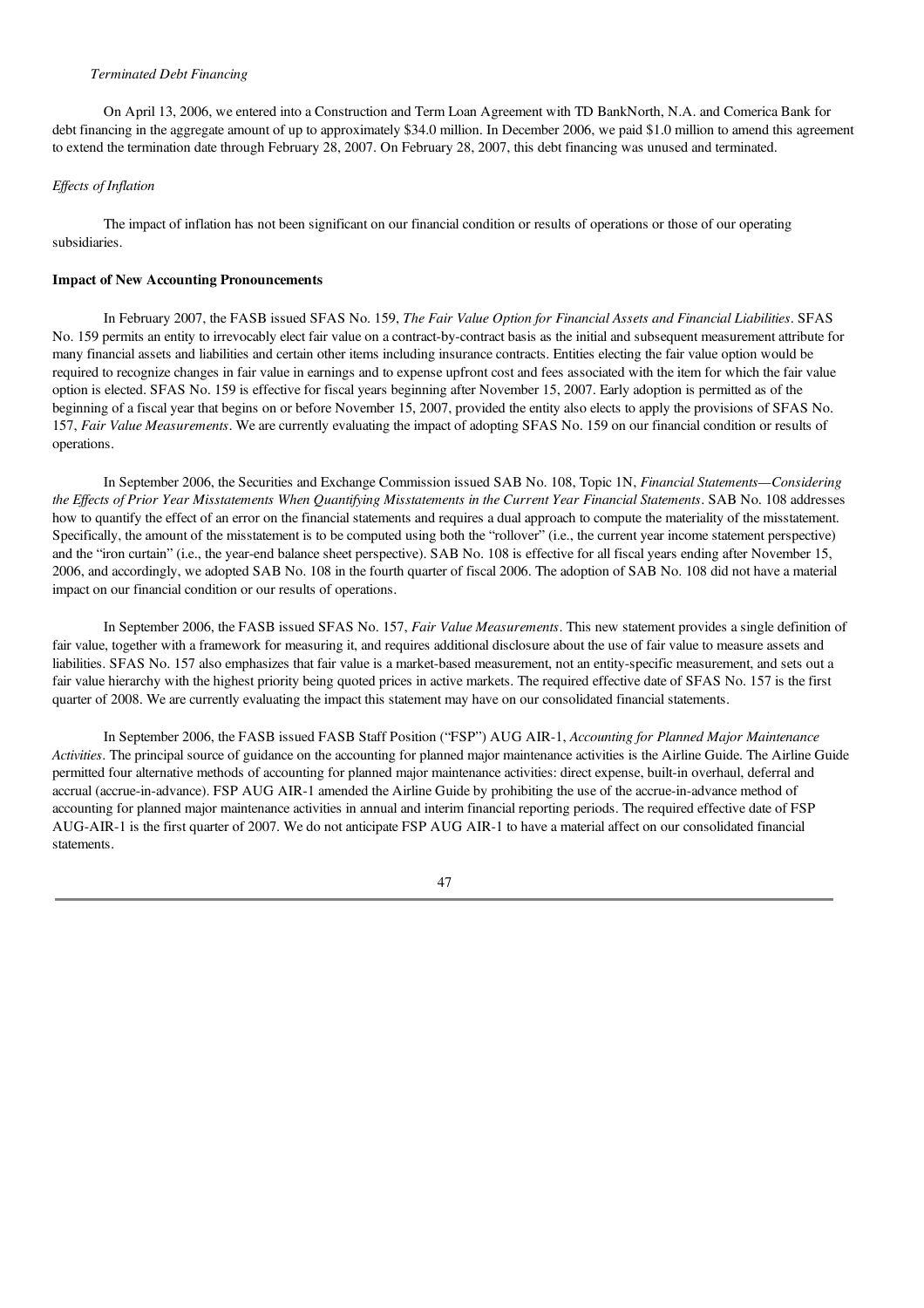In June 2006, the FASB issued Financial Interpretation No. ("FIN") 48, *Accounting for Uncertainty in Income Taxes—An Interpretation of FASB Statement No. 109*. This interpretation prescribes a recognition threshold and measurement attribute for the financial statement recognition and measurement of a tax position taken or expected to be taken in a tax return. The interpretation contains a two-step approach to recognizing and measuring uncertain tax positions accounted for in accordance with SFAS No. 109. The first step is to evaluate the tax position for recognition by determining if the weight of available evidence indicates that it is more likely than not that the position will be sustained on audit, including resolution of related appeals or litigation processes, if any. The second step is to measure the tax benefit as the largest amount which is more than fifty percent likely of being realized upon ultimate settlement. The interpretation also provides guidance on derecognition, classification, interest and penalties, and other matters. These provisions are effective for us beginning in the first quarter of 2007. We are assessing the impact of this statement and currently do not believe that the adoption will have a material effect on our consolidated financial statements.

In February 2006, the FASB issued SFAS No. 155, *Accounting for Certain Hybrid Financial Instruments*, which amends SFAS No. 133, Accounting for Derivative Instruments and Hedging Activities and SFAS No. 140, Accounting for the Impairment or Disposal of *Long-Lived Assets*. Specifically, SFAS No. 155 amends SFAS No. 133 to permit fair value remeasurement for any hybrid financial instrument with an embedded derivative that otherwise would require bifurcation, provided the whole instrument is accounted for on a fair value basis. Additionally, SFAS No. 155 amends SFAS No. 140 to allow a qualifying special purpose entity to hold a derivative financial instrument that pertains to a beneficial interest other than another derivative financial instrument. SFAS No. 155 applies to all financial instruments acquired or issued after the beginning of an entity's first fiscal year that begins after September 15, 2006, with early application allowed. We do not expect the adoption of SFAS No. 155 to have a material impact on our results of operations or financial position.

## Contractual Obligations

The following table outlines payments due under our significant contractual obligations (in thousands):

| <b>Contractual Obligations</b>                                  |                 |        |       |                                                  |        |                          |               |                  |
|-----------------------------------------------------------------|-----------------|--------|-------|--------------------------------------------------|--------|--------------------------|---------------|------------------|
| <b>At December 31, 2006</b>                                     | 2007            | 2008   | 2009  | 2010                                             | 2011   | <b>Thereafter</b>        |               | Total            |
| Sourcing commitments <sup>(1)</sup>                             | \$<br>81,945 \$ | $-$ \$ |       | $\mathbb{S}$                                     | $-$ \$ | $\overline{\phantom{m}}$ | <sup>\$</sup> | 81,945           |
| Debt principal <sup>(2)</sup>                                   | 4,030           | 2,910  | 3,158 | 3,425                                            | 18,359 |                          |               | 31,882           |
| Debt interest <sup>(2)</sup>                                    | 2,831           | 2,597  | 2,344 | 2,070                                            | 1,773  | —                        |               | 11,615           |
| Water rights - capital lease, including interest <sup>(3)</sup> | 160             | 160    | 160   | 160                                              | 160    | 800                      |               | 1,600            |
| Operating leases $(4)$                                          | 267             | 203    | 172   | 172                                              | 110    |                          |               | 924              |
| Firm capital commitments <sup>(5)</sup>                         | 78.148          | 17,570 |       |                                                  |        |                          |               | 95,718           |
| Preferred dividends <sup>(6)</sup>                              | 4,200           | 4,200  | 4,200 | 4,200                                            | 4,200  | 4,200                    |               | 25,200           |
|                                                                 |                 |        |       |                                                  |        |                          |               |                  |
|                                                                 |                 |        |       |                                                  |        |                          |               |                  |
| Total commitments                                               |                 |        |       | \$171,581 \$27,640 \$10,034 \$10,027 \$24,602 \$ |        |                          |               | 5,000 \$ 248,884 |
|                                                                 |                 |        |       |                                                  |        |                          |               |                  |
|                                                                 |                 |        |       |                                                  |        |                          |               |                  |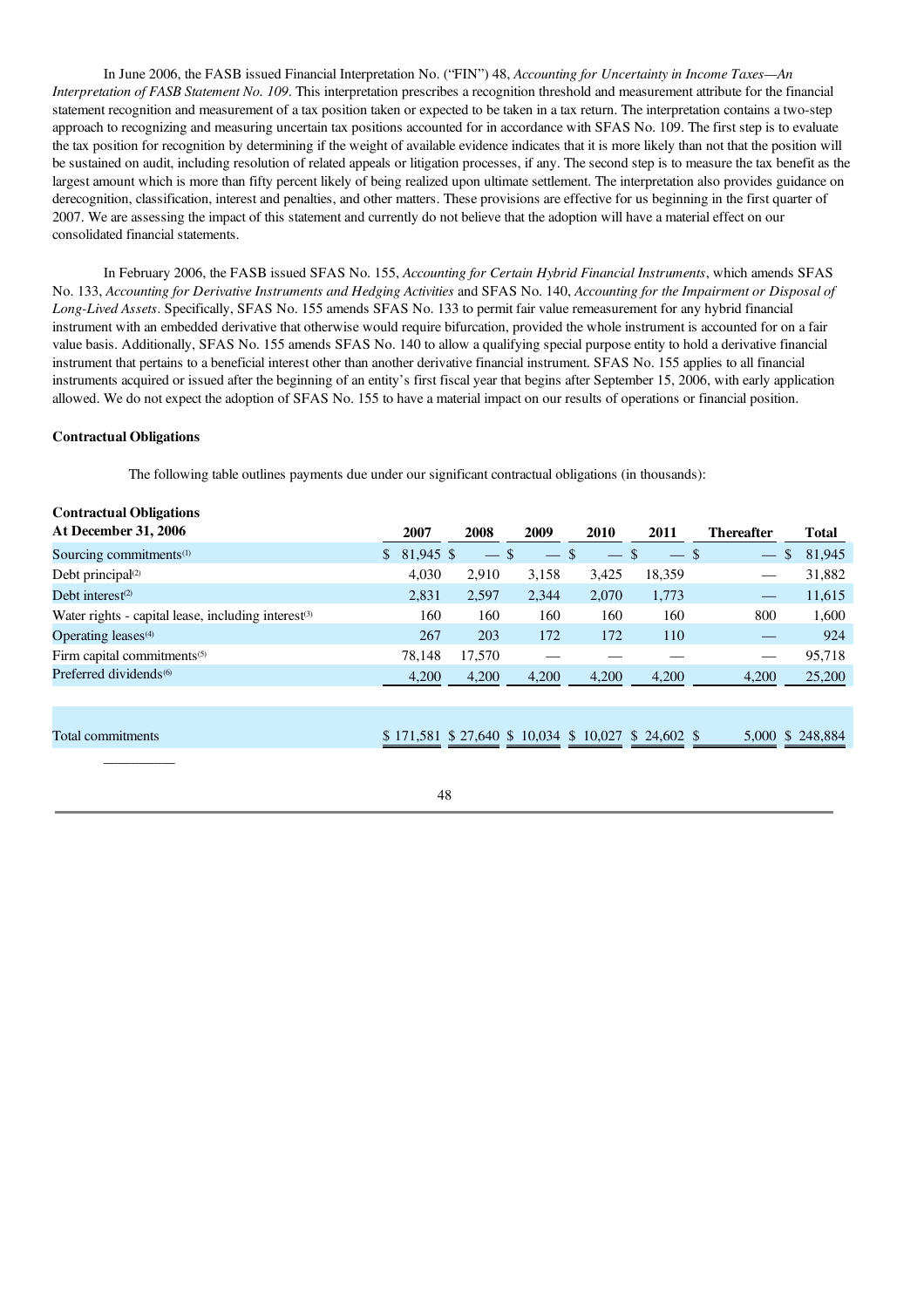- (1) Unconditional purchase commitments for production materials incurred in the normal course of business.
- (2) Under Front Range's three term loan agreements quarterly payments apply to accrued interest and principal and mature in 2011, but have required principal payments based on a ten year amortization schedule. Interest fluctuates at a premium of 2.75-3.50% based on the 30- or 90-day LIBOR, depending on the loan. At December 31, 2006, the 30-day LIBOR was 5.33% and the 90-day LIBOR was 5.32%.
- (3) The water rights lease obligation of Front Range relates to a lease agreement for water in production processes. The lease requires an initial payment of \$400,000 and annual payments of \$160,000 per year for the next ten years. The future payments were discounted using a 5.25% interest rate.
- (4) Future minimum payments under non cancellable operating leases.
- (5) Construction commitments for in-progress and contracted ethanol processing facilities.
- (6) Represents dividends on 5,250,000 shares of Series A Preferred Stock.

The above table outlines our obligations as of December 31, 2006 and does not reflect the changes in our obligations that occurred after that date.

### Item 7A. Quantitative and Qualitative Disclosures About Market Risk.

We are exposed to various market risks, including changes in commodity prices and interest rates. Market risk is the potential loss arising from adverse changes in market rates and prices. In the ordinary course of business, we enter into various types of transactions involving financial instruments to manage and reduce the impact of changes in commodity prices and interest rates. We do not enter into derivatives or other financial instruments for trading or speculative purposes.

#### *Commodity Risk* - *Cash Flow Hedges*

As part of our risk management strategy, we use derivative instruments to protect cash flows from fluctuations caused by volatility in commodity prices for periods of up to twelve months. These hedging activities are conducted to protect gross margins to reduce the potentially adverse effects that market volatility could have on operating results by minimizing our exposure to price volatility on ethanol sale and purchase commitments where the price is to be set at a future date and/or if the contract specifies a floating or index-based price for ethanol that is based on either the New York Mercantile Exchange price of gasoline or the Chicago Board of Trade price of ethanol. In addition, we hedge anticipated sales of ethanol to minimize our exposure to the potentially adverse effects of price volatility. These derivatives are designated and documented as SFAS No. 133 cash flow hedges and effectiveness is evaluated by assessing the probability of the anticipated transactions and regressing commodity futures prices against our purchase and sales prices. Ineffectiveness, which is defined as the degree to which the derivative does not offset the underlying exposure, is recognized immediately in earnings. For the year ended December 31, 2006, losses of ineffectiveness in the amount of \$239,000 was recorded in cost of goods sold. For the year ended December 31, 2006, an effective gain in the amount of \$1,281,000 was recorded to revenue and an effective loss in the amount of \$438,000 was recorded in cost of goods sold. There was no ineffectiveness or effectiveness recorded for the year ended December 31, 2005. Amounts remaining in other comprehensive income (loss) will be reclassified to earnings upon the recognition of the related purchase or sale. Other comprehensive gain in the amount of \$461,000 associated with commodity cash flow hedges is expected to be recognized in income over the next twelve months. The notional balance of these derivatives as of December 31, 2006 and 2005 were \$11,588,000 and \$0, respectively.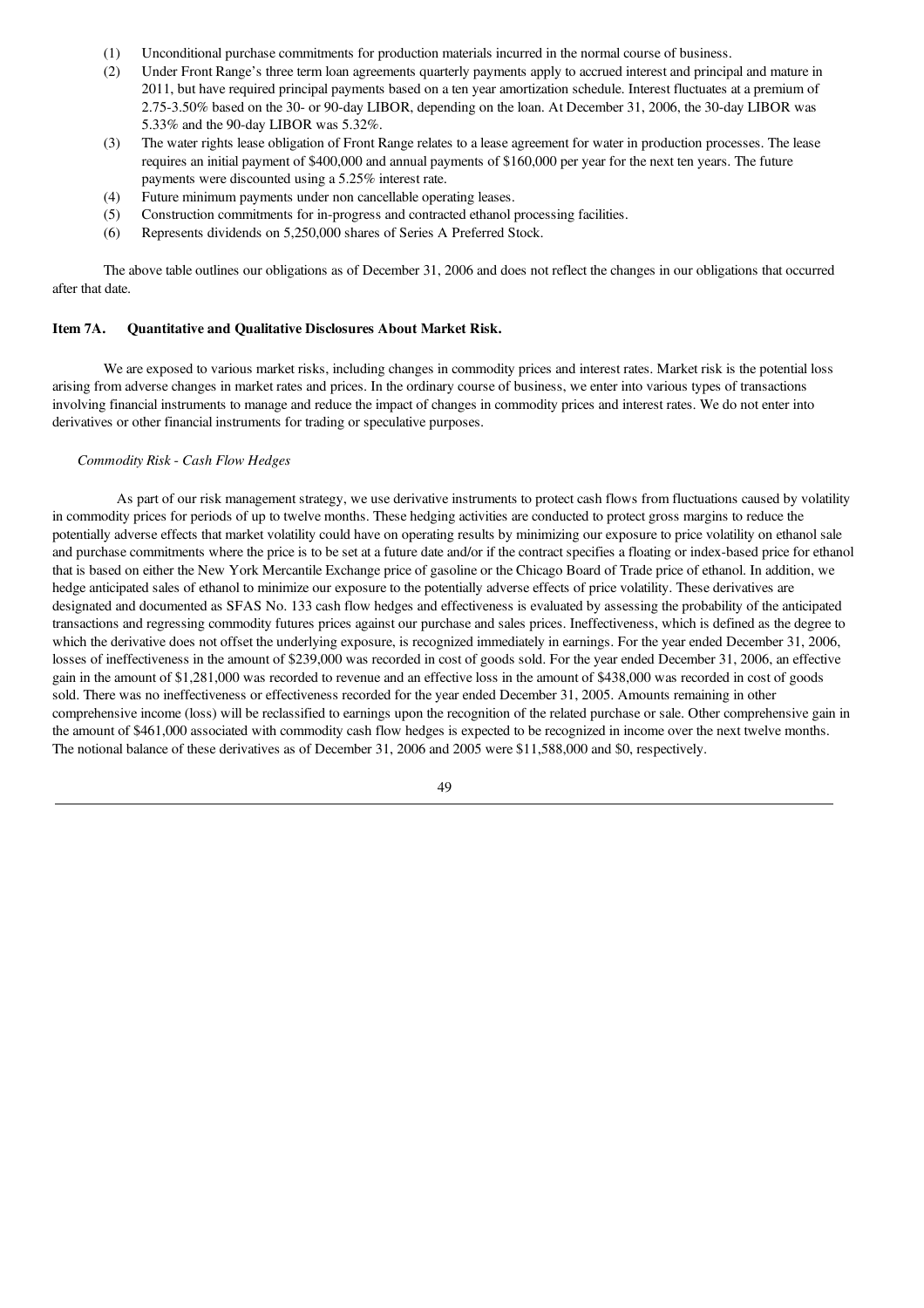#### *Interest Rate Risk*

As part of our interest rate risk management strategy, we use derivative instruments to minimize significant unanticipated earnings fluctuations that may arise from rising variable interest rate costs associated with existing and anticipated borrowings. To meet these objectives we purchased interest rate caps on the three-month LIBOR. The rate for a notional balance ranging from \$0 to \$22,705,473 is 5.50% per annum. The rate for a notional balance ranging from \$0 to \$9,730,917 is 6.00% per annum. These derivatives are designated and documented as SFAS No. 133 cash flow hedges and effectiveness is evaluated by assessing the probability of anticipated interest expense and regressing the historical value of the rates against the historical value in the existing and anticipated debt. Ineffectiveness, reflecting the degree to which the derivative does not offset the underlying exposure, is recognized immediately in earnings. During the year ended December 31, 2006, ineffectiveness in the amount of \$24,000 was recorded in interest expense. There was no ineffectiveness recorded in the years ended December 31, 2005 and 2004. Amounts remaining in other comprehensive income will be reclassified to earnings upon the recognition of the hedged interest expense. For the year ending December 31, 2007, we anticipate reclassifying \$27,000 to income associated with our cash flow interest rate caps.

Front Range, our variable interest entity, entered into an interest rate swap with a notional balance of \$17,658,000 to provide a fixed rate of 8.16% on its construction and term loan. This interest rate swap is accounted for as a non-designated derivative in accordance with SFAS No. 133 whereby it is marked to fair value and changes in fair value are recorded to other expense. For the year ended December 31, 2006, an amount of \$13,000 was recorded to other expense.

We marked all of our derivative instruments to fair value at each period end, except for those derivative contracts which qualified for the normal purchase and sale exemption pursuant to SFAS No. 133. According to our designation of the derivative, changes in the fair value of derivatives are reflected in net income or other comprehensive income.

#### *Other Comprehensive Income*

Other comprehensive income relative to derivatives for the year ended December 31, 2006 is as follows (in thousands):

|                                                     | <b>Commodity</b><br><b>Derivatives</b> | <b>Interest Rate</b><br><b>Derivatives</b> |       |  |
|-----------------------------------------------------|----------------------------------------|--------------------------------------------|-------|--|
|                                                     | $Gain/(Loss)*$                         | $Gain/(Loss)*$                             |       |  |
| Beginning balance, January 1, 2006                  | \$<br>$\equiv$                         |                                            |       |  |
| Net changes                                         | 1,307                                  |                                            | (272) |  |
| Less: Amount reclassified to revenue                | 1,281                                  |                                            |       |  |
| Less: Amount reclassified to cost of goods sold     | (435)                                  |                                            |       |  |
| Less: Amount reclassified to other income (expense) |                                        |                                            | (7)   |  |
| Ending balance, December 31, 2006                   | 461                                    |                                            | (265) |  |
|                                                     |                                        |                                            |       |  |

\*Calculated on a pretax basis

The estimated fair values of our derivatives as of December 31, 2006 and 2005 are as follows (in thousands):

|                       | 2006       | 2005 |
|-----------------------|------------|------|
| Commodity futures     | 329        | Φ    |
| Interest rate options | $\sqrt{2}$ |      |
| Total                 | 454        |      |

#### *Material Limitations*

The disclosures with respect to the above noted risks do not take into account the underlying commitments or anticipated transactions. If the underlying items were included in the analysis, the gains or losses on the futures contracts may be offset. Actual results will be determined by a number of factors that are not generally under our control and could vary significantly from those factors disclosed.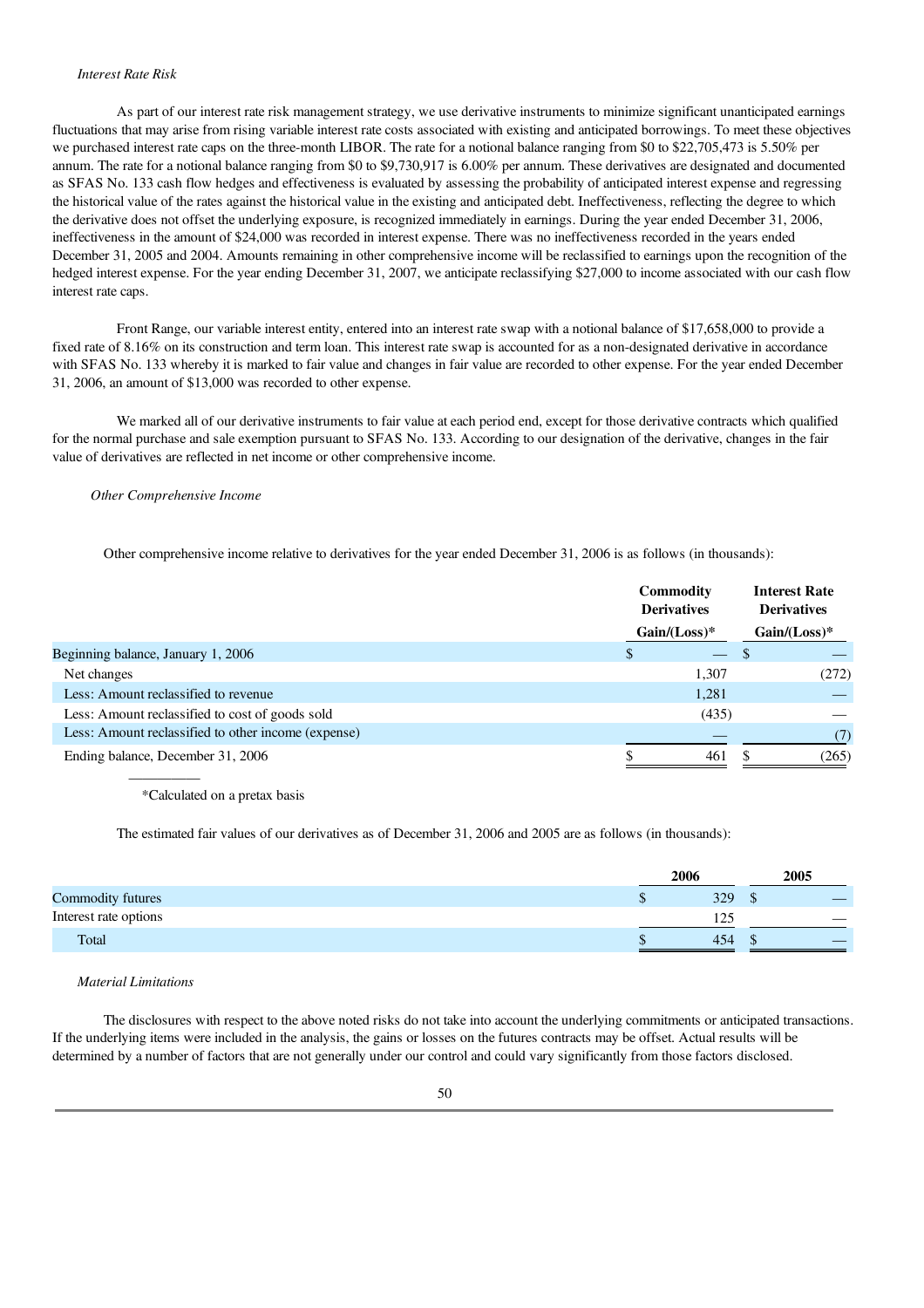We are exposed to credit losses in the event of nonperformance by counterparties on the above instruments, as well as credit or performance risk with respect to our hedged customers' commitments. Although nonperformance is possible, we do not anticipate nonperformance by any of these parties.

### Item 8. Financial Statements and Supplementary Data.

Reference is made to the financial statements included in this report, which begin at Page F-1.

### Item 9. Changes in and Disagreements with Accountants on Accounting and Financial Disclosure.

None.

### Item 9A. Controls and Procedures

#### *Evaluation of Disclosure Controls and Procedures*

We conducted an evaluation under the supervision and with the participation of our management, including our Chief Executive Officer and Acting Chief Financial Officer, who is also our Chief Operating Officer, of the effectiveness of the design and operation of our disclosure controls and procedures. The term "disclosure controls and procedures," as defined in Rules 13a-15(e) and 15d-15(e) under the Securities and Exchange Act of 1934, as amended ("Exchange Act"), means controls and other procedures of a company that are designed to ensure that information required to be disclosed by the company in the reports it files or submits under the Exchange Act is recorded, processed, summarized and reported, within the time periods specified in the Securities and Exchange Commission's rules and forms. Disclosure controls and procedures also include, without limitation, controls and procedures designed to ensure that information required to be disclosed by a company in the reports that it files or submits under the Exchange Act is accumulated and communicated to the company's management, including its principal executive and principal financial officers, or persons performing similar functions, as appropriate, to allow timely decisions regarding required disclosure. Based on this evaluation, our Chief Executive Officer and Acting Chief Financial Officer concluded as of December 31, 2006 that our disclosure controls and procedures were not effective at the reasonable assurance level due to the material weaknesses discussed immediately below.

### *Management's Report on Internal Control Over Financial Reporting*

Our management is responsible for establishing and maintaining adequate internal control over financial reporting as defined in Rules 13a-15(f) and 15d-15(f) under the Exchange Act. Our internal control over financial reporting is designed to provide reasonable assurance regarding the reliability of financial reporting and the preparation of financial statements for external purposes in accordance with generally accepted accounting principles. Our internal control over financial reporting includes those policies and procedures that:

- (i) pertain to the maintenance of records that, in reasonable detail, accurately and fairly reflect the transactions and dispositions of our assets;
- (ii) provide reasonable assurance that transactions are recorded as necessary to permit preparation of financial statements in accordance with generally accepted accounting principles, and that our receipts and expenditures are being made only in accordance with authorizations of our management and directors; and

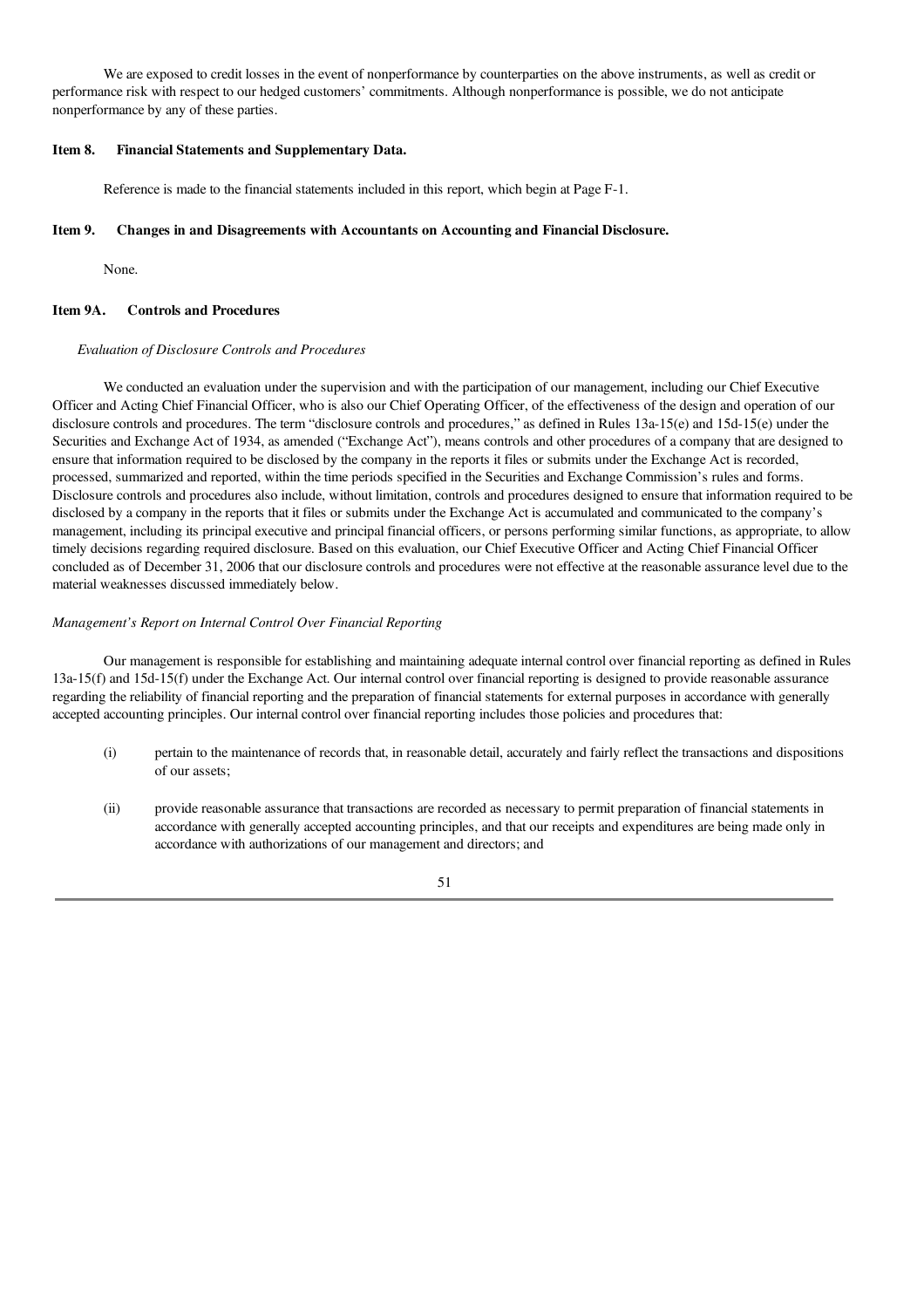(iii) provide reasonable assurance regarding prevention or timely detection of unauthorized acquisition, use or disposition of our assets that could have a material affect on our financial statements.

Because of its inherent limitations, internal control over financial reporting may not prevent or detect misstatements. Also, projections of any evaluation of effectiveness to future periods are subject to the risk that controls may become inadequate because of changes in conditions, or that the degree of compliance with the policies or procedures may deteriorate.

A material weakness in internal control over financial reporting is defined by the Public Company Accounting Oversight Board's Audit Standard No. 2 as being a significant deficiency, or combination of significant deficiencies, that results in more than a remote likelihood that a material misstatement of the financial statements would not be prevented or detected. A significant deficiency is a control deficiency, or combination of control deficiencies, that adversely affects the company's ability to initiate, authorize, record, process, or report external financial data reliably in accordance with generally accepted accounting principles such that there is more than a remote likelihood that a misstatement of the company's annual or interim financial statements that is more than inconsequential will not be prevented or detected.

Management assessed and evaluated the effectiveness of our internal control over financial reporting as of December 31, 2006. Based on the results of management's assessment and evaluation, our Chief Executive Officer and Acting Chief Financial Officer concluded that while certain of the remediation initiatives undertaken in response to material weaknesses identified and discussed below have been implemented, other remediation initiatives were either not fully implemented by December 31, 2006 or were completed thereafter, but before the filing of this report. Further, the material weakness identified as of December 31, 2005 as "The organization of our accounting department did not provide us with the appropriate resources and adequate technical skills to accurately account for and disclose our activities" continued to exist as of December 31, 2006, but management identified seven more specific material weaknesses relating to our internal control over financial reporting, as follows:

- (1) We had not effectively implemented comprehensive entity-level internal controls.
- (2) We did not have a sufficient complement of personnel with appropriate training and experience in generally accepted accounting principals, or GAAP.
- (3) We did not adequately segregate the duties of different personnel within our accounting group due to an insufficient complement of staff.
- (4) We did not perform adequate oversight of certain accounting functions and maintained inadequate documentation of management review and approval of accounting transactions and financial reporting processes.
- (5) We did not have adequate controls governing major account invoice processing and payment.
- (6) We had not fully implemented certain control activities and capabilities included in the design of our enterprise resource platform, or ERP, system.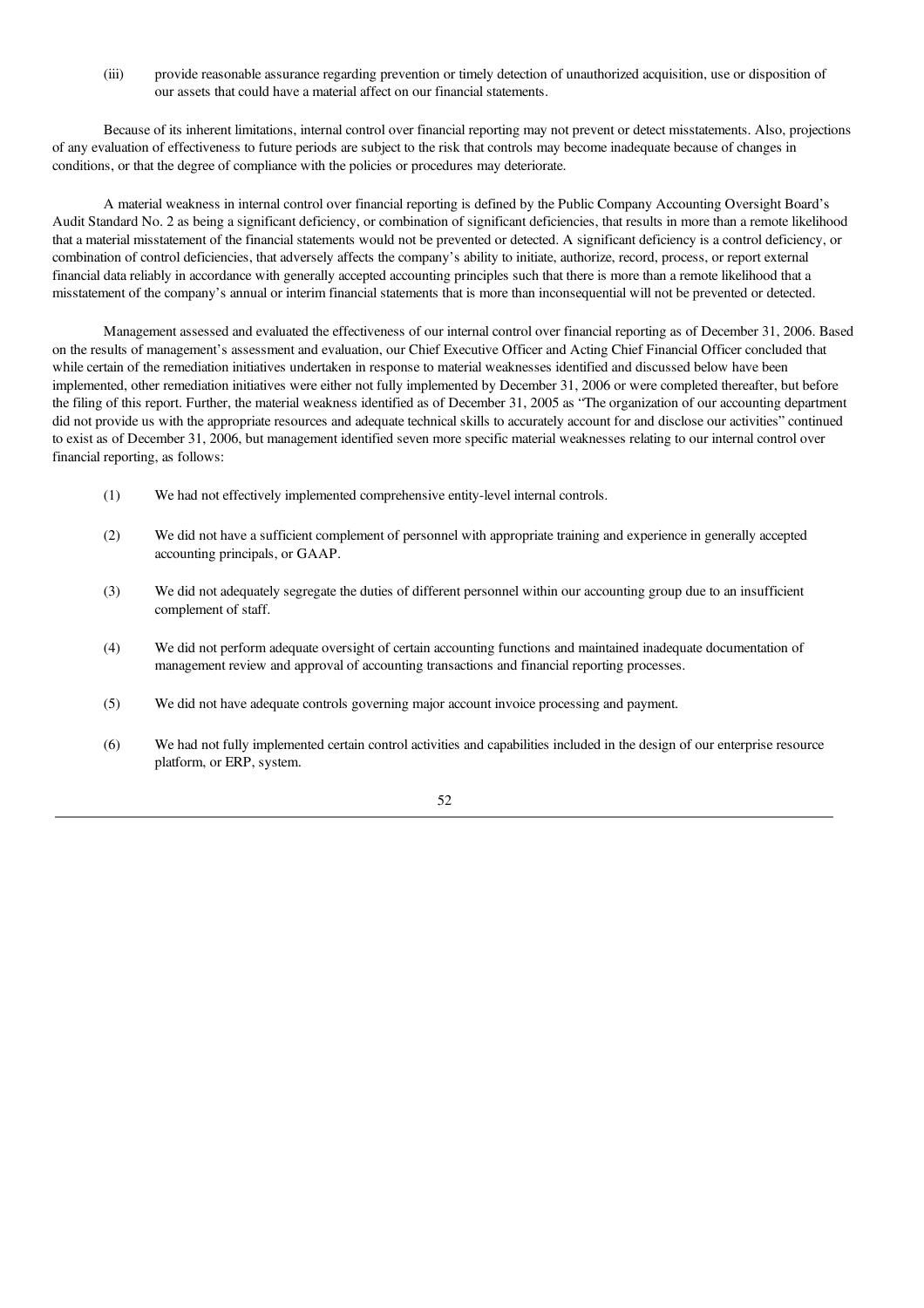(7) We did not have adequate access and data and formulaic integrity controls over critical spreadsheets used in connection with accounting and financial reporting.

The foregoing material weaknesses are described in detail below under the caption "Material Weaknesses and Related Remediation Initiatives." As a result of these material weaknesses, our Chief Executive Officer and Acting Chief Financial Officer concluded that we did not maintain effective internal control over financial reporting as of December 31, 2006.

In making its assessment of our internal control over financial reporting, management used criteria issued by the Committee of Sponsoring Organizations of the Treadway Commission ("COSO") in its *Internal Control-Integrated Framework*. Because of the material weaknesses described above, management believes that, as of December 31, 2006, we did not maintain effective internal control over financial reporting.

A nationally-recognized independent consulting firm assisted management with its assessment of the effectiveness of our internal control over financial reporting, including scope determination, planning, staffing, documentation, testing, remediation and retesting and overall program management of the assessment project.

Our independent auditors have issued an attestation report on management's assessment of our internal control over financial reporting. That report appears below under the caption, "Report of Independent Registered Public Accounting Firm."

#### *Inherent Limitations on the Ef ectiveness of Controls*

Management does not expect that our disclosure controls and procedures or our internal control over financial reporting will prevent or detect all errors and all fraud. A control system, no matter how well conceived and operated, can provide only reasonable, not absolute, assurance that the objectives of the control systems are met. Further, the design of a control system must reflect the fact that there are resource constraints, and the benefits of controls must be considered relative to their costs. Because of the inherent limitations in a cost-effective control system, no evaluation of internal control over financial reporting can provide absolute assurance that misstatements due to error or fraud will not occur or that all control issues and instances of fraud, if any, have been or will be detected.

These inherent limitations include the realities that judgments in decision-making can be faulty and that breakdowns can occur because of a simple error or mistake. Controls can also be circumvented by the individual acts of some persons, by collusion of two or more people, or by management override of the controls. The design of any system of controls is based in part on certain assumptions about the likelihood of future events, and there can be no assurance that any design will succeed in achieving its stated goals under all potential future conditions. Projections of any evaluation of controls effectiveness to future periods are subject to risks. Over time, controls may become inadequate because of changes in conditions or deterioration in the degree of compliance with policies or procedures.

### *Material Weaknesses and Related Remediation Initiatives*

(1) We had not effectively implemented comprehensive entity-level internal controls, as evidenced by the following deficiencies:

· We did not maintain documentation evidencing quarterly or other meetings between the Audit Committee, senior financial managers and our General Counsel. Such meetings include reviewing and approving quarterly and annual filings with the Securities and Exchange Commission and reviewing on-going activities to determine if there are any potential audit related issues which may warrant involvement and follow-up action by the Audit Committee. We believe that we have fully implemented processes to create or maintain appropriate documentation. We anticipate that our updated controls will be tested and this deficiency will be remediated by June 30, 2007.

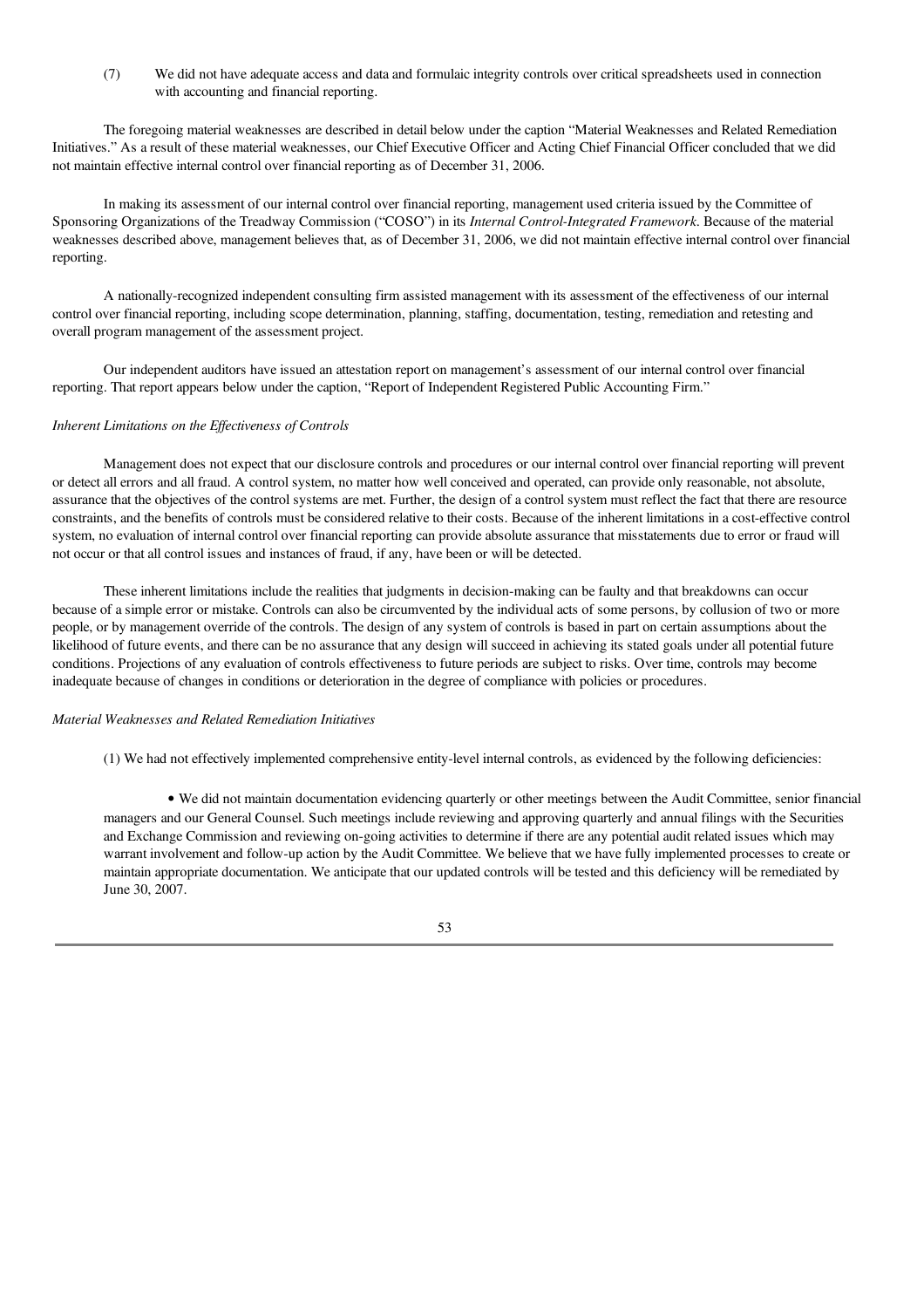· We did not maintain documentation evidencing discussions comparing actual results to budgeted amounts between executive management and our Board of Directors. We believe that we have fully implemented processes to create or maintain appropriate documentation. We anticipate that our updated controls will be tested and this deficiency will be remediated by June 30, 2007.

· We did not obtain prescribed attestations by executive management regarding their compliance with our Codes of Ethics or attestations of employees as to their understanding of and compliance with company policies related to their employment. Our standard operating procedures, or SOPs, are available to all employees through our intranet and our Codes of Ethics are available on our main website. We require all new employees to affirm in writing that they will read and abide by our SOPs. We anticipate that the steps necessary to address this deficiency will be fully implemented by June 30, 2007 and that our updated controls will be tested and this deficiency will be remediated by December 31, 2007.

· We did not follow a formal fraud assessment process as prescribed by our SOPs. Our SOPs call for a quarterly fraud assessment as part of our financial closing procedures and an annual fraud assessment as part of the business planning process carried out by our management. We intend to modify our SOPs to assign responsibility for performing the quarterly and annual fraud risk assessments to the Internal Audit Director with review and approval by our Executive Committee. We anticipate that the steps necessary to address this deficiency will be fully implemented by June 30, 2007 and that our updated controls will be tested and this deficiency will be remediated by December 31, 2007.

· We did not make available to management timely internal management reports, or to the extent available, we maintained insufficient auditable evidence of management's review and analysis of those reports. Management has directed that key performance indicators and other financial information be gathered and reported to our Executive Committee on a weekly basis. Management has initiated an effort to provide financial reports from our ERP system and its supporting financial management systems to appropriate members of the operational and financial management teams. This broadened reporting capability will require additional configuration of the appropriate systems and staff training in report writing tools. We expect that the timing of these remediation efforts will be partly dependent on the timing of our hiring of a Chief Financial Officer and a Controller. However, we anticipate that the steps necessary to address this deficiency will be fully implemented by June 30, 2007 and that our updated controls will be tested and this deficiency will be remediated by December 31, 2007.

· We did not fully implement or automate through our ERP system our SOP governing delegation of authority, which includes contract and spending limits for all transaction processing functions. Our SOP governing delegation of authority has been reviewed and approved by our management, Executive Committee and General Counsel. We have completed full implementation of an automation of our SOP governing delegation of authority within our ERP system. We anticipate that our updated controls will be tested and this deficiency will be remediated by June 30, 2007.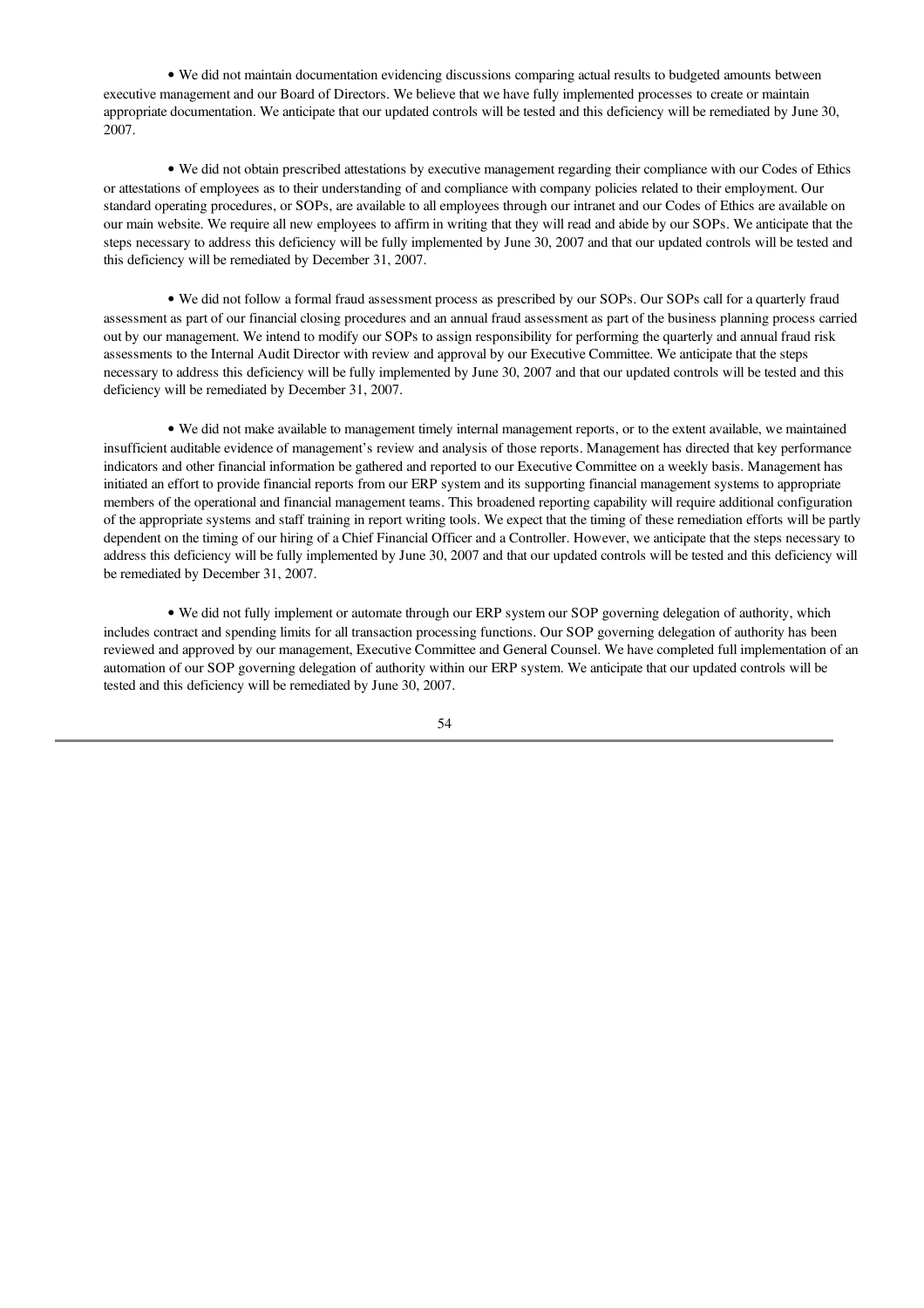· We did not fully comply with SOPs prescribing deadlines and control activities related to our period-end closing and financial reporting processes during 2006. We have implemented measures to comply with our SOPs relating to deadlines and control activities related to our period-end closing and financial reporting processes. Our efforts include following detailed closing schedules and checklists and timely obtaining complete review and approval by management of all financial close documentation and results. We anticipate that our updated controls will be tested and this deficiency will be remediated by June 30, 2007.

· We had not fully implemented the automated internal control capabilities in our ERP system, including change management and control processes, incident management and backup and recovery processes. We have implemented procedures to more rigorously track changes and document and report incidents as they occur in the areas of change and incident management. We have moved support of our financially material systems and servers to an outsourcer who will perform qualified backup and recovery and provide appropriate attestation that the controls are effective. We anticipate that the steps necessary to address this deficiency will be fully implemented by March 31, 2007 and that our updated controls will be tested and this deficiency will be remediated by June 30, 2007.

· We did not conduct annual performance reviews or evaluations of our management and staff employees. We intend to perform appropriate reviews in 2007. We anticipate that our updated procedures will be tested and this deficiency will be remediated by December 31, 2007.

(2) We did not have a sufficient complement of personnel with appropriate training and experience in GAAP, as evidenced by the following deficiencies:

· Our former Chief Financial Officer functioned in that position through November 20, 2006 and retired on December 15, 2006. Our Audit Committee began transitioning the Chief Financial Officer's responsibilities to others starting on November 20, 2006 and ultimately delegated overall responsibility for accounting functions and reporting to our Acting Chief Financial Officer. Our Audit Committee also launched a recruitment effort in December 2006, and currently has a number of qualified candidates under evaluation for the Chief Financial Officer position. Most qualified candidates are currently employed by other public companies that are preparing annual reports. Accordingly, we do not expect to complete the hiring of a new Chief Financial Officer until the second quarter of 2007. We anticipate that this deficiency will be remediated by June 30, 2007.

· The Controller position is currently open, and the Audit Committee and Executive Management are evaluating candidates. Our Director of Financial Reporting is currently filling the position as acting Controller, and a former Controller is reporting to him as acting Assistant Controller. We expect to fill the Controller position within 60 days from the filing of this report and anticipate that this deficiency will be remediated by June 30, 2007.

· We believe that during 2006, and through December 31, 2006, the organization and supervision of our accounting department were inappropriate to the scale of our activities. Under the direction of our Acting Chief Financial Officer and Audit Committee, we have undertaken extensive training and reorganization of the accounting staff and allocated significant additional resources to the accounting department, including retaining additional contractors and consultants. We anticipate that the steps necessary to address this deficiency will be fully implemented and that this deficiency will be remediated by June 30, 2007.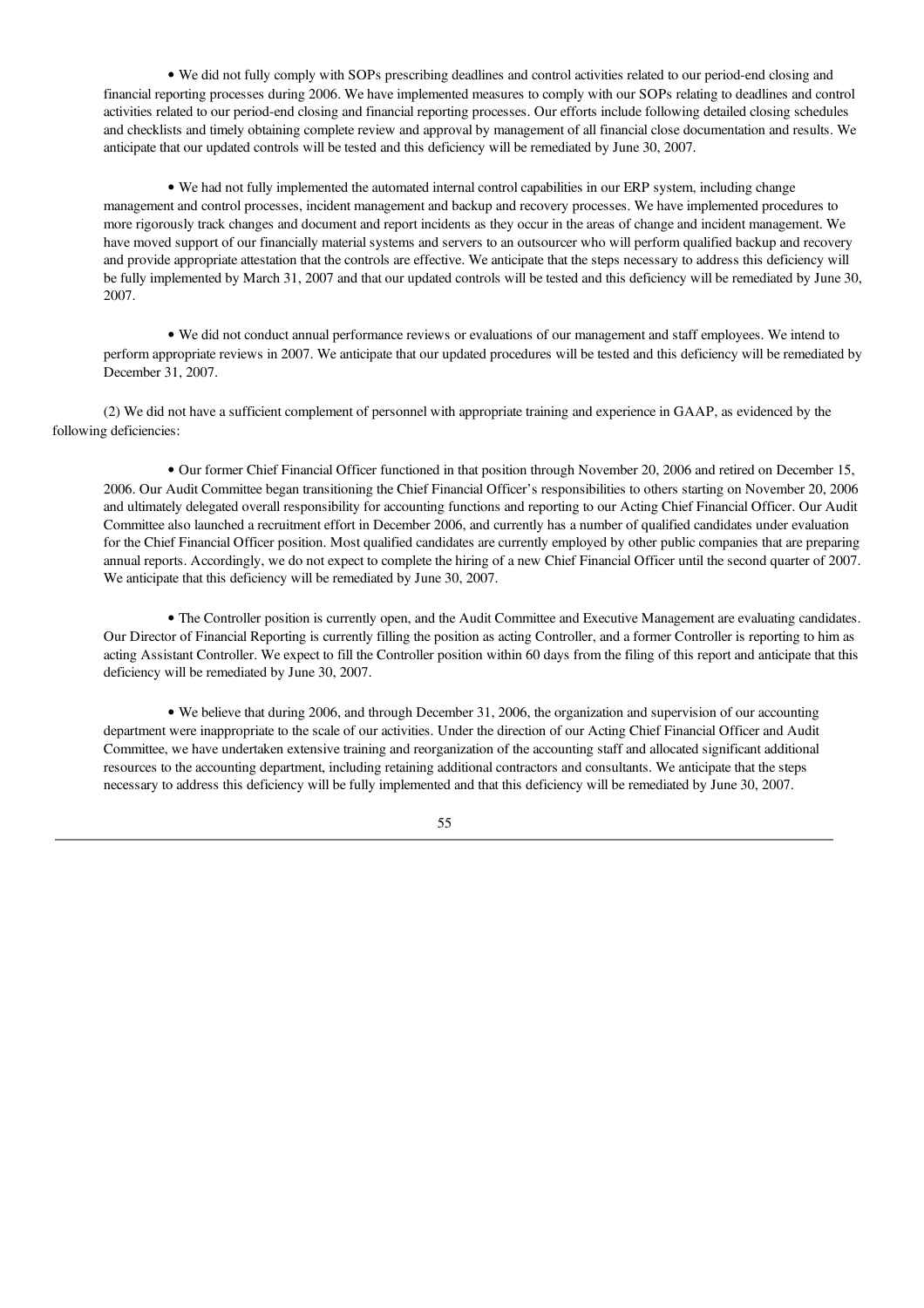· As a result of too few accounting staff members, a variety of tasks were not completed on a timely basis. We continue to seek to hire qualified permanent staff members and we have engaged contract staff members. We have added personnel to our accounts payable and accounts receivable functions, our ethanol sales order process and our commodity management and financial close and reporting processes. We have added additional accounting staff members at our Madera County, California plant site and we plan to hire additional accounting staff members at all new plant sites as they come on-line. In addition, our financial closings are performed in accordance with a scheduled checklist and according to our financial controls. We anticipate that the steps necessary to address this deficiency will be fully implemented and that our updated controls will be tested and this deficiency will be remediated by June 30, 2007.

(3) We did not adequately segregate the duties of different personnel within our accounting group due to an insufficient complement of staff and inadequate management oversight. Activities that were not adequately segregated included (a) processing of payments and making modifications to payments prior to issuance, and (b) payroll calculation and payroll processing. We are addressing these segregation issues through revised desk procedures and management and staff training. We anticipate that our updated controls will be tested and this deficiency will be remediated by June 30, 2007.

(4) We did not perform adequate oversight of certain accounting functions and maintained inadequate documentation of management review and approval of accounting transactions and financial reporting processes. Our SOPs call for management oversight in a wide variety of transactions and activities to help ensure: (a) accurate entry of inputs into our ERP system that are used to automatically calculate amounts that are reported in our financial statements, (b) preparation and distribution of financial information and reports to operational management for review and approval, and (c) reconciliation of share-based payments. In addition, our SOPs call for documentation of management oversight of a wide variety of transactions and activities, including: (i) customer invoicing and adjustments to customer invoices, (ii) period-end closing processes, (iii) vendor invoices and payment processing, (iv) hedge effectiveness assessments and mark-to-market calculations, (v) payroll processing, and (vi) review of supporting documentation, including resolution of material issues, related to statements and reports filed with the Securities and Exchange Commission. Documentation is now created and maintained as part of management's routine review and approval process. We are also implementing appropriate management oversight and approval activities in other areas. We anticipate that the steps necessary to address this deficiency will be fully implemented and that our updated controls will be tested and this deficiency will be remediated by June 30, 2007.

(5) We did not have adequate controls governing major account invoice processing and payment. Our SOPs provide for a number of procedures to be followed before cash can be remitted to suppliers. These procedures were occasionally bypassed in order to accelerate the payment by wire transfer of amounts owed to major suppliers. We have addressed this deficiency by implementing revised procedures that: (a) provide for all transactions to be processed through the ERP system, (b) assure that the prescribed purchase order, receiving, invoice processing and payment approval processes are followed before payment is remitted to a supplier, (c) restrict access to the recommended payment list within our ERP system, and (d) reconcile all wire transfers as part of the daily bank account reconciliation process. We anticipate that our updated controls will be tested and this deficiency will be remediated by June 30, 2007.

(6) We had not fully implemented certain control activities and capabilities included in the design of our ERP system. Certain features of our ERP system are designed to automate accounting procedures and transaction processing, or to enforce controls, including features that enforce proper authorization of credit memos. We believe that we have fully implemented these features. We anticipate that our updated controls will be tested and this deficiency will be remediated by June 30, 2007.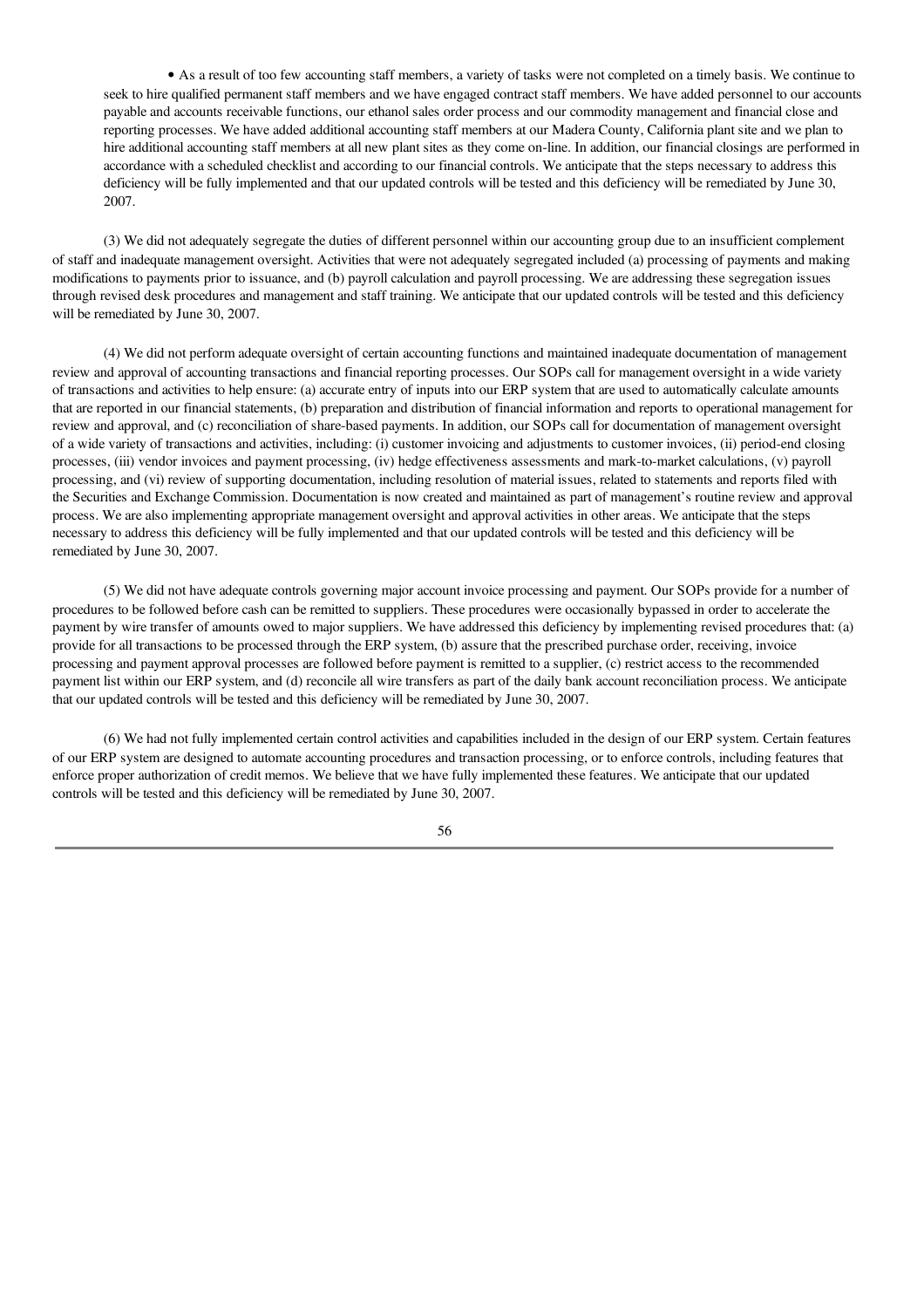(7) We did not have adequate access and data and formulaic integrity controls over critical spreadsheets used in connection with accounting and financial reporting. Our SOPs call for access and data and formulaic integrity controls over critical spreadsheets used in connection with accounting and financial reporting. We have moved all spreadsheets that are used in our financial management and closing processes to a secured, shared server with access granted to a limited number of management-approved personnel. We have also begun to set passwords at the spreadsheet level to further limit access to critical information. We continue to review and plan for formal processes to ensure qualified review and approval of financial calculations and modifications to those calculations. We expect to revise our SOPs to enhance our internal controls in these regards. We expect that the timing of these remediation efforts will be partly dependent on the timing of our hiring of a Chief Financial Officer and a Controller. However, we anticipate that the steps necessary to address this deficiency will be fully implemented by June 30, 2007 and that our updated controls will be tested and this deficiency will be remediated by December 31, 2007.

The above material weaknesses did not result in adjustments to our 2006 consolidated financial statements, however, it is reasonably possible that, if not remediated, one or more of the material weaknesses could result in a material misstatement in our reported financial statements that might result in a material misstatement in a future annual or interim period.

### *Changes in Internal Control over Financial Reporting*

The changes noted above, are the only changes during our most recently completed fiscal quarter that have materially affected or are reasonably likely to materially affect, our internal control over financial reporting, as defined in Rules 13a-15(f) and 15d-15(f) under the Exchange Act.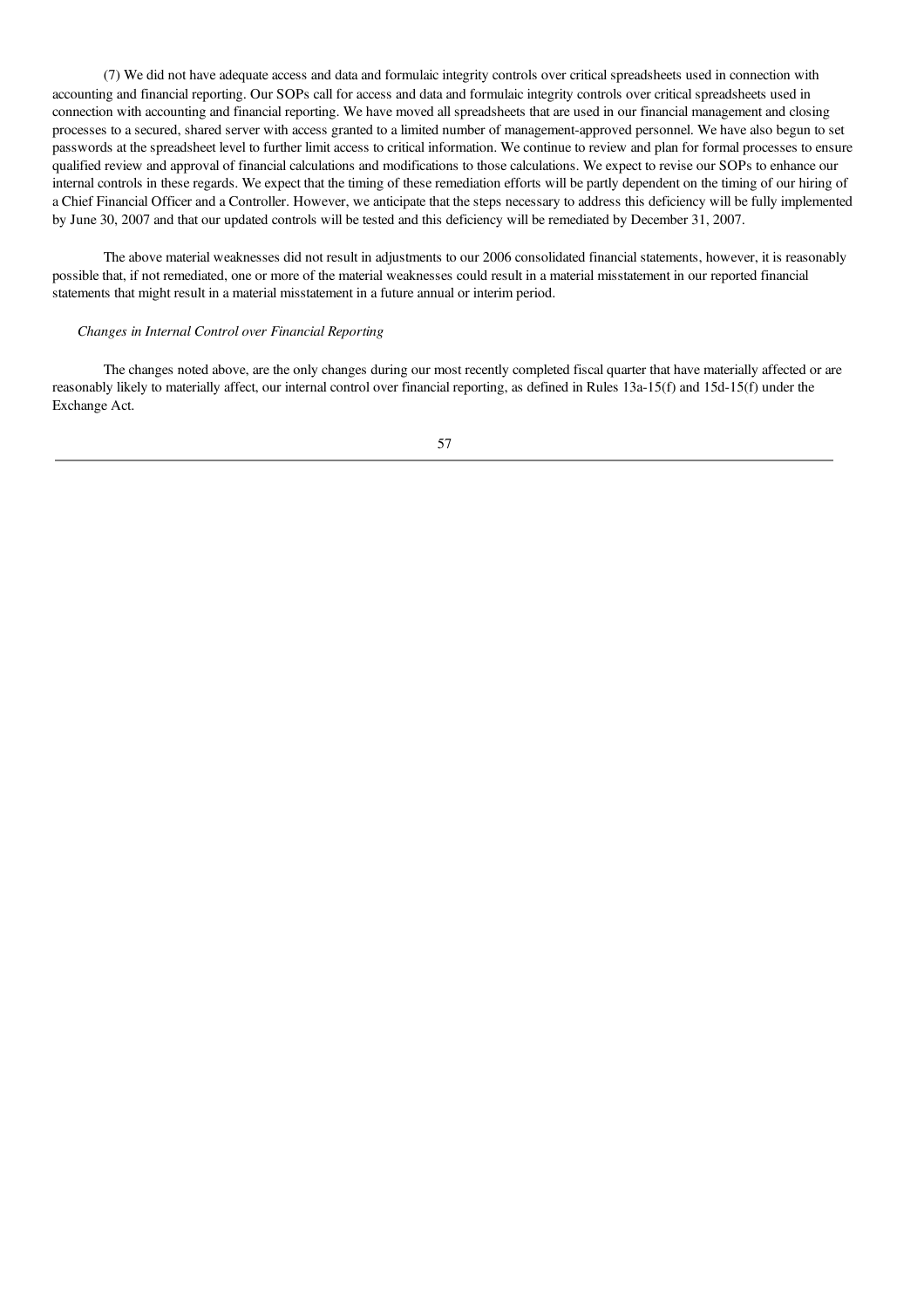## REPORT OF INDEPENDENT REGISTERED PUBLIC ACCOUNTING FIRM

To the Board of Directors Pacific Ethanol, Inc. Sacramento, California

We have audited management's assessment, included in the accompanying Management's Report on Internal Control over Financial Reporting, that Pacific Ethanol, Inc.'s (the "Company") internal control over financial reporting was not effective as of December 31, 2006, because of the effect of material weaknesses described therein, based on criteria established in Internal Control—Integrated Framework issued by the Committee of Sponsoring Organizations of the Treadway Commission (the "COSO Framework"). The Company's management is responsible for maintaining effective internal control over financial reporting and for its assessment of the effectiveness of internal control over financial reporting. Our responsibility is to express an opinion on management's assessment and an opinion on the effectiveness of the Company's internal control over financial reporting based on our audit.

We conducted our audit in accordance with the standards of the Public Company Accounting Oversight Board (United States). Those standards require that we plan and perform the audit to obtain reasonable assurance about whether effective internal control over financial reporting was maintained in all material respects. Our audit included obtaining an understanding of internal control over financial reporting, evaluating management's assessment, testing and evaluating the design and operating effectiveness of internal control, and performing such other procedures as we considered necessary in the circumstances. We believe that our audit provides a reasonable basis for our opinion.

A company's internal control over financial reporting is a process designed to provide reasonable assurance regarding the reliability of financial reporting and the preparation of financial statements for external purposes in accordance with accounting principles generally accepted in the United States of America. A company's internal control over financial reporting includes those policies and procedures that (i) pertain to the maintenance of records that, in reasonable detail, accurately and fairly reflect the transactions and dispositions of the assets of the company; (ii) provide reasonable assurance that transactions are recorded as necessary to permit preparation of financial statements in accordance with accounting principles generally accepted in the United States of America, and that receipts and expenditures of the company are being made only in accordance with authorizations of management and directors of the company; and (iii) provide reasonable assurance regarding prevention or timely detection of unauthorized acquisition, use, or disposition of the company's assets that could have a material effect on the financial statements.

Because of its inherent limitations, internal control over financial reporting may not prevent or detect misstatements. Also, projections of any evaluation of effectiveness to future periods are subject to the risk that controls may become inadequate because of changes in conditions, or that the degree of compliance with the policies or procedures may deteriorate.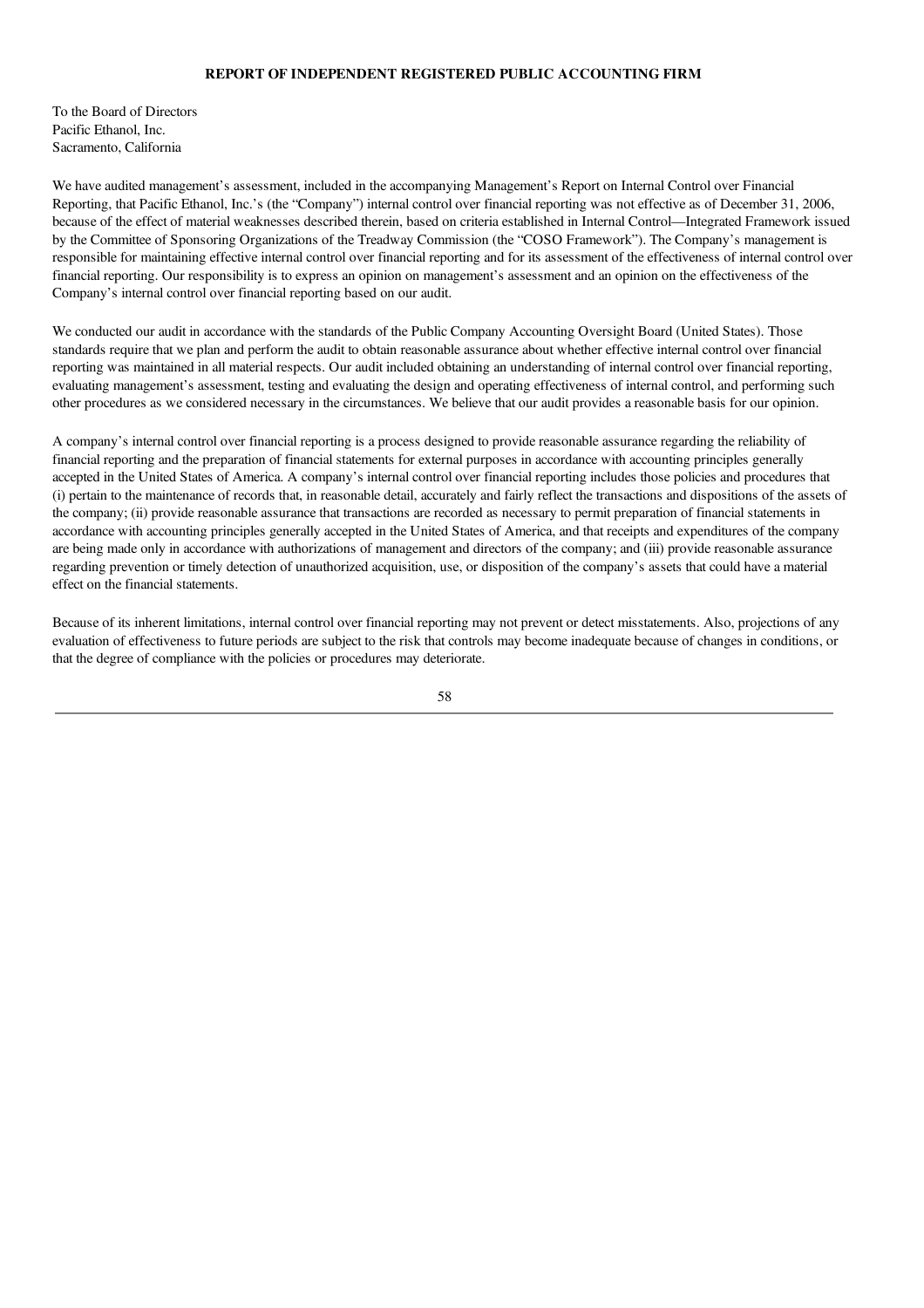A material weakness is a significant control deficiency, or combination of significant control deficiencies, that results in more than a remote likelihood that a material misstatement of the annual or interim financial statements will not be prevented or detected. The following material weaknesses have been identified and included in management's assessment as of December 31, 2006:

- (1) The Company had not effectively implemented comprehensive entity-level internal controls;
- (2) The Company did not have a sufficient complement of personnel with appropriate training and experience in generally accepted accounting principles, or GAAP;
- (3) The Company did not adequately segregate the duties of different personnel within its accounting group due to an insufficient complement of staff;
- (4) The Company did not perform adequate oversight of certain accounting functions and maintained inadequate documentation of management review and approval of accounting transactions and financial reporting processes;
- (5) The Company did not have adequate controls governing major account invoice processing and payment;
- (6) The Company did not fully implement certain control activities and capabilities included in the design of its enterprise resource platform, or ERP system; and
- (7) The Company did not maintain adequate access and data and formulaic integrity controls over critical spreadsheets used in connection with accounting and financial reporting.

We have also audited, in accordance with the standards of the Public Company Accounting Oversight Board (United States), the consolidated financial statements of Pacific Ethanol, Inc. and our report dated March 7, 2007 expressed an unqualified opinion.

In our opinion, management's assessment that the Company did not maintain effective internal control over financial reporting as of December 31, 2006 is fairly stated, in all material respects, based on the COSO framework. Also, in our opinion, because of the effect of the material weaknesses described above on the achievement of the objectives of the control criteria, the Company has not maintained effective internal control over financial reporting as of December 31, 2006, based on the COSO framework.

We do not express an opinion or any other form of assurance on management's statements referring to new controls being implemented after December 31, 2006.

/s/ HEIN & ASSOCIATES LLP

Irvine, California March 7, 2007

### Item 9B. Other Information.

None.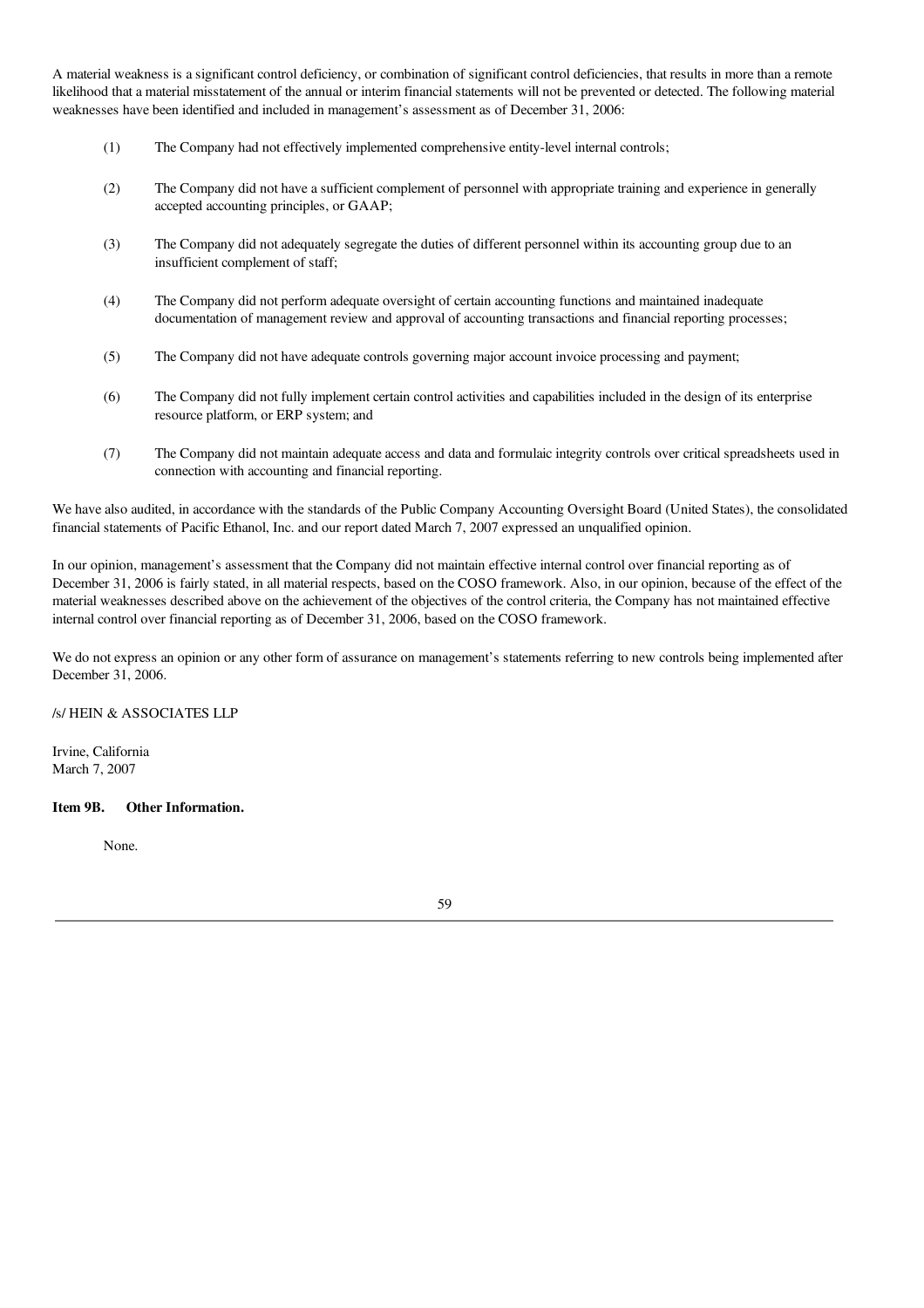### PART III

## Item 10. Directors, Executive Officers and Corporate Governance

The information under the captions "Information about our Board of Directors, Board Committees and Related Matters" and "Section 16(a) Beneficial Ownership Reporting Compliance," appearing in the Proxy Statement, is hereby incorporated by reference.

## Item 11. Executive Compensation

The information under the caption "Executive Compensation and Related Information," appearing in the Proxy Statement, is hereby incorporated by reference.

### Item 12. Security Ownership of Certain Beneficial Owners and Management and Related Stockholder Matters

The information under the captions "Security Ownership of Certain Beneficial Owners and Management" and "Equity Compensation Plan Information," appearing in the Proxy Statement, is hereby incorporated by reference.

### Item 13. Certain Relationships and Related Transactions, and Director Independence

The information under the captions "Certain Relationships and Related Transactions" and "Information about our Board of Directors, Board Committees and Related Matters—Director Independence" appearing in the Proxy Statement, is hereby incorporated by reference.

## Item 14. Principal Accounting Fees and Services

The information under the caption "Principal Accounting Fees and Services," appearing in the Proxy Statement, is hereby incorporated by reference.

### PART IV

## Item 15. Exhibits, Financial Statement Schedules

(a)(1) and (a)(2) Financial Statements and Financial Statement Schedules

None.

#### $(a)(3)$  Exhibits

Reference is made to the exhibits listed on the Index to Exhibits.

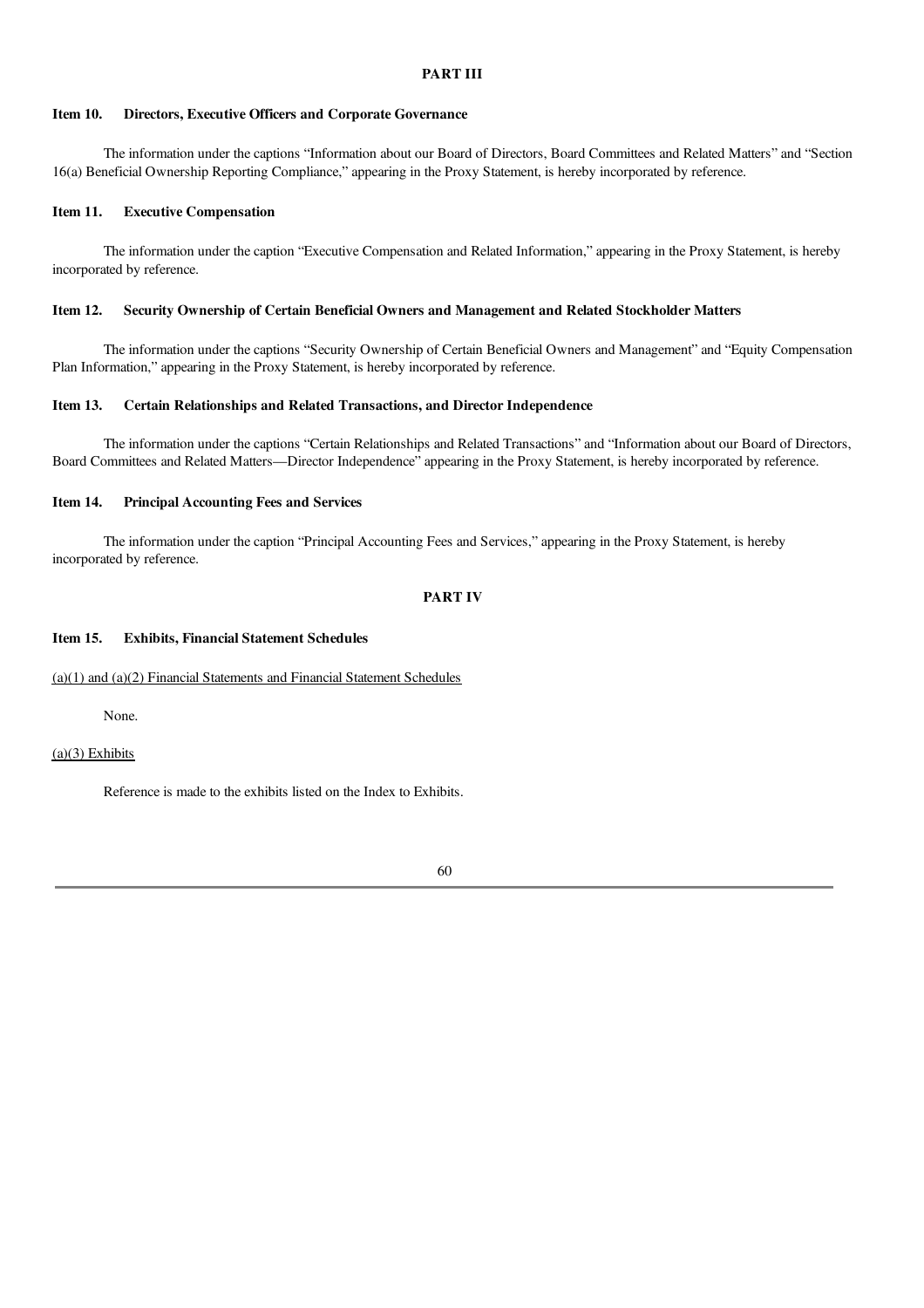## Index to Financial Statements

| Report of Independent Registered Public Accounting Firm                                                     | $F-2$  |
|-------------------------------------------------------------------------------------------------------------|--------|
|                                                                                                             |        |
| Consolidated Balance Sheets as of December 31, 2006 and 2005                                                | $F-3$  |
|                                                                                                             |        |
| Consolidated Statements of Operations for the Years Ended December 31, 2006, 2005 and 2004                  | $F-5$  |
|                                                                                                             |        |
| Consolidated Statements of Comprehensive Income (Loss) for the Years Ended December 31, 2006, 2005 and 2004 | $F-6$  |
| Consolidated Statement of Stockholders' Equity for the Years Ended December 31, 2006, 2005 and 2004         | $F-7$  |
|                                                                                                             |        |
| Consolidated Statements of Cash Flows for the Years Ended December 31, 2006, 2005 and 2004                  | $F-10$ |
|                                                                                                             |        |
| Notes to Consolidated Financial Statements                                                                  | $F-12$ |
|                                                                                                             |        |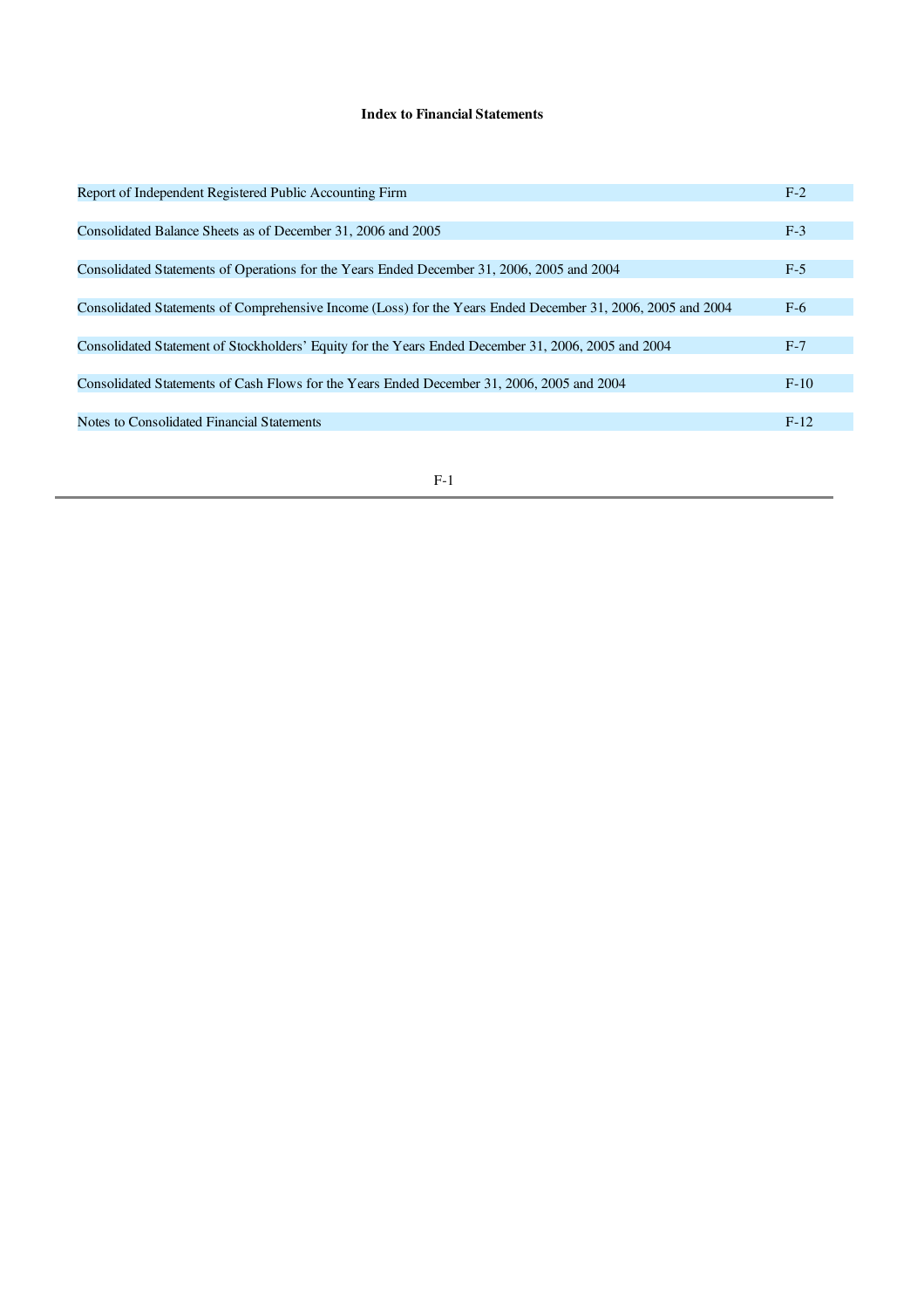### REPORT OF INDEPENDENT REGISTERED PUBLIC ACCOUNTING FIRM

To the Board of Directors Pacific Ethanol, Inc. Sacramento, California

We have audited the accompanying consolidated balance sheets of Pacific Ethanol, Inc. as of December 31, 2006 and 2005 the related consolidated statements of operations, comprehensive income (loss), stockholders' equity, and cash flows for the three year period ended December 31, 2006. These consolidated financial statements are the responsibility of the Company's management. Our responsibility is to express an opinion on these consolidated financial statements based on our audits.

We conducted our audits in accordance with the standards of the Public Company Accounting Oversight Board (United States). Those standards require that we plan and perform the audits to obtain reasonable assurance about whether the consolidated financial statements are free of material misstatement. An audit includes examining, on a test basis, evidence supporting the amounts and disclosures in the financial statements, assessing the accounting principles used and significant estimates made by management, as well as evaluating the overall presentation of the financial statements. We believe that our audits provide a reasonable basis for our opinion.

In our opinion, the consolidated financial statements referred to above present fairly, in all material respects, the consolidated financial position of Pacific Ethanol, Inc. at December 31, 2006 and 2005, and the results of its operations and its cash flows for three year period ended December 31, 2006, in conformity with accounting principles generally accepted in the United States of America.

We also have audited, in accordance with the standards of the Public Company Accounting Oversight Board (United States), the effectiveness of Pacific Ethanol, Inc.'s internal control over financial reporting as of December 31, 2006, based on criteria established in Internal Control— Integrated Framework issued by the Committee of Sponsoring Organizations of the Treadway Commission (COSO) and our report dated March 7, 2007 expressed an unqualified opinion on management's assessment of the effectiveness of the Company's internal control over financial reporting and an adverse opinion on the effectiveness of the Company's internal control over financial reporting.

As discussed in Note 11 to the consolidated financial statements, the Company adopted the provisions of SEC Staff Accounting Bulletin No. 108, Considering the Effects of Prior Year Misstatements when Quantifying Misstatements in Current Year Financial Statements, which resulted in a change in the manner in which the Company assesses the impact of financial statement errors.

/s/ HEIN & ASSOCIATES LLP

Irvine, California March 7, 2007

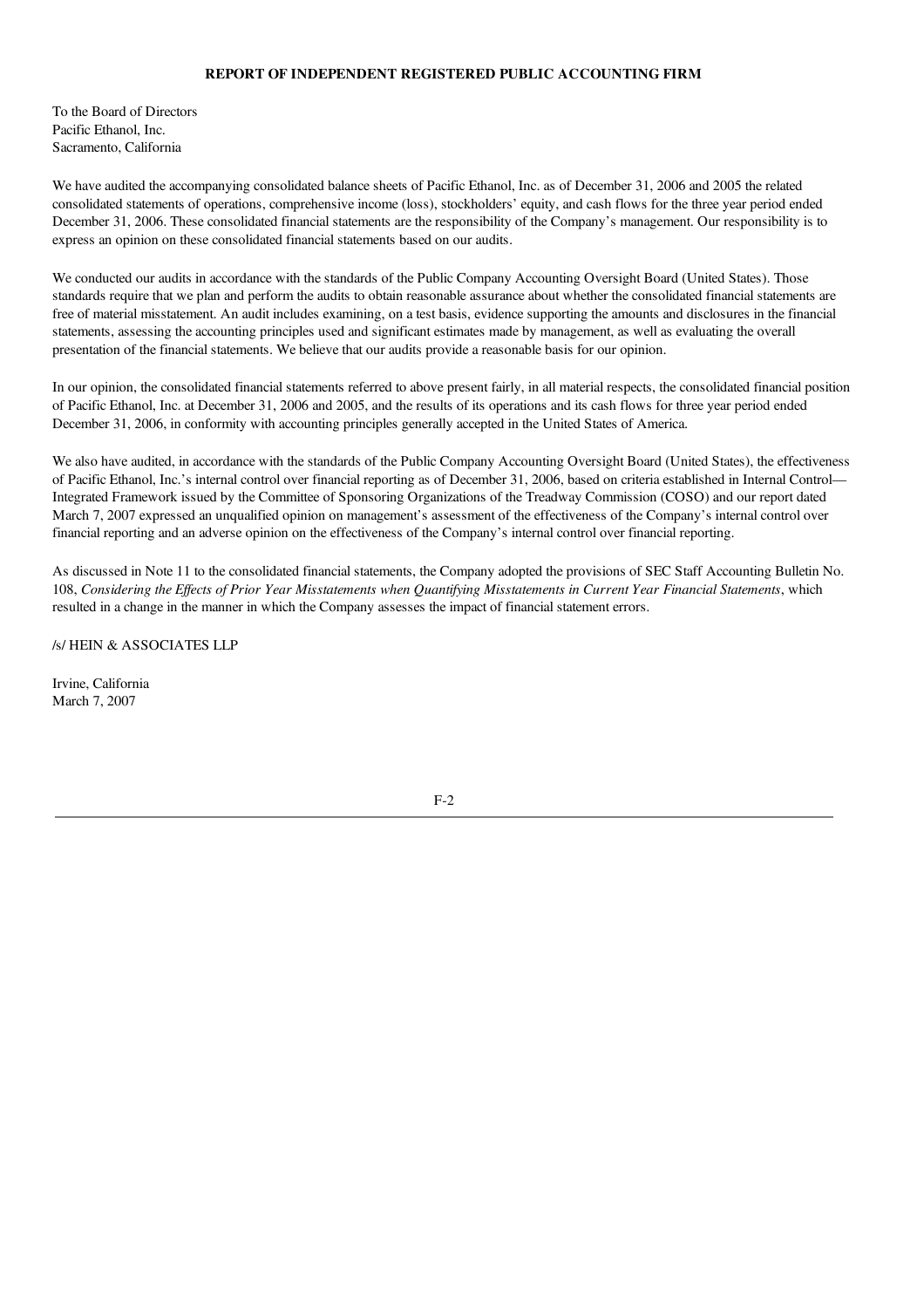## PACIFIC ETHANOL, INC. CONSOLIDATED BALANCE SHEETS (in thousands)

|                                                                                            | December 31,  |              |  |  |  |  |  |
|--------------------------------------------------------------------------------------------|---------------|--------------|--|--|--|--|--|
| <b>ASSETS</b>                                                                              | 2006          | 2005         |  |  |  |  |  |
| <b>Current Assets:</b>                                                                     |               |              |  |  |  |  |  |
| Cash and cash equivalents                                                                  | \$<br>44,053  | \$<br>4,521  |  |  |  |  |  |
| Investments in marketable securities                                                       | 39,119        | 2,750        |  |  |  |  |  |
| Accounts receivable, net (including \$1,188 and \$938 as<br>of December 31, 2006 and 2005, |               |              |  |  |  |  |  |
| respectively, from a related party)                                                        | 29,322        | 4,948        |  |  |  |  |  |
| Restricted cash                                                                            | 1,567         |              |  |  |  |  |  |
| Notes receivable - related party                                                           |               | 136          |  |  |  |  |  |
| Inventories                                                                                | 7,595         | 363          |  |  |  |  |  |
| Prepaid expenses                                                                           | 1,053         | 627          |  |  |  |  |  |
| Prepaid inventory                                                                          | 2,029         | 1,349        |  |  |  |  |  |
| Other current assets                                                                       | 2,307         | 86           |  |  |  |  |  |
| Total current assets                                                                       | 127,045       | 14,780       |  |  |  |  |  |
| Property and Equipment, Net                                                                | 196,156       | 23,208       |  |  |  |  |  |
| <b>Other Assets:</b>                                                                       |               |              |  |  |  |  |  |
| Restricted cash                                                                            | 24,851        |              |  |  |  |  |  |
| Deposits and advances                                                                      | 9,040         | 14           |  |  |  |  |  |
| Goodwill                                                                                   | 85,307        | 2,566        |  |  |  |  |  |
| Intangible assets, net                                                                     | 10,155        | 7,569        |  |  |  |  |  |
| Other assets                                                                               | 1,266         | 48           |  |  |  |  |  |
| Total other assets                                                                         | 130,619       | 10,197       |  |  |  |  |  |
| <b>Total Assets</b>                                                                        | 453,820<br>\$ | 48,185<br>\$ |  |  |  |  |  |

The accompanying notes are an integral part of these consolidated financial statements.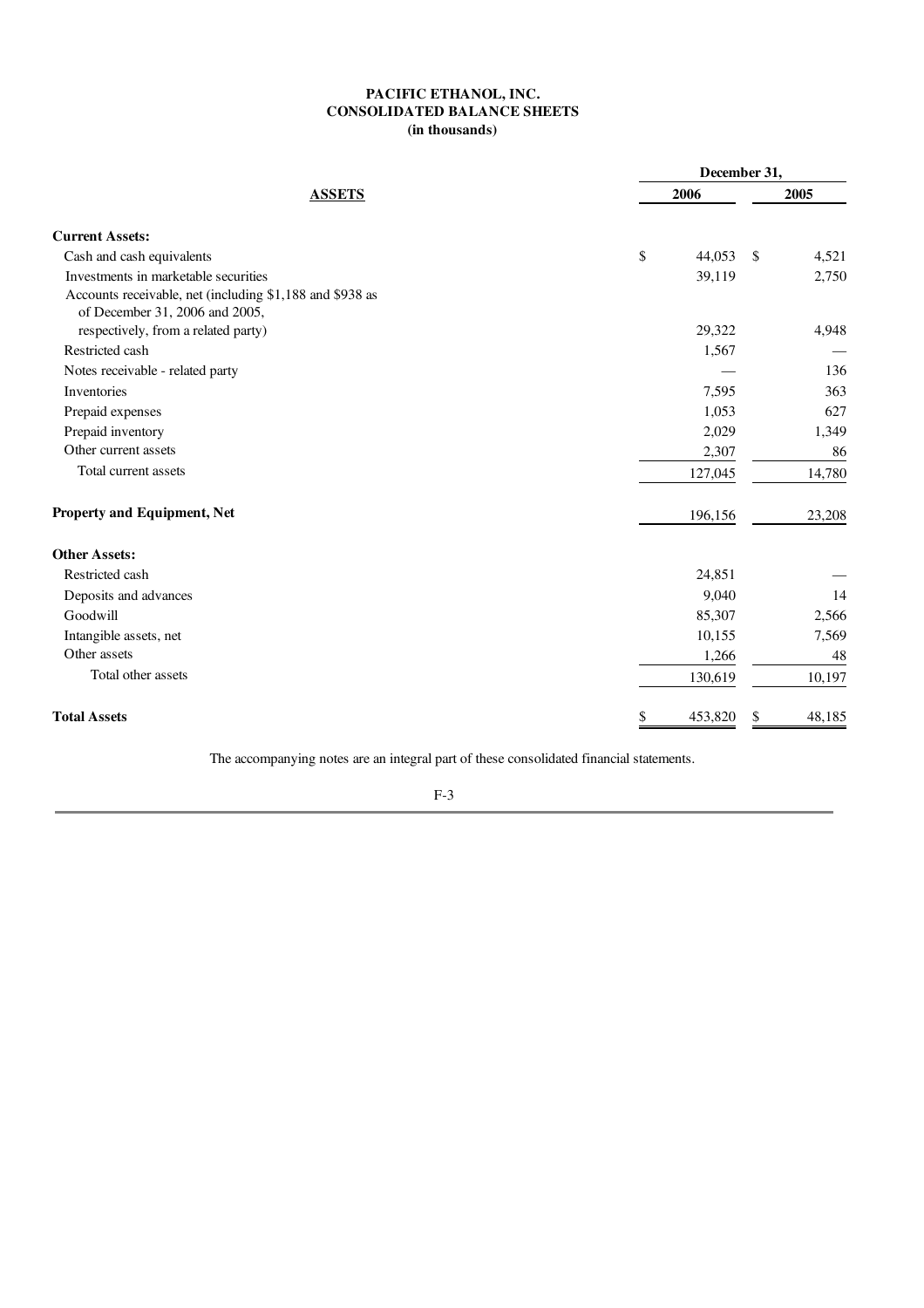## PACIFIC ETHANOL, INC. CONSOLIDATED BALANCE SHEETS (in thousands, except par value)

|                                                                                                                                                               | December 31, |           |    |           |  |  |  |
|---------------------------------------------------------------------------------------------------------------------------------------------------------------|--------------|-----------|----|-----------|--|--|--|
| <b>LIABILITIES AND STOCKHOLDERS' EQUITY</b>                                                                                                                   |              | 2006      |    | 2005      |  |  |  |
| <b>Current Liabilities:</b>                                                                                                                                   |              |           |    |           |  |  |  |
| Current portion - related party note payable                                                                                                                  | \$           |           | \$ | 1,200     |  |  |  |
| Current portion - notes payable                                                                                                                               |              | 4,125     |    |           |  |  |  |
| Accounts payable - trade                                                                                                                                      |              | 11,483    |    | 4,755     |  |  |  |
| Accounts payable - related party                                                                                                                              |              | 3,884     |    | 6,412     |  |  |  |
| Accrued retention - related party                                                                                                                             |              | 5,538     |    | 1,450     |  |  |  |
| Accrued payroll                                                                                                                                               |              | 766       |    | 434       |  |  |  |
| Other accrued liabilities                                                                                                                                     |              | 4,798     |    | 3,423     |  |  |  |
| Total current liabilities                                                                                                                                     |              | 30,594    |    | 17,674    |  |  |  |
| Related-party notes payable, net of current portion                                                                                                           |              |           |    | 1,995     |  |  |  |
| Notes payable, net of current portion                                                                                                                         |              | 28,970    |    |           |  |  |  |
| <b>Deferred tax liability</b>                                                                                                                                 |              | 1,091     |    |           |  |  |  |
| <b>Other liabilities</b>                                                                                                                                      |              | 357       |    |           |  |  |  |
| <b>Total Liabilities</b>                                                                                                                                      |              | 61,012    |    | 19.669    |  |  |  |
| Commitments and Contingencies (Notes 2, 9, 15, 16 and 18)                                                                                                     |              |           |    |           |  |  |  |
| Non-controlling interest in variable interest entity                                                                                                          |              | 94,363    |    |           |  |  |  |
| <b>Stockholders' Equity:</b>                                                                                                                                  |              |           |    |           |  |  |  |
| Preferred stock, \$0.001 par value; 10,000 shares authorized; 5,250 and 0 shares issued and<br>outstanding as of December 31, 2006 and 2005, respectively     |              | 5         |    |           |  |  |  |
| Common stock, \$0.001 par value; 100,000 shares authorized; 40,269 and 28,874 shares issued<br>and outstanding as of December 31, 2006 and 2005, respectively |              | 40        |    | 29        |  |  |  |
| Additional paid-in capital                                                                                                                                    |              | 397,535   |    | 42,071    |  |  |  |
| Other comprehensive income                                                                                                                                    |              | 545       |    |           |  |  |  |
| Accumulated deficit                                                                                                                                           |              | (99, 680) |    | (13, 584) |  |  |  |
| Total stockholders' equity                                                                                                                                    |              | 298,445   |    | 28,516    |  |  |  |
| <b>Total Liabilities and Stockholders' Equity</b>                                                                                                             | \$           | 453,820   |    | 48,185    |  |  |  |

The accompanying notes are an integral part of these consolidated financial statements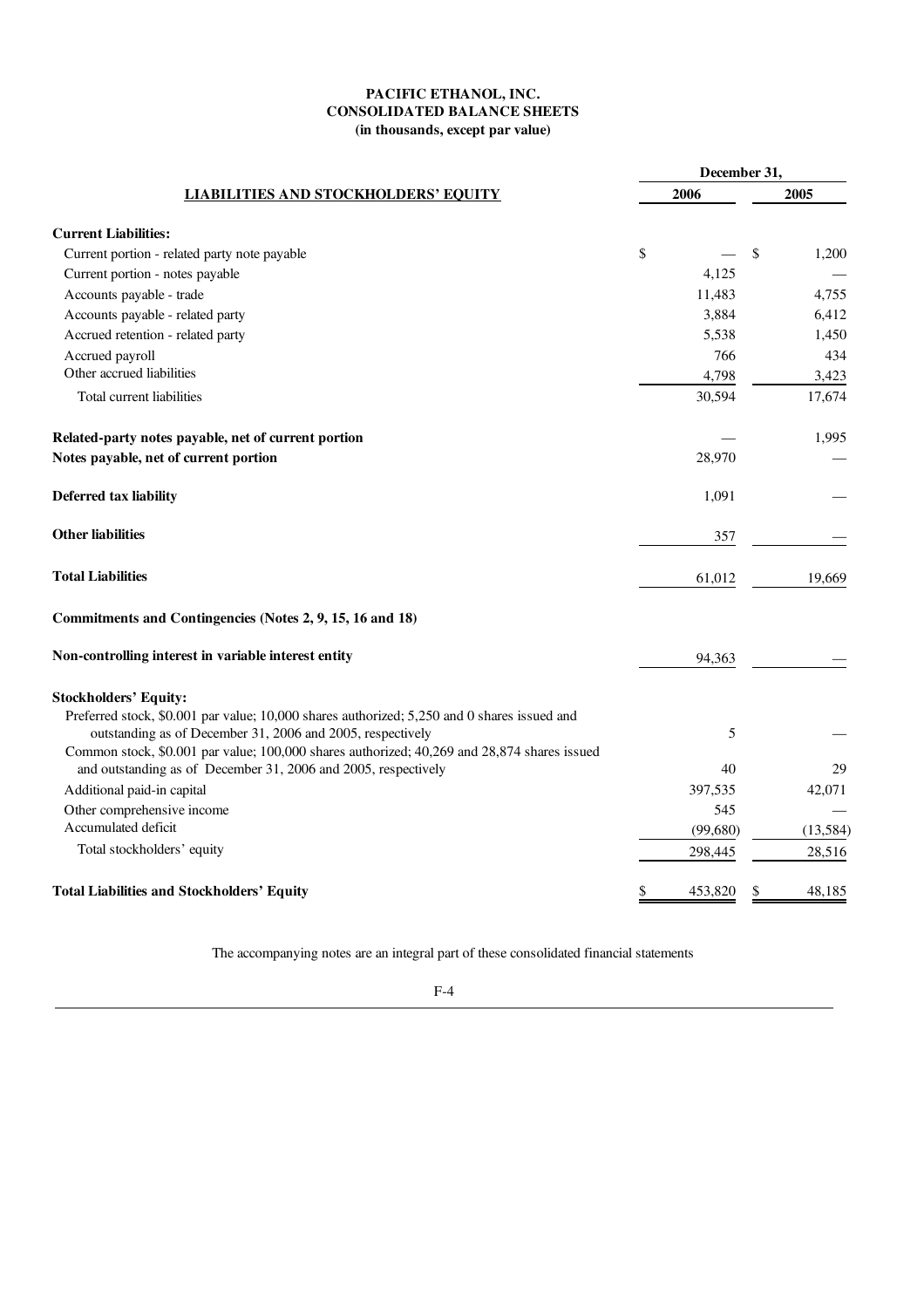## PACIFIC ETHANOL, INC. CONSOLIDATED STATEMENTS OF OPERATIONS (in thousands, except per share data)

|                                                                                                                                            | <b>Years Ended December 31,</b> |                  |     |                 |      |            |  |
|--------------------------------------------------------------------------------------------------------------------------------------------|---------------------------------|------------------|-----|-----------------|------|------------|--|
|                                                                                                                                            |                                 | 2006             |     | 2005            |      | 2004       |  |
| Net sales (including \$16,985, \$9,060, and \$0 for the years ended<br>December 31, 2006, 2005 and 2004, respectively, to a related party) | \$                              | 226,356          | \$  | 87,599          | - \$ | 20         |  |
| Cost of goods sold                                                                                                                         |                                 | 201,527          |     | 84,444          |      | 13         |  |
| Gross profit<br>Selling, general and administrative expenses                                                                               |                                 | 24,829<br>24,641 |     | 3,155<br>12,638 |      | 7<br>2,277 |  |
| Income (loss) from operations                                                                                                              |                                 | 188              |     | (9, 483)        |      | (2,270)    |  |
| Other income (expense), net                                                                                                                |                                 | 3,426            |     | (440)           |      | (532)      |  |
| Income (loss) before provision for income taxes and non-controlling interest<br>in variable interest entity<br>Provision for income taxes  |                                 | 3,614            |     | (9,923)         |      | (2,802)    |  |
| Income (loss) before non-controlling interest in variable interest entity<br>Non-controlling interest in variable interest entity          |                                 | 3,614<br>(3,756) |     | (9, 923)        |      | (2,802)    |  |
| Net loss                                                                                                                                   |                                 | (142)            | \$. | (9,923)         | \$.  | (2,802)    |  |
| Preferred stock dividends                                                                                                                  |                                 | (2,998)          | \$. |                 |      |            |  |
| Deemed dividend on preferred stock                                                                                                         |                                 | (84,000)         |     |                 |      |            |  |
| Loss available to common stockholders                                                                                                      |                                 | (87, 140)        |     | (9, 923)        |      | (2,802)    |  |
| Net loss per share, basic and diluted                                                                                                      |                                 | (2.50)           |     | (0.40)          |      | (0.23)     |  |
| Weighted-average shares outstanding, basic and diluted                                                                                     |                                 | 34,855           |     | 25,066          |      | 12,397     |  |

The accompanying notes are an integral part of these consolidated financial statements.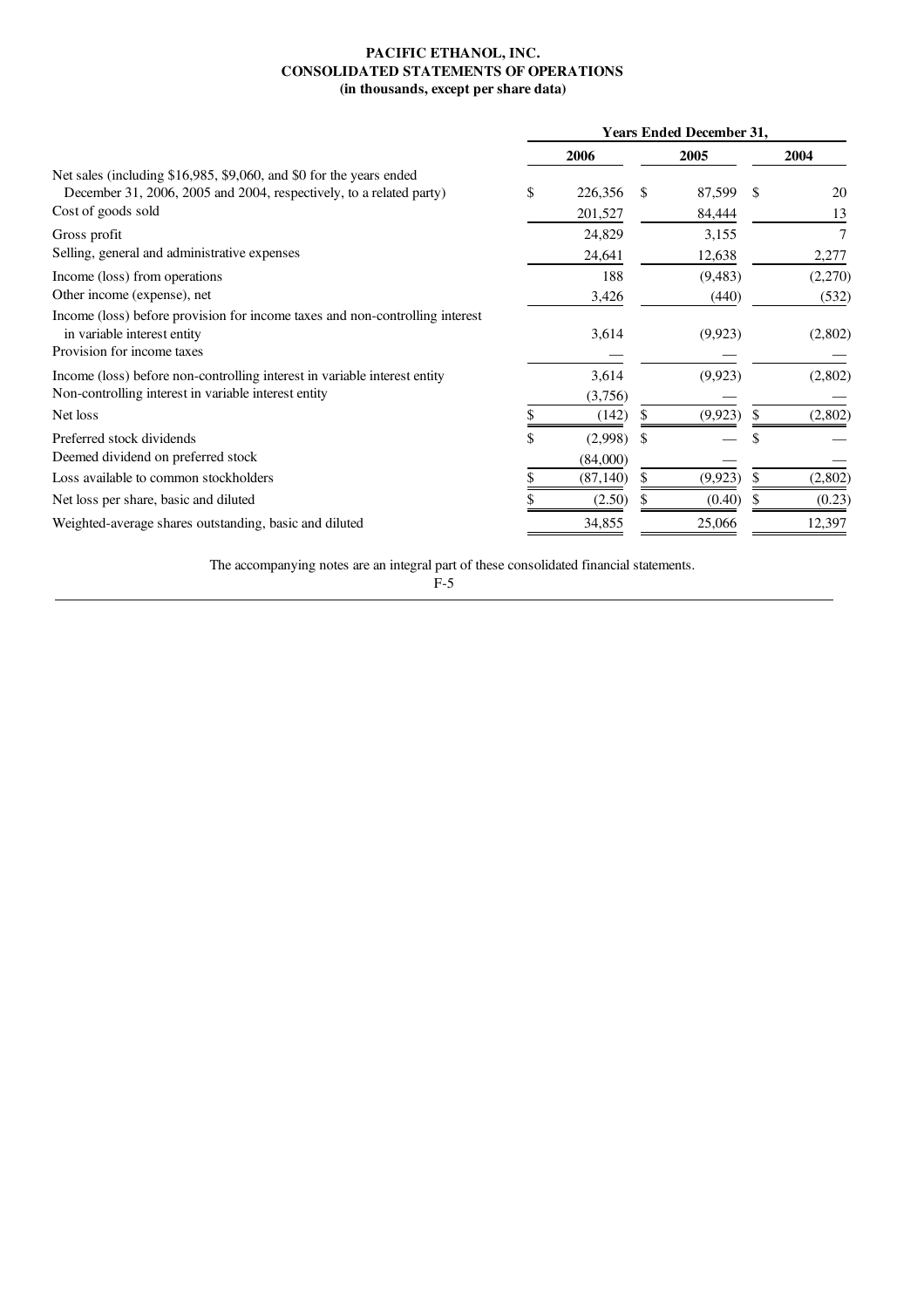## PACIFIC ETHANOL, INC. CONSOLIDATED STATEMENTS OF COMPREHENSIVE INCOME (LOSS) (in thousands)

|                                                             |   | For the Years Ended December 31, |  |              |  |         |  |  |  |
|-------------------------------------------------------------|---|----------------------------------|--|--------------|--|---------|--|--|--|
|                                                             |   | 2006                             |  | 2005         |  | 2004    |  |  |  |
| Net loss                                                    | S | $(142)$ \$                       |  | $(9.923)$ \$ |  | (2,802) |  |  |  |
| Other comprehensive income, net of tax:                     |   |                                  |  |              |  |         |  |  |  |
| Cash flow hedges:                                           |   |                                  |  |              |  |         |  |  |  |
| Net change in the fair value of derivatives, net of tax     |   | 196                              |  |              |  |         |  |  |  |
| Unrealized gain on restricted available-for-sale securities |   | 349                              |  |              |  |         |  |  |  |
| Comprehensive income (loss)                                 |   | 403                              |  | (9,923)      |  | (2,802) |  |  |  |

The accompanying notes are an integral part of these consolidated financial statements.

$$
F-6
$$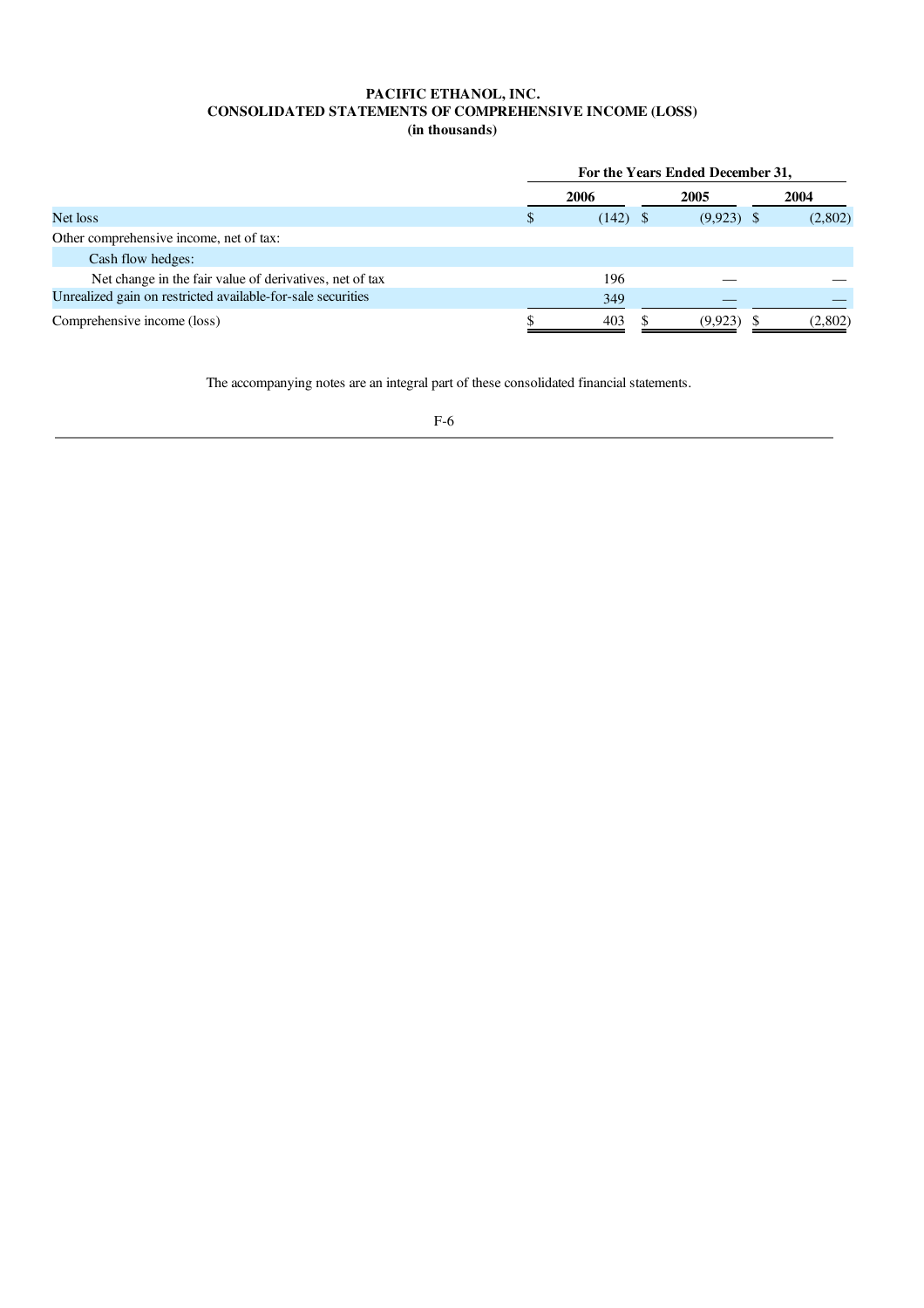## PACIFIC ETHANOL, INC. CONSOLIDATED STATEMENT OF STOCKHOLDERS' EQUITY FOR THE YEARS ENDED DECEMBER 31, 2006, 2005 AND 2004 (in thousands)

|                                                                                                                             | <b>Preferred Stock</b> |        | Common Stock  |               | Additional                  | Other<br>Compre-  |                        |         |
|-----------------------------------------------------------------------------------------------------------------------------|------------------------|--------|---------------|---------------|-----------------------------|-------------------|------------------------|---------|
|                                                                                                                             | <b>Shares</b>          | Amount | <b>Shares</b> | Amount        | Paid-In<br>Capital          | hensive<br>Income | Accumulated<br>Deficit | Total   |
| <b>Balances</b> , January 1, 2004                                                                                           |                        | \$     | $11,733$ \$   | $12 \text{ }$ | $2,215$ \$                  |                   | $(859)$ \$<br>\$.      | 1,368   |
| Issuance of common stock to friends and<br>family, net of offering costs of \$7                                             |                        |        | 19            |               | 21                          |                   |                        | 21      |
| Issuance of warrants to purchase 920<br>shares of common stock for non-cash<br>compensation to non-employee for<br>services |                        |        |               |               | 1,380                       |                   |                        | 1,380   |
| Exercise of warrants                                                                                                        |                        |        | 920           |               | (1)                         |                   |                        |         |
| Issuance of common stock in working<br>capital round, net of offering costs of<br>\$107                                     |                        |        | 500           |               | 825                         |                   |                        | 825     |
| Issuance of common stock in working<br>capital round, net of offering costs of<br>\$2                                       |                        |        | 104           |               | 309                         |                   |                        | 309     |
| Conversion of LDI debt                                                                                                      |                        |        | 170           |               | 255                         |                   |                        | 255     |
| Comprehensive loss                                                                                                          |                        |        |               |               |                             |                   | (2,802)                | (2,802) |
| <b>Balances, December 31, 2004</b>                                                                                          |                        |        | 13,446 \$     | 13            | $\mathcal{S}$<br>$5,004$ \$ |                   | $(3,661)$ \$           | 1,356   |

The accompanying notes are an integral part of these consolidated financial statements.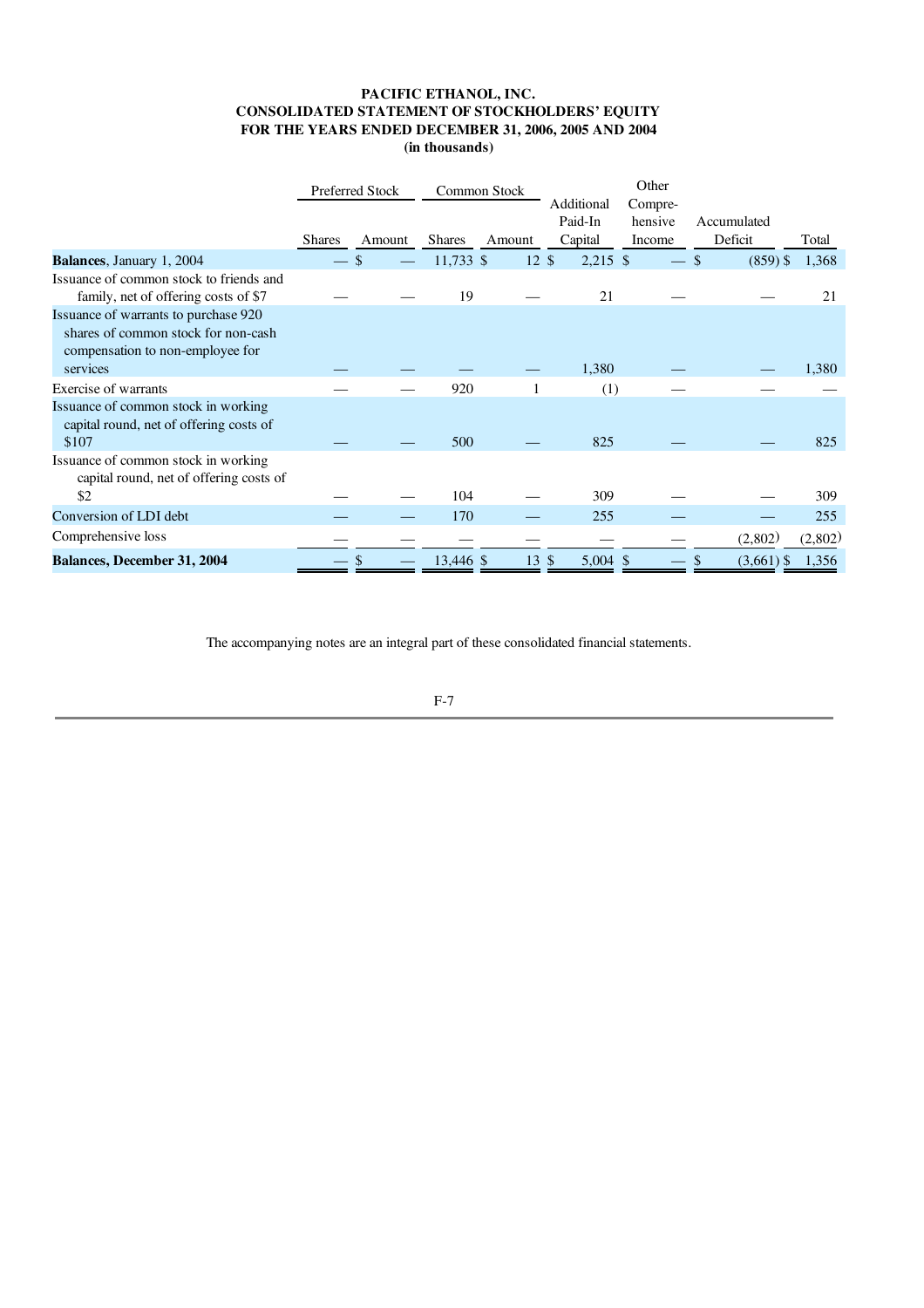# PACIFIC ETHANOL, INC. CONSOLIDATED STATEMENT OF STOCKHOLDERS' EQUITY FOR THE YEARS ENDED DECEMBER 31, 2006, 2005 AND 2004 (CONTINUED)

|                                                                                 | Preferred Stock |        | Common Stock  |                  | Additional<br>Paid-In | Other<br>Compre-  |                            |         |
|---------------------------------------------------------------------------------|-----------------|--------|---------------|------------------|-----------------------|-------------------|----------------------------|---------|
|                                                                                 | <b>Shares</b>   | Amount | <b>Shares</b> | Amount           | Capital               | hensive<br>Income | Accumulated<br>Deficit     | Total   |
| Balances, January 1, 2005                                                       |                 |        | 13,446 \$     | 13S              | $5,004$ \$            | $-$ \$            | $(3,661)$ \$               | 1,356   |
| Amounts received from shareholder                                               |                 |        |               |                  | 67                    |                   |                            | 67      |
| Issuance of shares in private placement,<br>net of offering costs of \$2,125    |                 |        | 7,000         | $\tau$           | 18,868                |                   |                            | 18,875  |
| Share Exchange                                                                  |                 |        | 7,090         | $\tau$           | 13,577                |                   |                            | 13,584  |
| Acquisition costs in excess of cash<br>acquired                                 |                 |        |               |                  | 481                   |                   |                            | 481     |
| Compensation expense related to issuance<br>of warrants for consulting services |                 |        |               |                  | 927                   |                   |                            | 927     |
| Stock issued for exercise of warrants for<br>cash                               |                 |        | 237           |                  | 490                   |                   |                            | 490     |
| Stock issued in cashless exercise of                                            |                 |        |               |                  |                       |                   |                            |         |
| warrants                                                                        |                 |        | 34            |                  |                       |                   |                            |         |
| Compensation expense for options issued<br>to employees                         |                 |        |               |                  | 80                    |                   |                            | 80      |
| Compensation expense for employee<br>option converted into a warrant            |                 |        |               |                  | 233                   |                   |                            | 233     |
| Stock issued for exercise of stock options<br>for cash                          |                 |        | 78            |                  | 450                   |                   |                            | 450     |
| Stock issued for cashless exercise of<br>stock options                          |                 |        | 89            | 1                | (1)                   |                   |                            |         |
| Issuance of stock to employees                                                  |                 |        | 70            |                  | 651                   |                   |                            | 651     |
| Conversion of LDI debt                                                          |                 |        | 830           | $\mathbf{1}$     | 1,244                 |                   |                            | 1,245   |
| Comprehensive loss                                                              |                 |        |               |                  |                       |                   | (9,923)                    | (9,923) |
| Balances, December 31, 2005                                                     |                 | \$     | 28,874 \$     | $29 \text{ }$ \$ | 42,071 \$             |                   | \$<br>$(13,584)$ \$ 28,516 |         |

(in thousands)

The accompanying notes are an integral part of these consolidated financial statements.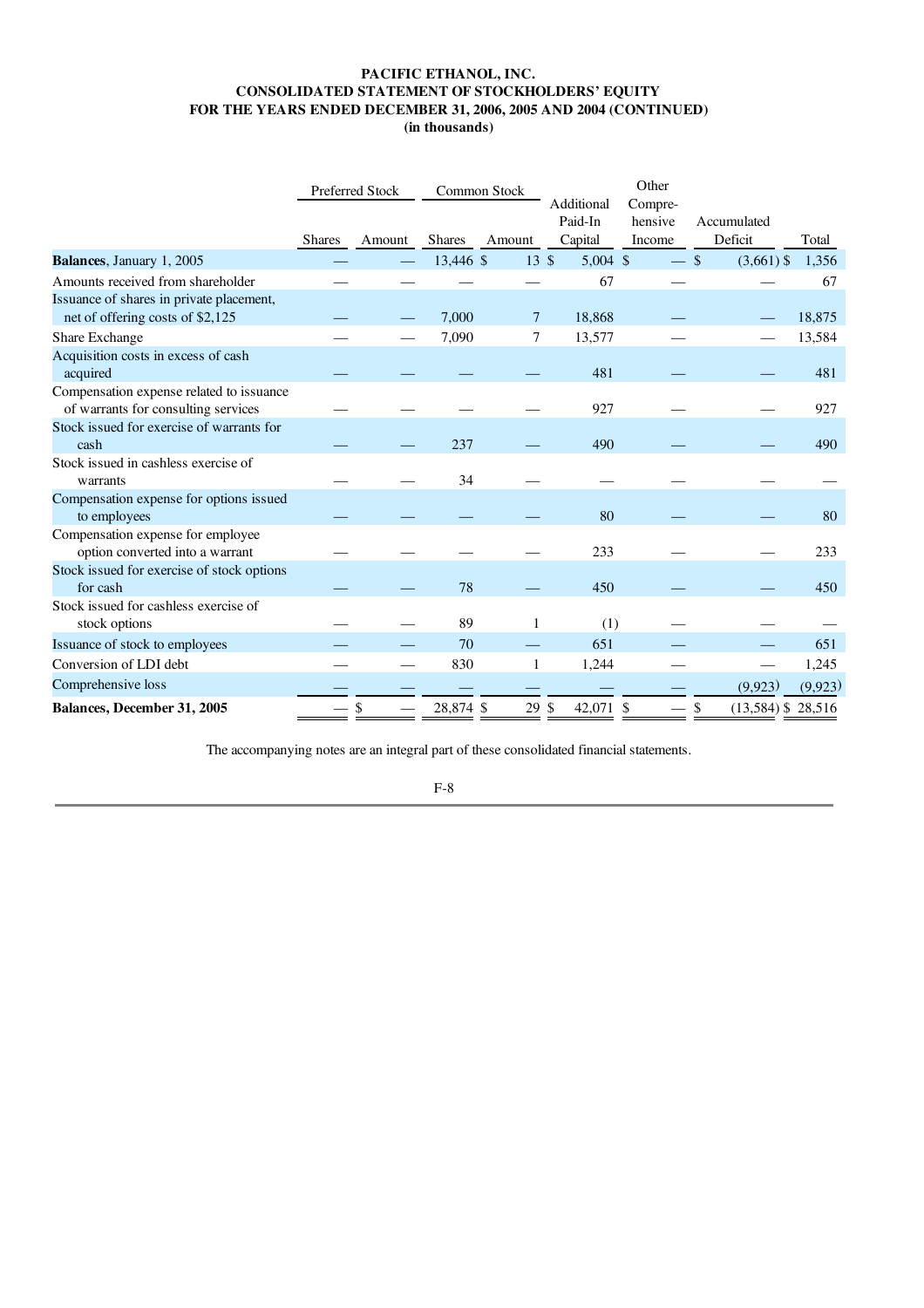## PACIFIC ETHANOL, INC. CONSOLIDATED STATEMENT OF STOCKHOLDERS' EQUITY FOR THE YEARS ENDED DECEMBER 31, 2006, 2005 AND 2004 (CONTINUED) (in thousands)

|                                                                                                          | Preferred Stock |        | Common Stock |              | Additional<br>Paid-In | Other<br>Compre-<br>hensive | Accumulated                 |         |
|----------------------------------------------------------------------------------------------------------|-----------------|--------|--------------|--------------|-----------------------|-----------------------------|-----------------------------|---------|
|                                                                                                          | <b>Shares</b>   | Amount | Shares       | Amount       | Capital               | Income                      | Deficit                     | Total   |
| Balances, January 1, 2006                                                                                |                 | \$     | 28,874 \$    | 29 \$        | 42,071 \$             |                             | $\sqrt{5}$<br>$(13,584)$ \$ | 28,516  |
| Cumulative effect adjustment (Note 11)                                                                   |                 |        |              |              |                       |                             | 1,043                       | 1,043   |
| Issuance of preferred stock, net of<br>offering costs of \$1,434                                         | 5,250           | 5      |              |              | 82,561                |                             |                             | 82,566  |
| Beneficial conversion feature on issuance<br>of preferred stock and preferred<br>dividend declared       |                 |        |              |              | 84,000                |                             | (86,998)                    | (2,998) |
| Issuance of common stock for private<br>investment in public equity, net of<br>offering costs of \$7,381 |                 |        | 5,497        | 5            | 137,614               |                             |                             | 137,619 |
| Exercise of warrants and Accessity<br>options                                                            |                 |        | 71           |              | 89                    |                             |                             | 89      |
| Share-based compensation expense -<br>restricted stock to employees and<br>directors                     |                 |        | 894          | $\mathbf{1}$ | 3,047                 |                             |                             | 3,048   |
| Common stock issued for purchase of<br>42% interest in Front Range                                       |                 |        | 2,082        | $\mathbf{2}$ | 30,006                |                             |                             | 30,008  |
| Fair value of warrants issued for<br>purchase of 42% interest in Front<br>Range                          |                 |        |              |              | 5,087                 |                             |                             | 5,087   |
| Collection of stockholder receivable                                                                     |                 |        |              |              | 1                     |                             |                             | 1       |
| Share-based compensation expense -<br>options and warrants to employees and<br>consultants               |                 |        |              |              | 3,201                 |                             |                             | 3,201   |
| Stock issued for exercise of warrants for<br>cash                                                        |                 |        | 2,518        | 3            | 8,556                 |                             |                             | 8,559   |
| Stock issued in cashless exercise of<br>warrants                                                         |                 |        | 150          |              |                       |                             |                             |         |
| Stock issued for exercise of stock options<br>for cash                                                   |                 |        | 183          |              | 1,303                 |                             |                             | 1,303   |
| Comprehensive income                                                                                     |                 |        |              |              |                       | 545                         | (142)                       | 403     |
| Balances, December 31, 2006                                                                              | 5,250 \$        | 5      | 40,269 \$    | 40 \$        | 397,536 \$            | 545 \$                      | $(99,681)$ \$ 298,445       |         |

The accompanying notes are an integral part of these consolidated financial statements.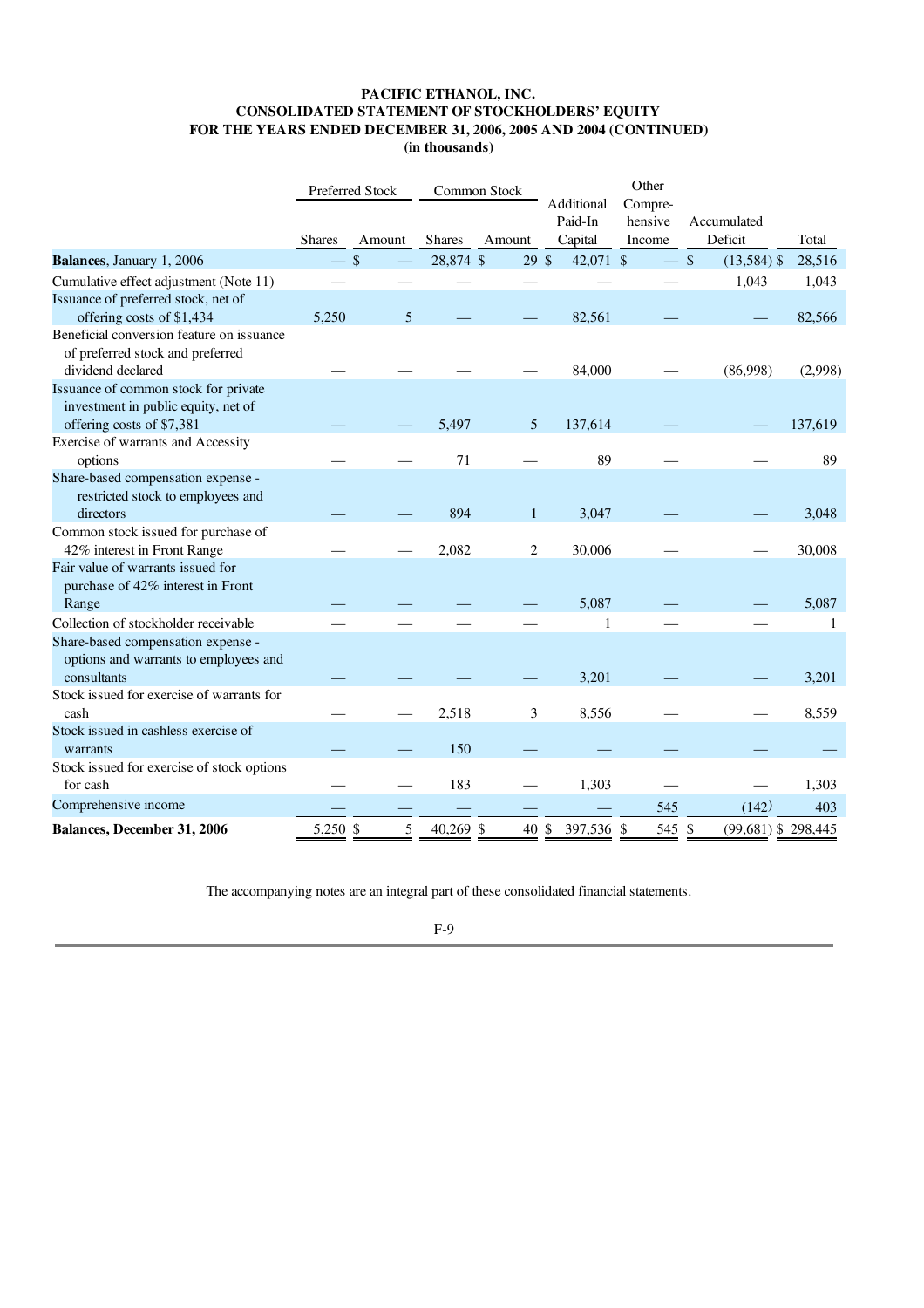# PACIFIC ETHANOL, INC. CONSOLIDATED STATEMENTS OF CASH FLOWS (in thousands)

|                                                                                          | For the Years Ended December 31, |              |                          |  |
|------------------------------------------------------------------------------------------|----------------------------------|--------------|--------------------------|--|
|                                                                                          | 2006                             | 2005         | 2004                     |  |
| <b>Operating Activities:</b>                                                             |                                  |              |                          |  |
| Net loss                                                                                 | \$<br>$(142)$ \$                 | $(9,923)$ \$ | (2,802)                  |  |
| Adjustments to reconcile net loss to cash provided by (used in) operating<br>activities: |                                  |              |                          |  |
| Depreciation and amortization of intangibles                                             | 3,998                            | 766          | 79                       |  |
| Amortization of deferred financing fees                                                  | 1,069                            | 21           | 20                       |  |
| Interest expense relating to amortization of debt discount                               | 404                              | 428          | 240                      |  |
| Discontinued design of cogeneration facility                                             |                                  | 311          |                          |  |
| Non-cash compensation expense                                                            | 4,466                            | 963          |                          |  |
| Non-cash consulting expense                                                              | 1,782                            | 1,099        | 1,207                    |  |
| Expiration of option acquired in acquisition of ReEnergy                                 |                                  | 120          |                          |  |
| Feasibility study expensed in connection with acquisition of ReEnergy                    |                                  | 852          |                          |  |
| Acquisition cost expense in excess of cash received                                      |                                  | 481          |                          |  |
| Gain/loss on cash flow hedges                                                            | 162                              |              |                          |  |
| Non-controlling interest in variable interest entity                                     | 3,756                            |              |                          |  |
| Bad debt expense                                                                         | 83                               |              |                          |  |
| Changes in operating assets and liabilities:                                             |                                  |              |                          |  |
| Accounts receivable                                                                      | (20,939)                         | (2, 427)     | 15                       |  |
| Increase in restricted cash                                                              | (1,570)                          |              |                          |  |
| Notes receivable, related party                                                          | 136                              | (131)        | (5)                      |  |
| Inventories                                                                              | (3,697)                          | 219          | 2                        |  |
| Prepaid expenses and other assets                                                        | (1,030)                          | (515)        | (99)                     |  |
| Prepaid inventory                                                                        | (679)                            | (1,042)      |                          |  |
| Other receivable                                                                         |                                  | (22)         | 263                      |  |
| Accounts payable and accrued expenses                                                    | 2,498                            | 7,242        | 250                      |  |
| Accounts payable, and accrued expenses (related party)                                   | 1,559                            | 5,565        | 396                      |  |
| Net cash provided by (used in) operating activities                                      | (8, 144)                         | 4,007        | (434)                    |  |
| <b>Investing Activities:</b>                                                             |                                  |              |                          |  |
| Additions to property and equipment                                                      | (82, 454)                        | (17,273)     | (740)                    |  |
| Advances on equipment                                                                    | (9,041)                          |              |                          |  |
| Proceeds from sales of available-for-sale investments                                    |                                  | 12,250       |                          |  |
| Purchases of available-for-sale investments                                              | (28,962)                         | (15,000)     |                          |  |
| Payment on deposit                                                                       |                                  | (14)         |                          |  |
| Net cash acquired in acquisition of Kinergy, ReEnergy and Accessity                      |                                  | 3,327        | $\overline{\phantom{0}}$ |  |
| Cash payments in connection with share exchange transaction                              |                                  | (541)        | (430)                    |  |
| Payments received on related party note receivable                                       |                                  |              | 200                      |  |
| Acquisition of 42% interest in Front Range, net of cash received                         | (29, 514)                        |              |                          |  |
| Increase in restricted cash designated for construction projects                         | (24, 851)                        |              |                          |  |
| Net cash used in investing activities                                                    | (174, 822)                       | (17,251)     | (970)                    |  |

The accompanying notes are an integral part of these consolidated financial statements.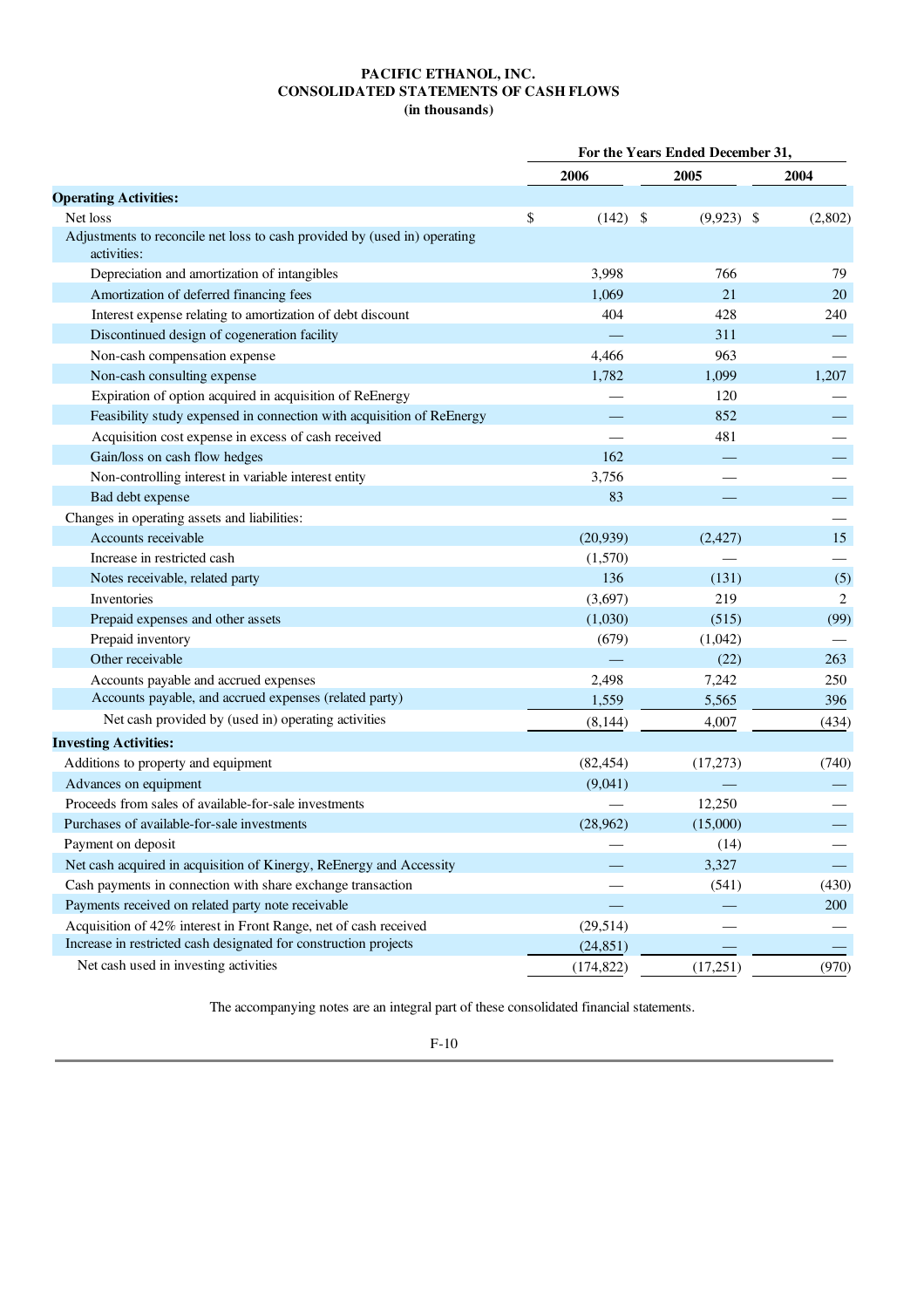# PACIFIC ETHANOL, INC. CONSOLIDATED STATEMENTS OF CASH FLOWS (CONTINUED) (in thousands)

|                                                                                        | For the Years Ended December 31, |              |         |      |       |
|----------------------------------------------------------------------------------------|----------------------------------|--------------|---------|------|-------|
|                                                                                        | 2006                             |              | 2005    |      | 2004  |
| <b>Financing Activities:</b>                                                           |                                  |              |         |      |       |
| Proceeds from sale of common stock, net                                                |                                  | 137,619      | 18,875  |      | 1,155 |
| Proceeds from sale of preferred stock, net                                             |                                  | 82,566       |         |      |       |
| Payment on notes payable, Kinergy and ReEnergy                                         |                                  |              | (2,097) |      |       |
| Proceeds from notes payable, related party                                             |                                  |              | 280     |      |       |
| Payment on notes payable, related party                                                |                                  |              | (300)   |      |       |
| Proceeds from exercise of warrants and stock options                                   |                                  | 9,951        | 939     |      |       |
| Principal payments paid on borrowings                                                  |                                  | (1,005)      |         |      |       |
| Principal payments paid on borrowings (related party)                                  |                                  | (3,600)      |         |      |       |
| Cash paid for debt issuance costs                                                      |                                  | (3,036)      |         |      |       |
| Proceeds from borrowing                                                                |                                  | 1,950        |         |      |       |
| Preferred share dividend paid                                                          |                                  | (1,948)      |         |      |       |
| Receipt of stockholder receivable                                                      |                                  |              | 68      |      |       |
| Net cash provided by financing activities                                              |                                  | 222,498      | 17,765  |      | 1,155 |
| Net increase in cash and cash equivalents                                              |                                  | 39,532       | 4,521   |      | (249) |
| Cash and cash equivalents at beginning of period                                       |                                  | 4,521        |         |      | 249   |
| Cash and cash equivalents at end of period                                             | \$                               | 44,053<br>\$ | 4,521   |      |       |
| Supplemental Information:                                                              |                                  |              |         |      |       |
| Interest paid                                                                          | \$                               | \$<br>966    | 387     | \$   | 422   |
| Non-Cash Financing and Investing activities:                                           |                                  |              |         |      |       |
| Change in fair value of derivative instruments                                         | \$                               | \$<br>196    |         |      |       |
| Preferred stock dividend declared                                                      | \$                               | \$<br>1,050  |         | \$   |       |
| Deemed dividend on preferred stock (Note 14)                                           | \$                               | \$<br>84,000 |         | \$   |       |
| Unrealized gain on restricted available-for-sale securities                            | \$                               | \$<br>349    |         | \$   |       |
| Transaction costs associated with acquisition of 42% interest in Front Range           | \$                               | \$<br>304    |         |      |       |
| Issuance of common stock associated with acquisition of 42% interest in Front<br>Range | \$                               | \$<br>30,008 |         | \$   |       |
| Issuance of warrant associated with acquisition of 42% interest in Front Range         | \$                               | \$<br>5,087  |         | \$   |       |
| Cumulative effect adjustment (Note 11)                                                 | \$                               | \$<br>2,134  |         | \$   |       |
| Conversion of debt to equity                                                           | \$                               | ¢<br>Φ       | 1,245   | \$   | 255   |
| Issuance of stock for receivable                                                       | \$                               | \$           |         | \$   | 67    |
| Purchase of ReEnergy with stock                                                        | \$                               | \$           | 316     | \$   |       |
| Shares contributed by stockholder in purchase of ReEnergy                              | \$                               | \$           | 506     | $\$$ |       |
| Shares contributed by stockholder in purchase of Kinergy                               | \$                               | \$           | 1,012   | \$   |       |
| Purchase of Kinergy with stock                                                         | \$                               | \$           | 9,804   | $\$$ |       |

The accompanying notes are an integral part of these consolidated financial statements.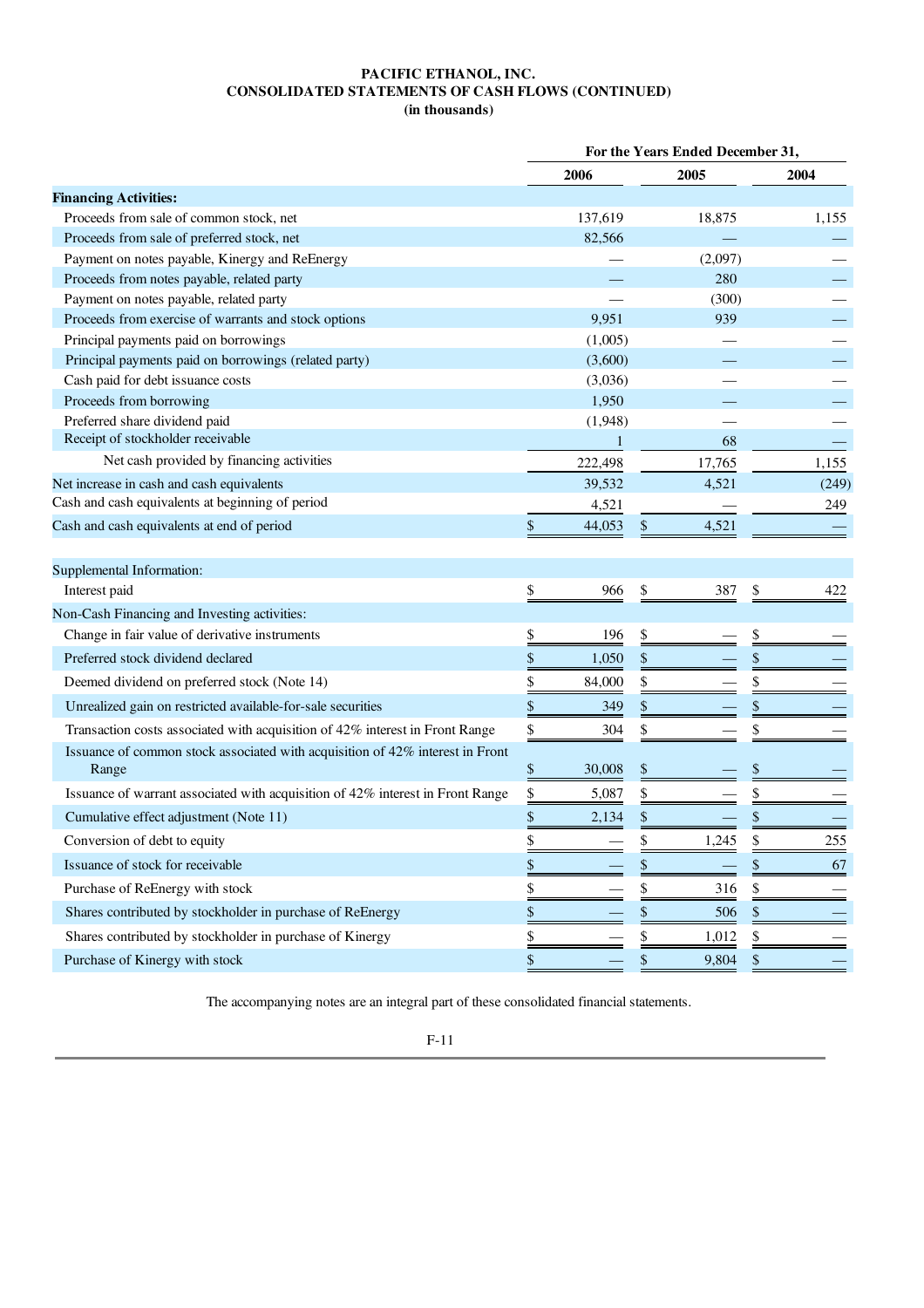## 1. ORGANIZATION, SIGNIFICANT ACCOUNTING POLICIES AND RECENT ACCOUNTING PRONOUNCEMENTS.

*Organization and Business* - The consolidated financial statements include the accounts of Pacific Ethanol, Inc., a Delaware corporation ("Pacific Ethanol"), and all of its wholly-owned subsidiaries, including Pacific Ethanol California, Inc., a California corporation ("PEI California"), Kinergy Marketing, LLC, an Oregon limited liability company ("Kinergy"), and ReEnergy, LLC, a California limited liability company ("ReEnergy"), and, effective October 17, 2006, the consolidated financial statements also include Front Range Energy, LLC, a Colorado limited liability company ("Front Range"), a variable-interest entity of which Pacific Ethanol, Inc. owns 42% (collectively, the "Company"). The Company is engaged in the business of marketing and producing ethanol and its co-products, including wet distillers grain ("WDG").

On October 17, 2006, Pacific Ethanol and PEI California entered into an agreement with Eagle Energy, LLC ("Eagle Energy") to acquire Eagle Energy's 42% ownership interest in Front Range by paying cash and issuing common stock and a warrant to purchase common stock of the Company in a transaction valued at \$65,612,000. The results of operations for the year ended December 31, 2006 consist of the Company's operations for the twelve months and the operations of Front Range from October 18, 2006 through December 31, 2006. (See Note 2.)

On March 23, 2005, the Company completed a share exchange transaction with the shareholders of PEI California and the holders of the membership interests of each of Kinergy and ReEnergy, pursuant to which the Company acquired all of the issued and outstanding capital stock of PEI California and all of the outstanding membership interests of Kinergy and ReEnergy (the "Share Exchange Transaction"). Immediately prior to the consummation of the Share Exchange Transaction, the Company's predecessor, Accessity Corp., a New York corporation ("Accessity"), reincorporated in the State of Delaware under the name "Pacific Ethanol, Inc" through a merger of Accessity with and into its then-wholly-owned Delaware subsidiary named Pacific Ethanol, Inc., which was formed for the purpose of effecting the reincorporation (the "Reincorporation Merger"). In connection with the Reincorporation Merger, the shareholders of Accessity became stockholders of the Company and the Company succeeded to the rights, properties and assets and assumed the liabilities of Accessity. (See Note 2.)

The Share Exchange Transaction has been accounted for as a reverse acquisition whereby PEI California is deemed to be the accounting acquiror. The Company has consolidated the results of PEI California, Kinergy and ReEnergy beginning March 23, 2005, the date of the Share Exchange Transaction. Accordingly, the Company's results of operations for the year ended December 31, 2004 consist only of the operations of PEI California, the Company's results of operations for the year ended December 31, 2005 consist of the operations of PEI California for the twelve month period and the operations of Kinergy and ReEnergy from March 23, 2005 through December 31, 2005, and the Company's results of operations for the year ended December 31, 2006 include of the operations of PEI California, Kinergy and ReEnergy for the entire twelve month period. (See Note 2.)

*Basis of Presentation* - The consolidated financial statements and related notes have been prepared in accordance with accounting principles generally accepted in the United States of America and include the accounts of Pacific Ethanol, each of its wholly-owned subsidiaries, and effective October 17, 2006, Front Range. All significant intercompany accounts and transactions have been eliminated in consolidation.

*Cash and Cash Equivalents* - For financial statement purposes, the Company considers all highly-liquid investments with an original maturity of three months or less, to be cash equivalents.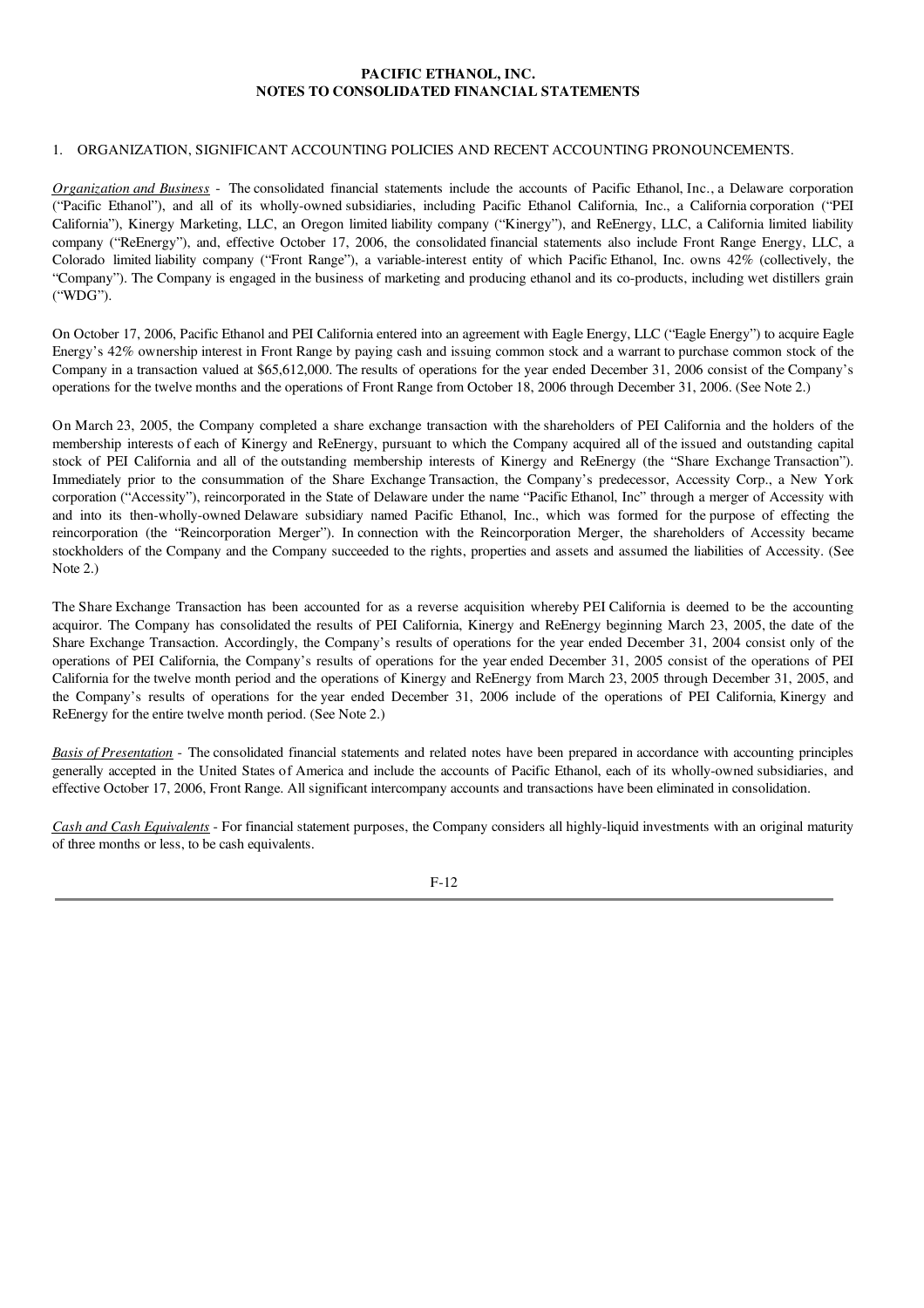*Restricted Cash - Current Asset* - The restricted cash balance at December 31, 2006 of \$1,567,000 was the balance of deposits held at the Company's trade broker in connection with trading instruments entered into as part of the Company's hedging strategy.

*Marketable Securities* - The Company's short-term investments consisted primarily of United States Treasury Securities or Auction Rate Securities, which represented funds available for current operations. In accordance with Statement of Financial Accounting Standards ("SFAS") No. 115, *Accounting for Certain Investments in Debt and Equity Securities*, these short-term investments are classified as availablefor-sale and are carried at the fair market value. These securities had stated maturities beyond three months but were priced and traded as shortterm instruments. Available-for-sale securities are marked-to-market based on quoted market values of the securities, with the unrealized gains and losses, net of tax, reported as a component of accumulated other comprehensive income (loss). Realized gains and losses on sales of available-for-sale securities are computed based upon the initial cost adjusted for any other-than-temporary declines in fair value. The cost of investments sold is determined on the specific identification method.

*Accounts Receivable and Allowance for Doubtful Accounts* - Trade accounts receivable are presented at face value, net of the allowance for doubtful accounts.

The Company sells ethanol to gasoline refining and distribution companies and WDG to dairy operators and animal feed distributors generally without requiring collateral. The Company had significant concentrations of credit risk as of December 31, 2006 and 2005, as described in Concentrations of Credit Risk below.

The Company maintains an allowance for doubtful accounts for balances that appear to have specific collection issues. The collection process is based on the age of the invoice and requires attempted contacts with the customer at specified intervals. If, after a specified number of days, the Company has been unsuccessful in its collection efforts, a bad debt allowance is recorded for the balance in question. Delinquent accounts receivable are charged against the allowance for doubtful accounts once uncollectibility has been determined. The factors considered in reaching this determination are the apparent financial condition of the customer and the Company's success in contacting and negotiating with the customer. If the financial condition of the Company's customers were to deteriorate, resulting in an impairment of ability to make payments, additional allowances may be required.

As of December 31, 2006 and 2005, the allowance for doubtful accounts was \$83,000 and \$0, respectively. The Company has had no material bad debt expense for the period from January 1, 2004 to December 31, 2006. The Company does not have any off-balance sheet credit exposure related to its customers.

*Concentrations of Credit Risk* - Credit risk represents the accounting loss that would be recognized at the reporting date if counterparties failed completely to perform as contracted. Concentrations of credit risk, whether on- or off-balance sheet, that arise from financial instruments exist for groups of customers or counterparties when they have similar economic characteristics that would cause their ability to meet contractual obligations to be similarly affected by changes in economic or other conditions described below.

Financial instruments that subject the Company to credit risk consist of cash balances maintained in excess of federal depository insurance limits and accounts receivable, which have no collateral or security. The accounts maintained by the Company at the financial institution are insured by the Federal Deposit Insurance Corporation up to \$100,000. At December 31, 2006, the uninsured balance was \$109,804,000 and at December 31, 2005, the uninsured balance was \$4,048,000. The uninsured balance at December 31, 2006 included \$28,000,000 of United States Government issued marketable securities, including treasuries and agencies. The Company has not experienced any losses in such accounts and believes that it is not exposed to any significant risk of loss of cash.

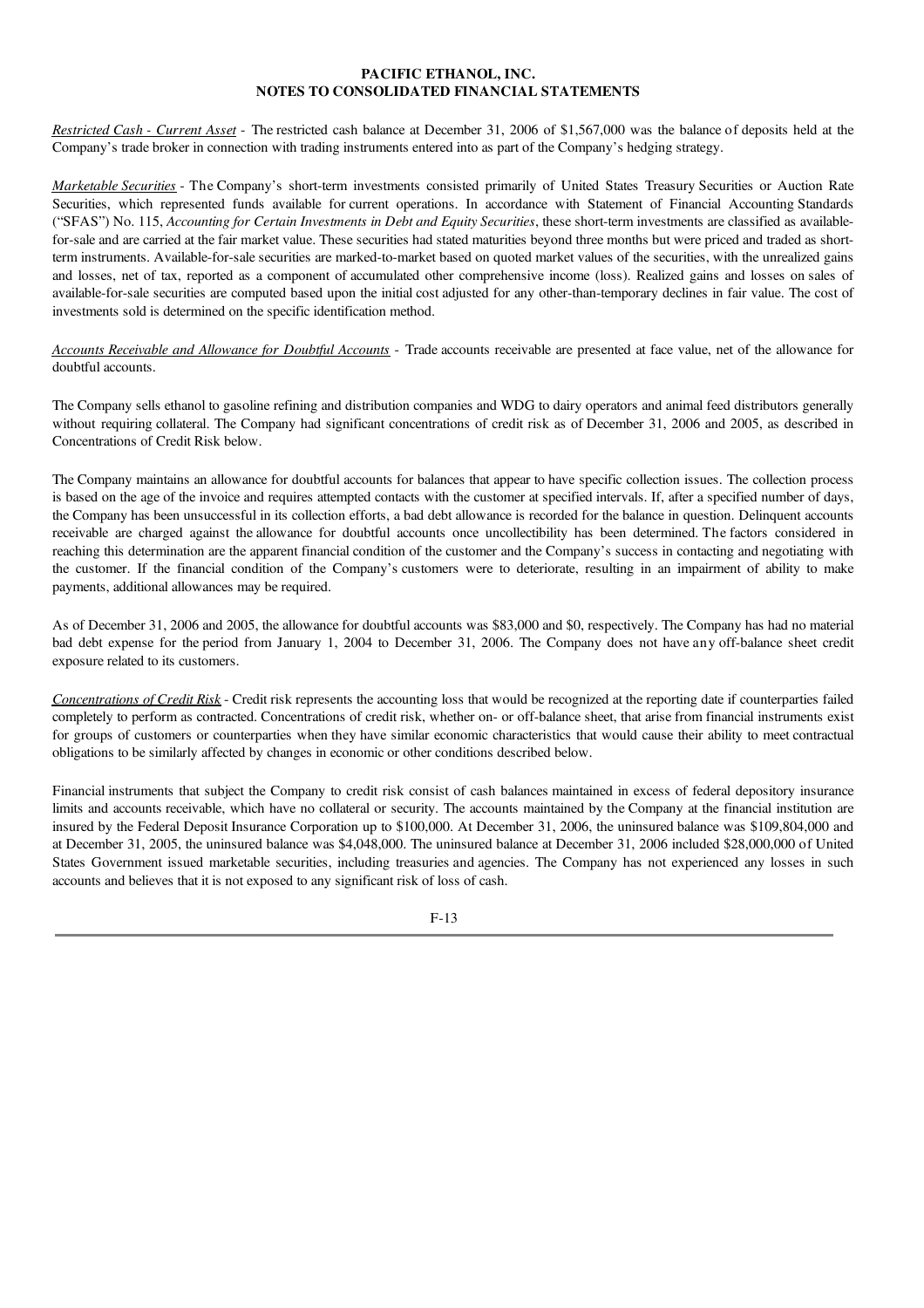During 2004 and the beginning of 2005, the Company received a handling fee from its trans-loading capabilities. From March 23, 2005, the date of the Share Exchange Transaction and the acquisition of Kinergy, to December 31, 2006, the Company received proceeds from sales of fuel-grade ethanol to gasoline refining and distribution companies. During the years ended December 31, 2006, 2005, and 2004, the Company had sales from customers representing 10% or more of total sales as follows:

|                   | 2006   | 2005   | 2004  |
|-------------------|--------|--------|-------|
| Customer A        | 13%    | 18%    | $0\%$ |
| Customer B        | $12\%$ | 11%    | $0\%$ |
| Customer C        | 8%     | $10\%$ | $0\%$ |
| Customer D        | $0\%$  | $0\%$  | 36%   |
| <b>Customer E</b> | $0\%$  | $0\%$  | 25%   |
| Customer F        | $0\%$  | $0\%$  | 22%   |
| Customer G        | $0\%$  | $0\%$  | 15%   |

A s of December 31, 2006, the Company had receivables from these customers of approximately \$7,913,000, representing 27% of total accounts receivable. As of December 31, 2005, the Company had receivables from these customers of approximately \$2,204,000, representing 45% of total accounts receivable.

From March 23, 2005, the date of the Share Exchange Transaction and the acquisition of Kinergy, to December 31, 2006, the Company purchased fuel-grade ethanol from its suppliers. During the years ended December 31, 2006, 2005, and 2004, the Company had purchases from ethanol suppliers representing 10% or more of total purchases as follows:

|            | 2006 | 2005 | 2004  |
|------------|------|------|-------|
| Supplier A | 17%  | 22%  | $0\%$ |
| Supplier B | 5%   | 20%  | $0\%$ |
| Supplier C | 11%  | 17%  | $0\%$ |
| Supplier D | 22%  | 9%   | 0%    |

*Inventories* - Inventories consist primarily of bulk ethanol, unleaded fuel and corn, and are valued at the lower-of-cost-or-market, with cost determined on a first-in, first-out basis. Inventory balances consisted of the following as of December 31, 2006 and 2005 (in thousands):

|                  | 2006        |          | 2005 |
|------------------|-------------|----------|------|
| Raw materials    | \$<br>3,709 | <b>S</b> |      |
| Work in progress | 873         |          |      |
| Finished goods   | 2,452       |          |      |
| Other            | 561         |          | 363  |
| Total            | 7,595       |          | 363  |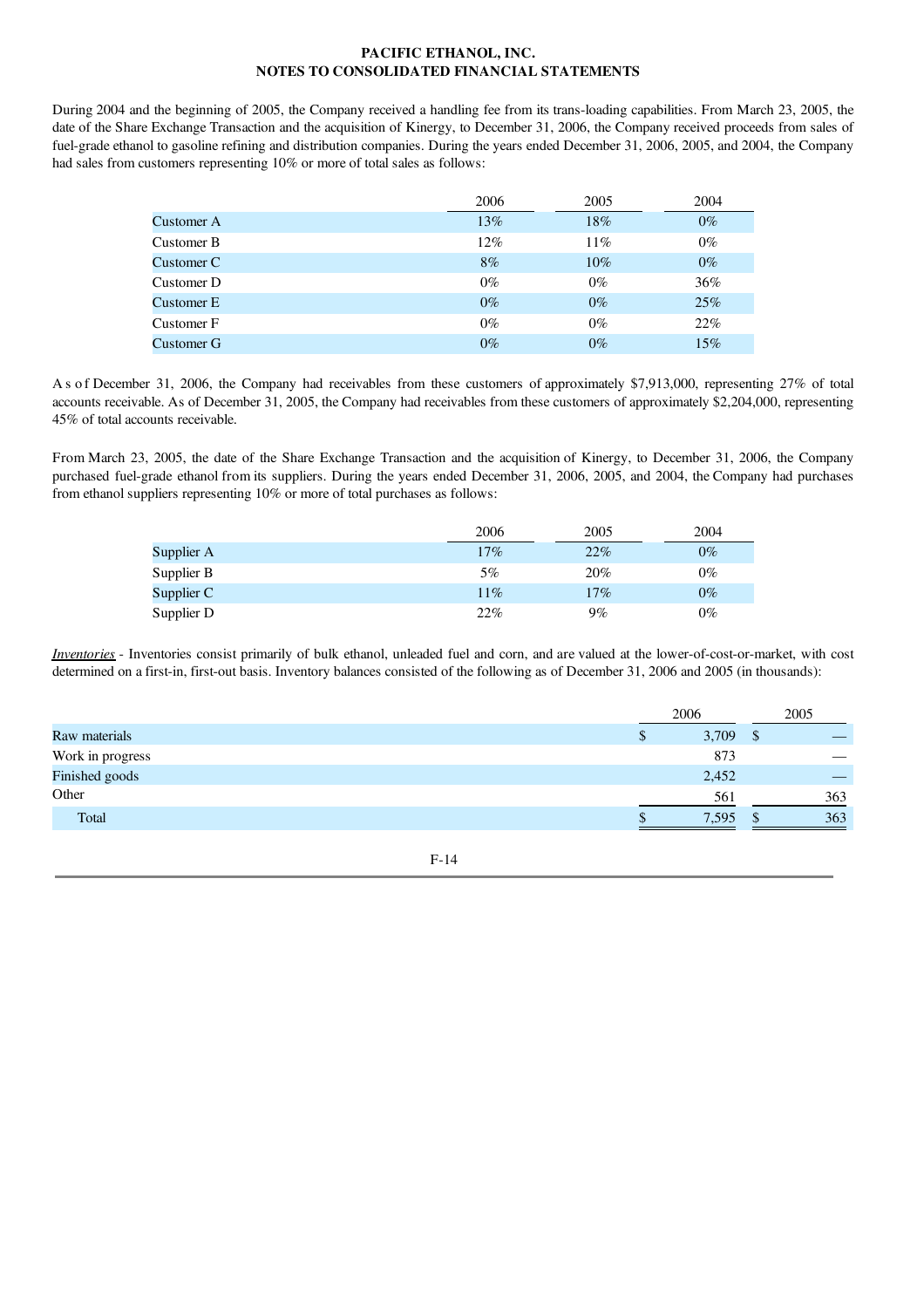*Property and Equipment* - Property and equipment are stated at cost. Depreciation is computed using the straight-line method over the following estimated useful lives:

| <b>Buildings</b>                         | 40 years        |
|------------------------------------------|-----------------|
| Site improvements and utilities          | 25 years        |
| Facilities and plant equipment           | $10 - 25$ years |
| Other equipment and vehicles             | $7 - 10$ years  |
| Office furniture, fixtures and equipment | $5 - 10$ years  |
| Water rights                             | 99 years        |

The cost of normal maintenance and repairs is charged to operations as incurred. Significant capital expenditures that increase the life of an asset are capitalized and depreciated over the estimated remaining useful life of the asset. The cost of fixed assets sold, or otherwise disposed of, and the related accumulated depreciation or amortization are removed from the accounts, and any resulting gains or losses are reflected in current operations.

*Restricted Cash - Other Assets* - The long-term restricted cash balance at December 31, 2006 of \$24,851,000 is the remaining balance of the \$80,000,000 in cash received in connection with the issuance of 5,250,000 shares of the Company's Series A Preferred Stock, which is being disbursed to the Company in accordance with the terms of a deposit agreement (the "Deposit Agreement") between the Company and Comerica Bank. (See Note 14.) Under the Deposit Agreement, the Company may, with certain prescribed limitations, requisition funds from the restricted cash account for the payment of construction costs in connection with the construction of ethanol production facilities. Of the \$80,000,000 deposited into the restricted cash account, \$55,149,000 has been advanced to the Company for use in the construction of its Madera, California ethanol production facility and for its acquisition of its 42% in Front Range. (See Note 2.) The restricted funds balance of \$24,851,000 at December 31, 2006 consisted of cash and cash equivalents.

*Advertising Costs* - Advertising costs are charged to expense as incurred. Advertising costs for 2006 were \$101,000. There were no advertising costs incurred during 2005 and 2004.

*Shipping and Handling Costs* - Shipping and handling costs are classified as a component of cost of goods sold in the accompanying statements of operations.

*Net Income (Loss) Per Share* - The Company computes income (loss) per common share in accordance with the provisions of SFAS No. 128, *Earnings Per Share*. SFAS No. 128 requires companies with complex capital structures to present basic and diluted earnings per share. Basic earnings (loss) per share are computed on the basis of the weighted-average number of shares of common stock outstanding during the period. Preferred dividends are deducted from net income and are considered in the calculation of income (loss) available to common stockholders in computing basic earnings (loss) per share. In periods in which there is a loss available to common stockholders, diluted earnings per share is equal to basic earnings per share.

There were an aggregate of 14,568,000, 3,832,000 and 980,000 stock options, common stock warrants and convertible securities outstanding as of December 31, 2006, 2005 and 2004, respectively. These options, warrants and convertible securities were not considered in calculating diluted net loss per common share for the years ended December 31, 2006, 2005 and 2004, as their effect would be anti-dilutive. As a result, for each of the years ended December 31, 2006, 2005 and 2004, the Company's basic and diluted net loss per share are the same.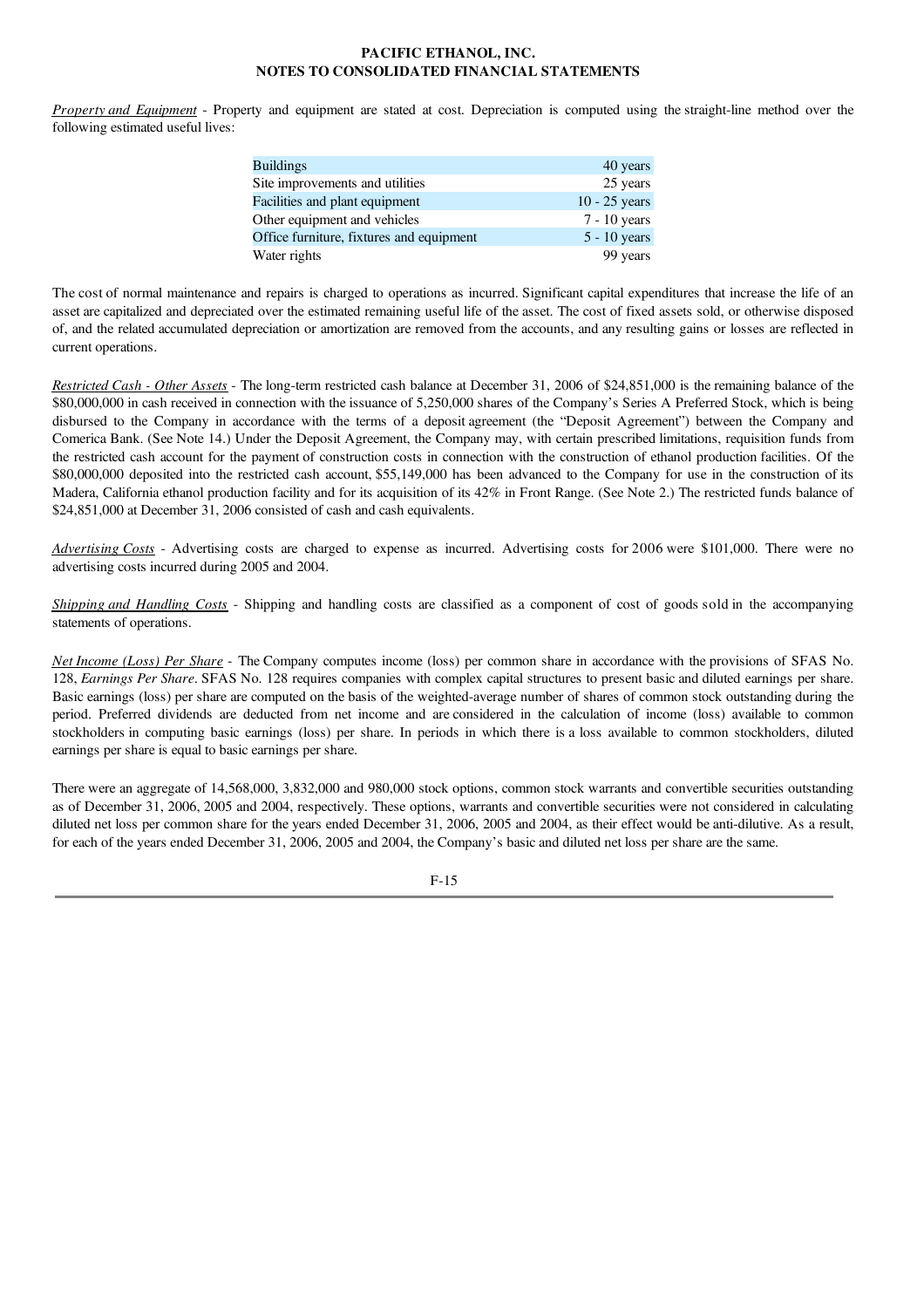The following table computes basic and diluted net loss per share for the years ended December 31, 2006, 2005 and 2004 (in thousands, except per share data):

|                                                                | Year Ended December 31, |            |  |              |  |         |
|----------------------------------------------------------------|-------------------------|------------|--|--------------|--|---------|
|                                                                |                         | 2006       |  | 2005         |  | 2004    |
| Numerator (basic and diluted):                                 |                         |            |  |              |  |         |
| Net loss                                                       | \$                      | $(142)$ \$ |  | $(9.923)$ \$ |  | (2,802) |
| Preferred stock dividends                                      |                         | (2,998)    |  |              |  |         |
| Deemed dividend on preferred stock                             |                         | (84,000)   |  |              |  |         |
| Loss available to common stockholders                          |                         | (87, 140)  |  | (9,923)      |  | (2,802) |
| Denominator:                                                   |                         |            |  |              |  |         |
| Weighted-average common shares outstanding - basic and diluted |                         | 34,855     |  | 25,066       |  | 12,397  |
| Net loss per share - basic and diluted                         |                         | (2.50)     |  | (0.40)       |  | (0.23)  |

*Financial Instruments* - SFAS No. 107, *Disclosures about Fair Value of Financial Instruments*, requires all entities to disclose the fair value of financial instruments, both assets and liabilities recognized and not recognized on the balance sheet, for which it is practicable to estimate fair value. This statement defines fair value of a financial instrument as the amount at which the instrument could be exchanged in a current transaction between willing parties.

The carrying value of cash and cash equivalents, marketable securities, accounts receivable, derivative instruments, accounts payable and accrued expenses are reasonable estimates of their fair value because of the short maturity of these items. The Company believes the carrying values of its notes payable and long-term debt approximate fair value because the interest rates on these instruments are variable. As of December 31, 2006 and 2005, the fair value of all financial instruments approximated their carrying values.

*Derivative Instruments and Hedging Activities* - In the year ended December 31, 2006, the Company implemented a policy to minimize its exposure to commodity price risk associated with certain anticipated commodity purchases and sales and interest rate risk associated with anticipated corporate borrowings by using derivative instruments. The Company accounts for its derivative transactions in accordance with SFAS No. 133, *Accounting for Derivative Instruments and Hedging Activities*, as amended and interpreted. Derivative transactions, which can include forward contracts and futures positions on the New York Mercantile Exchange and interest rate caps are recorded on the balance sheet as assets and liabilities based on the derivative's fair value. Changes in the fair value of the derivative contracts are recognized currently in earnings unless specific hedge accounting criteria are met. If derivatives meet those criteria, effective gains and losses are deferred in other comprehensive income and later recorded together with the hedged item in earnings. For derivatives designated as a hedge, the Company formally documents the hedge and assesses the effectiveness with associated transactions. The Company has designated and documented contracts for the physical delivery of commodity products to and from counterparties as normal purchases and normal sales.

*Costs of Start-Up Activities* - Start-up activities are defined broadly in Statement of Position 98-5, *Reporting on the Costs of Start-Up Activities*, as those one-time activities related to opening a new facility, introducing a new product or service, conducting business in a new territory, conducting business with a new class of customer or beneficiary, initiating a new process in an existing facility, commencing some new operation or activities related to organizing a new entity. The Company's start-up activities consist primarily of costs associated with new or potential sites for ethanol production facilities. All the costs associated with a potential site are expensed, until the site is considered viable by management, at which time costs would be considered for capitalization based on authoritative accounting literature. These costs are included in selling, general and administrative expenses in the consolidated statement of operations.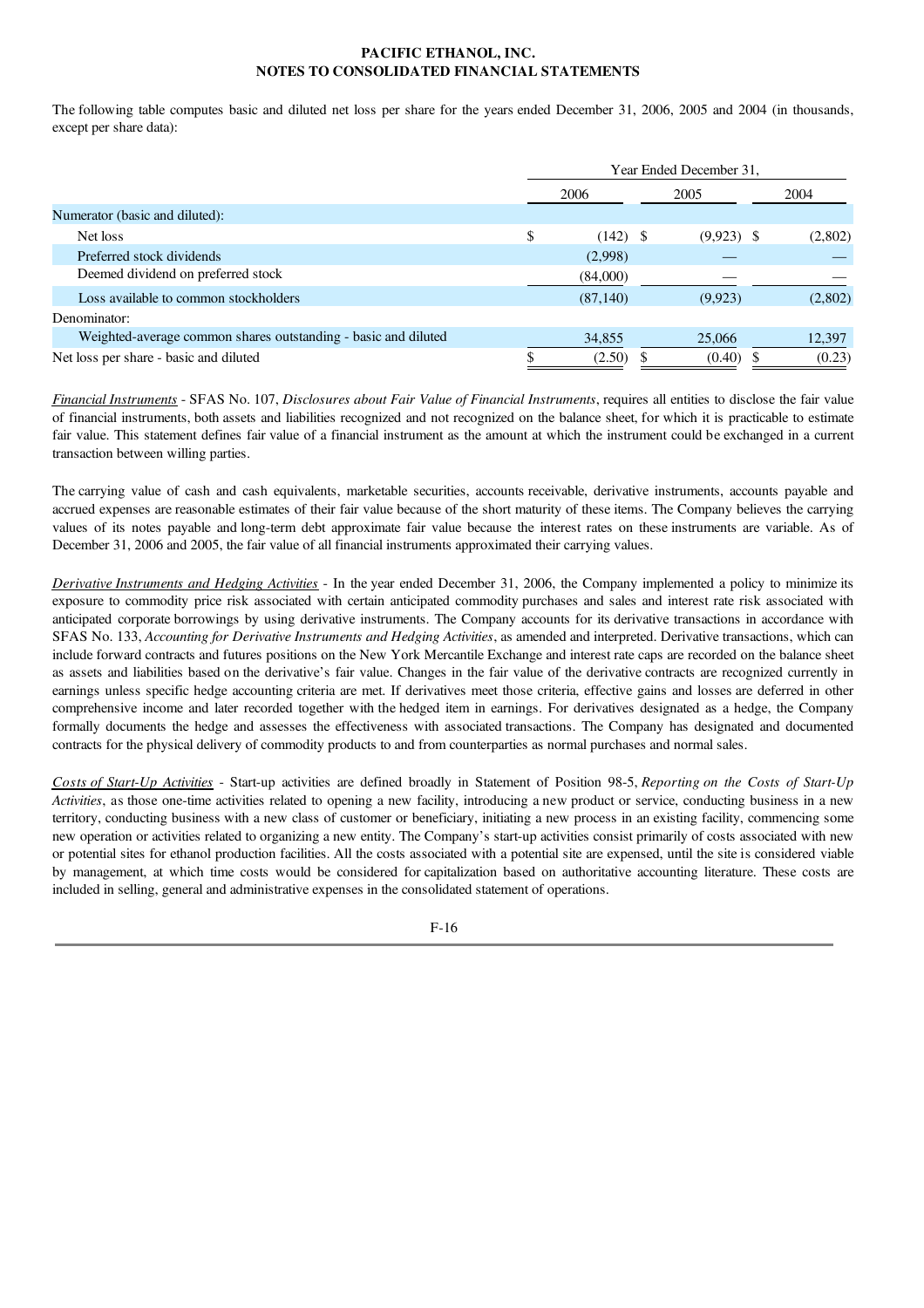*Deferred Financing Costs* - Deferred financing costs, which are included in other assets, are costs incurred to obtain debt financing, including all related fees, and are included in the accompanying consolidated balance sheets and are amortized as interest expense over the term of the related financing using the straight-line method which approximates the interest rate method.

*Impairment of Long-Lived Assets* - The Company evaluates impairment of long-lived assets in accordance with SFAS No. 144, *Accounting for the Impairment or Disposal of Long-Lived Assets.* The Company assesses the impairment of long-lived assets, including property and equipment and purchased intangibles subject to amortization, when events or changes in circumstances indicate that suggest the fair value of assets could be less then their net book value. In such event, the Company assesses long-lived assets for impairment by determining their fair value based on the forecasted, undiscounted cash flows the assets are expected to generate plus the net proceeds expected from the sale of the asset. An impairment loss would be recognized when the fair value is less than the related asset's net book value, and an impairment expense would be recorded in the amount of the difference. Forecasts of future cash flows are judgments based on the Company's experience and knowledge of its operations and the industries in which it operates. These forecasts could be significantly affected by future changes in market conditions, the economic environment, and capital spending decisions of the Company's customers and inflation.

ReEnergy held an option to purchase real property that was recorded as an asset at a fair value of \$120,000. Upon expiration of this option on December 15, 2005, the Company expensed the entire fair value of the option.

The Company recorded \$311,000 as construction in progress related to the design of an energy cogeneration facility at its Madera, California ethanol production facility. Based on various factors including increased project complexity and rising natural gas costs, which made construction less favorable, further development was not pursued and the Company expensed the full amount at December 31, 2005.

The Company believes the future cash flows to be received from its long-lived assets, net of the impairments described above, will exceed the carrying value of the assets, and, accordingly, the Company has not recognized any other impairment losses through December 31, 2006.

*Goodwill* - Goodwill represents the excess of cost of an acquired entity over the net of the amounts assigned to net assets acquired and liabilities assumed. The Company accounts for its goodwill in accordance with SFAS No. 142, *Goodwill and Other Intangible Assets*, which requires an annual review for impairment, or more frequently if impairment indicators arise. This review would include the determination of each reporting unit's fair value using market multiples and discounted cash flow modeling. Separable intangible assets that have finite lives continue to be amortized over their estimated useful lives. The Company followed the guidelines under SFAS No. 142 for annual review of impairment of goodwill, and performed its annual review of impairment. The Company did not recognize any goodwill impairment losses in the years ended December 31, 2006, 2005 and 2004.

*Revenue Recognition* - The Company recognizes revenue when it is realized or realizable and earned. The Company considers revenue realized or realizable and earned when it has persuasive evidence of an arrangement, delivery has occurred, the sales price is fixed or determinable, and collection is reasonably assured in conformity with SAB No. 104, *Revenue Recognition*.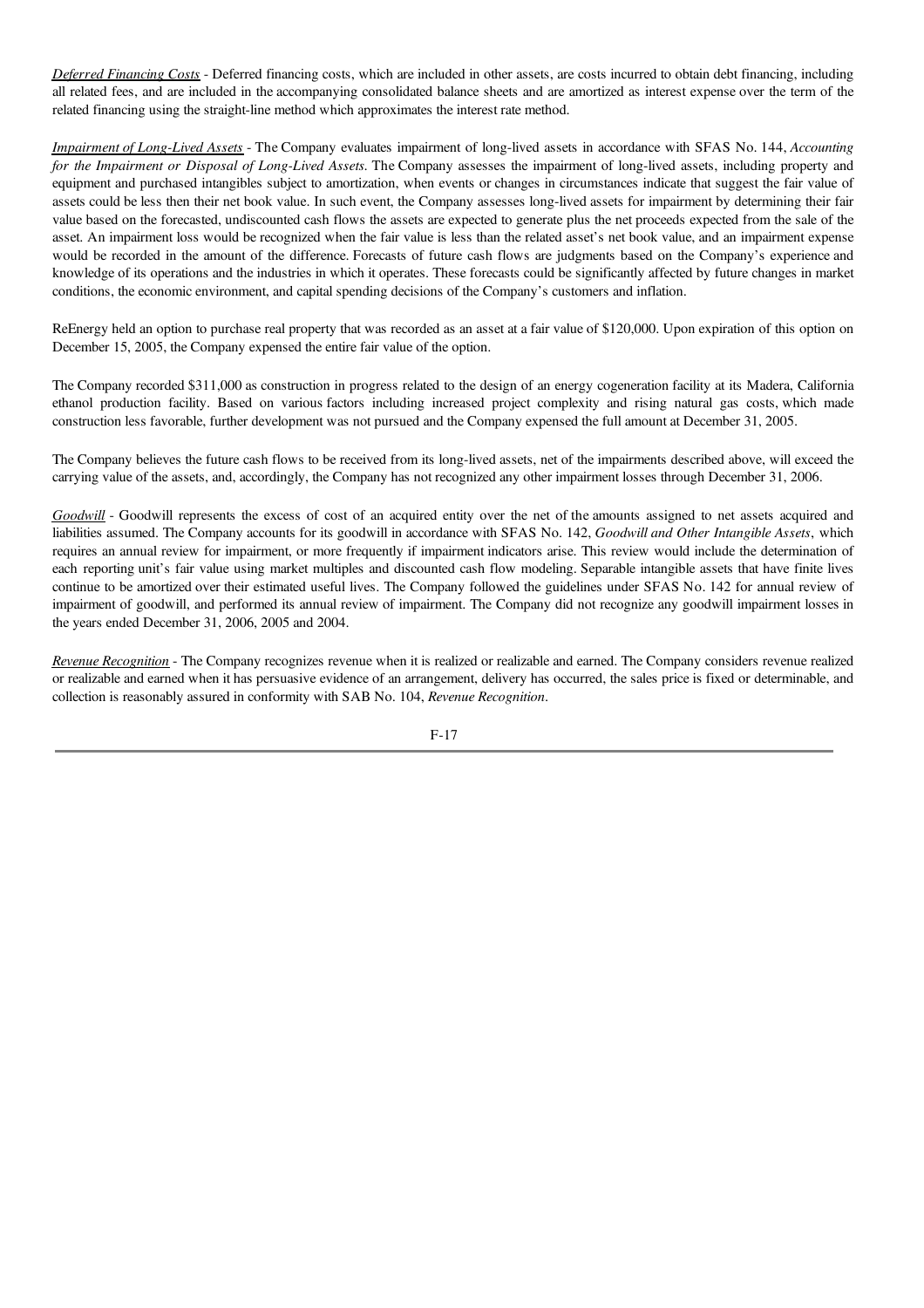The Company derives revenue primarily from sales of ethanol and related co-products. The Company recognizes revenue when title transfers to its customers, which is generally upon the delivery of these products to a customer's designated location. These deliveries are made in accordance with sales commitments and related sales orders entered into with customers either verbally or in written form. The sales commitments and related sales orders provide quantities, pricing and conditions of sales. In this regard, the Company engages in three basic types of revenue generating transactions:

- · *As a merchant*. Sales as a merchant consist of sales to customers through purchases from third-party suppliers in which the Company may or may not obtain physical control of the ethanol or co-products, though ultimately titled to the Company, in which shipments are directed from the Company's suppliers to its terminals or direct to its customers but for which the Company accepts the risk of loss in the transactions.
- · *As a producer*. Sales as a producer consist of sales of the Company's inventory produced at its facilities, including by Front Range.
- · *As an agent*. Sales as an agent consist of sales to customers through purchases from third-party suppliers in which, depending upon the terms of the transactions, title to the product may technically pass to the Company, but risk of loss in the transactions does not since all transacted sales prices flow back to the Company's third-party suppliers. When acting as an agent for third-party suppliers, the Company conducts back-to-back purchases and sales in which it match ethanol purchase and sales contracts of like quantities and delivery periods. The Company receives a predetermined service fee under these transactions and therefore acts predominantly in an agency capacity.

The Company has employed the principles detailed in Emerging Issues Task Force ("EITF") Issue No. 99-19, *Reporting Revenue Gross as a Principal Versus Net as an Agent*, as guidance in its revenue recognition policies. Revenue from sales of third-party ethanol and its coproducts is recorded net of costs when the Company is acting as an agent between the customer and supplier and gross when the Company is a principal to the transaction. Several factors are considered to determine whether the Company is acting as an agent or principal, most notably whether the Company is the primary obligor to the customer, whether the Company has inventory risk and related risk of loss or whether the Company adds meaningful value to the vendor's product or service. Consideration is also given to whether the Company has latitude in establishing the sales price or have credit risk, or both.

The Company records revenues based upon the gross amounts billed to its customers in transactions where the Company acts as a producer or a merchant and obtains title to ethanol and its co-products and therefore owns the product and any related, unmitigated inventory risk for the ethanol, regardless of whether the Company actually obtains physical control of the product. When the Company acts in an agency capacity, it records revenues on a net basis, or its predetermined agency fees only, based upon the amount of net revenues retained in excess of amounts paid to suppliers.

*Income Taxes* - Income taxes are accounted for under SFAS No. 109, *Accounting for Income Taxes*. Under SFAS No. 109, deferred tax assets and liabilities are determined based on differences between financial reporting and tax basis of assets and liabilities, and are measured using enacted tax rates and laws that are expected to be in effect when the differences reverse. Valuation allowances are established when necessary to reduce deferred tax assets to the amounts expected to be realized.

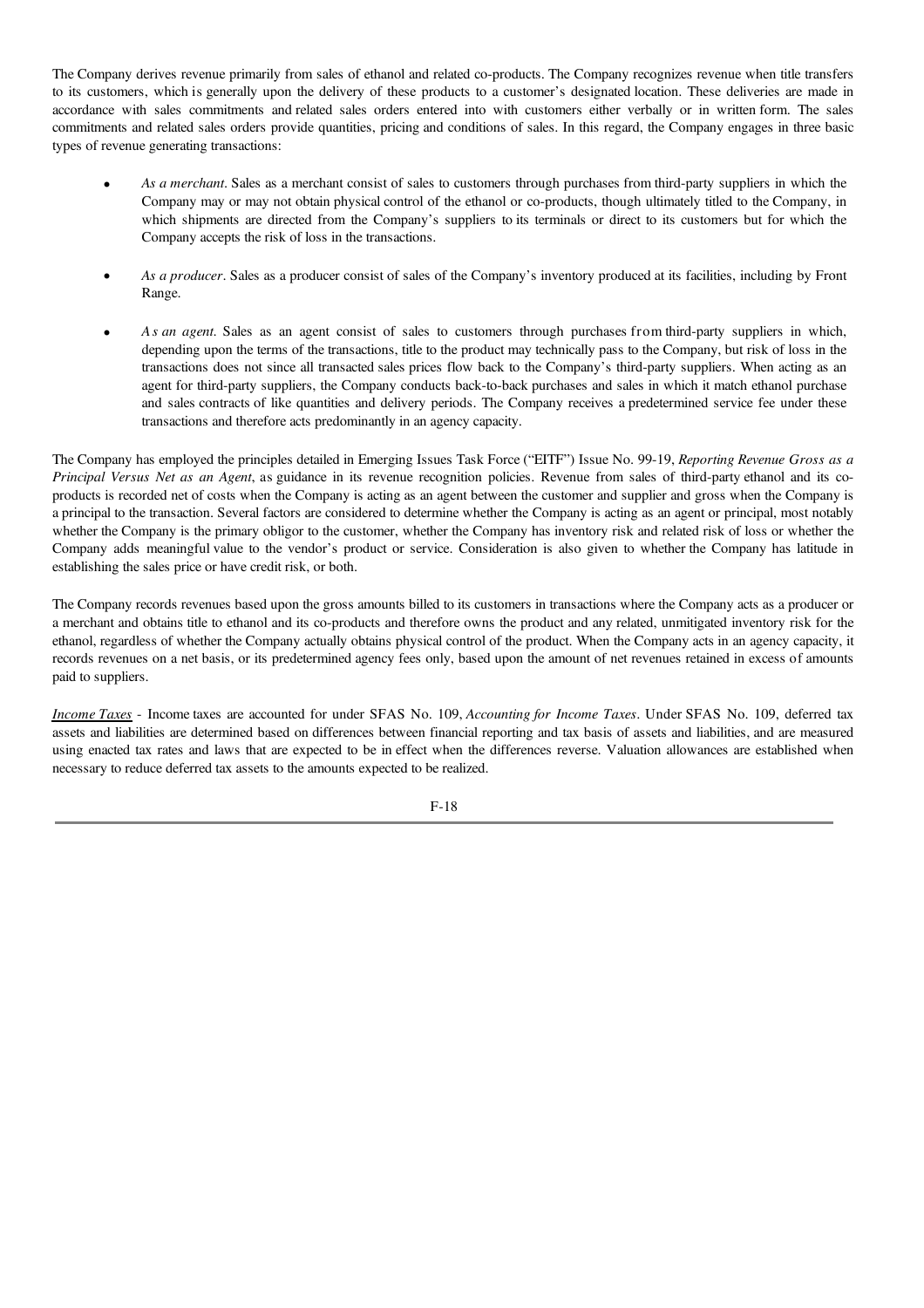*Estimates and Assumptions* - The preparation of the consolidated financial statements in conformity with accounting principles generally accepted in the United States requires management to make estimates and assumptions that affect the reported amounts of assets and liabilities and disclosure of contingent assets and liabilities at the date of the financial statements and the reported amounts of revenues and expenses during the reporting period. Significant estimates are required as part of determining allowance for doubtful accounts, estimated lives of property and equipment and intangibles, goodwill and long-lived asset impairments, valuation allowances on deferred income taxes, and the potential outcome of future tax consequences of events recognized in the Company's financial statements or tax returns. Actual results and outcomes may materially differ from management's estimates and assumptions.

*Reclassifications* - Certain prior year amounts have been reclassified to conform to the current presentation. Such reclassification had no effect on the net loss reported in the consolidated statements of operations.

*Recently Issued Accounting Pronouncements* - In February 2007, the FASB issued SFAS No. 159, *The Fair Value Option for Financial Assets and Financial Liabilities*. SFAS No. 159 permits an entity to irrevocably elect fair value on a contract-by-contract basis as the initial and subsequent measurement attribute for many financial assets and liabilities and certain other items including insurance contracts. Entities electing the fair value option would be required to recognize changes in fair value in earnings and to expense upfront cost and fees associated with the item for which the fair value option is elected. SFAS No. 159 is effective for fiscal years beginning after November 15, 2007. Early adoption is permitted as of the beginning of a fiscal year that begins on or before November 15, 2007, provided the entity also elects to apply the provisions of SFAS No. 157, *Fair Value Measurements*. The Company is currently evaluating the impact of adopting SFAS No. 159 on its financial condition or results of operations.

In September 2006, the Securities and Exchange Commission ("SEC") issued Staff Accounting Bulletin ("SAB") No. 108, Topic 1N, Financial Statements - Considering the Effects of Prior Year Misstatements When Ouantifying Misstatements in the Current Year Financial *Statements*. SAB No. 108 addresses how to quantify the effect of an error on the financial statements and requires a dual approach to compute the materiality of the misstatement. Specifically, the amount of the misstatement is to be computed using both the "rollover" (i.e., the current year income statement perspective) and the "iron curtain" (i.e., the year-end balance sheet perspective). SAB No. 108 is effective for all fiscal years ending after November 15, 2006, and accordingly, the Company adopted SAB No. 108 in the fourth quarter of 2006. The adoption of SAB No. 108 did not have a material impact on the Company's financial condition or its results of operations. (See Note 11.)

In September 2006, the FASB issued SFAS No. 157, *Fair Value Measurements*. This new statement provides a single definition of fair value, together with a framework for measuring it, and requires additional disclosure about the use of fair value to measure assets and liabilities. SFAS No. 157 also emphasizes that fair value is a market-based measurement, not an entity-specific measurement, and sets out a fair value hierarchy with the highest priority being quoted prices in active markets. The required effective date of SFAS No. 157 is the first quarter of 2008. The Company is currently evaluating the impact this statement may have on its consolidated financial statements.

In September 2006, the FASB issued FASB Staff Position ("FSP") AUG AIR-1, *Accounting for Planned Major Maintenance Activities*. The principal source of guidance on the accounting for planned major maintenance activities is the Airline Guide. The Airline Guide permitted four alternative methods of accounting for planned major maintenance activities: direct expense, built-in overhaul, deferral and accrual (accrue-inadvance). FSP AUG AIR-1 amended the Airline Guide by prohibiting the use of the accrue-in-advance method of accounting for planned major maintenance activities in annual and interim financial reporting periods. The required effective date of FSP AUG-AIR-1 is the first quarter of 2007. The Company does not anticipate FSP AUG AIR-1 to have a material affect on its consolidated financial statements.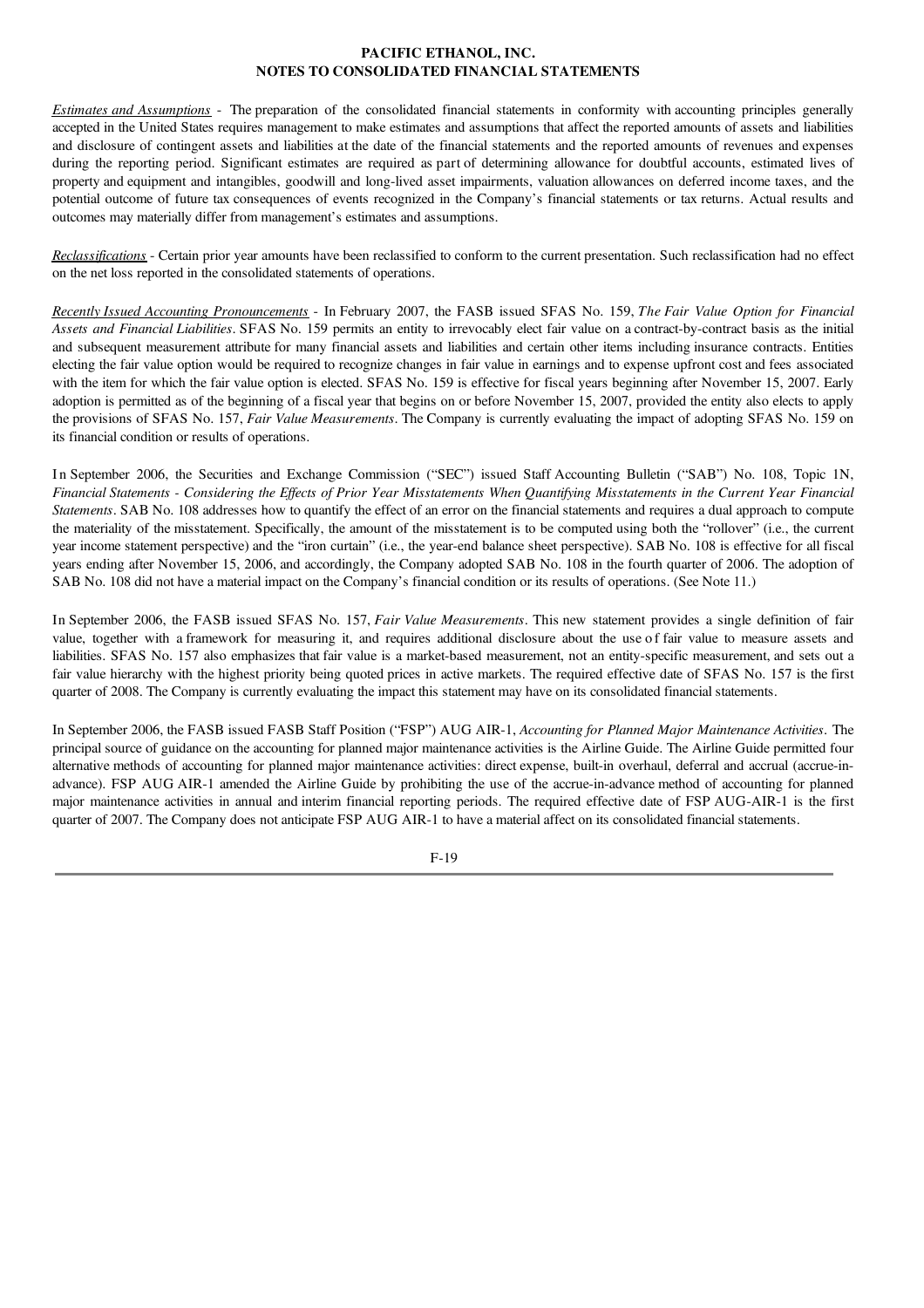In June 2006, the FASB issued Financial Interpretation ("FIN") No. 48, *Accounting for Uncertainty in Income Taxes—An Interpretation of FASB Statement No. 109*. This interpretation prescribes a recognition threshold and measurement attribute for the financial statement recognition and measurement of a tax position taken or expected to be taken in a tax return. The interpretation contains a two-step approach to recognizing and measuring uncertain tax positions accounted for in accordance with SFAS No. 109. The first step is to evaluate the tax position for recognition by determining if the weight of available evidence indicates that it is more likely than not that the position will be sustained on audit, including resolution of related appeals or litigation processes, if any. The second step is to measure the tax benefit as the largest amount which is more than fifty percent likely of being realized upon ultimate settlement. The interpretation also provides guidance on derecognition, classification, interest and penalties, and other matters. These provisions are effective for the Company beginning in the first quarter of 2007. The Company is assessing the impact of this statement and currently does not believe that the adoption will have a material effect on its consolidated financial statements.

In February 2006, the FASB issued SFAS No. 155, *Accounting for Certain Hybrid Financial Instruments,* which amends SFAS No. 133, Accounting for Derivative Instruments and Hedging Activities and SFAS No. 140, Accounting for the Impairment or Disposal of Long-Lived *Assets*. Specifically, SFAS No. 155 amends SFAS No. 133 to permit fair value remeasurement for any hybrid financial instrument with an embedded derivative that otherwise would require bifurcation, provided the whole instrument is accounted for on a fair value basis. Additionally, SFAS No. 155 amends SFAS No. 140 to allow a qualifying special purpose entity to hold a derivative financial instrument that pertains to a beneficial interest other than another derivative financial instrument. SFAS No. 155 applies to all financial instruments acquired or issued after the beginning of an entity's first fiscal year that begins after September 15, 2006, with early application allowed. The adoption of SFAS No. 155 is not expected to have a material impact on the Company's results of operations or financial position.

## 2. BUSINESS COMBINATIONS.

*Acquisition of Interest in Front Range* - On October 17, 2006, the Company entered into a Membership Interest Purchase Agreement with Eagle Energy to acquire Eagle Energy's 42% interest in Front Range. As consideration for the acquisition of Eagle Energy's interest in Front Range, the Company paid to Eagle Energy \$30,000,000 in cash, 2,081,888 shares of common stock valued at \$30,008,000 under the valuation provisions of the agreement and a warrant to purchase up to 693,963 shares of common stock at an exercise price of \$14.41 per share. The warrant expires October 17, 2007. The Company utilized EITF Issue No. 99-12, *Determination of the Measurement Date for the Market Price of Acquirer Securities Issued in a Purchase Business Combination*, to establish the market price of the securities issued in the transaction where the measurement date was determined to be the date at which the number of acquirer shares and the amount of consideration becomes fixed and determinable without subsequent revision. In the transaction, the measurement date on which the shares to be issued became fixed and determinable was October 17, 2006 and the common stock valuation price was \$14.41 per share, pursuant to the terms of the Front Range acquisition agreement, whereby the 10-day volume-weighted-average trading price prior to closing was used in determining the number of exercisable shares in the warrant. Using the Black-Scholes inputs model, the value of this warrant on the measurement date was \$5,087,000. The total value of the consideration paid to Eagle Energy was \$65,095,000. The Company incurred, and has capitalized, transaction costs associated with this acquisition of \$517,000.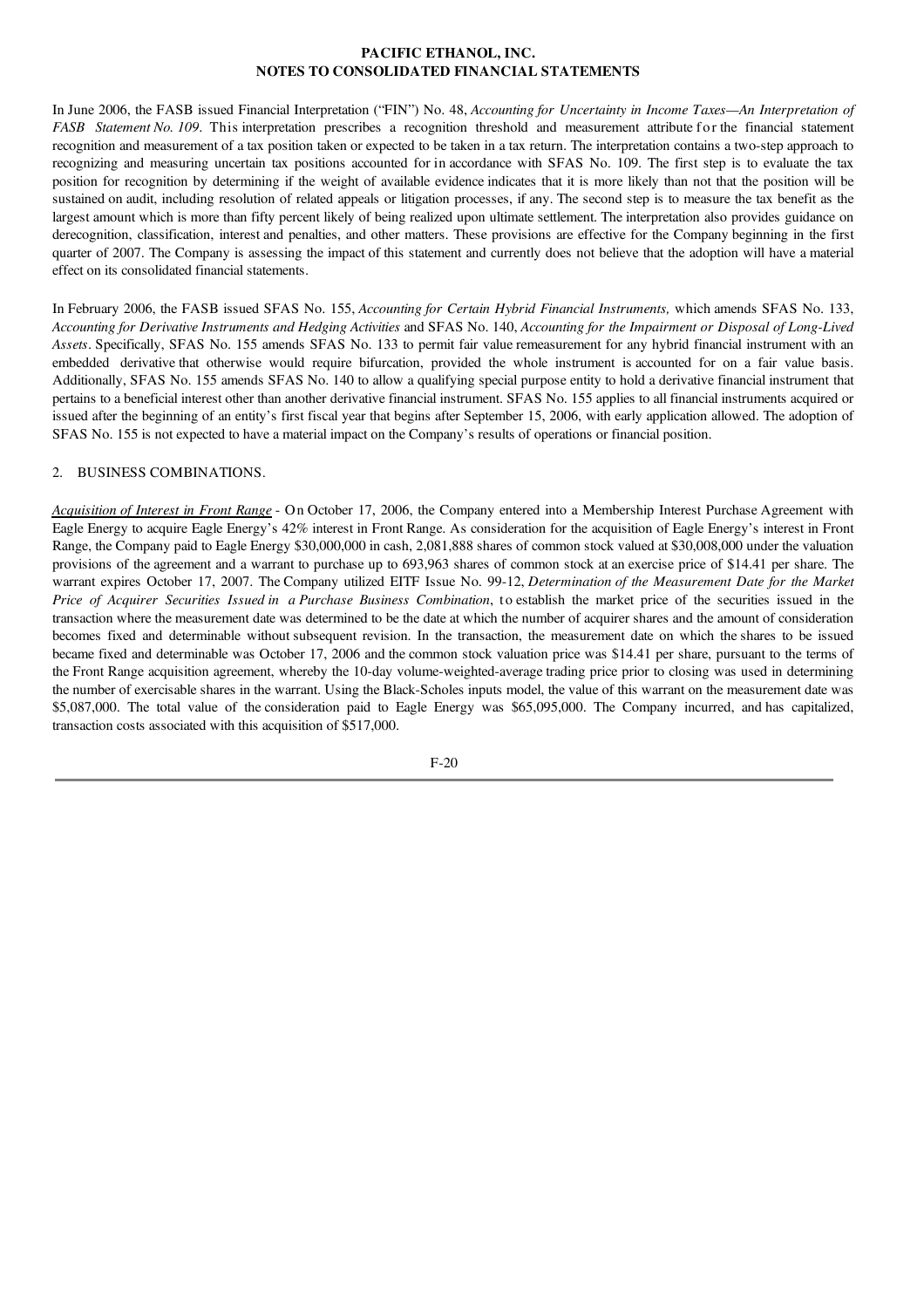The following summarizes the Company's estimated fair values of the Front Range tangible and intangible assets and liabilities acquired (in thousands):

| <b>Current Assets:</b>                               |           |
|------------------------------------------------------|-----------|
| Cash                                                 | \$<br>742 |
| Investments                                          | 7,058     |
| Receivables                                          | 3,520     |
| Inventories                                          | 3,535     |
| Other current assets                                 | 235       |
| <b>Total Current Assets</b>                          | 15,090    |
| Property and Equipment                               | 92,376    |
| Other Assets                                         | 584       |
| Intangible Assets:                                   |           |
| Customer backlogs                                    | 3,900     |
| Non-compete covenants                                | 400       |
| Goodwill                                             | 80,607    |
| <b>Total Intangible Assets</b>                       | 84,907    |
| <b>Total Assets</b>                                  | 192,957   |
| <b>Current Liabilities:</b>                          |           |
| Current portion of long-term debt                    | (3,395)   |
| Accounts payable and accrued expenses                | (4,591)   |
| <b>Total Current Liabilities</b>                     | (7,986)   |
| Long Term Debt                                       | (28, 753) |
| <b>Total Liabilities</b>                             | (36, 739) |
| Non-controlling interest in variable interest entity | (90,606)  |
| <b>Net Assets</b>                                    | 65,612    |
|                                                      |           |
| Cash issued to Eagle Energy                          | 30,000    |
| Stock issued to Eagle Energy                         | 30,008    |
| Value of warrant issued to Eagle Energy              | 5,087     |
| Acquisition expenses                                 | 517       |
| Transaction value                                    | 65,612    |

Prior to the Company's acquisition of its ownership interest in Front Range, the Company, directly or through one of its subsidiaries, had entered into four marketing and management agreements with Front Range.

The Company entered into a marketing agreement with Front Range on August 19, 2005 that provided the Company with the exclusive right to act as an agent to market and sell all of Front Range's ethanol production. The marketing agreement was amended on August 9, 2006 to extend the Company's relationship with Front Range to allow the Company to act as a merchant under this agreement. (See Note 1.) The marketing agreement was amended again on October 17, 2006 to provide for a term of six and a half years with provisions for annual automatic renewal thereafter.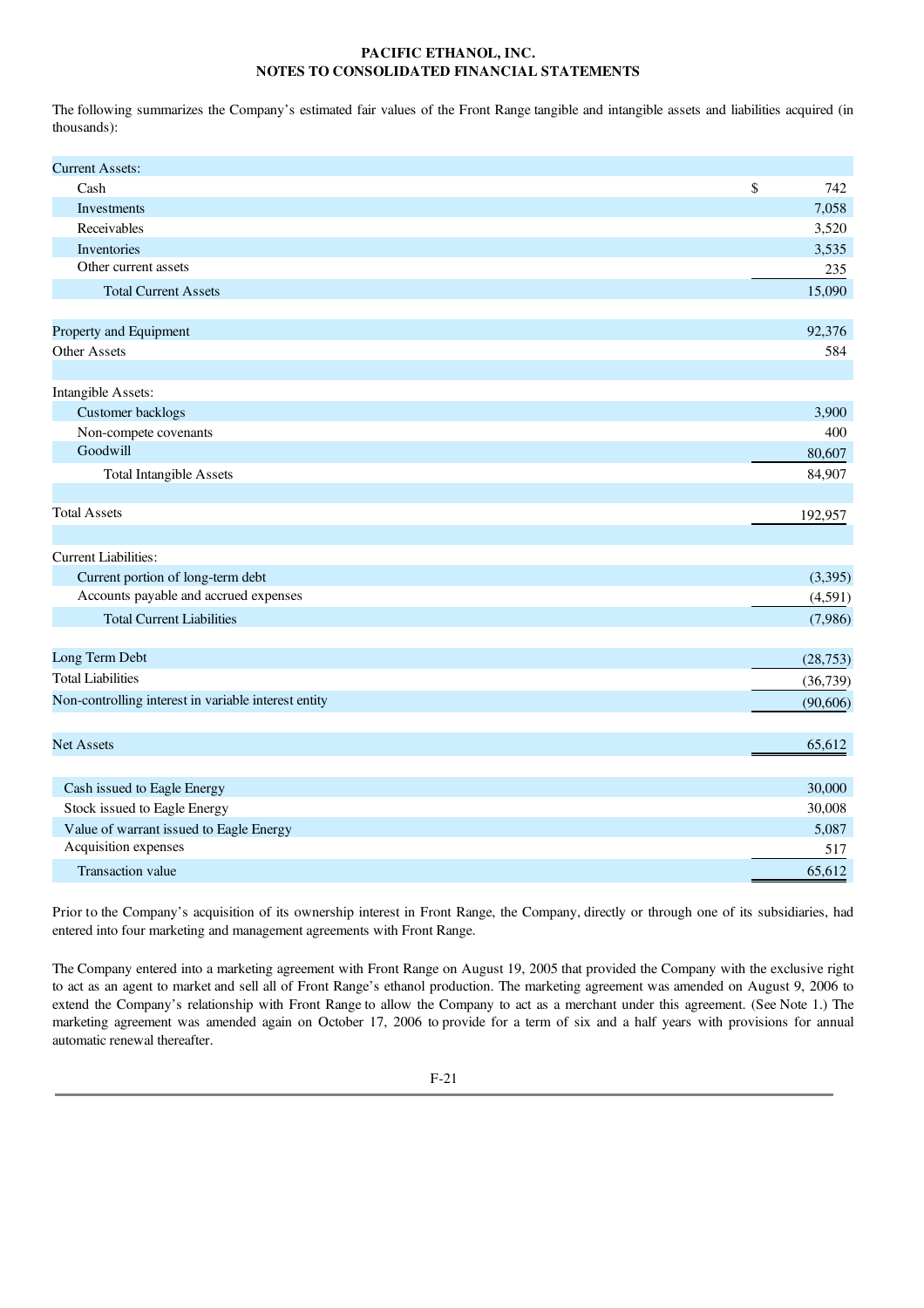The Company entered into a grain supply agreement with Front Range on August 20, 2005 (amended October 17, 2006) under which the Company is to negotiate on behalf of Front Range all grain purchase, procurement and transport contracts. The Company is to receive a \$1.00 per ton fee related to this service. The grain supply agreement has a term of two and a half years with provisions for annual automatic renewal thereafter.

The Company entered into a WDG marketing and services agreement with Front Range on August 19, 2005 (amended October 17, 2006) that provided the Company with the exclusive right to market and sell all of Front Range's WDG production. The Company is to receive the greater of a 5% fee of the amount sold or \$2.00 per ton. The WDG marketing and services agreement has a term of two and a half years with provisions for annual automatic renewal thereafter.

The Company entered into a management agreement with Front Range on August 30, 2005 under which the Company is to provide management services to Front Range relating to construction management and operational support. These services are advisory in nature as Front Range management retains ultimate decision making authority. The Company is to receive an annual management fee of \$150,000 under this agreement. The management agreement has a term of three years with provisions for annual automatic renewal thereafter.

The Company's acquisition of its ownership interest in Front Range does not impact the Company's rights or obligations under any of these agreements.

*Consolidation of Variable Interest Entities* - The Company has determined that Front Range meets the definition of a variable interest entity under FIN 46(R), *Consolidation of Variable Interest Entities*. The Company determined that it was the primary beneficiary of the variable interest entity as of October 17, 2006, when the Company acquired its ownership interest in Front Range. As a result, the Company consolidates the financial results of Front Range, including the entire balance sheet with the balance of the non-controlling interest displayed between liabilities and equity, and the income statement after intercompany eliminations for the period October 18, 2006 through December 31, 2006 with an adjustment for the non-controlling interest in net income. Under FIN 46(R), and as long as the Company is deemed the primary beneficiary of Front Range, it must treat Front Range as a consolidated subsidiary for financial reporting purposes. Therefore, the Company restated the assets, liabilities, and the non-controlling interests of Front Range to fair market values consistent with SFAS No. 141, *Business Combinations*, and SFAS No. 142, *Goodwill and Other Intangible Assets*. In accordance with SFAS No. 141, the Company allocated the purchase price to the tangible and intangible assets and liabilities acquired based upon their estimated fair values. The excess purchase price over the fair value was recorded as goodwill. (See Note 3.)

*Share Exchange Transaction* - On March 23, 2005, the shareholders of PEI California and the holders of the membership interests of each of Kinergy and ReEnergy, completed the Share Exchange Transaction. The Share Exchange Transaction has been accounted for as a reverse acquisition whereby PEI California is deemed to be the accounting acquiror.

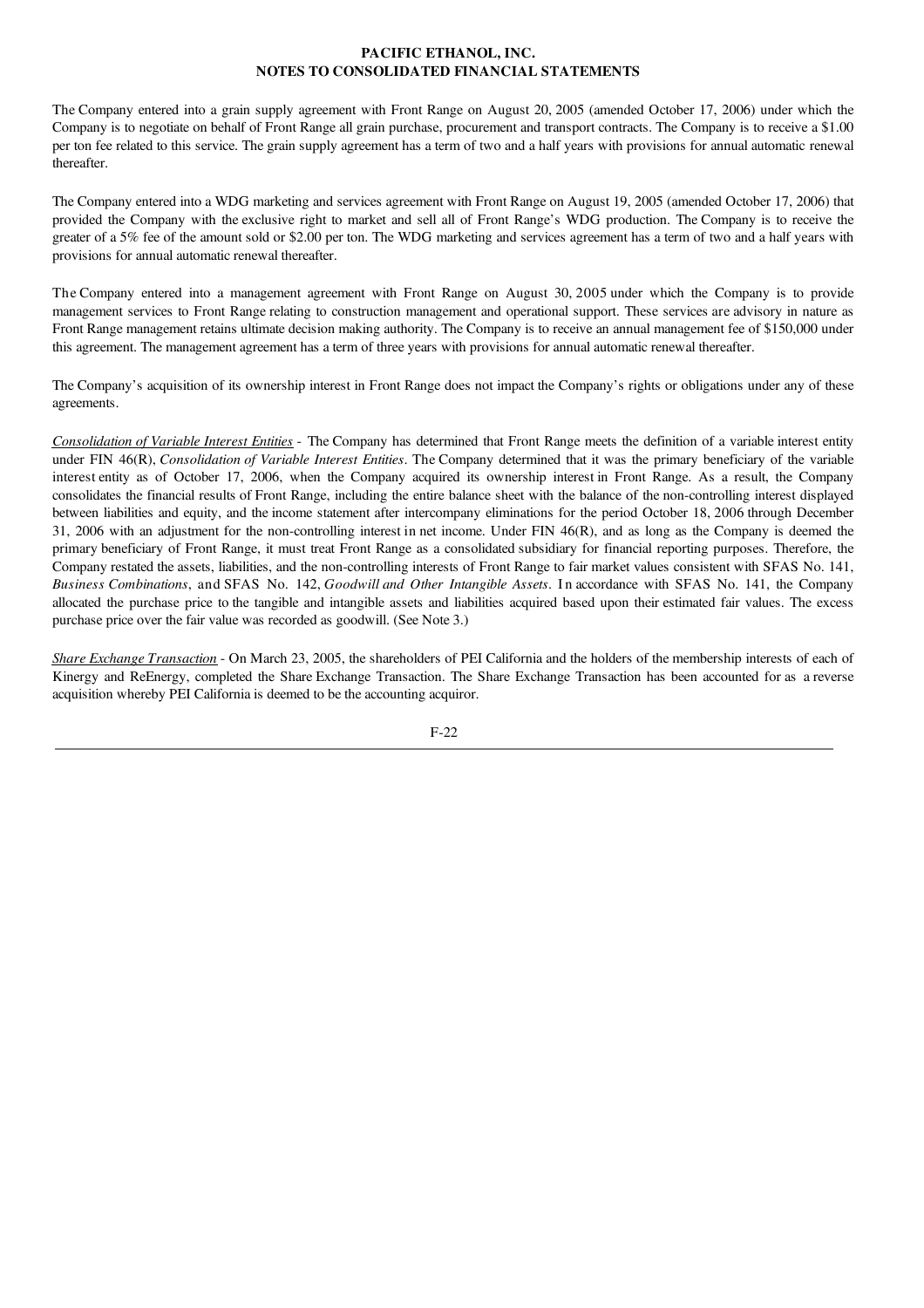The following table summarizes the assets acquired and liabilities assumed in connection with the Share Exchange Transaction (in thousands):

|                                                              | Accessity      | Kinergy        | ReEnergy       |                |
|--------------------------------------------------------------|----------------|----------------|----------------|----------------|
|                                                              | March 23, 2005 | March 23, 2005 | March 23, 2005 | Total          |
| <b>Current Assets</b>                                        |                |                |                |                |
| Cash                                                         | \$<br>2,870    | \$<br>454      | \$<br>3        | \$<br>3,327    |
| Other current assets                                         |                | 3,407          |                | 3,407          |
| <b>Total Current Assets</b>                                  | 2,870          | 3,861          | 3              | 6,734          |
| Property and Equipment                                       |                | 7              |                | $\overline{7}$ |
| Other Assets                                                 |                |                |                |                |
| Land option                                                  |                |                | 120            | 120            |
| <b>Intangible Assets</b>                                     |                |                |                |                |
| Distribution backlog                                         |                | 136            |                | 136            |
| Customer relations                                           |                | 4,741          |                | 4,741          |
| Non-compete                                                  |                | 695            |                | 695            |
| Trade name                                                   |                | 2,678          |                | 2,678          |
| Goodwill (Note 11)                                           |                | 2,566          |                | 2,566          |
| <b>Total Intangible Assets</b>                               |                | 10,816         |                | 10,816         |
| <b>Total Assets</b>                                          | 2,870          | 14,684         | 123            | 17,677         |
| <b>Current Liabilities</b>                                   |                |                |                |                |
| Accounts payable and accrued expenses                        | 139            | 1,772          |                | 1,912          |
| Amount due to Cagan McAfee                                   | 83             |                |                | 83             |
| Due to Kinergy/ReEnergy Members                              |                | 2,096          | $\overline{2}$ | 2,098          |
| <b>Total Current Liabilities</b>                             | 222            | 3,868          | $\overline{3}$ | 4,093          |
| Net Assets                                                   | \$<br>2,648    | $\$$<br>10,816 | $\$$<br>120    | $\$$<br>13,584 |
|                                                              |                |                |                |                |
| Expense for services rendered in connection with feasibility |                |                |                |                |
| study                                                        | \$             | \$             | \$<br>852      | \$<br>852      |
| <b>Stock Issued</b>                                          | 2,339          | 3,875          | 125            | 6,339          |
| Stock issued to Accessity officers                           | 600            |                |                | 600            |
| Stock Issued as finders fee                                  | 150            |                |                | 150            |
| <b>Total Stock Issued</b>                                    | 3,089          | 3,875          | 125            | 7,089          |

*Reverse Acquisition* - Immediately prior to the consummation of the Share Exchange Transaction, the Company's predecessor, Accessity, reincorporated in the State of Delaware under the name "Pacific Ethanol, Inc" through a merger of Accessity with and into its then-whollyowned Delaware subsidiary named Pacific Ethanol, Inc., which was formed for the purpose of effecting the reincorporation (the "Reincorporation Merger"). In connection with the Reincorporation Merger, the shareholders of Accessity became stockholders of the Company and the Company succeeded to the rights, properties and assets and assumed the liabilities of Accessity.

In addition, Accessity divested its two operating subsidiaries. Accordingly, effective as of the closing of the Share Exchange Transaction, Accessity did not have any ongoing business operations. Assets consisting primarily of cash and cash equivalents totaling \$2,870,000 were acquired and certain current liabilities of \$222,000 were assumed from Accessity. Because Accessity had no operations and only net monetary assets, the Share Exchange Transaction is being treated as a capital transaction, whereby PEI California acquired the net monetary assets of Accessity, accompanied by a recapitalization of PEI California. As such, no fair value adjustments were necessary for any of the assets acquired or liabilities assumed.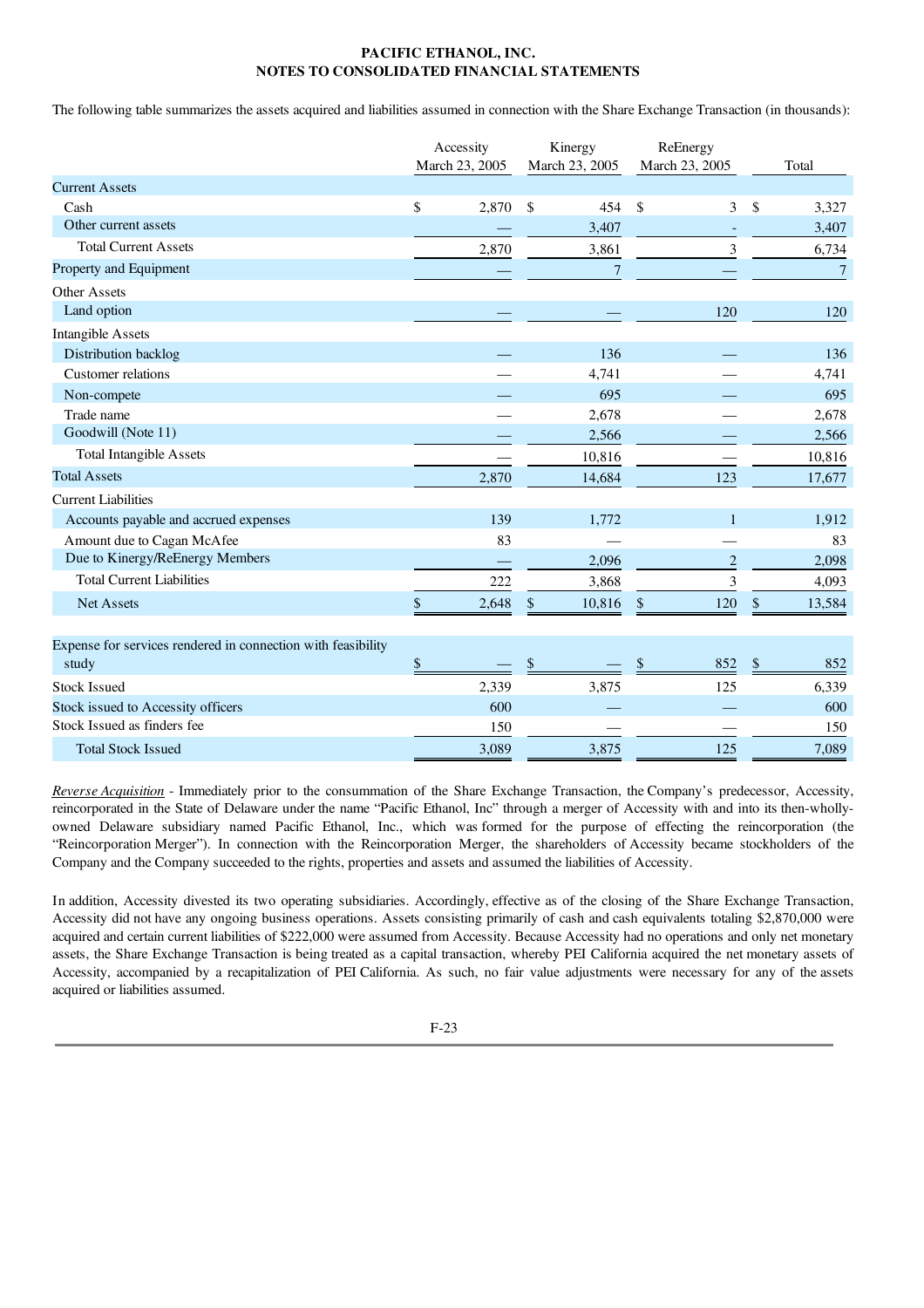The former shareholders of Accessity, who collectively held 2,339,452 shares of common stock of Accessity, became the stockholders of an equal number of shares of common stock of the Company and holders of options and warrants to acquire shares of common stock of Accessity, who collectively held options and warrants to acquire 402,667 shares of common stock of Accessity, became holders of options and warrants to acquire an equal number of shares of common stock of the Company.

In connection with the reverse acquisition, the Company issued to Accessity's and the Company's former Chairman of the Board, President and Chief Executive Officer, 400,000 shares of the Company's common stock in consideration of his obligations under a Confidentiality, Non-Competition, Non-Solicitation and Consulting Agreement that was entered into with the Company in connection with the Share Exchange Transaction. These shares, valued at \$1,012,000, are accounted for as transaction costs of the reverse acquisition.

In connection with the reverse acquisition, the Company issued to Accessity's and the Company's former Senior Vice President, Secretary, Treasurer and Chief Financial Officer, 200,000 shares of the Company's common stock in consideration of his obligations under a Confidentiality, Non-Competition, Non-Solicitation and Consulting Agreement that was entered into with the Company in connection with the Share Exchange Transaction. These shares, valued at \$506,000, are accounted for as transaction costs of the reverse acquisition.

On March 23, 2005, the Company issued 150,000 shares of common stock to an independent contractor for services rendered by her as a finder in connection with the Share Exchange Transaction. These shares, valued at \$380,000, are accounted for as transaction costs of the reverse acquisition.

Immediately prior to the closing of the Share Exchange Transaction, certain shareholders of PEI California sold an aggregate of 250,000 shares of PEI California's common stock owned by them to the then-Chief Executive Officer of Accessity at \$0.01 per share to compensate him for facilitating the closing of the Share Exchange Transaction. These shares, valued at \$633,000, are accounted for as transaction costs of the reverse acquisition.

In addition to the value of the shares transferred as discussed above totaling \$2,530,000, the Company incurred \$821,000 in legal fees, finder's fees and valuation services in connection with the reverse acquisition, resulting in total transaction costs of \$3,351,000. The Company has recorded an expense with a corresponding increase in paid in capital in the amount of \$481,000 for transaction costs incurred in excess of the cash acquired from Accessity.

*Kinergy Acquisition* - In connection with the Share Exchange Transaction, the Company issued 3,875,000 shares of common stock to the sole limited liability company member of Kinergy to acquire Kinergy. This stock was valued at \$9,804,000.

Immediately prior to the closing of the Share Exchange Transaction, the Chairman of the Board of Directors of the Company and PEI California sold 300,000 shares of PEI California's common stock to the sole member of Kinergy and an officer and director of the Company and PEI California, at \$0.01 per share to compensate him for facilitating the closing of the Share Exchange Transaction. The transfer of these shares resulted in additional purchase price of \$759,000.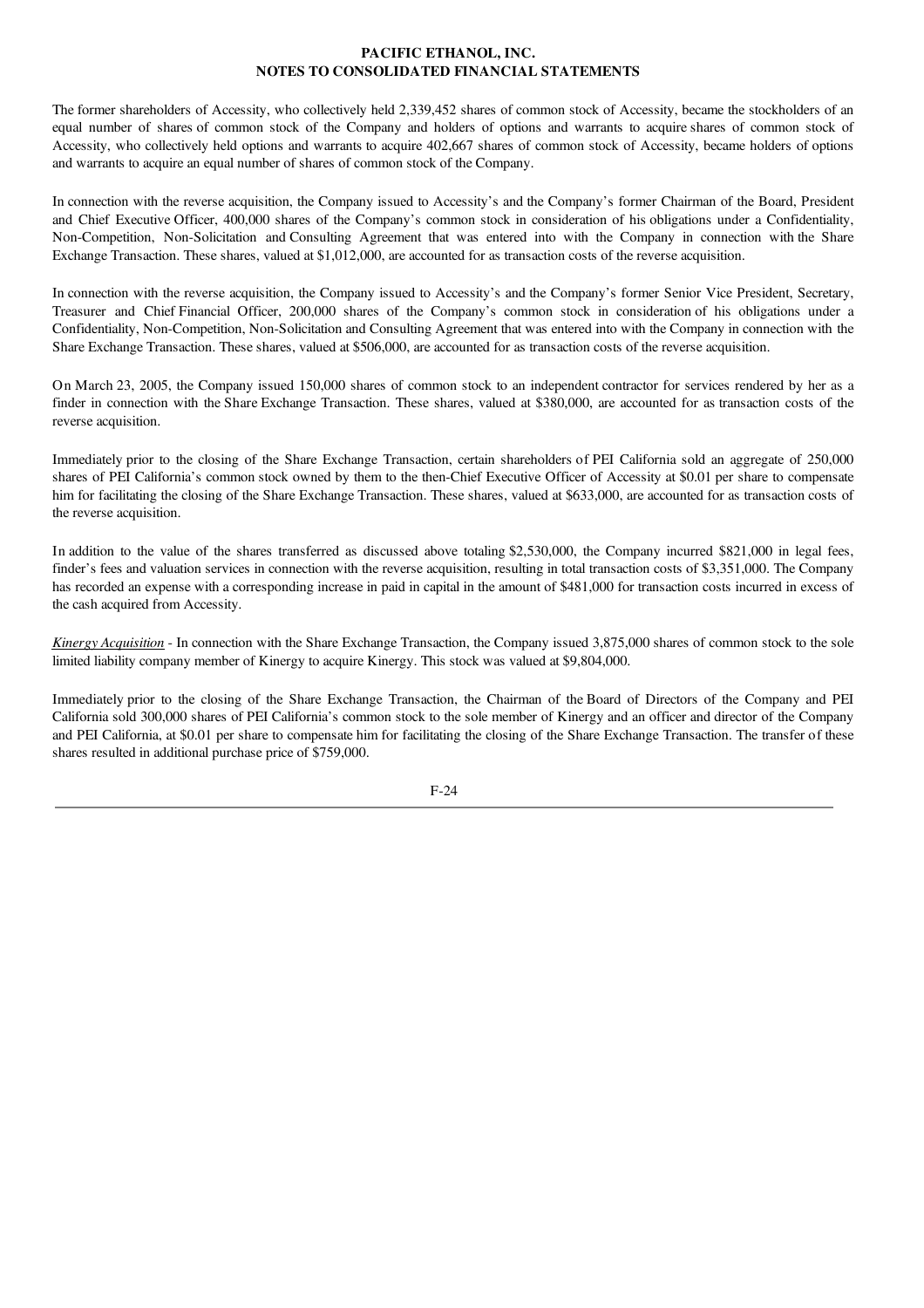Immediately prior to the closing of the Share Exchange Transaction, the Chairman of the Board of Directors of the Company and PEI California sold 100,000 shares of PEI California's common stock to a member of ReEnergy and a related party of the sole member of Kinergy, at \$0.01 per share to compensate him for facilitating the closing of the Share Exchange Transaction. The transfer of these shares resulted in additional purchase price of \$253,000.

The transfer of these shares increased the purchase price by \$1,012,000 resulting in a total purchase price for Kinergy of \$10,816,000.

Pursuant to the terms of the Share Exchange Transaction, Kinergy distributed to its sole member in the form of a promissory note in the amount of \$2,096,000, Kinergy's net worth as set forth on Kinergy's balance sheet prepared in accordance with generally accepted accounting principles, as of March 23, 2005. As a result, there was no value to the net assets acquired, resulting in a significant premium paid to acquire Kinergy. In deciding to pay this premium, the Company considered various factors, including the value of Kinergy's trade name, Kinergy's extensive market presence and history, Kinergy's industry knowledge and expertise, Kinergy's extensive customer relationships and expected synergies among Kinergy's businesses and assets and the Company's planned entry into the ethanol production business. The purchase price has been allocated as follows (in thousands):

|                        | March 23, 2005 |
|------------------------|----------------|
| <b>Backlog</b>         | \$<br>136      |
| Customer relationships | 4,741          |
| Non-compete            | 695            |
| Kinergy trade name     | 2,678          |
| Goodwill (Note 11)     | 2,566          |
| Total assets acquired  | 10,816         |

The Company has determined that the Kinergy trade name has an indefinite life and therefore, rather than being amortized, it will be periodically tested for impairment. The distribution backlog had an estimated life of six months, the customer relationships were estimated to have a ten-year life and the non-compete had an estimated life of three years and, as a result, will be amortized accordingly, unless otherwise impaired at an earlier time.

*ReEnergy Acquisition* - The Company made a \$150,000 cash payment and issued 125,000 shares of stock valued at \$316,000 for the acquisition of ReEnergy. In addition, immediately prior to the closing of the Share Exchange Transaction, the Company's and PEI California's Chairman of the Board of Directors, sold 200,000 shares of PEI California's common stock to the individual members of ReEnergy at \$0.01 per share, to compensate them for facilitating the closing of the Share Exchange Transaction. The contribution of these shares increased the purchase price by \$506,000 for a total of \$972,000. Of this amount, \$120,000 was recorded as an asset for an option to acquire land and because the acquisition of ReEnergy was not deemed to be an acquisition of a business, the remaining purchase price of \$852,000 was recorded as an expense for services rendered in connection with a feasibility study. Upon expiration of ReEnergy's option on December 15, 2005, the Company expensed the \$120,000 asset associated with the fair value of the option.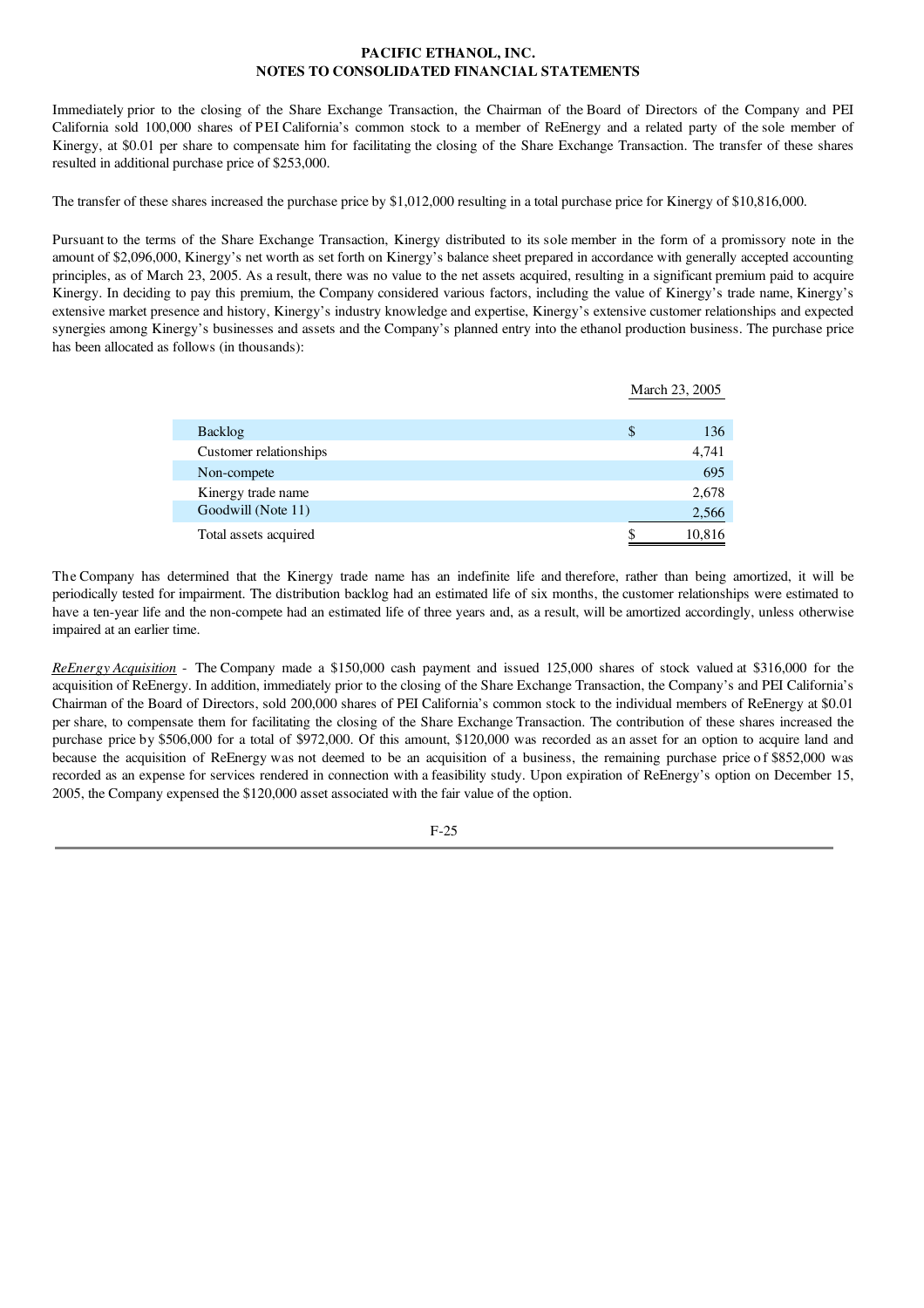The following table summarizes, on an unaudited pro forma basis, the combined results of operations of the Company, as though the acquisitions of Kinergy and Front Range occurred as of January 1, 2004. The pro forma amounts give effect to appropriate adjustments for amortization of intangible assets and income taxes. The pro forma amounts presented are not necessarily indicative of future operating results (in thousands, except per share data):

|                                       | Year Ended December 31, |  |              |  |          |  |
|---------------------------------------|-------------------------|--|--------------|--|----------|--|
|                                       | 2006                    |  | $2005^{(1)}$ |  | 2004     |  |
| Net sales                             | 244,046                 |  | 111,187      |  | 82,810   |  |
| Net income (loss)                     | 7,026                   |  | (13,095)     |  | (6, 559) |  |
| Preferred stock dividends             | \$<br>$(2,998)$ \$      |  |              |  |          |  |
| Deemed dividend on preferred stock    | (84,000)                |  |              |  |          |  |
| Loss available to common stockholders | (79, 972)               |  | (13,095)     |  | (6, 559) |  |
| Basic loss per share of common stock  | (2.30)                  |  | (0.52)       |  | (0.53)   |  |

(1) Front Range's ethanol production facility became operational in June 2006 and accordingly, no sales revenues and only administrative expenses were incurred during 2005 and 2004.

## 3. CONSOLIDATION OF VARIABLE-INTEREST ENTITY.

\_\_\_\_\_\_\_\_\_\_\_

In January 2003, the FASB issued FIN 46, *Consolidation of Variable Interest Entities*, and in December 2003, amended it by issuing FIN 46(R). FIN 46(R) addresses consolidation by business enterprises of variable interest entities that either: (i) do not have sufficient equity investment at risk to permit the entity to finance its activities without additional subordinated financial support, or (ii) have equity investors that lack an essential characteristic of a controlling financial interest.

Under FIN 46(R), the primary beneficiary of a variable interest entity is the party that absorbs a majority of the entity's expected losses, receives a majority of its expected residual returns, or both, as a result of holding variable interests, which can be ownership, contractual, or other financial interests that change with the fair value of the entity's net assets.

The objective of FIN  $46(R)$  is to improve financial reporting by enterprises involved with variable interest entities. In that regard, FIN  $46(R)$ requires that if a business enterprise has a controlling financial interest in a variable interest entity, the assets, liabilities and results of the activities of the variable interest entity should be included in the consolidated financial statements with those of the primary beneficiary enterprise.

Front Range was formed on July 29, 2004 to construct and operate a 40 million gallon dry mill ethanol plant in Windsor, Colorado, Front Range began producing ethanol in June 2006. On October 17, 2006, the Company entered into a Membership Interest Purchase Agreement with Eagle Energy to acquire Eagle Energy's 42% interest in Front Range. (See Note 2.)

The Company has determined that Front Range meets the definition of a variable interest entity under FIN 46(R). The Company is considered the primary beneficiary and is therefore required to treat Front Range as a consolidated subsidiary for financial reporting purposes rather than use equity investment accounting treatment. (See Note 2.)

At December 31, 2006, Front Range had contributed \$2,511,000 in net income after consolidating eliminations.

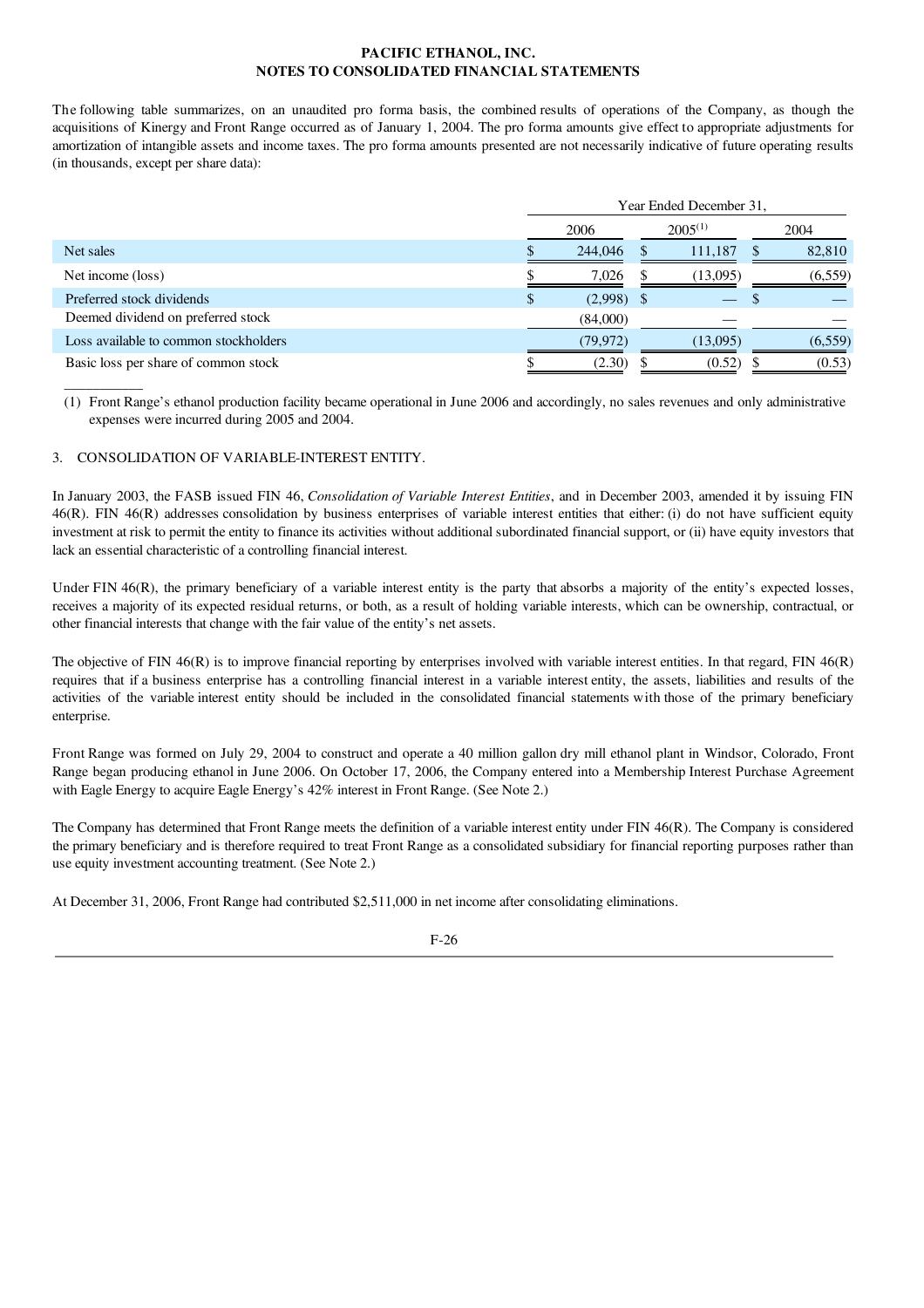A t December 31, 2006, the consolidation also added \$5,920,000 in cash and cash equivalents, \$11,119,000 in marketable securities, \$2,503,000 to inventories, \$121,000 to other current assets, \$93,404,000 to property and equipment, including \$39,909,000 of basis adjustment, \$555,000 to other assets, \$7,506,000 to payables and other current liabilities and \$28,970,000 to long-term debt. Additionally, the Company recorded \$3,292,000 of intangible assets and \$80,607,000 of goodwill relating to the transaction.

# 4. MARKETABLE SECURITIES.

The cost, gross unrealized gains (losses) and fair value of the available-for-sale securities by security type at December 31, 2006 and 2005 are as follows (in thousands):

|                                        | Cost            |    | Gross Unrealized<br>Gains | Gross Unrealized<br>(Losses) |      | Fair Value |
|----------------------------------------|-----------------|----|---------------------------|------------------------------|------|------------|
| 2006:                                  |                 |    |                           |                              |      |            |
| Available-for-sale:                    |                 |    |                           |                              |      |            |
| U.S. Treasury securities               | \$<br>27,651 \$ |    | 349S                      |                              | - \$ | 28,000     |
| Other short-term marketable securities | 11,119          |    |                           |                              |      | 11,119     |
| Total marketable securities            | 38,770          |    | 349                       |                              |      | 39,119     |
| 2005:                                  |                 |    |                           |                              |      |            |
| Available-for-sale:                    |                 |    |                           |                              |      |            |
| <b>Auction Rate securities</b>         | 2,750           | -S |                           |                              |      | 2,750      |
| Total marketable securities            | 2,750           |    |                           |                              |      | 2,750      |

## 5. RELATED PARTY NOTES RECEIVABLE.

On December 30, 2005, an employee was advanced \$40,000 at 5% interest, due and payable on or before June 30, 2006, to cover withholding taxes due on reportable gross taxable income related to a stock grant of 25,000 shares on June 23, 2005. The loan was repaid in full on June 20, 2006.

On December 30, 2005, an employee was advanced \$96,000 at 5% interest, due and payable on or before June 30, 2006, to cover withholding taxes due on reportable gross taxable income related to a stock grant of 45,000 shares on June 23, 2005. The loan was repaid in full on June 29, 2006.

# 6. PROPERTY AND EQUIPMENT.

Pacific Ethanol Madera LLC ("PEI Madera"), an indirect subsidiary of the Company, entered into a Design-Build Agreement with W.M. Lyles Co., a subsidiary of Lyles Diversified, Inc. ("LDI"), at the time, a significant shareholder of the Company that provides for design and build services to be rendered by W.M. Lyles Co. to PEI Madera with respect to the Madera facility (the "Project").

For the years ending December 31, 2006, 2005, and 2004, the Company had incurred costs of \$47,522,000, \$17,917,000 and \$1,307,000, respectively, under the design-build contract with W.M. Lyles Co. Included in this amount is a total of \$2,897,000, \$853,000 and \$453,000 related to the construction management fee of W.M. Lyles Co., of which \$238,000, \$196,000 and \$236,000 had not been paid at December 31, 2006, 2005 and 2004, respectively.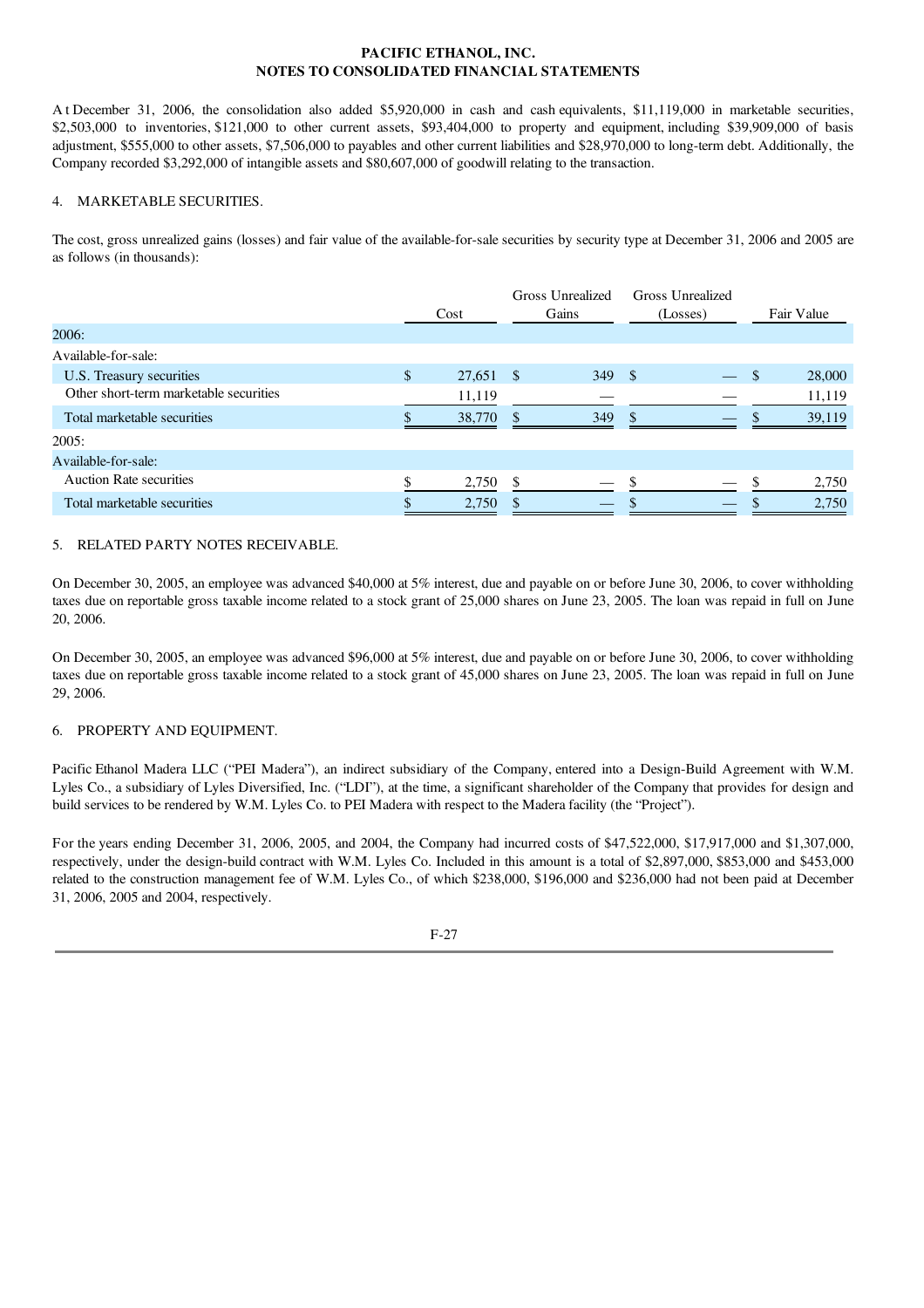The Company's Madera facility was completed in October 2006. The facility's construction costs and total project costs were \$67,100,000 and \$78,700,000, respectively. This included capitalized interest of \$671,000.

On October 17, 2006, the Company acquired 42% of the outstanding member interests of Front Range, which owns and operates a dry mill ethanol plant in Windsor, Colorado. The facility, including the plant, land, equipment, water rights, as well as site improvements, had a total net book value of \$92,376,000 on the date of the acquisition.

Property and equipment consisted of the following (in thousands):

|                                          |      | December 31, |      |        |  |
|------------------------------------------|------|--------------|------|--------|--|
|                                          | 2006 |              | 2005 |        |  |
| Land                                     | S    | 4,350        | - \$ | 515    |  |
| Water rights - capital lease             |      | 1,607        |      |        |  |
| <b>Facilities</b>                        |      | 43,701       |      | 4,235  |  |
| Equipment and vehicles                   |      | 124,059      |      | 374    |  |
| Office furniture, fixtures and equipment |      | 1,338        |      | 378    |  |
|                                          |      | 175,055      |      | 5,502  |  |
| Accumulated depreciation                 |      | (2,511)      |      | (211)  |  |
|                                          |      | 172,544      |      | 5,291  |  |
| Construction in progress                 |      | 23,612       |      | 17,917 |  |
|                                          |      | 196,156      |      | 23,208 |  |

Included in construction in progress at December 31, 2006 and 2005 was capitalized interest of \$0 and \$298,000, respectively. Depreciation expense was \$2,284,000, \$85,000 and \$79,000 for the years ended December 31, 2006, 2005 and 2004, respectively.

In January 2004, canola stored in one of the silos at the Company's Madera facility caught fire. The facility was fully insured with \$10,000,000 of property and general liability insurance. The canola was owned by a third party who was also insured. As of December 31, 2006, the Company received gross insurance proceeds of \$4,240,000. Restoration is nearing completion.

### 7. GOODWILL AND OTHER INTANGIBLE ASSETS.

Goodwill represents the excess of cost of an acquired entity over the net of the amounts assigned to net assets acquired and liabilities assumed, in the context of a business combination. The Company accounts for its goodwill and other intangible assets in accordance with SFAS No. 142, *Goodwill and Other Intangible Assets*, where goodwill and certain other intangible assets, deemed to have indefinite lives, are not periodically amortized but are subjected to annual impairment tests in order to assess whether their current fair values exceed their carrying amounts. This determination is performed for each identified intangible asset using discounted cash flow analyses under a number of scenarios that are weighted based on the probability of different scenarios and outcomes. The estimates of future cash flows are judgments based on management's experience and knowledge of the Company's operations and the industries in which the Company operates. These estimates can be significantly affected by future changes in market conditions, the economic environment and capital spending decisions of the Company's customers and inflation. Currently, and into the foreseeable future, the Company is operating on a single-segmented, singlereporting unit basis. Multiple assets within each of the recorded classes of listed intangible assets are aggregated, regardless of origin, for the purpose of this assessment. The Company performed its annual reviews of impairment and believes that future cash flows expected to be received from its goodwill and other long-lived intangible assets will exceed the assets' carrying values, and, accordingly, the Company has not recognized any impairment losses through December 31, 2006.

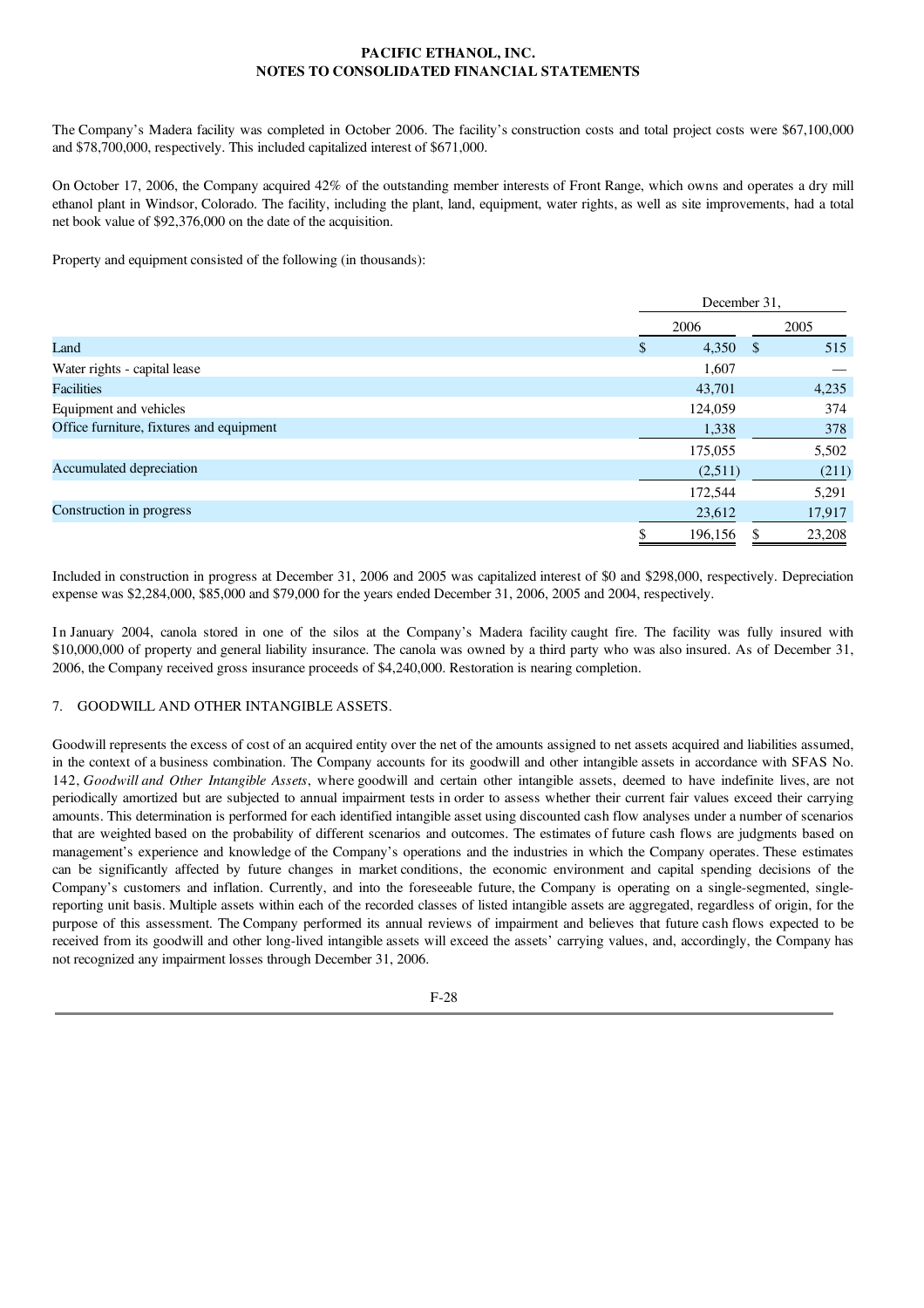Any assessed impairments will be permanent and expensed in the period in which the impairment is determined. If the Company determines through its assessment process that any of its intangible assets require impairment charges, the charges will be recorded in the other operating charges line item in the consolidated statements of operations.

Goodwill of \$80,607,000 was recorded for the year ended December 31, 2006 as a result of the Company's purchase of ownership interests in Front Range and the related accounting treatments. (See Note 2.) This goodwill will, in the future and in conformity with SFAS No. 142, be subjected to annual impairment tests to assess whether the current fair values exceed the carrying amounts.

The Company recorded \$2,566,000 of goodwill for the year ended December 31, 2005 a s part of the Share Exchange Transaction in connection with the acquisition of Kinergy. (See Note 11.) In addition to goodwill, the Company has determined that the Kinergy trade name valued at \$2,678,000 and acquired in connection with the Share Exchange Transaction in connection with its acquisition of Kinergy, has an indefinite life and therefore, rather than being amortized, will, along with the recorded goodwill, be tested annually for impairment.

The remaining intangible assets have been identified as assets with definite lives and were acquired in the year ended December 31, 2006 in connection with the Company's acquisition of its minority interest in Front Range and in the year ended December 31, 2005 as part of the Share Exchange Transaction in connection with the Company's acquisition of Kinergy. The Company will amortize these assets over their established lives. Additionally, the Company will test these assets with established lives annually for impairment if conditions exist that indicate that carrying values may not be recoverable. Possible conditions leading to the unrecoverability of these assets include changes in market conditions, changes in future economic conditions or changes in technological feasibility that impact the Company's assessments of future operations.

For the year ended December 31, 2005, \$4,741,000 was recorded as the value of purchased customer relationships as part of the Share Exchange Transaction in connection with its acquisition of Kinergy. The life associated with this item was established at ten years.

Non-compete agreements were acquired in the amounts of \$400,000 for the year ended December 31, 2006 for the Company's acquisition of its minority interest in Front Range and \$695,000 for the year ended December 31, 2005 for the Share Exchange Transaction in connection with the Company's acquisition of Kinergy, and had, estimated useful lives of two and three years, respectively.

Customer backlogs of \$3,900,000 and \$136,000, respectively were also recorded as part of the Company's acquisition of its minority interest in Front Range as of October 17, 2006 and the Share Exchange Transaction in connection with the Company's acquisition of Kinergy for the year ended December 31, 2005, and had estimated useful lives of eight and six months, respectively.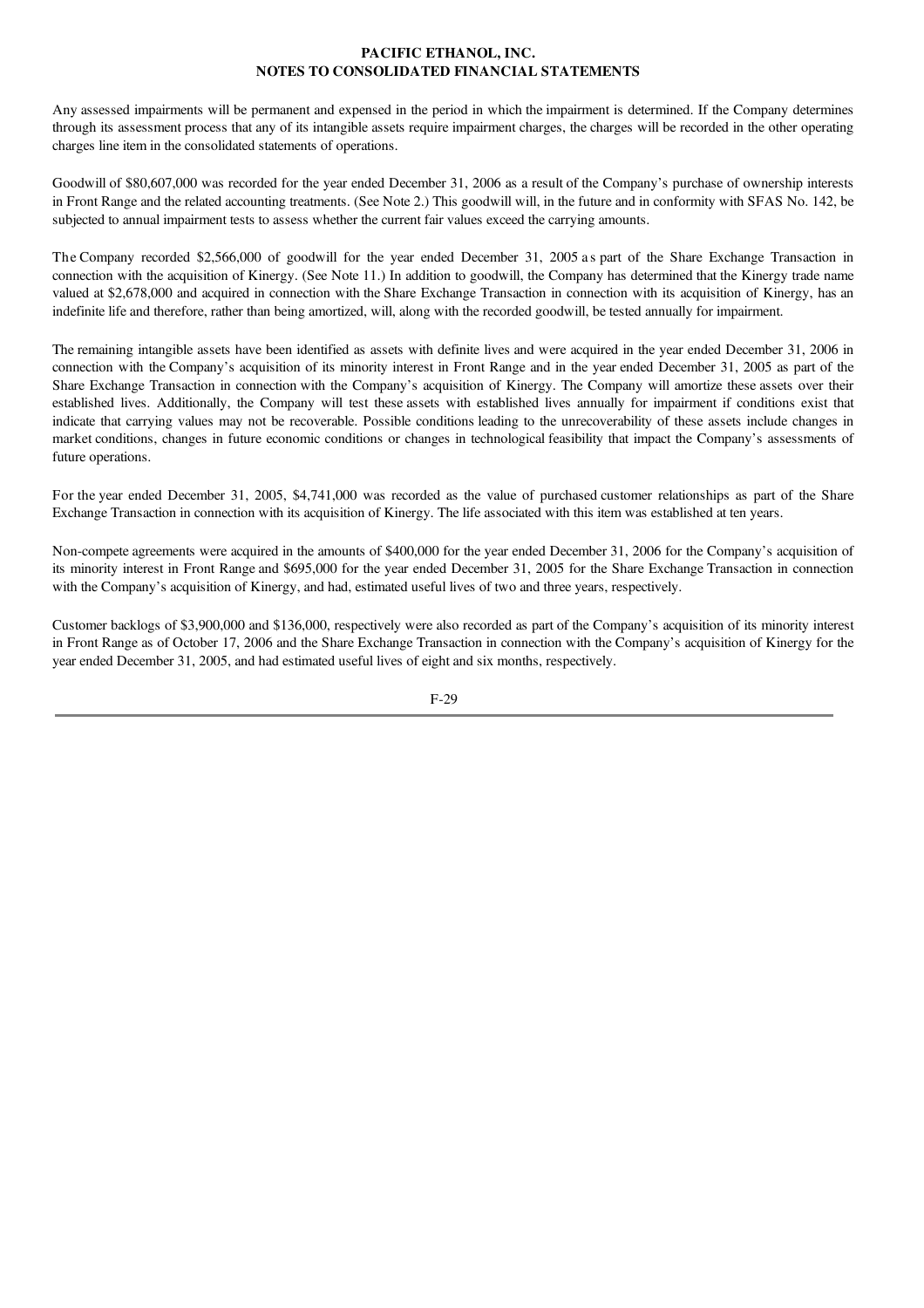The table below represents the net balances recorded at December 31, 2006 and 2005 for goodwill and intangible assets (in thousands):

|                                                 |                           |                 | December 31, 2006                          |                   |             | December 31, 2005                         |                   |
|-------------------------------------------------|---------------------------|-----------------|--------------------------------------------|-------------------|-------------|-------------------------------------------|-------------------|
|                                                 | Useful<br>Life<br>(Years) | Gross           | Accumulated<br>Amortization/<br>Impairment | Net Book<br>Value | Gross       | Accumlated<br>Amortization/<br>Impairment | Net Book<br>Value |
| <b>Non-Amortizing:</b>                          |                           |                 |                                            |                   |             |                                           |                   |
| Goodwill recognized in<br>business combinations |                           | \$<br>85,307 \$ | $-$ \$                                     | 85,307 \$         | 2,566 \$    | $-$ \$                                    | 2,566             |
| Trademarks, brand names                         |                           | 2,678           |                                            | 2.678             | 2.678       |                                           | 2,678             |
| Amortizing:                                     |                           |                 |                                            |                   |             |                                           |                   |
| Customer relationships                          | 10                        | 4,741           | 840                                        | 3,901             | 4,741       | 366                                       | 4,375             |
| Non-compete covenants                           | $2 - 3$                   | 1,095           | 444                                        | 651               | 695         | 179                                       | 516               |
| Customer backlogs                               | $\leq$ 1                  | 4,036           | 1,111                                      | 2,925             | 136         | 136                                       |                   |
| Total goodwill and intangible<br>assets         |                           | 97,857 \$       | $2,395$ \$                                 | 95,462 \$         | $10.816$ \$ | 681 \$                                    | 10,135            |

Amortization expense associated with intangible assets totaled \$1,714,000, \$681,000, and \$0 for the years ended December 31, 2006, 2005, and 2004, respectively. The Company's impairment tests were performed throughout the year ended December 31, 2006 and assessed each intangible asset identified to determine if its current fair value exceeded its carrying value under SFAS No. 142. The tests indicated that none of these assets were impaired. The weighted-average unamortized lives of the amortizing intangible assets is 8.2, 1.6 and 0.5 years for customer relationships, non-compete covenants and customer backlog, respectively.

The expected amortization expenses relating to amortizable intangible assets in each of the five years after December 31, 2006, are (in thousands):

| Year Ended   |             |
|--------------|-------------|
| December 31, | Amount      |
| 2007         | \$<br>3,831 |
| 2008         | 694         |
| 2009         | 474         |
| 2010         | 474         |
| 2011         | 474         |
| Total        | 5,947       |

#### 8. ACCRUED LIABILITIES

Accrued liabilities as of December 31, 2006 and 2005 consisted of the following (in thousands):

|                                     | 2006  | 2005  |
|-------------------------------------|-------|-------|
| Fire damage restoration in progress | 131   | 3,158 |
| Insurance policy premium financing  |       | 209   |
| Accrued interest payable            | 465   |       |
| Derivative instruments              | 97    |       |
| Other taxes payable                 | 579   |       |
| Other accrued liabilities           | 3,526 | 56    |
| Total accrued liabilities           | 4.798 | 3.423 |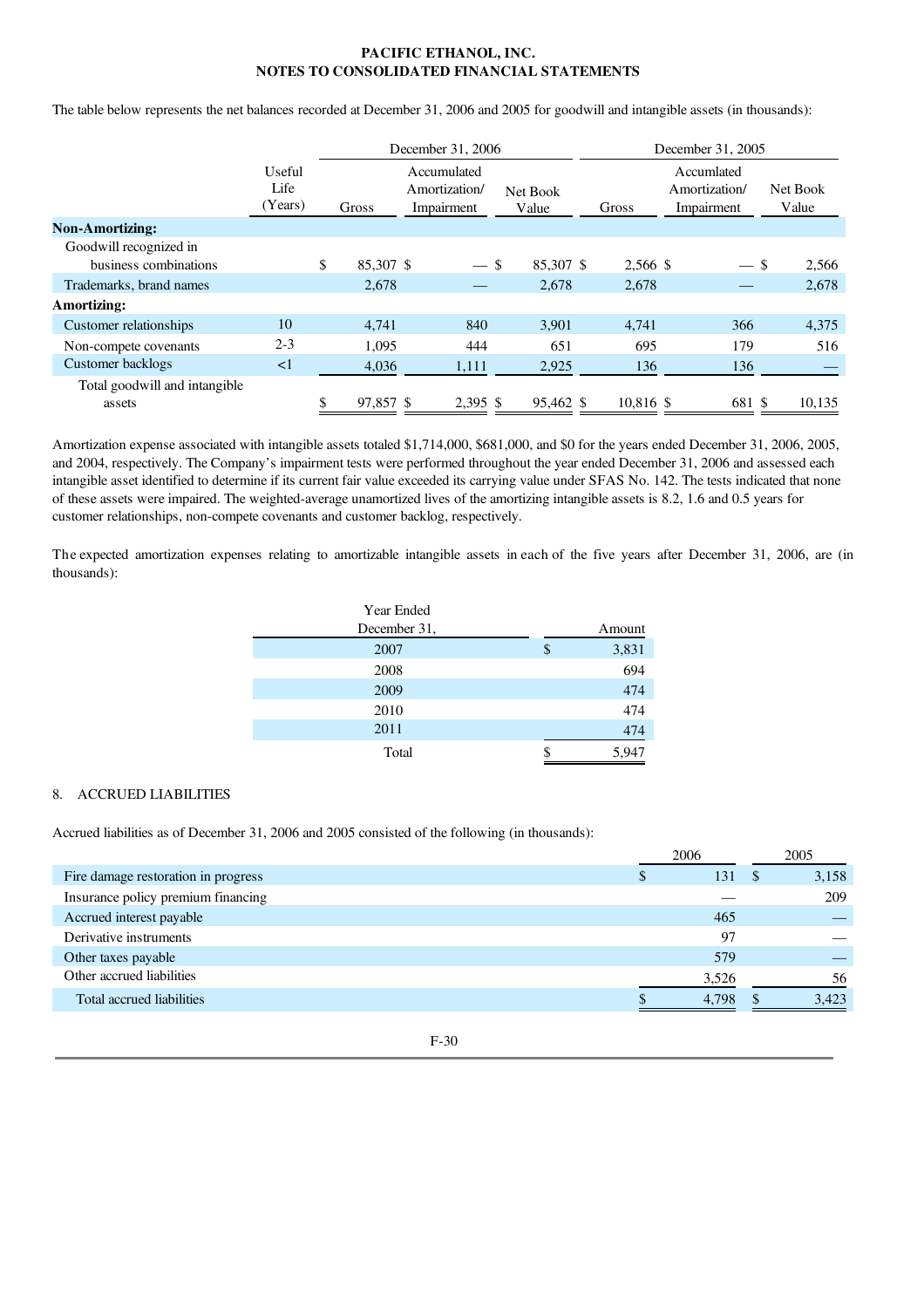# 9. LINES OF CREDIT.

On November 1, 2005, Kinergy executed a Loan Revision/Extension Agreement (the "Agreement") dated October 4, 2005 with Comerica Bank. The Agreement was effective as of June 20, 2005 and related to a Master Revolving Note dated September 24, 2004 in the amount of \$2,000,000, reduced by an Irrevocable Standby Letter of Credit in the amount of \$400,000, leaving funds available of \$1,600,000 on the line of credit, as further described below. Under the Agreement, the maturity date of the Master Revolving Note was extended from October 5, 2005 to October 5, 2006. As of the execution date of the Agreement, no amounts were owed to Comerica under the Master Revolving Note. Principal amounts outstanding under the Note accrued interest, on a per annum basis, at the prime rate of interest plus 1.0%, which was 8.25% at December 31, 2005. There were no balances outstanding under the Master Revolving Note as of December 31, 2005.

On October 1, 2005, the Company was issued an Irrevocable Standby Letter of Credit by Comerica Bank, for any sum not to exceed a total of \$400,000. The designated beneficiary is a vendor of the Company, and the letter is valid through March 31, 2006. On April 4, 2006, the Irrevocable Standby Letter of Credit was extended through September 30, 2006. The Loan Agreement with Comerica and its related Letter of Credit expired on October 5, 2006 and were not further extended.

Front Range has a line of credit of \$3.5 million with a commercial bank to support working capital, specifically inventories and accounts receivable. The line of credit expires November 30, 2007 and bears interest at a rate equal to the 30-day London Interbank Offered Rate (LIBOR) plus 3.50%. As of December 31, 2006, the interest rate was 8.83%. The line of credit is secured by substantially all of the assets of the Front Range. Front Range had no outstanding balance on this line of credit as of December 31, 2006.

Front Range has an available letter of credit of up to \$1,500,000 with a commercial bank. Upon issuance of any letter of credit, Front Range is to pay the bank a commitment fee equal to a rate of 1.75% per annum on the stated amount of the letter of credit along with the bank fees associated with the issuance of such letter of credit. Front Range had no outstanding balance on this available letter of credit as of December 31, 2006.

$$
F-31
$$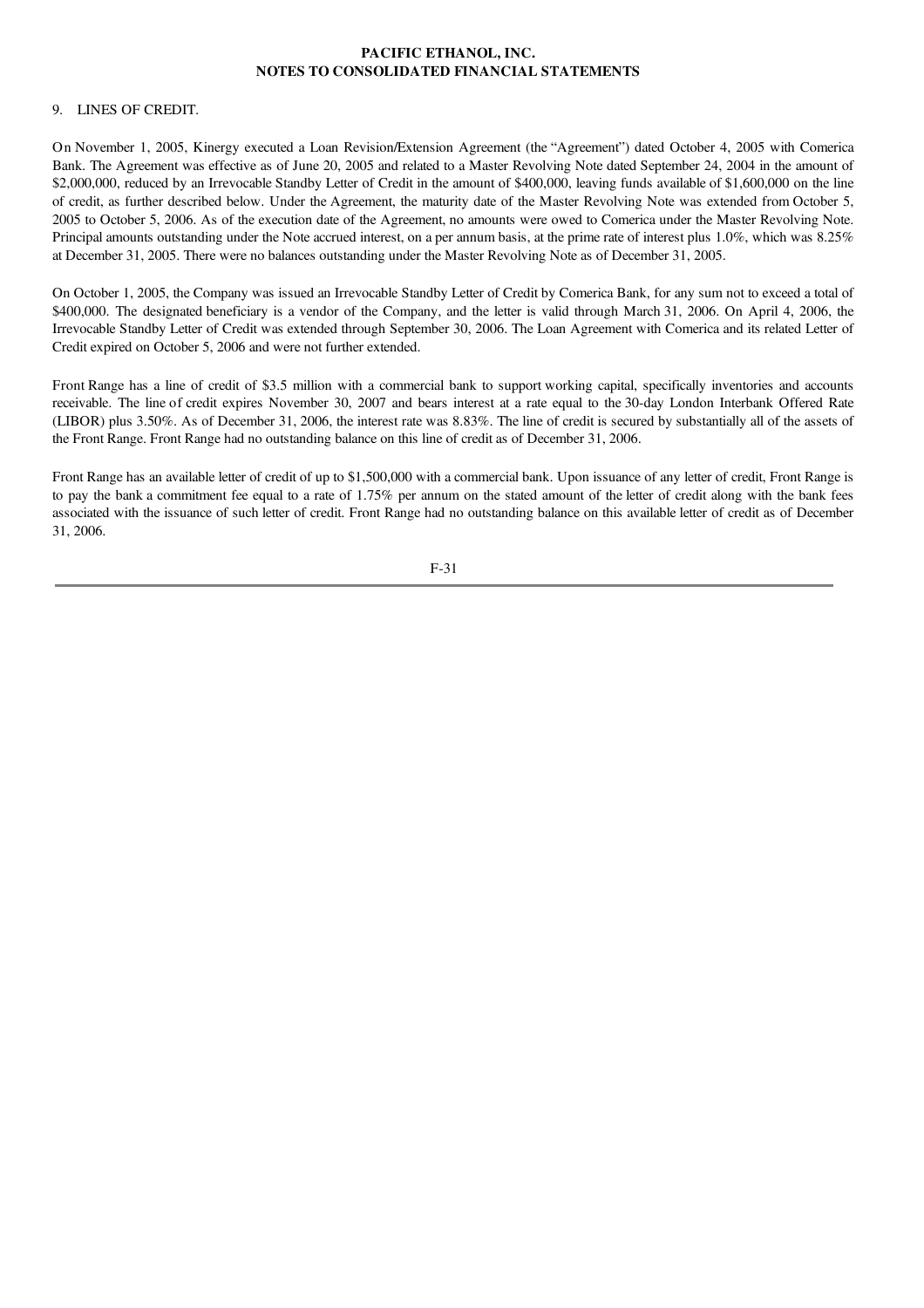## 10. DEBT

Long-term borrowings at December 31, 2006 and 2005 are summarized in the table below (in thousands):

|                                                                                                                                                                                                                                                                                                                                                                                                                                                                                                          | 2006         |    | 2005 |
|----------------------------------------------------------------------------------------------------------------------------------------------------------------------------------------------------------------------------------------------------------------------------------------------------------------------------------------------------------------------------------------------------------------------------------------------------------------------------------------------------------|--------------|----|------|
| Secured floating rate notes, due August 2011                                                                                                                                                                                                                                                                                                                                                                                                                                                             |              |    |      |
| Swap Note - is a term loan, with a floating interest rate, established on a quarterly basis, equal<br>to the 90-day LIBOR, plus 3.00%. The loan matures in five years, but has required<br>principal payments due based on a ten year amortization schedule. Quarterly payments of<br>principal are approximately \$675, including interest. Front Range has entered into a swap<br>contract with the lender to provide a fixed rate of 8.16% and equal to the outstanding<br>balance of the note.       | \$<br>17,658 | \$ |      |
| Variable Rate Note - is a term loan that carries an interest rate that will float at a rate equal to<br>the 90-day LIBOR, plus 2.75-3.50%, depending on Front Range's debt-to-net worth<br>ratio. The variable loan matures in five years and includes required quarterly payments of<br>approximately \$654 which are applied in a cascading order, as follows: Long Term<br>Revolving Note interest, Variable Rate Note interest, Variable Rate Note principal, Long<br>Term Revolving Note principal. | 12,607       |    |      |
| Long Term Revolving Note - is a revolving loan in the amount of \$5,000 and carries an<br>interest rate that will float at a rate equal to the 30-day LIBOR, plus 2.75-3.50%,<br>depending on Front Range's debt-to-net worth ratio. Repayment terms are included above<br>in the description of the Variable Rate Note.                                                                                                                                                                                 | 1,617        |    |      |
|                                                                                                                                                                                                                                                                                                                                                                                                                                                                                                          |              |    |      |
| Water rights capital lease obligations                                                                                                                                                                                                                                                                                                                                                                                                                                                                   | 1,213        |    |      |
|                                                                                                                                                                                                                                                                                                                                                                                                                                                                                                          | 33,095       |    |      |
| Less short-term portion                                                                                                                                                                                                                                                                                                                                                                                                                                                                                  | (4,125)      |    |      |
| Long-term debt                                                                                                                                                                                                                                                                                                                                                                                                                                                                                           | \$<br>28,970 | S  |      |

These term loans relating to Front Range include an accelerated principal reduction provision relating to Front Range's excess net cash flow. Excess net cash flow is measured on an annual basis and is defined as net income before interest expense, income taxes, depreciation and amortization and after giving effect to scheduled loan payments and capital expenditures. The provision requires Front Range to pay 20% of its excess net cash flow within 120 days of its year end; however, this amount is not to exceed \$4,000,000 per fiscal year. The accelerated payment for the year ended December 31, 2006 is estimated at \$1,349,000, is expected to be paid prior to April 30, 2007 and had the effect of increasing the maturities of long-term debt due in 2007 and decreasing the future maturities of long-term debt that would have been due in 2011. Interest rates at December 31, 2006 were 8.4%, 8.9%, 8.8% for the swap, variable rate and revolving loans, respectively. These notes carried average effective interest rates of 8.2%, 8.9% and 8.8%, respectively, during the period ended December 31, 2006.

The three term loans listed above represent permanent financing and are collateralized by a perfected, priority security interest in all of the assets of Front Range, including inventories and all rights, title and interest in all tangible and intangible assets of Front Range; a pledge of 100% of the ownership interest in Front Range; an assignment of all revenues produced by Front Range; pledge and assignment of Front Range's material contracts and documents, to the extent assignable; all contractual cash flows associated with such agreements; and any other collateral security as bank may reasonably request.

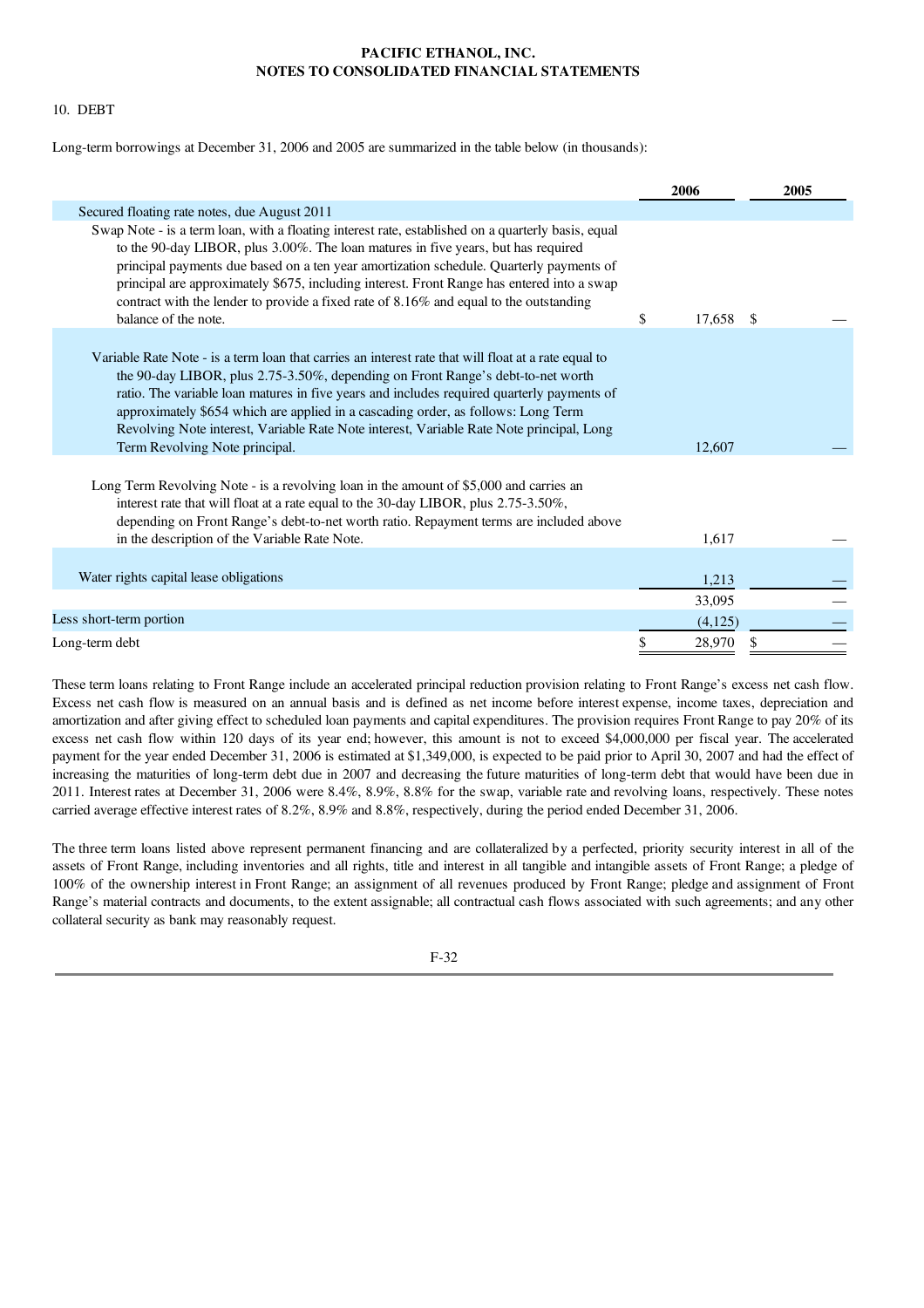These collateralizations restrict the assets and revenues as well as future financing strategies of Front Range, the Company's variable interest entity, but do not apply to, nor have bearing upon any financing strategies that the Company may choose to execute in the future.

The carrying values and classification of assets that are collateral for the obligations of Front Range at December 31, 2006 are as follows (in thousands):

| Cash and cash equivalents            | \$<br>5,920   |
|--------------------------------------|---------------|
| Investments in marketable securities | 11,119        |
| Accounts receivable                  | 1,676         |
| Inventories                          | 2,511         |
| Other assets                         | 121           |
| Property and equipment               | 93,404        |
| Intangible assets                    | 3,292         |
| Total collateralized assets          | \$<br>118,043 |

Interest expense on all borrowings during the years ended December 31, 2006, 2005 and 2004 was \$720,000, \$495,000 and \$529,000, respectively. These amounts were net of capitalized interest of \$671,000, \$298,000 and \$46,000 in 2006, 2005 and 2004, respectively, and included the Company's construction costs of plant and equipment. Front Range is subject to certain loan covenants that are effective beginning in the fourth quarter of 2006. Under these covenants, Front Range is required to maintain a certain fixed-charge coverage ratio, a minimum level of working capital and a minimum level of net worth. The covenants also set a maximum amount of additional debt that may be incurred by Front Range. The covenants also limit annual distributions that may be made to owners of Front Range, including the Company, based on Front Range's leverage ratio. At December 31, 2006, Front Range was in compliance with all terms and conditions of the above credit facilities.

The water rights lease obligation relates to a lease agreement with the Town of Windsor for augmentation water for use in Front Range's production processes. The lease requires an initial payment of \$400,000 and annual payments of \$160,000 per year for the next ten years. The future payments were discounted using a 5.25% interest rate, comparable to available borrowing rates at the time of execution of the agreement. The obligation has been recorded as a capital lease and included in long-term obligations and the related asset has been included in property and equipment.

The amounts of long-term debt maturing in each of the five years after December 31, 2006 are included below (in thousands):

| Year Ended December 31, | A mount     |
|-------------------------|-------------|
| 2007                    | \$<br>4,125 |
| 2008                    | 3,009       |
| 2009                    | 3,264       |
| 2010                    | 3,536       |
| 2011                    | 18,476      |
| Thereafter              | 685         |
| Total                   | 33,095      |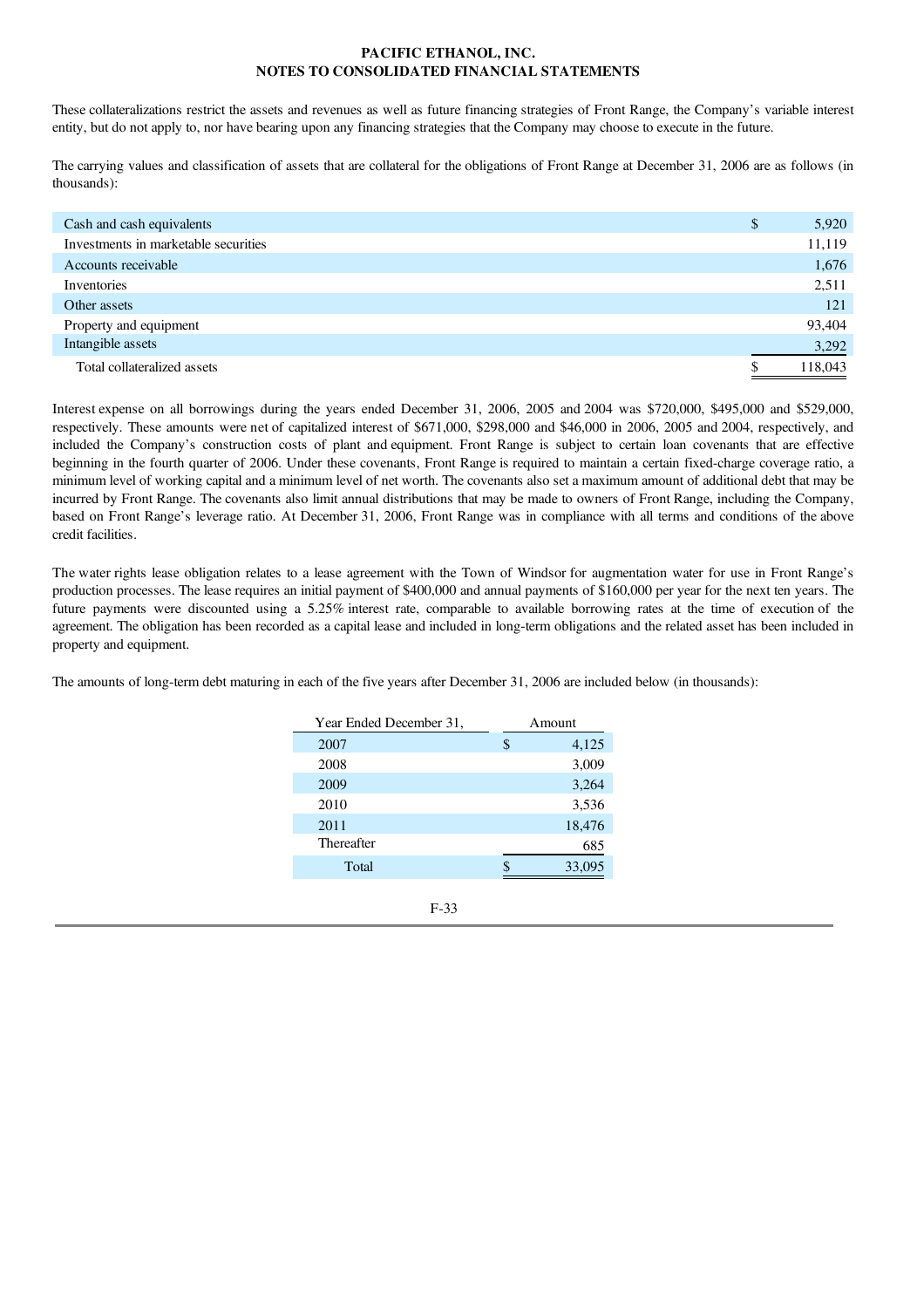On April 13, 2006, the Company entered into a Construction and Term Loan Agreement with TD BankNorth, N.A. and Comerica Bank for debt financing in the aggregate amount of up to approximately \$34.0 million. In December 2006, the Company paid \$1.0 million to amend this agreement to extend the termination date through February 28, 2007. On February 28, 2007, this debt financing was unused and terminated.

# 11. CUMULATIVE EFFECT ADJUSTMENT

\_\_\_\_\_\_\_\_\_\_

In September 2006, the SEC issued SAB No. 108, Topic 1N, *Financial Statements* — *Considering the Ef ects of Prior Year Misstatements When Quantifying Misstatements in the Current Year Financial Statements.* SAB No. 108 was issued in order to eliminate the diversity of practice surrounding how public companies quantify financial statement misstatements.

Traditionally, there have been two widely recognized methods for quantifying the effects of financial statement misstatements: the "roll-over" method and the "iron curtain" method. The roll-over method focuses primarily on the impact of a misstatement on the income statement- including the reversing effect of prior year misstatements--but its use can lead to the accumulation of misstatements in the balance sheet. The iron-curtain method, on the other hand, focuses primarily on the effect of correcting the period-end balance sheet with less emphasis on the reversing effects of prior year errors on the income statement. The Company historically used the roll-over method for quantifying identified financial statement misstatements.

In SAB No. 108, the SEC established an approach that requires quantification of financial statement misstatements based on the effects of the misstatements on each of the company's financial statements and the related financial statement disclosures. This model is commonly referred to as a "dual approach" because it requires quantification of errors under both the iron curtain and the roll-over methods.

SAB No. 108 permits existing public companies to initially apply its provisions either by (i) restating prior financial statements as if the "dual approach" had always been applied or (ii) recording the cumulative effect of initially applying the "dual approach" as adjustments to the carrying values of assets and liabilities as of January 1, 2006 with an offsetting adjustment recorded to the opening balance of retained earnings. The Company elected to record the effects of applying SAB No. 108 using the cumulative effect transition method.

The following table summarizes the effects (up to January 1, 2006) of applying the guidance in SAB No. 108 (in thousands):

|                                            | Period in Which<br>Misstatement<br>Originated $(1)$<br>Year Ended<br>December 31.<br>2005 | Adjustment<br>Recorded as of<br>January 1, 2006 |
|--------------------------------------------|-------------------------------------------------------------------------------------------|-------------------------------------------------|
| Goodwill <sup>(2)</sup>                    | 2,134                                                                                     | 2,134                                           |
| Deferred tax liability <sup>(2)</sup>      | (1,091)                                                                                   | (1,091)                                         |
| Impact on net income $(\text{loss})^{(3)}$ | 1,043                                                                                     |                                                 |
| Retained earnings <sup>(4)</sup>           | \$                                                                                        | 1,043                                           |

(1) The Company previously quantified these errors under the roll-over method and concluded that they were immaterial individually and in the aggregate.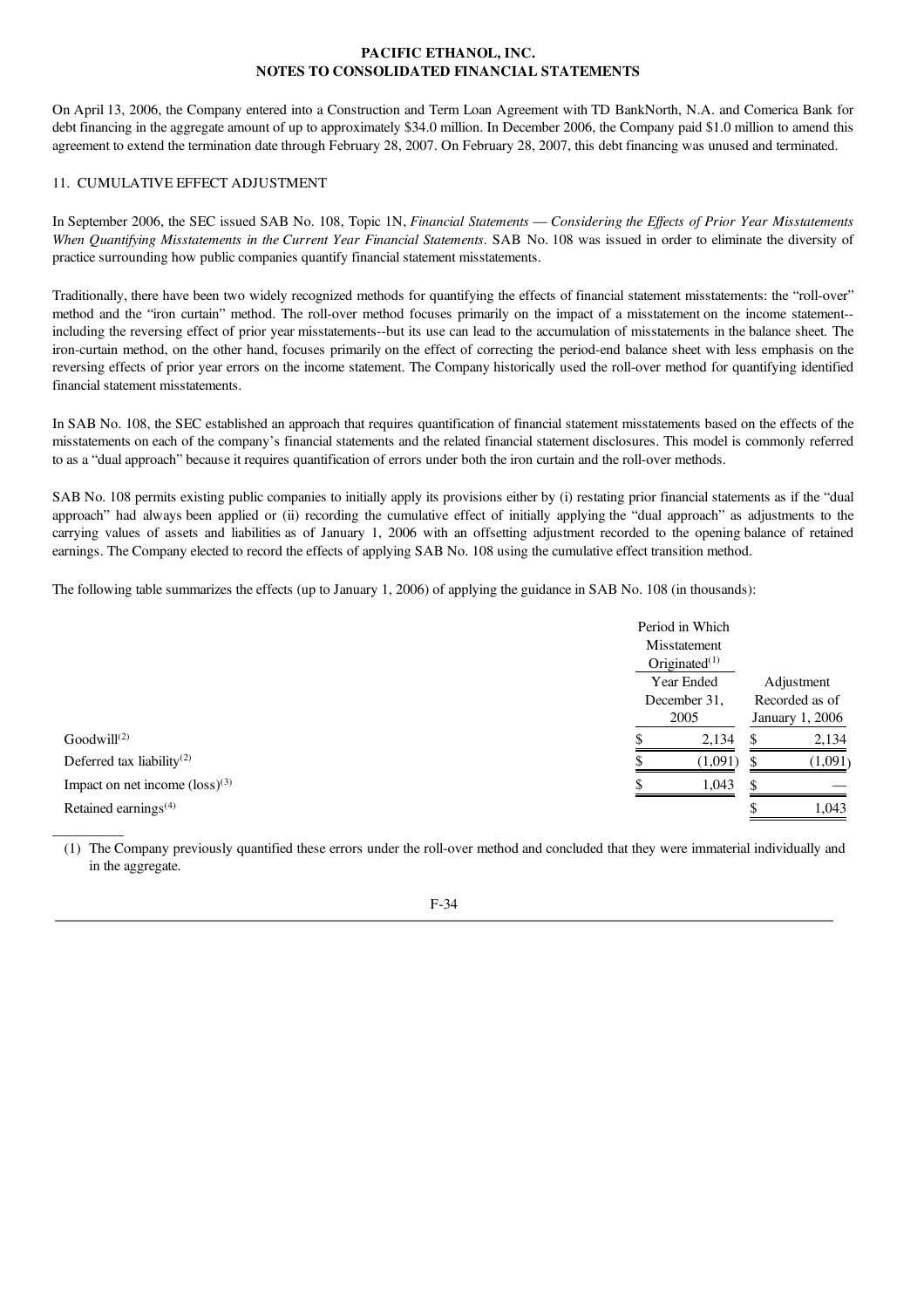- (2) In allocating the purchase price with respect to the Kinergy acquisition, no adjustment was made to record a deferred tax liability for the difference between the recorded value of the assets acquired and their associated tax basis. Such an adjustment would have increased goodwill by the amount of the deferred tax liability recorded. In addition, goodwill would have been reduced by the amount of any valuation allowance attributable to any pre-acquisition deferred tax asset of the Company that could more likely than not have been utilized against the recorded deferred tax liability.
- (3) Represents the net overstatement of net loss for the indicated period resulting from the misstatements
- (4) Represents the increase in retained earnings recorded as of January 1, 2006 to record the initial application of SAB No. 108.

## 12. INCOME TAXES.

The asset and liability method is used to account for income taxes. Under this method, deferred tax assets and liabilities are recognized for tax credits and for the future tax consequences attributable to differences between the financial statement carrying amounts of existing assets and liabilities and their tax bases. Deferred tax assets and liabilities are measured using enacted tax rates expected to apply to taxable income in the years in which those temporary differences are expected to be recovered or settled. A valuation allowance is recorded to reduce the carrying amounts of deferred tax assets unless it is more likely than not that such assets will be realized.

The Company files a consolidated federal income tax return. This return includes all corporate companies 80% or more owned by the Company as well as the Company's pro-rata share of taxable income from pass-through entities in which Company holds an ownership interest. State tax returns are filed on a consolidated, combined or separate basis depending on the applicable laws relating to the Company and its subsidiaries.

Income taxes for each of the years ended December 31, 2006, 2005 and 2004 was \$0.

A reconciliation of the differences between the United States statutory federal income tax rate and the effective tax rate as provided in the consolidated statements of income is as follows:

|                                              | 2006       | 2005       | 2004       |
|----------------------------------------------|------------|------------|------------|
| Statutory rate                               | $(35.0)\%$ | $(35.0)\%$ | $(35.0)\%$ |
| State income taxes, net of federal benefit   |            | (5.7)      |            |
| Non-deductible items                         | 15.6       | 10.7       | (0.1)      |
| Prior year purchase accounting adjustment    | 1,599.9    |            |            |
| Valuation allowance relating to equity items | 369.8      | (4.7)      | 35.1       |
| Change in valuation allowance                | (2,091.8)  | 34.7       |            |
| Other                                        | 141.5      |            |            |
| Effective rate                               | $0.0\%$    | $0.0\%$    | $0.0\%$    |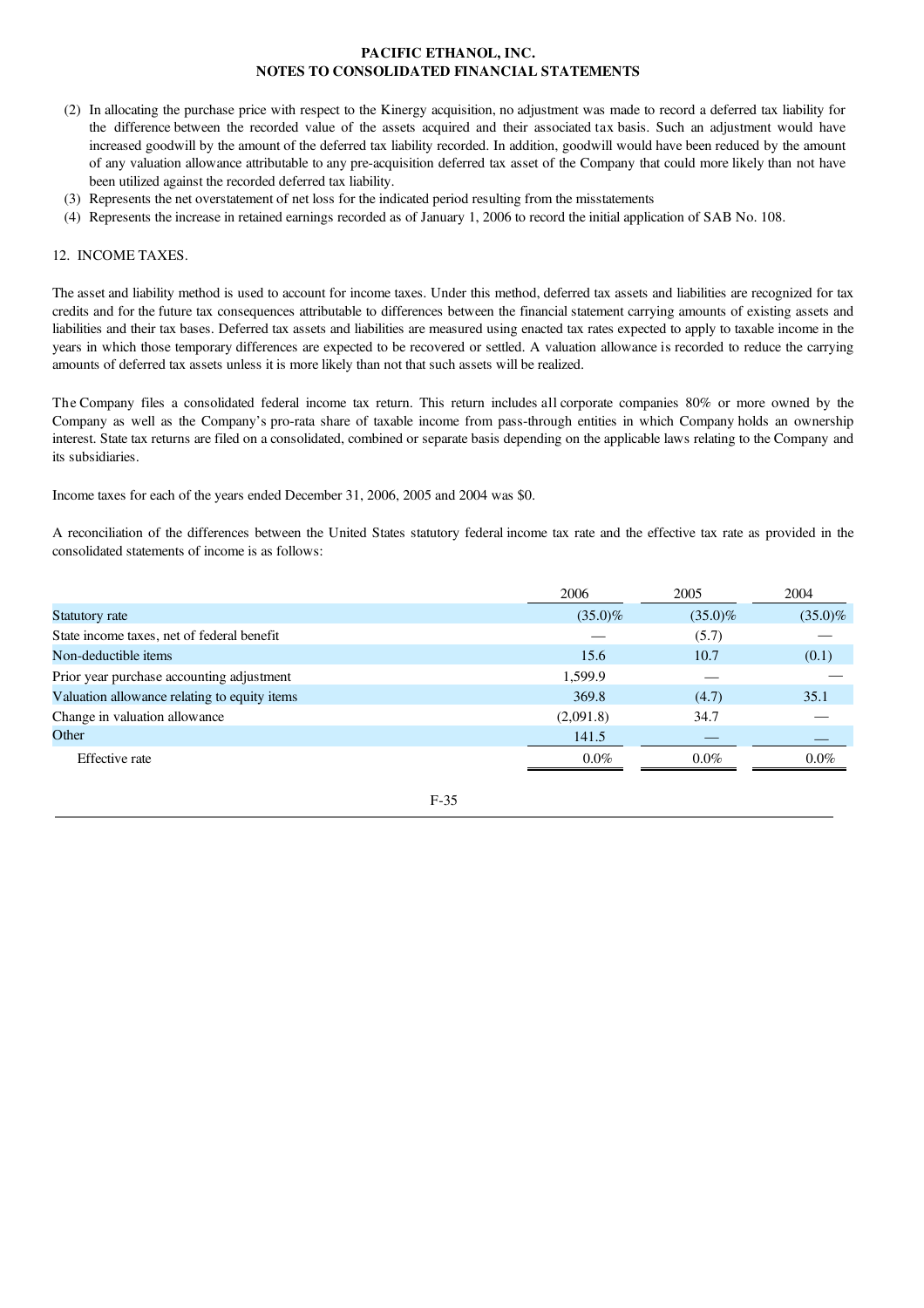Deferred income taxes are provided using the asset and liability method to reflect temporary differences between the financial statement carrying amounts and tax bases of assets and liabilities using presently enacted tax rates and laws. The components of deferred income taxes included in the consolidated balance sheets were as follows (in thousands):

|                                                  |    | 2006         |               | 2005    |
|--------------------------------------------------|----|--------------|---------------|---------|
| Deferred tax assets:                             |    |              |               |         |
| Other accrued liabilities                        | \$ | 140          | \$            | 140     |
| Stock option compensation                        |    | 569          |               | 505     |
| Net operating loss carryforward <sup>(1)</sup>   |    | 6,623        |               | 5,715   |
| Other                                            |    | 8            |               |         |
| Total deferred tax assets                        |    | 7,340        |               | 6,360   |
|                                                  |    |              |               |         |
| Deferred tax liabilities:                        |    |              |               |         |
| Fixed assets                                     |    | (1,228)      |               |         |
| Investment in partnerships                       |    | (586)        |               |         |
| Unrealized gain on available-for-sale securities |    | (142)        |               |         |
| Unrealized gain on derivatives                   |    | (80)         |               |         |
| State tax expense                                |    | (6)          |               |         |
| Intangibles                                      |    | (2,997)      |               |         |
| Total deferred tax liabilities                   |    | (5,039)      |               | 6,360   |
|                                                  |    |              |               |         |
| Less valuation allowance                         |    | (3,392)      |               | (6,360) |
| Net deferred tax liabilities                     | \$ | $(1,091)$ \$ |               |         |
|                                                  |    |              |               |         |
| Classified in balance sheet as:                  |    |              |               |         |
| Deferred income tax benefit (current assets)     | \$ |              | $\mathbf{\$}$ |         |
| Deferred income taxes (long-term liability)      |    | (1,091)      |               |         |
|                                                  | \$ | (1,091)      | $\mathbb{S}$  |         |

(1) The deferred tax asset for the Company's net operating loss carryforwards at December 31, 2006 does not include \$4,372,000 which relates to the tax benefits associated with warrants and non-statutory options exercised by employees, members of the board and others under the various incentive plans. These tax benefits will be recognized in stockholders' equity rather than in operations in accordance with SFAS No. 109 but not until the period that these amounts decrease taxes payable.

\_\_\_\_\_\_\_\_\_\_\_\_\_\_\_

No deferred taxes were recorded in 2006 relating to the Company's acquisition of its minority interest in Front Range as Front Range is a limited liability company. With respect to the allocation of the purchase price to the assets acquired and liabilities assumed in the Share Exchange Transaction completed in 2005, no adjustment was made to record a deferred tax liability for the difference between the recorded value of the assets acquired and their associated tax basis. As result, the Company recorded a net deferred tax liability of \$1,091,000 in 2006 in accordance with SAB 108. (See Note 11.)

At December 31, 2006 and 2005, the Company had federal net operating loss carryforwards of approximately \$27,560,000 and \$13,748,000, and state net operating loss carryforwards of approximately \$23,464,000 and \$10,213,000, respectively. These net operating loss carryforwards expire at various dates beginning in 2013.

In assessing whether the deferred tax assets are realizable, SFAS No. 109, *Accounting for Income Taxes*, establishes a more likely than not standard. If it is determined that it is more likely than not that deferred tax assets will not be realized, a valuation allowance must be established against the deferred tax assets. The ultimate realization of deferred tax assets is dependent upon the generation of future taxable income during the periods in which the associated temporary differences become deductible. Management considers the scheduled reversal of deferred tax liabilities, projected future taxable income, and tax planning strategies in making this assessment.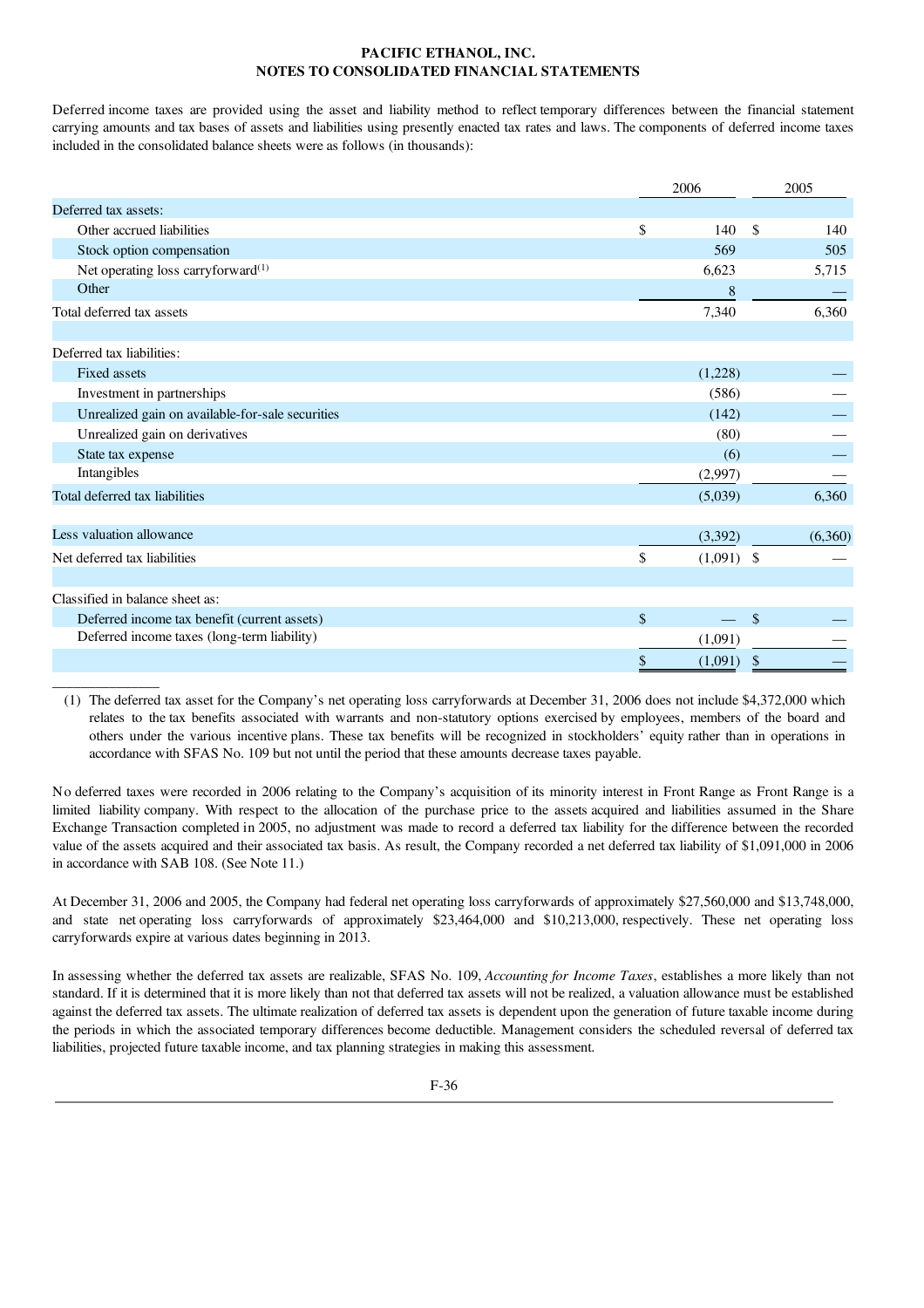A valuation allowance has been established of \$3,392,000 in 2006 and \$6,360,000 in 2005 based on Company's assessment of the future realizability of certain deferred tax assets. For the years ending December 31, 2006 and 2005, the Company recorded a decrease in the valuation allowance of \$ 2,968,000 and an increase in the valuation account of \$4,901,000, respectively. The reduction in the valuation allowance for 2006 was partially attributable to a cumulative effect adjustment. (See Note 11.) The valuation allowance on deferred tax assets is related to future deductible temporary differences and net operating loss carryforwards (exclusive of net operating losses associated with items recorded directly to equity) for which the Company has concluded it is more likely than not that these items will not be realized in the ordinary course of operations.

# 13. RELATED PARTY NOTES PAYABLE.

On December 28, 2004, January 10, 2005 and February 22, 2005, the chairman of the board of directors of the Company and PEI California advanced the Company \$20,000, \$60,000 and \$20,000, respectively, at 5% interest, due and payable upon the closing of the Share Exchange Transaction. The accumulated principal due was repaid on March 24, 2005 and the related interest of \$921 was paid on April 15, 2005.

On January 10, 2005, a shareholder and officer of PEI California advanced the Company \$100,000 at 5% interest, due and payable upon the closing of the Share Exchange Transaction. The principal was repaid on March 24, 2005 and the related interest or \$1,003 was paid on April 15, 2005.

On January 31, 2005, a principal of Cagan-McAfee Capital Partners, LLC, founding shareholder of PEI California, advanced the Company \$100,000 at 5% interest, due and payable upon close of the Share Exchange Transaction. The principal was repaid on March 24, 2005 and the related interest of \$714 was paid on April 15, 2005.

In connection with the acquisition of a grain facility in March 2003, on June 16, 2003, PEI California entered into a Term Loan Agreement (the "Loan Agreement") with LDI whereby LDI loaned PEI California \$5,100,000. In addition, PEI California agreed to engage LDI at the appropriate time, on mutually acceptable terms substantially similar to the Design-Build Agreement for the Madera facility, on a design-build agreement for a second ethanol production facility. On March 23, 2005 the Loan Agreement was assigned by PEI California to the Company. On April 13, 2006, the Company and LDI entered into an Amended and Restated Loan Agreement (the "Amended and Restated Loan Agreement") whereby the Loan Agreement was assigned by the Company to PEI Madera.

The Amended and Restated Loan Agreement provides for a fixed interest rate of 5% per annum on the unpaid principal balance through June 19, 2004, at which time it converted to a variable interest rate based on *The Wall Street Journal* Prime Rate, which was 7.25% as of December 31, 2005, plus 2%. The first payment, consisting of interest only, was due June 19, 2004, after which interest was due and payable monthly. Principal payments were due annually in three equal installments beginning June 20, 2006 and ending June 20, 2008. As of December 31, 2005, \$3,195,000 was outstanding on the above loan, of which \$1,200,000 was a current liability and \$1,995,000 was a non-current liability. The loan balance was paid off in full on July 21, 2006.

In partial consideration for entering into the Loan Agreement, PEI California issued 1,000,000 shares of common stock to LDI. The fair value of the common stock on the date of issuance, \$1,203,000, was recorded as a debt discount and was amortized over the life of the loan and recorded as interest expense. As of December 31, 2006 and 2005, the unamortized debt discount was \$0 and \$404,000, respectively.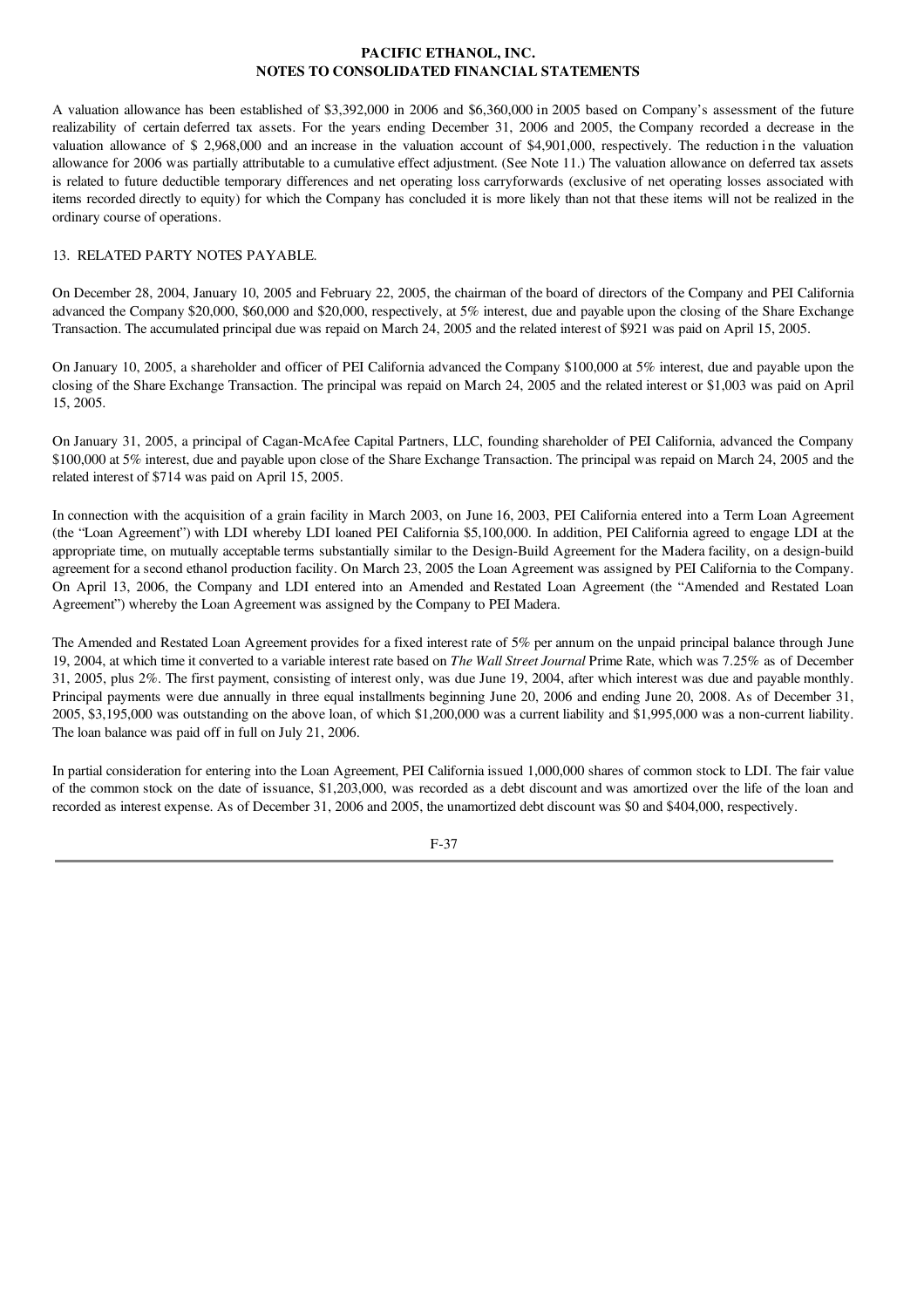LDI also had the option to convert up to \$1,500,000 of the debt into PEI California's and/or the Company's common stock, as the case may be, at a purchase price of \$1.50 per share originally through March 31, 2005. On December 28, 2004, the Company and LDI amended the Loan Agreement to extend this option until June 30, 2005. During 2004, LDI converted \$255,000 of debt into 170,000 shares of common stock, at a conversion price equal to \$1.50 per share. Prior to June 30, 2005, LDI converted \$1,245,000 of debt into 830,000 shares of the Company's common stock, at a conversion price equal to \$1.50 per share.

# 14. STOCKHOLDERS' EQUITY.

*Preferred Stock* - The Company has 10,000,000 shares of preferred stock authorized, of which 7,000,000 have been designated as Series A Preferred Stock. As of June 30, 2006, 5,250,000 shares of Series A Preferred Stock were issued and outstanding.

On April 13, 2006, the Company issued to Cascade Investment, L.L.C. ("Cascade"), 5,250,000 shares of Series A Preferred Stock at a price of \$16.00 per share, for an aggregate purchase price of \$84.0 million. The Company is entitled to use \$4.0 million of the proceeds for general working capital and must use the remaining \$80.0 million for the construction or acquisition of one or more ethanol production facilities in accordance with the terms of a Deposit Agreement.

Under the Certificate of Designations, Powers, Preferences and Rights of the Series A Cumulative Redeemable Convertible Preferred Stock, the Series A Preferred Stock ranks senior in liquidation and dividend preferences to the Company's common stock. Holders of Series A Preferred Stock are entitled to quarterly cumulative dividends payable in arrears in cash in an amount equal to 5% per annum of the purchase price per share of the Series A Preferred Stock; however, such dividends may, at the Company's option, be paid in additional shares of Series A Preferred Stock based on the value of the purchase price per share of the Series A Preferred Stock.

The holders of the Series A Preferred Stock have conversion rights initially equivalent to two shares of common stock for each share of Series A Preferred Stock. The conversion ratio is subject to customary antidilution adjustments, including in the event that the Company issues equity securities at a price equivalent to less than \$8.00 per share, including derivative securities convertible into equity securities (on an as-converted or as-exercised basis). Certain specified issuances will not result in antidilution adjustments. The shares of Series A Preferred Stock are also subject to forced conversion upon the occurrence of a transaction that would result in an internal rate of return to the holders of the Series A Preferred Stock of 25% or more. Accrued but unpaid dividends on the Series A Preferred Stock are to be paid in cash upon any conversion of the Series A Preferred Stock.

The holders of Series A Preferred Stock have a liquidation preference over the holders of the Company's common stock equivalent to the purchase price per share of the Series A Preferred Stock plus any accrued and unpaid dividends on the Series A Preferred Stock. A liquidation will be deemed to occur upon the happening of customary events, including transfer of all or substantially all of the Company's capital stock or assets or a merger, consolidation, share exchange, reorganization or other transaction or series of related transaction, unless holders of 66 2/3% of the Series A Preferred Stock vote affirmatively in favor of or otherwise consent to such transaction.

Upon the occurrence of a Redemption Event (as defined below), the Series A Preferred Stock will be subject to redemption, at the option of the holders of 66 2/3% of the then outstanding shares of Series A Preferred Stock. The redemption price for shares of Series A Preferred Stock subject to redemption will be equal to the Series A Preferred Stock issue price per share plus any accrued but unpaid dividends plus an amount sufficient to yield an Internal Rate of Return of 5.00%, payable in immediately available funds. A Redemption Event is defined as (i) the Company withdrawing or utilizing funds from the restricted cash account in violation of the terms of the Deposit Agreement, (ii) the Company publicly disclosing an intent not to build or acquire additional ethanol production facilities for an indefinite period or for a period of at least two years from the time of the announcement, (iii) the Company failing to withdraw funds from the restricted cash account for a period of two years, or (iv) amounts remaining in the restricted cash account after December 31, 2009.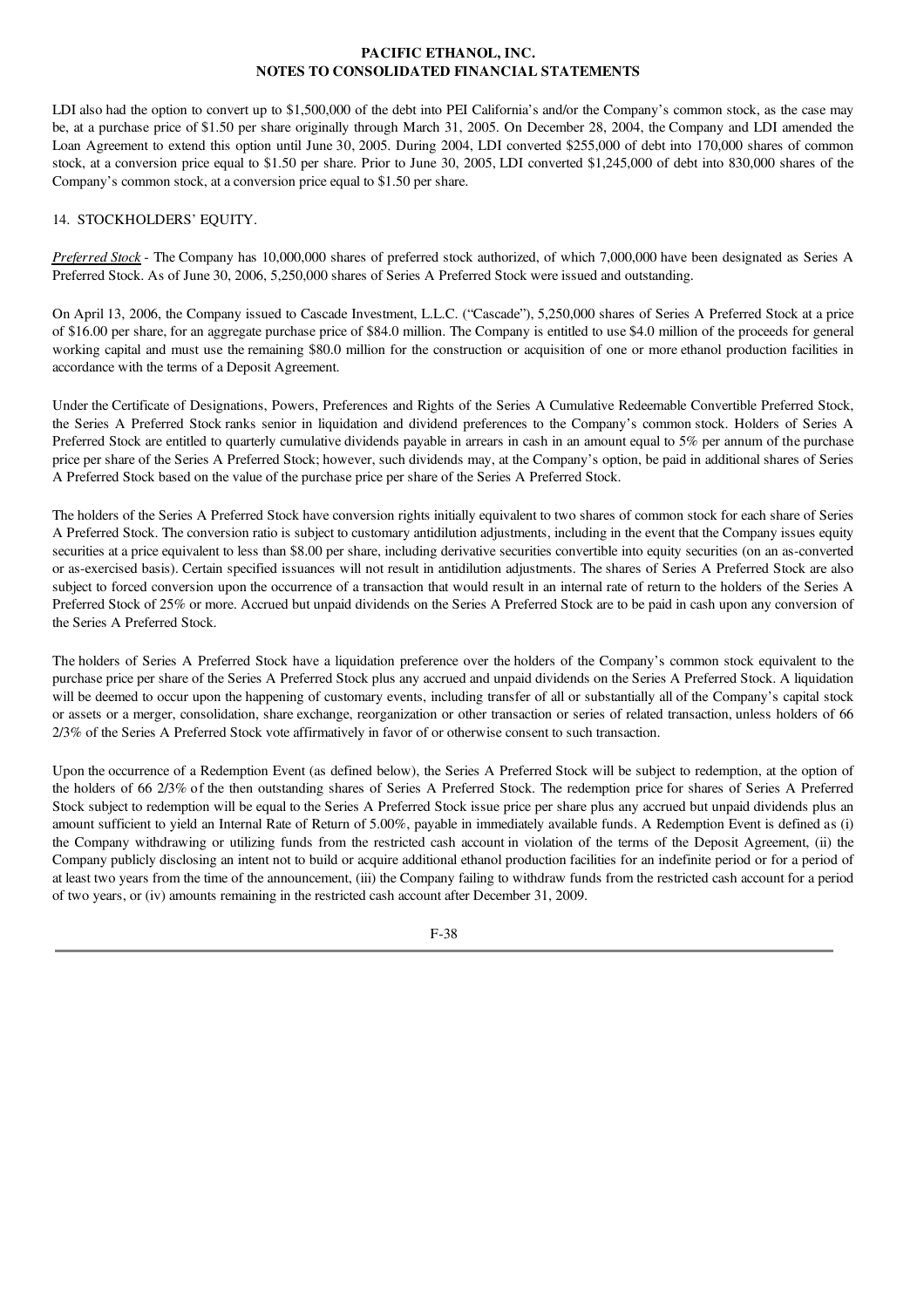In connection with the issuance of the Series A Preferred Stock, the Company entered into a Registration Rights and Stockholders Agreement (the "Rights Agreement") with Cascade. The Rights Agreement is to be effective until the holders of the Series A Preferred Stock, and their affiliates, as a group, own less than 10% of the Series A Preferred Stock issued under the purchase agreement with Cascade, including common stock into which such Series A Preferred Stock has been converted (the "Termination Date"). The Rights Agreement provides that holders of a majority of the Series A Preferred Stock, including common stock into which the Series A Preferred Stock has been converted, may demand and cause the Company, at any time after April 13, 2007, to register on their behalf the shares of common stock issued, issuable or that may be issuable upon conversion of the Series A Preferred Stock (the "Registrable Securities"). Following such demand, the Company is required to notify any other holders of the Series A Preferred Stock or Registrable Securities of the Company's intent to file a registration statement and, to the extent requested by such holders, include them in the related registration statement. The Company is required to keep such registration statement effective until such time as all of the Registrable Securities are sold or until such holders may avail themselves of Rule 144(k) under the Securities Act of 1933, which requires, among other things, a minimum two-year holding period and requires that any holder availing itself of Rule 144(k) not be an affiliate of the Company. The holders are entitled to three demand registrations on Form S-1 and unlimited demand registrations on Form S-3; however, the Company is not obligated to effect more than two demand registrations on Form S-3 in any 12-month period.

In addition to the demand registration rights afforded the holders under the Rights Agreement, the holders are entitled to "piggyback" registration rights. These rights entitle the holders who so elect to be included in registration statements to be filed by the Company with respect to other registrations of equity securities. The holders are entitled to unlimited "piggyback" registration rights.

The Rights Agreement also provides for the initial appointment of two persons designated by Cascade to the Company's Board of Directors, and the appointment of one of such persons as the Chairman of the Compensation Committee of the Board of Directors. Following the Termination Date, Cascade is required to cause its director designees, and all other designees, to resign from all applicable committees and boards of directors, effective as of the Termination Date.

*Deemed Dividend on Preferred Stock* - In accordance with EITF Issue No. 98-5, *Accounting for Convertible Securities with Beneficial* Conversion Features or Contingently Adjustable Conversion Ratios, and EITF Issue No. 00-27, Application of Issue No. 98-5 to Certain *Convertible Instruments*, the Series A Preferred Stock is considered to have an embedded beneficial conversion feature because the conversion price was less than the fair value of the Company's common stock at the issuance date. The Company has recorded a deemed dividend on preferred stock in the second quarter of 2006 in an amount of \$84,000,000. This non-cash dividend is to reflect the implied economic value to the preferred stockholder of being able to convert its shares into common stock at a price which was in excess of the fair value of the Series A Preferred Stock at the time of issuance. The fair value allocated to the Series A Preferred Stock together with the original conversion terms were used to calculate the value of the deemed dividend on the Series A Preferred Stock of \$84,000,000 on the date of issuance. The fair value was calculated using the difference between the agreed-upon conversion price of the Series A Preferred Stock into shares of common stock of \$8.00 per share and the fair market value of the Company's common stock of \$29.27 on the date of issuance of the Series A Preferred Stock. The fair value allocated to the Series A Preferred Stock was in excess of the gross proceeds received of \$84,000,000 in connection with the sale of the Series A Preferred Stock; however, the deemed dividend on the Series A Preferred Stock is limited to the gross proceeds received of \$84,000,000. This amount has been charged to accumulated deficit with the offsetting credit to additional paid-in-capital. The Company has treated the deemed dividend on preferred stock as a reconciling item on the consolidated statements of operations to adjust its reported net loss, together with any preferred stock dividends recorded during the applicable period, to the loss available to common stockholders line item on the consolidated statements of operations.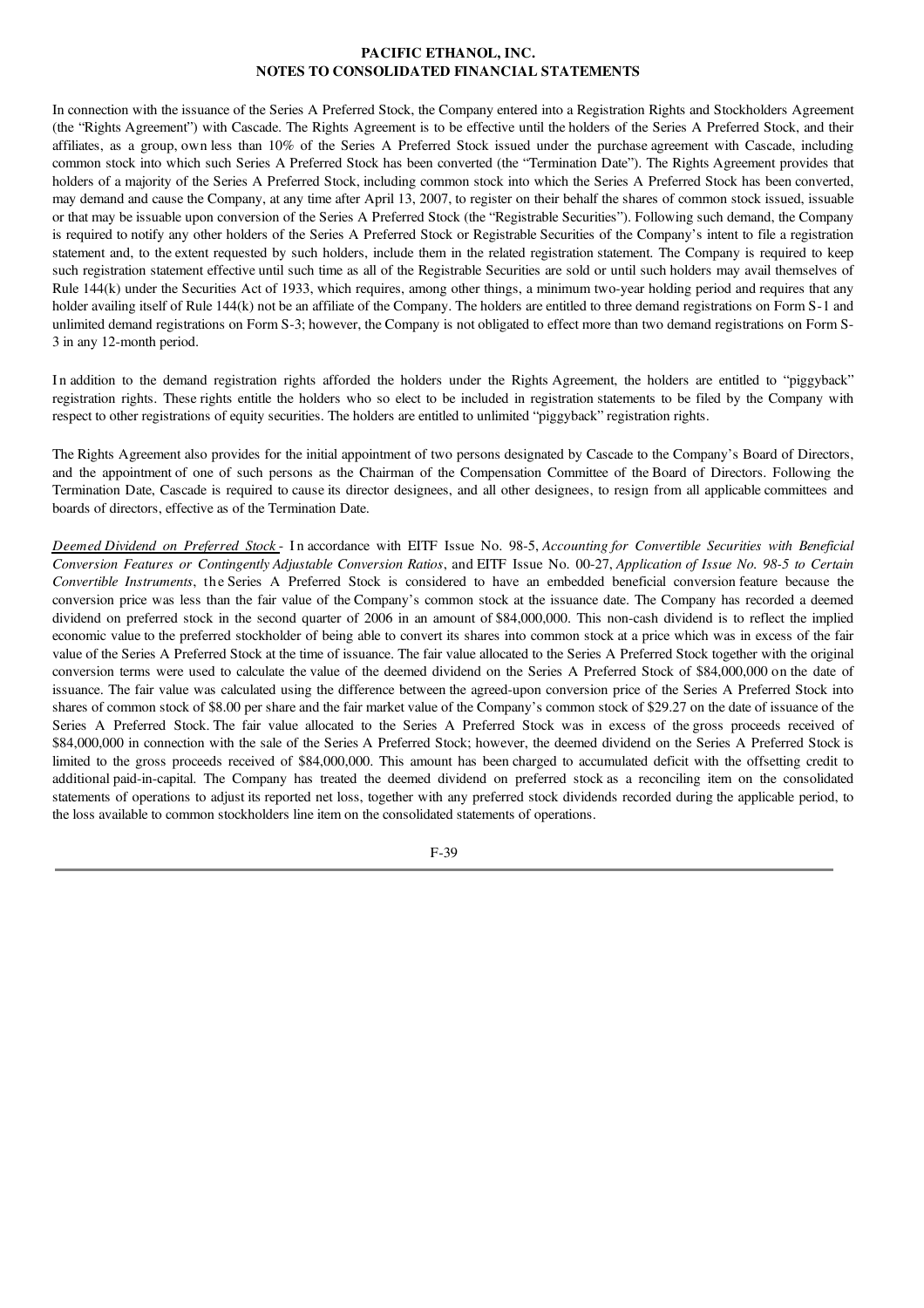*Likely Embedded Derivative* - Under the provisions of SFAS No. 133, the Series A Preferred Stock's redemption feature is likely a derivative instrument that requires bifurcation from the host contract. SFAS No. 133 requires all derivative instruments to be measured at fair value. However, because the underlying events that would cause the redemption feature to be exercisable (i.e., redemption events) are not probable of occurrence in the foreseeable future, the Company believes that the fair value of the embedded derivative was *de minimis* at the date of issuance of the Series A Preferred Stock. The Company will continue to evaluate the redemption feature and the probability of the occurrence of the redemption events at each reporting period to determine if a fair value should be ascribed to such embedded derivative and recorded in the Company's financial statements.

*Common Stock* - The Company has 100,000,000 shares of common stock authorized. As of December 31, 2006 and 2005, 40,269,627 and 28,874,442 shares, respectively, of common stock were issued and outstanding.

On May 31, 2006 (the "Closing Date"), the Company issued to 45 accredited investors an aggregate of 5,496,583 shares of common stock at a price of \$26.38 per share, for an aggregate purchase price of \$145.0 million in cash. The Company intends to use the net proceeds of approximately \$138.0 million, net of capital raising fees and expenses, for construction of additional ethanol plants and working capital.

The Company also issued to the investors warrants to purchase an aggregate of 2,748,297 shares of common stock at an exercise price of \$31.55 per share. The warrants are exercisable on or after a date that is the later of (i) six months from the Closing Date and (ii) the effective date of the related registration statement, through and including the date that is the later of (a) nine months from the Closing Date and (b) thirty days after the effective date of the related registration statement.

The Company was obligated under a Securities Purchase Agreement (the "Purchase Agreement") related to the above private offering to file, by June 30, 2006, a registration statement with the SEC, registering for resale shares of common stock, and shares of common stock underlying the warrants, issued in connection with the private offering. The Company filed the registration statement with the SEC on June 23, 2006. The Company's registration obligations also require, that it cause the registration statement to be declared effective on the date, which is the earliest of (i) if the registration statement does not become subject to review by the SEC, (a) ninety days after the Closing Date, or (b) five trading days after the Company receives notification from the SEC that the registration statement will not become subject to review and the Company fails to request to accelerate the effectiveness of the registration statement, or (ii) if the registration statement becomes subject to review by the SEC, one hundred twenty days after the Closing Date. The registration statement was declared effective by the SEC on July 10, 2006.

The Company has evaluated the classification of common stock and warrants issued in the private offering in accordance with EITF Issue No. 00-19. Accounting for Derivative Financial Instruments Indexed to, and Potentially Settled in, a Company's Own Stock, and EITF Issue No. D-98, *Classification and Measurement of Redeemable Securities*. The Company has determined, based on a valuation performed by an independent appraiser that the maximum potential liquidated damages are less than the difference in fair value between registered and unregistered shares of the Company's stock and, therefore, has classified the common stock and warrants as equity.

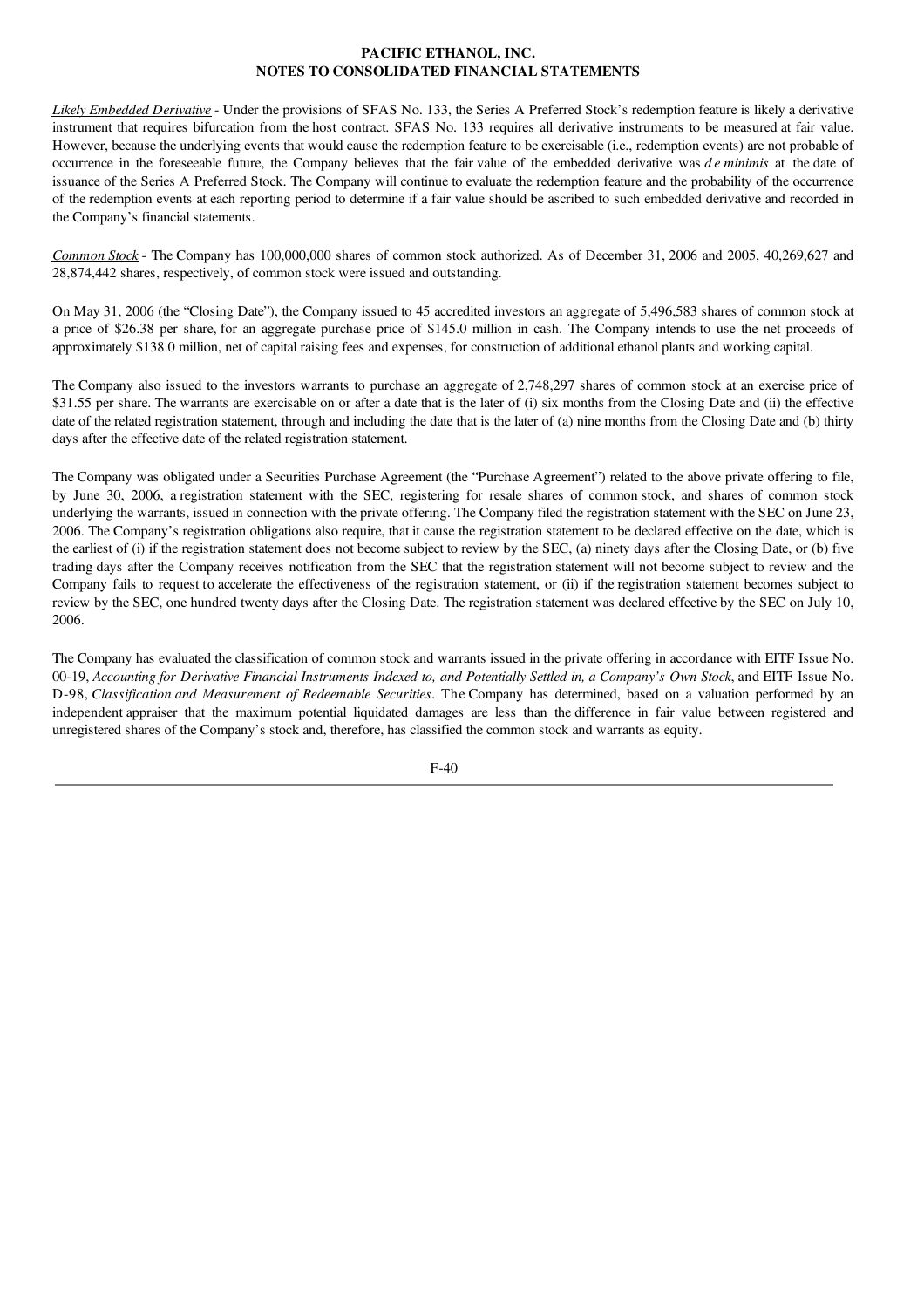The Company paid cash placement agent fees of approximately \$7.25 million to the exclusive placement agent in connection with the private offering, and has agreed to pay up to an additional approximately \$3.90 million in the event that all warrants are exercised in full by the investors.

From January 2004 through February 2004, the Company sold 19,000 shares of common stock at \$1.50 per share for net proceeds of \$21,000. In connection with the sale of these shares, the Company paid offering costs of \$7,000, including a finder's fee of \$3,000. The Company also issued warrants to purchase 1,900 shares of common stock to the finder with an exercise price of \$1.50 per share and an expiration date nine years from the date of issuance.

From April 2004 through June 2004, the Company sold 500,000 shares of common stock at \$2.00 per share for net proceeds of \$893,000. In connection with the sale of these shares, the Company paid offering costs of \$107,000 including a finder's fee of \$100,000 to CMCP. The Company also issued warrants to purchase 50,000 shares of common stock to CMCP with an exercise price of \$2.00 per share and an expiration date nine years from the date of issuance.

From October 2004 through December 2004, the Company sold 103,666 shares of common stock in a third working capital round at \$3.00 per share for net proceeds of \$309,000. In connection with the sale of these shares, the Company paid offering costs of \$2,000.

*Private Offering* - On March 23, 2005, PEI California issued to 63 accredited investors in a private offering an aggregate of 7,000,000 shares of common stock at a purchase price of \$3.00 per share, two-year investor warrants to purchase 1,400,000 shares of common stock at an exercise price of \$3.00 per share and two-year investor warrants to purchase 700,000 shares of common stock at an exercise price of \$5.00 per share, for total gross proceeds of approximately \$21,000,000. PEI California paid cash placement agent fees and expenses of approximately \$1,850,000 and issued five-year placement agent warrants to purchase 678,000 shares of common stock at an exercise price of \$3.00 per share in connection with the offering. Additional costs related to the financing include legal, accounting, consulting, and stock certificate issuance fees that totaled approximately \$275,000.

On April 1, 2004, certain founders of the Company agreed to sell an aggregate of 500,000 shares of the Company's common stock owned by them to CMCP at \$0.01 per share for securing financing to close the Share Exchange Transaction on or prior to March 31, 2005. (See Note 2.) Immediately prior to the closing of the Share Exchange Transaction, the founders sold these shares at the agreed upon price to CMCP. The contribution of these shares is accounted for as a capital contribution. However, because the shares were issued as a finder's fee in a private offering the related expense is offset against the proceeds received, resulting in no effect on equity.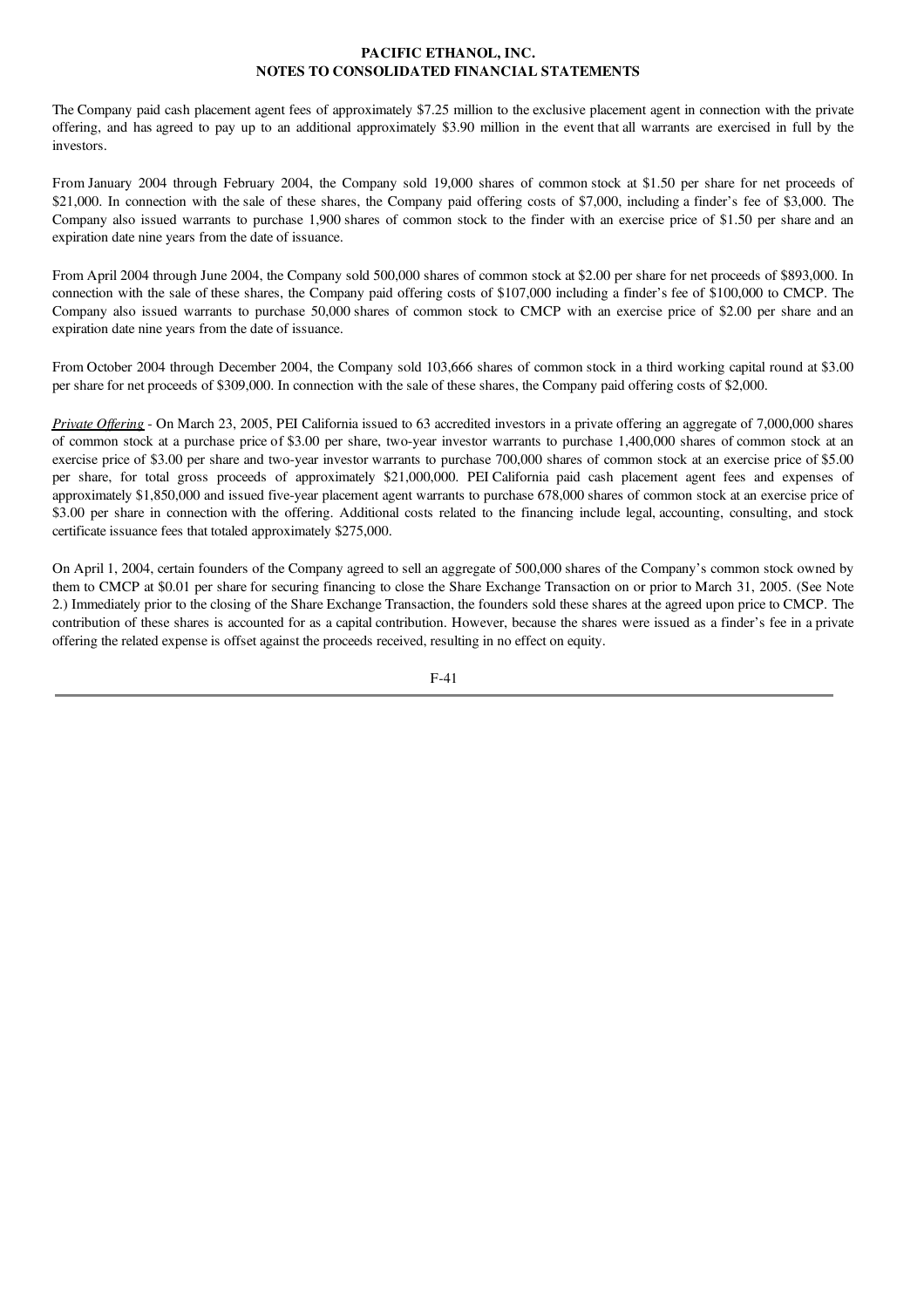The Company was obligated under a Registration Rights Agreement to file, on the 151st day following March 23, 2005, a Registration Statement with the SEC registering for resale shares of common stock, and shares of common stock underlying investor warrants and certain of the placement agent warrants, issued in connection with the private offering. If (i) the Company did not file the Registration Statement within the time period prescribed, or (ii) the Company failed to file with the SEC a request for acceleration in accordance with Rule 461 promulgated under the Securities Act of 1933, within five trading days of the date that the Company is notified (orally or in writing, whichever is earlier) by the SEC that the Registration Statement will not be "reviewed," or is not subject to further review, or (iii) the Registration Statement filed or required to be filed under the Registration Rights Agreement was not declared effective by the SEC on or before 225 days following March 23, 2005, or (iv) after the Registration Statement is first declared effective by the SEC, it ceases for any reason to remain continuously effective as to all securities registered thereunder, or the holders of such securities are not permitted to utilize the prospectus contained in the Registration Statement to resell such securities, for more than an aggregate of 45 trading days during any 12-month period (which need not be consecutive trading days) (any such failure or breach being referred to as an "Event," and for purposes of clause (i) or (iii) the date on which such Event occurs, or for purposes of clause (ii) the date on which such five-trading day period is exceeded, or for purposes of clause (iv) the date on which such 45-trading day-period is exceeded being referred to as "Event Date"), then in addition to any other rights the holders of such securities may have under the Registration Statement or under applicable law, then, on each such Event Date and on each monthly anniversary of each such Event Date (if the applicable Event shall not have been cured by such date) until the applicable Event is cured and except as disclosed below, the Company is required to pay to each such holder an amount in cash, as partial liquidated damages and not as a penalty, equal to 2.0% of the aggregate purchase price paid by such holder pursuant to the Securities Purchase Agreement relating to such securities then held by such holder. If the Company fails to pay any partial liquidated damages in full within seven days after the date payable, the Company is required to pay interest thereon at a rate of 18% per annum (or such lesser maximum amount that is permitted to be paid by applicable law) to such holder, accruing daily from the date such partial liquidated damages are due until such amounts, plus all such interest thereon, are paid in full. The partial liquidated damages are to apply on a daily pro-rata basis for any portion of a month prior to the cure of an Event.

The Registration Rights Agreement also provides for customary piggy-back registration rights whereby holders of shares of the Company's common stock, or warrants to purchase shares of common stock, can cause the Company to register such shares for resale in connection with the Company's filing of a Registration Statement with the SEC to register shares in another offering. The Registration Rights Agreement also contains customary representations and warranties, covenants and limitations.

The Company has evaluated the classification of common stock and warrants issued in the private offering in accordance with EITF Issue No. 00-19, Accounting for Derivative Financial Instruments Indexed to, and Potentially Settled in, a Company's Own Stock, and EITF Issue No. D-98, *Classification and Measurement of Redeemable Securities*. The Company has determined, based on a valuation performed by an independent appraiser that the maximum potential liquidated damages are less than the difference in fair value between registered and unregistered shares of the Company's stock and, therefore, has classified the common stock and warrants as equity.

The Registration Statement was not declared effective by the SEC on or before 225 days following March 23, 2005. The Company endeavored to have all security holders entitled to these registration rights execute amendments to the Registration Rights Agreement reducing the penalty from 2.0% to 1.0% of the aggregate purchase price paid by such holder pursuant to the Securities Purchase Agreement relating to such securities then held by such holder. This penalty reduction applies to penalties accrued on or prior to January 31, 2006 as a result of the related Registration Statement not being declared effective by the SEC. Certain of the security holders executed this amendment. However, not all security holders executed this amendment and as a result, the Company paid an aggregate of \$298,000 in penalties on November 8, 2005. The Registration Statement was declared effective by the SEC on December 1, 2005.

*Stock-Based Compensation* - The Company has three equity incentive compensation plans: the Amended 1995 Incentive Stock Plan, the 2004 Stock Option Plan and the 2006 Stock Incentive Plan.

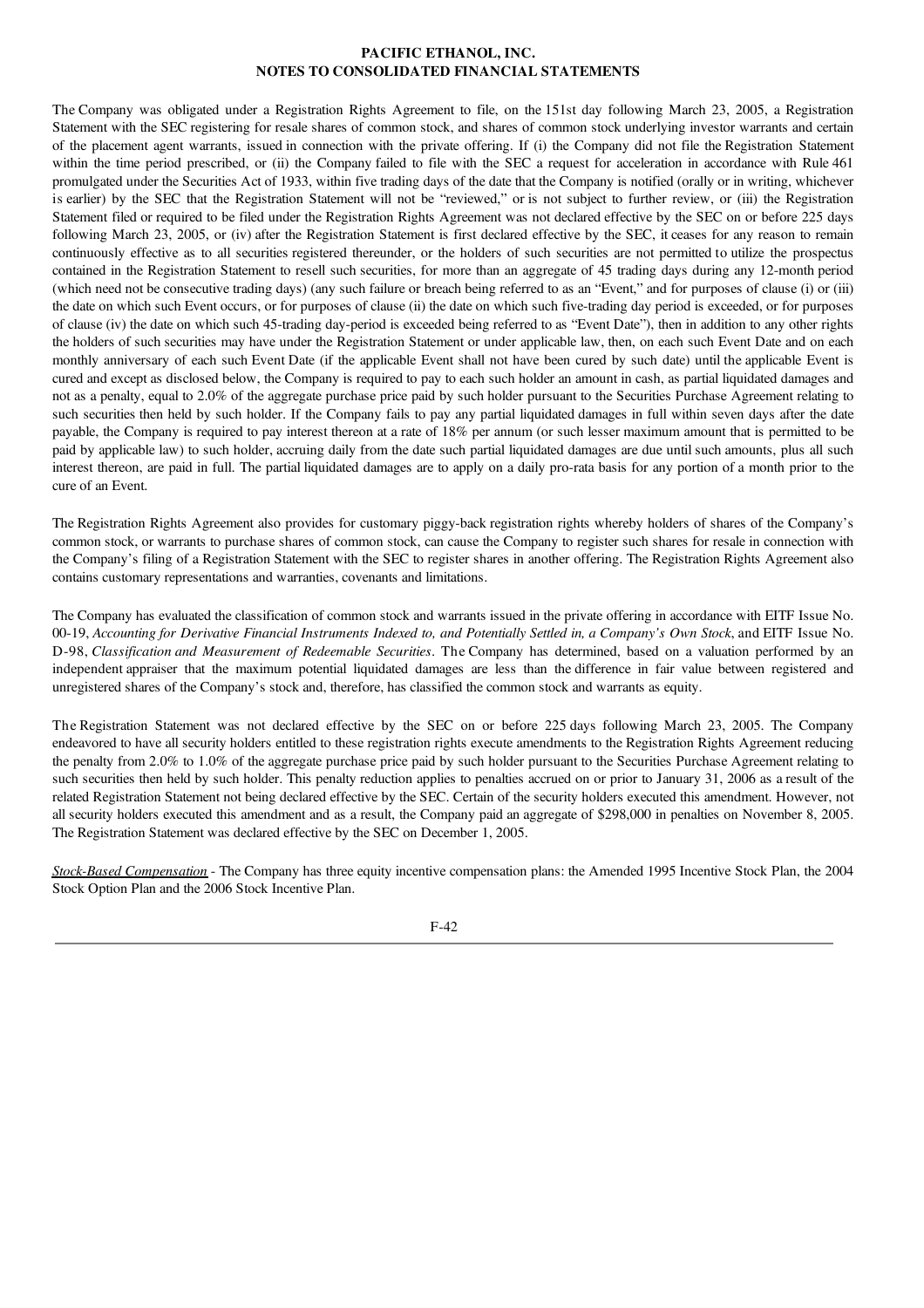The Amended 1995 Incentive Stock Plan was carried over from Accessity as a result of the Share Exchange Transaction. The plan authorized the issuance of incentive stock options, commonly known as ISOs, and non-qualified stock options, commonly known as NQOs, to the Company's employees, directors or consultants for the purchase of up to an aggregate of 1,200,000 shares of the Company's common stock. On July 19, 2006, the Company terminated the Amended 1995 Incentive Stock Plan, except to the extent of issued and outstanding options then existing under the plan. The Company had 63,000 and 105,000 stock options outstanding under its Amended 1995 Incentive Stock Plan at December 31, 2006 and 2005, respectively.

The 2004 Stock Option Plan authorized the issuance of ISOs and NQOs to the Company's officers, directors or key employees or to consultants that do business with the Company for up to an aggregate of 2,500,000 shares of common stock. The Company had 405,000 and 822,500 stock options outstanding under its 2004 Stock Option Plan at December 31, 2006 and 2005, respectively.

The 2006 Stock Incentive Plan authorizes the issuance of options, restricted stock, restricted stock units, stock appreciation rights, direct stock issuances and other stock-based awards to the Company's officers, directors or key employees or to consultants that do business with the Company for up to an aggregate of 2,000,000 shares of common stock. For the year ended December 31, 2006, the Company granted 893,003 shares of restricted stock under the 2006 Stock Incentive Plan, net of shares forfeited and shares withheld by the Company to satisfy tax withholding requirements, and 1,106,997 shares remained available for issuance under the 2006 Stock Incentive Plan. At December 31, 2005, no securities were outstanding under the 2006 Stock Incentive Plan.

One outstanding option granted to an employee of the Company to acquire 25,000 shares of common stock vested on March 23, 2005 and was converted into a warrant. A non-cash charge of \$232,000 to compensation expense was recorded in the year ended December 31, 2005.

The Company issued an aggregate of 70,000 shares of common stock to two employees on their date of hire on June 23, 2005. A non-cash charge of \$651,000 was recorded during the year ended December 31, 2005.

On July 26, 2005, the Company issued options to purchase an aggregate of 17,500 shares of the Company's common stock at an exercise price equal to \$7.01 per share, which exercise price equals 85% of the closing price per share of the Company's common stock on that date. The options vested upon issuance and expire 10 years following the date of grant. A non-cash charge of \$22,000 to compensation expense was recorded during the year ended December 31, 2005.

On July 26, 2005, the Company granted options to purchase an aggregate of 115,000 shares of the Company's common stock at an exercise price equal to \$8.25, the closing price per share of the Company's common stock on that date, to various non-employee directors. The options vest one year following the date of grant and expire 10 years following the date of grant. Since the options were granted at par with the market price of the stock, no non-cash charge was recorded.

On July 28, 2005, the Company granted options to purchase an aggregate of 30,000 shares of the Company's common stock at an exercise price equal to \$8.30, the closing price per share of the Company's common stock on that date, to two new non-employee directors. The options vest one year following the date of grant and expire 10 years following the date of grant. Since the options were granted at par with the market price of the stock, no non-cash charge was recorded.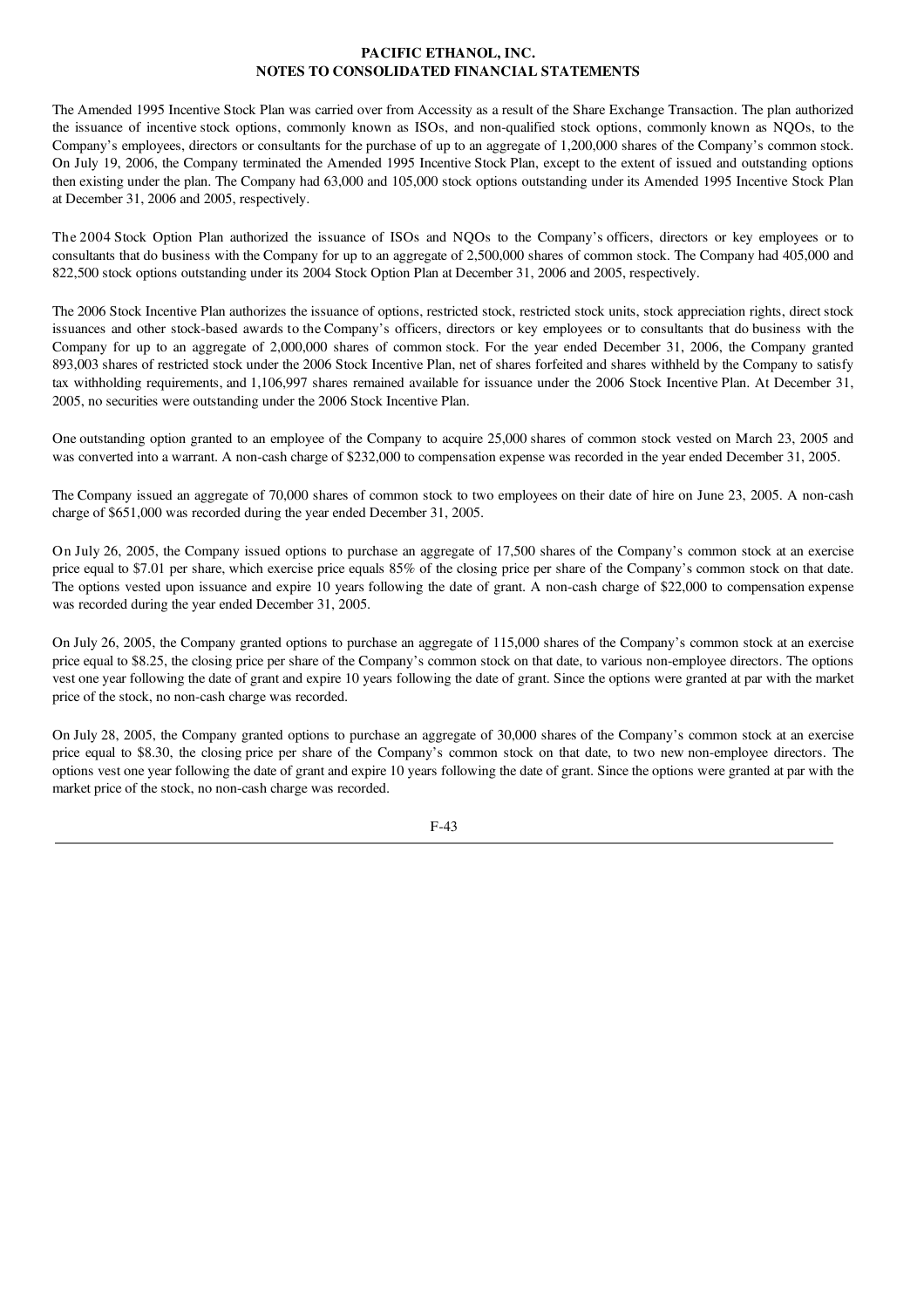On August 10, 2005, the Company granted options to purchase an aggregate of 425,000 shares of the Company's common stock at an exercise price equal to \$8.03, the closing price per share of the Company's common stock on the day immediately preceding that date, to its Chief Financial Officer. The options vested as to 85,000 shares immediately and 85,000 shares were to vest on each of the next four anniversaries of the date of grant. The options were to expire 10 years following the date of grant. Since the options were granted at par with the market price of the stock, no non-cash charge was recorded. Upon the retirement of the Chief Financial Officer on December 14, 2006, the non-vested stock options related to this grant were forfeited, except for the options allotted under a consulting agreement entered into with the Chief Financial Officer on December 14, 2006. The consulting agreement provided for the immediate vesting of 42,500 stock options on December 14, 2006, and an additional 42,500 stock options are to vest on August 15, 2007, the last day of the term of the consulting agreement, provided the obligations under the consulting agreement are fulfilled by the retired Chief Financial Officer. The Company accounted for these options under the provisions of SFAS No. 123R and EITF Issue No. 96-18, *Accounting for Equity Instruments That Are* Issued to Other Than Employees for Acquiring, o r in Conjunction with Selling, Goods or Services, and accordingly, has recorded compensation expense for the non-vested stock options based on the fair value of those options at the end of the reporting period based on the Black-Scholes method with inputs of: the closing stock price on the last day of the reporting period, an exercise price of \$8.03, the remaining contractual term through August 15, 2007, and volatility of 73.1%. In December 2006 the Company recorded \$312,000 in share-based compensation expense relating to these options.

On August 10, 2005, the Company granted options to purchase an aggregate of 75,000 shares of the Company's common stock at an exercise price equal to \$8.03, the closing price per share of the Company's common stock on the day immediately preceding that date, to a consultant. The options vested as to 15,000 shares immediately and 15,000 shares were to vest on each of the next four anniversaries of the date of grant. The options were to expire 10 years following the date of grant. Under the guidelines of EITF Issue No. 96-18, based on the consultant meeting its obligations under the consulting agreement, the Company recorded compensation expense based on the fair value of the stock options at the vesting dates and on the last day of the reporting period for the non-vested stock options, based on the Black-Scholes method with inputs of: an exercise price of \$8.03, the closing stock price, a contractual term of 10 years, and volatility of 53.6%. Beginning in December 2006 the consultant stopped providing services and will not be providing services in the future under the existing consulting agreement. As a result, the non-vested stock options were forfeited. The Company recorded share-based compensation expense of \$174,000 and \$104,000 for the years ended December 31, 2006 and 2005, respectively, relating to these options.

On September 1, 2005, the Company granted options to purchase an aggregate of 160,000 shares of the Company's common stock at an exercise price equal to \$6.63 per share, which exercise price equals 85% of the closing price per share of the Company's common stock on the day immediately preceding that date. The options expire 10 years following the date of grant. A non-cash charge of \$59,000 was recorded to compensation expense during the year ended December 31, 2005. The options will be amortized ratably over the dates of additional vesting occurring on each of the next three anniversaries of the date of grant.

On October 4, 2006, the Company granted to certain employees and directors shares of restricted stock under its 2006 Stock Incentive Plan pursuant to Restricted Stock Agreements. The Company granted an aggregate of 945,560 shares of restricted stock to the employees and directors, with an aggregate of 280,720 shares of restricted stock vesting immediately and an aggregate of 148,568 shares of restricted stock vesting on each of the next two anniversaries of the grant date starting on October 4, 2007 and an aggregate of 122,568 shares of restricted stock vesting on each of the subsequent three anniversaries of the grant date starting on October 4, 2009. Future vesting is subject to various restrictions.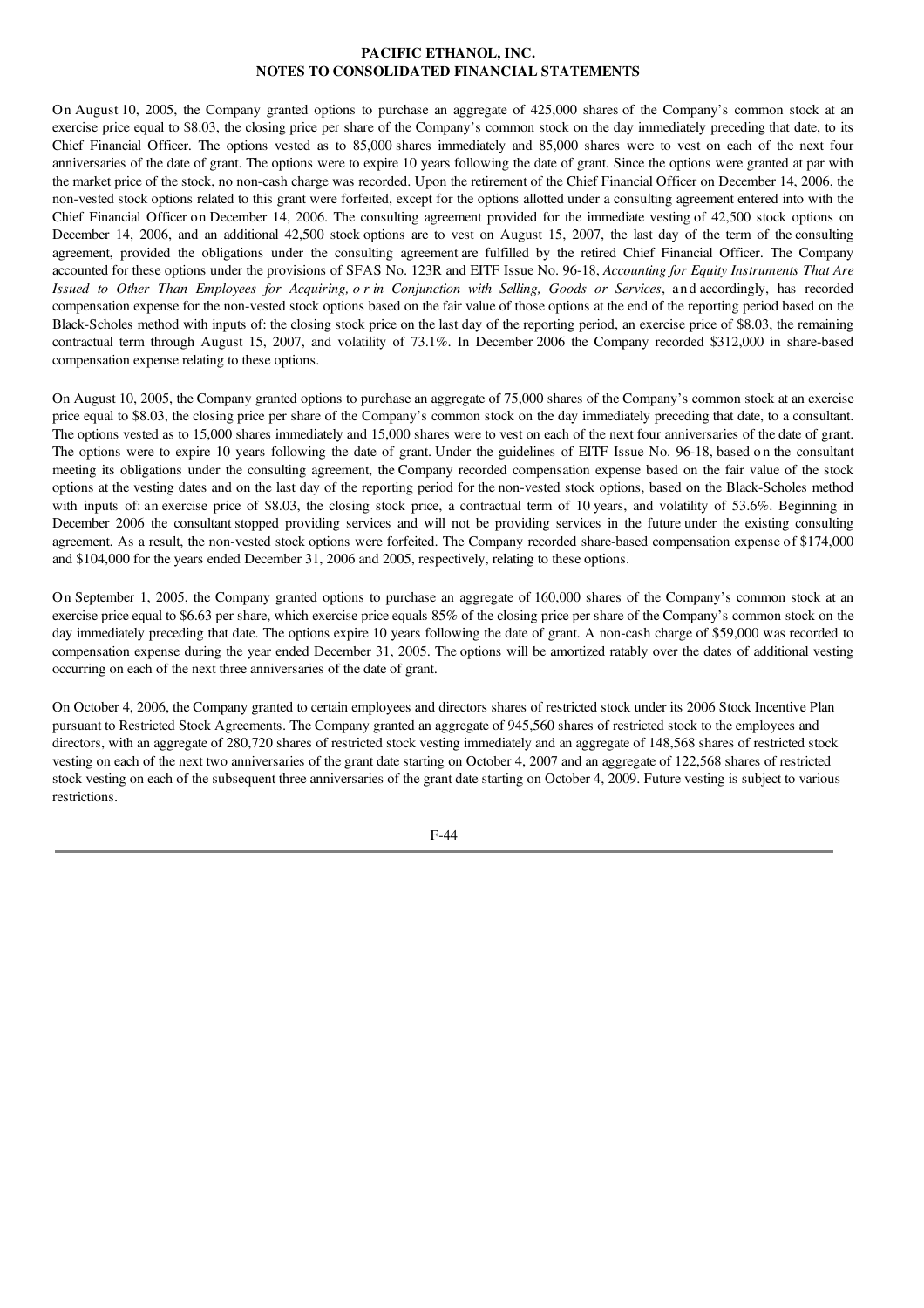In December 2004, the FASB issued SFAS No. 123 (Revised 2004), *Share-Based Payments.* SFAS No. 123R requires a public entity to measure the cost of employee services received in exchange for the award of equity instruments based on the fair value of the award on the date of grant. The expense is to be recognized over the period during which an employee is required to provide services in exchange for the award. SFAS No. 123R is effective as of the beginning of the first interim or annual reporting period that begins after December 15, 2005, and accordingly, the Company adopted this standard on January 1, 2006.

SFAS No. 123R provides for two transition methods. The "modified prospective" method requires that share-based compensation expense be recorded for any employee options granted after the adoption date and for the non-vested portion of any employee options outstanding as of the adoption date. The "modified retrospective" method requires that, beginning in the first quarter of 2006, all prior periods presented be restated to reflect the impact of share-based compensation expense consistent with the pro forma disclosures previously required under SFAS No. 123, *Accounting for Stock-Based Compensation*. The Company has elected to use the "modified prospective" method in adopting this standard.

At December 31, 2006, the total compensation cost related to non-vested awards which had not been recognized was \$8,863,000 and the associated weighted average period over which the compensation cost attributable to those non-vested awards would be recognized was 4.29 years.

SFAS No. 123R requires that cash flows resulting from tax deductions in excess of the cumulative compensation cost recognized for options exercised (i.e., excess tax benefits) be classified as cash inflows from financing activities and cash outflows from operating activities. The aggregate amount of cash the Company received from the exercise of stock options was \$1,303,000, \$450,000 and \$0 for the years ended December 31, 2006, 2005 and 2004, respectively, which shares, consistent with prior periods, were newly issued common stock. Prior to the adoption of SFAS No. 123R, the Company reported the full tax benefits resulting from the exercise of stock options as operating cash flows. In accordance with SFAS No. 123R, the Company now presents a portion of such tax benefits as financing cash flows, which amount was \$0 for the year ended December 31, 2006 due to the Company's accumulated deficit position.

A summary of the status of Company's stock option plans as of December 31, 2006, 2005 and 2004 and of changes in options outstanding under the Company's plans during those years are as follows (in thousands, except exercise prices):

| Year Ended December 31, |                                  |                                            |                                  |                                                     |                                  |
|-------------------------|----------------------------------|--------------------------------------------|----------------------------------|-----------------------------------------------------|----------------------------------|
|                         |                                  |                                            |                                  |                                                     | 2004                             |
|                         | Weighted-                        |                                            | Weighted-                        |                                                     | Weighted-                        |
| Number<br>of Shares     | Average<br><b>Exercise Price</b> | Number<br>of Shares                        | Average<br><b>Exercise Price</b> | Number<br>of Shares                                 | Average<br><b>Exercise Price</b> |
|                         | 7.53                             |                                            | 0.01                             |                                                     |                                  |
|                         |                                  | 822                                        | 7.78                             | 25                                                  | 0.01                             |
|                         |                                  | 378                                        | 5.98                             |                                                     |                                  |
|                         | 7.06                             |                                            | 6.10                             |                                                     |                                  |
|                         | 8.04                             |                                            | 0.01                             |                                                     |                                  |
| 468                     | 7.42                             | 927                                        | 7.53                             | 25                                                  | 0.01                             |
|                         | 7.36                             |                                            | 7.57                             | 25 \$                                               | 0.01                             |
|                         |                                  | 2006<br>927 \$<br>(196)<br>(263)<br>297 \$ |                                  | 2005<br>$25 \text{ }$ \$<br>(270)<br>(28)<br>262 \$ |                                  |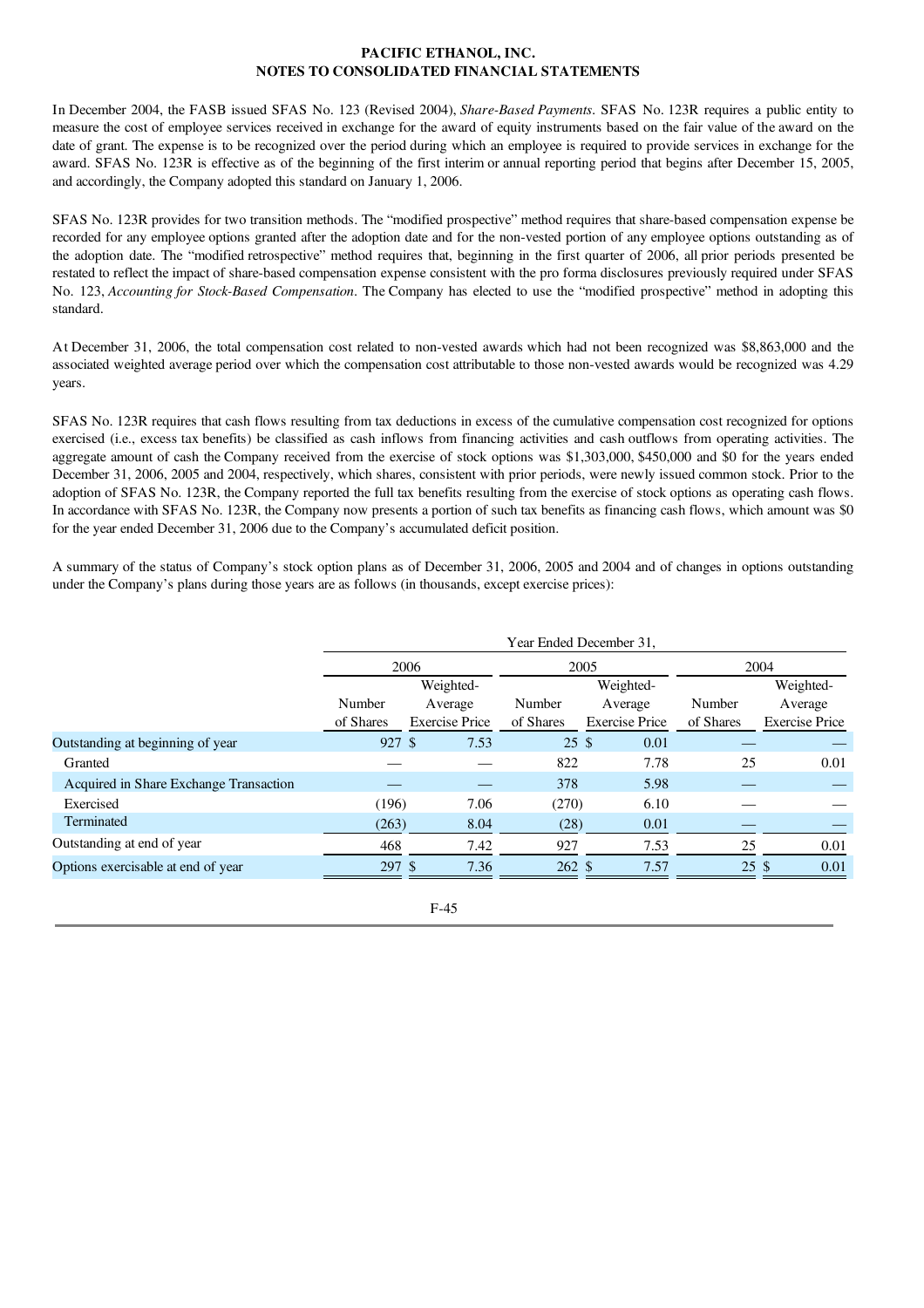|                                    | <b>Options Outstanding</b> | Options Exercisable                               |                                       |                       |                                          |
|------------------------------------|----------------------------|---------------------------------------------------|---------------------------------------|-----------------------|------------------------------------------|
| Range of<br><b>Exercise Prices</b> | Number<br>Outstanding      | Weighted Average<br>Remaining<br>Contractual Life | Weighted-Average<br>Exercise<br>Price | Number<br>Exercisable | Weighted<br>Average<br>Exercise<br>Price |
| \$4.88                             | 10                         | 2.67                                              | 4.88                                  | 10                    | 4.88                                     |
| 5.00                               | 10                         | 2.81                                              | 5.00                                  | 10                    | 5.00                                     |
| 6.25                               | 43                         | 1.42                                              | 6.25                                  | 43                    | 6.25                                     |
| 6.63                               | 120                        | 8.67                                              | 6.63                                  | 60                    | 6.63                                     |
| 8.03                               | 185                        | .79                                               | 8.03                                  | 74                    | 8.03                                     |
| 8.25                               | 85                         | 8.57                                              | 8.25                                  | 85                    | 8.25                                     |
| 8.30                               | 15                         | 8.58                                              | 8.30                                  | 15                    | 8.30                                     |
|                                    | 468                        |                                                   |                                       | 297                   |                                          |

Stock options outstanding as of December 31, 2006, were as follows (number of shares in thousands):

The total intrinsic value of options outstanding at December 31, 2006 was approximately \$7,388,000. The intrinsic value for exercisable options at December 31, 2006 was \$2,104,000. The total intrinsic value for stock options exercised during the year ended December 31, 2006 was approximately \$3,833,000. "Intrinsic value" is the number of exercisable options multiplied by the excess of the current share price over the weighted average exercise price of such options.

At December 31, 2005, there were 693,502 non-vested options with a weighted -average grant-date fair value of \$5.61. At December 31, 2006 there were 66,034 and 612,283 non-vested options and restricted shares with weighted -average grant-date fair values of \$7.56 and \$13.06, respectively.

The Company's determination of fair value is affected by the Company's common stock price as well as the assumptions discussed above that require judgment. As permitted under SFAS No. 123R, the Company continued to use a Black-Scholes option-pricing model in order to calculate the compensation costs of employee stock-based compensation. Such model requires the use of subjective assumptions, including the expected life of the option, the expected volatility of the underlying stock, and the expected dividend on the stock.

In computing the stock-based compensation, the following is a weighted average of the assumptions used:

| Options Granted in<br>Year Ended December 31, | Risk-Free<br>Interest Rate | Expected Life<br>at Issuance | Expected<br>Volatility | Expected<br>Dividends |
|-----------------------------------------------|----------------------------|------------------------------|------------------------|-----------------------|
| 2006                                          | None                       | None                         | None                   | None                  |
| 2005                                          | 3.9 to $4.5\%$             | $5.5$ to 10 years            | 53.6%                  | None                  |
| 2004                                          | 3.9 to $4.5\%$             | $5.5$ to 10 years            | 53.6%                  | None                  |

The risk-free interest rate assumption is based upon observed interest rates appropriate for the expected term of the stock options. The expected volatility is based on the historical volatility of the common stock of an appropriate proxy company. The Company has not paid any dividends on its common stock since its inception and does not anticipate paying dividends on its common stock for the foreseeable future. The computation of the expected option term is based on expectations regarding future exercises of options which generally vest over 5.5 to 10 years.

SFAS No. 123R requires forfeitures to be estimated at the time of grant and revised, if necessary, in subsequent periods if actual forfeitures differ from those estimates. Based on historical experience, the Company estimated future non-vested option forfeitures at 0% as of December 31, 2006 and incorporated this rate in estimated fair value of employee option grants.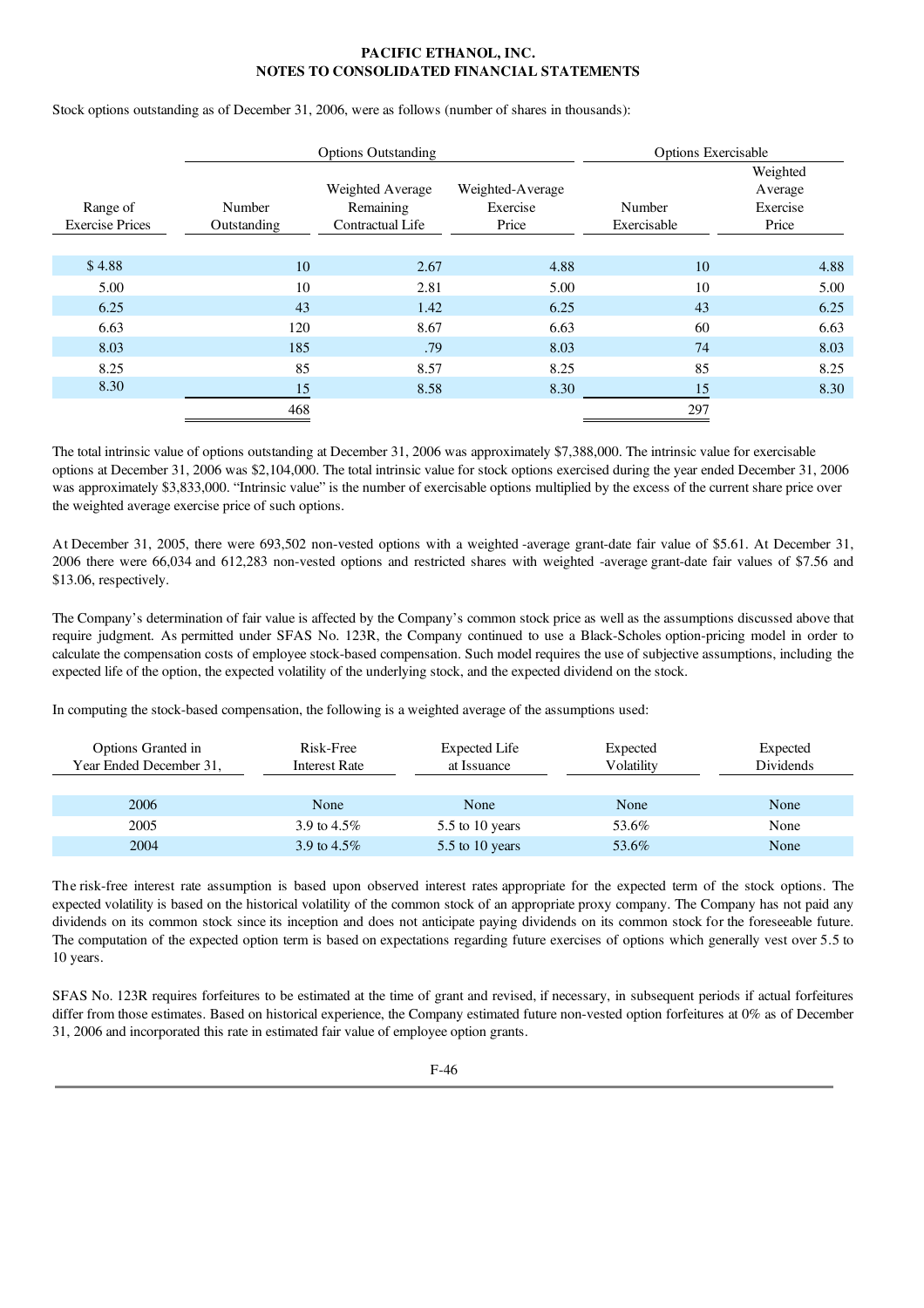Prior to adopting SFAS No. 123R, the Company accounted for its employee stock-based compensation in accordance with Accounting Principles Board Opinion No. 25, " *Accounting for Stock Issued to Employees*" ("APB No. 25") and related interpretations. Pursuant to APB No. 25, the Company did not record share-based compensation, but followed the disclosure requirements of SFAS No. 123, *Accounting for Stock-Based Compensation*. The Company's financial results for prior periods have not been restated. The following sets forth the theoretical pro forma costs and effect on net loss as if the Company had applied the fair value recognition provisions of SFAS No. 123R to employee stock-based compensation plans for the years ended December 31, 2005 and 2004 (in thousands, except per share data):

|                                                                         | Year Ended December 31, |              |      |         |
|-------------------------------------------------------------------------|-------------------------|--------------|------|---------|
|                                                                         | 2005                    |              | 2004 |         |
|                                                                         |                         |              |      |         |
| Loss from operations, as reported                                       | \$                      | $(9,483)$ \$ |      | (2,270) |
| Stock-based employee compensation expense included in reported net loss |                         | 964          |      |         |
| Stock-based compensation awards, fair value method                      |                         | (1,909)      |      |         |
| Loss from operations, pro forma                                         |                         | (10, 428)    |      | (2,270) |
| Net loss, as reported                                                   |                         | (9,923)      |      | (2,802) |
| Stock-based employee compensation expense included in reported net loss |                         | 964          |      |         |
| Stock-based compensation awards, fair value method                      |                         | (1,909)      |      |         |
| Net loss, pro forma                                                     |                         | (10, 868)    |      | (2,802) |
| Net loss per share, basic and diluted                                   |                         | (0.43)       |      | (0.23)  |
| Weighted-average shares outstanding, basic and diluted                  |                         | 25,066       |      | 12,397  |

Effective with the adoption of SFAS No. 123R, stock-based compensation expense related to the Company's stock-based compensation arrangements attributable to employees is recorded as a component of general and administrative expense in accordance with the guidance of SAB No. 107, Topic 14, paragraph F, *Classification of Compensation Expense Associated with Share-Based Payment Arrangements*.

Stock-based compensation expense related to employee and non-employee stock grants, options and warrants recognized in the operating results for the years ended December 31, 2006, 2005 and 2004 were as follows (in thousands):

|                                                        | Year Ended December 31. |       |      |        |  |       |
|--------------------------------------------------------|-------------------------|-------|------|--------|--|-------|
|                                                        | 2006                    |       | 2005 |        |  | 2004  |
| Employees - included in general and administrative     |                         | 4.466 |      | 963 \$ |  |       |
| Non-employees - included in general and administrative |                         | 1,782 |      | 1.099  |  | 1,208 |
| Total stock-based compensation expense                 |                         | 6.248 |      | 2.062  |  | 1.208 |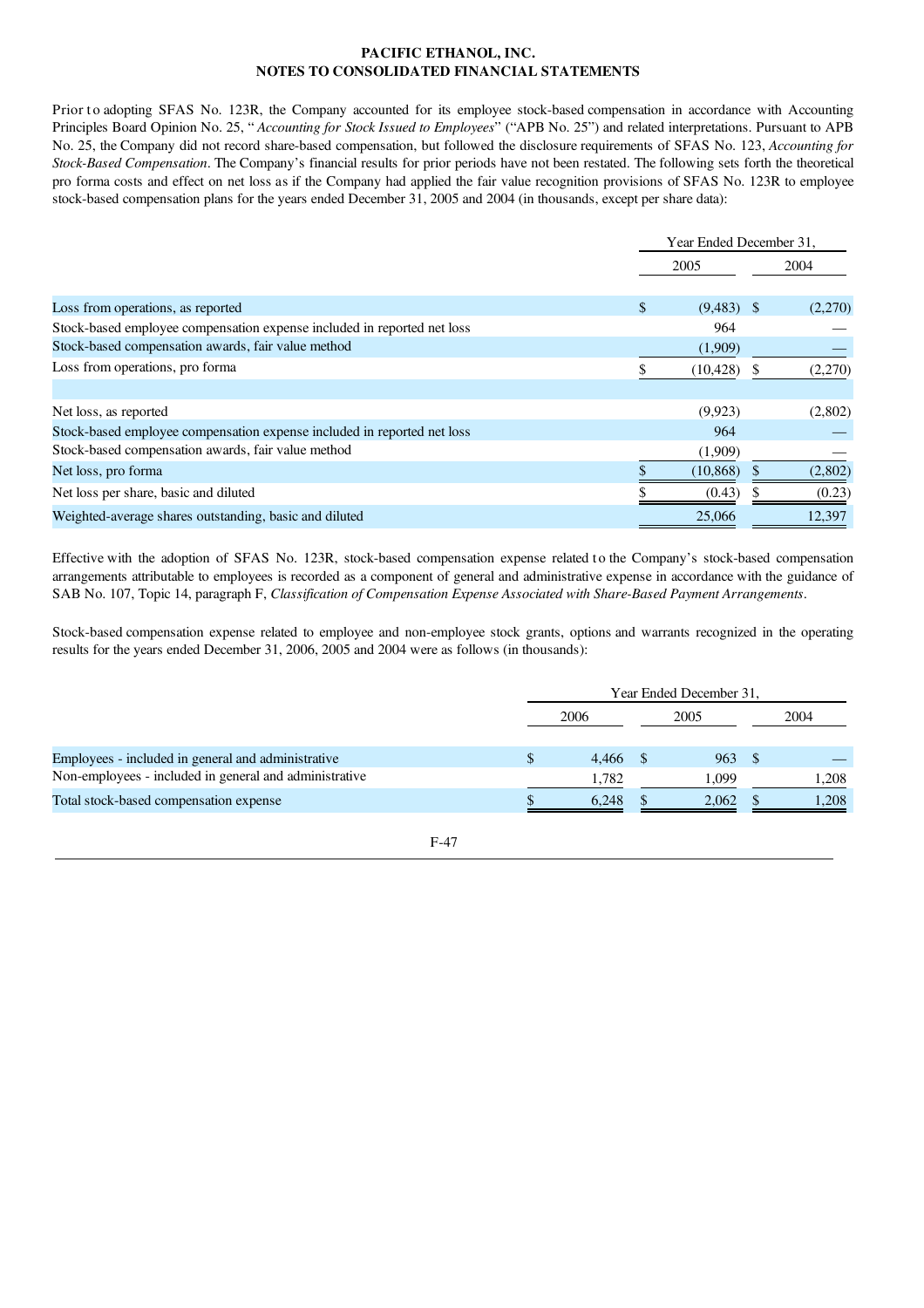*Warrants* - On February 12, 2004, the Company entered into a consulting agreement with a consultant to represent the Company in investors' communications and public relations with existing shareholders, brokers, dealers and other investment professionals as to the Company's current and proposed activities. As compensation for such services, the Company issued warrants to the consultant to purchase 920,000 shares of the Company's common stock at an exercise price of \$0.0001, expiring on March 12, 2009. These warrants vested upon the effective date of the agreement and were recognized at the fair value on the date of issuance in the amount of \$1,380,000. The fair value was amortized over one year, resulting in non-cash expense of \$172,500 and \$1,207,500 for consulting services during the years ended December 31, 2005 and 2004, respectively. On September 29, 2004, the consultant exercised the warrant to acquire 920,000 shares of the Company's common stock at an aggregate exercise price of \$92.

Pursuant to the consulting agreement, upon completion of the Share Exchange Transaction, the Company issued warrants to the consultant to purchase 230,000 additional shares of common stock at an exercise price of \$0.0001 and expiring on March 23, 2009 that will vest ratably over a period of two years from the date of the Share Exchange Transaction. The warrants were recognized at the fair value as of the start of business on March 24, 2005 in the amount of \$2,139,000 and recorded as contra-equity. The fair value is being amortized over two years, resulting in non-cash expense of \$822,636 during the period from March 24, 2005 to December 31, 2005. The unvested warrants in the amount of \$1,316,364 will vest ratably at \$89,125 per month over the remainder of the two year period.

The following table summarizes warrant activity for the years ended December 31, 2006 and 2005 (in thousands, except exercise prices):

|                              |               |                             | Weighted              |
|------------------------------|---------------|-----------------------------|-----------------------|
|                              | Number of     | Price per                   | Average               |
|                              | <b>Shares</b> | <b>Share</b>                | <b>Exercise Price</b> |
| Balance at December 31, 2003 | 42            | 1.50<br>\$                  | 1.50<br><b>S</b>      |
| Warrants granted             | 1,003         | $$0.0001 - $5.00$           | 0.27                  |
| Warrants exercised           | (920)         | 0.0001<br>- \$              | 0.0001                |
| Balance at December 31, 2004 | 125           | \$<br>$1.50 - $5.00$ \$     | 2.24                  |
| Warrants granted             | 3,058         | $$0.0001 - $5.00$           | 3.21                  |
| Warrants exercised           | (278)         | $$0.0001 - $5.00$           | 2.01                  |
| Balance at December 31, 2005 | 2.905         | $$0.0001 - $5.00$ \ \$      | 3.26                  |
| Warrants granted             | 3.442         | $$14.41 - $31.55$           | 27.66                 |
| Warrants exercised           | (2,747)       | $$0.0001 - $5.00$           | 3.28                  |
| Balance at December 31, 2006 | 3,600         | $0.0001 -$<br>\$31.55<br>\$ | 26.57                 |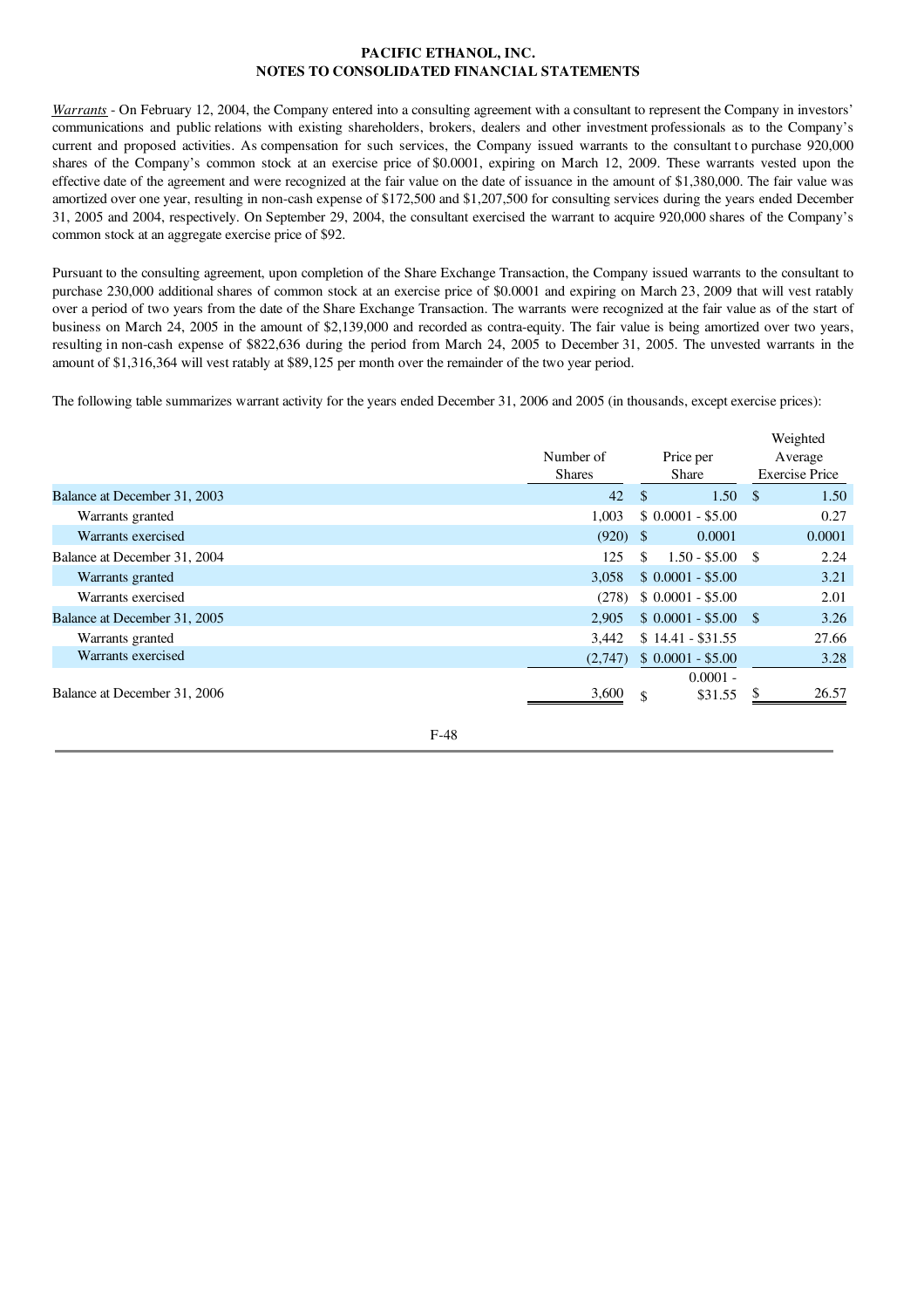|                                    | Warrants Outstanding  |                                                   |                                       | Warrants Exercisable  |                                           |
|------------------------------------|-----------------------|---------------------------------------------------|---------------------------------------|-----------------------|-------------------------------------------|
| Range of<br><b>Exercise Prices</b> | Number<br>Outstanding | Weighted-Average<br>Remaining<br>Contractual Life | Weighted-Average<br>Exercise<br>Price | Number<br>Exercisable | Weighted-<br>Average<br>Exercise<br>Price |
| \$0.0001                           | 29                    | 2.23                                              | \$ 0.0001                             |                       | \$0.0001                                  |
| 3.00                               | 86                    | 0.23                                              | 3.00                                  | 86                    | 3.00                                      |
| 5.00                               | 43                    | 0.23                                              | 5.00                                  | 43                    | 5.00                                      |
| 14.41                              | 694                   | 0.79                                              | 14.41                                 | 694                   | 14.41                                     |
| 31.55                              | 2,748                 | 0.16                                              | 31.55                                 | 2,748                 | 31.55                                     |
|                                    | 3,600                 |                                                   |                                       | 3,571                 |                                           |

The weighted-average remaining contractual life and weighted-average exercise price of all warrants outstanding and of warrants exercisable as of December 31, 2006 were as follows (in thousands, except exercise prices):

## 15. COMMITMENTS AND CONTINGENCIES.

*Operating Leases -* During the year ended December 31, 2006, the Company began leasing equipment under various operating leases. Total rent expense during the years ended December 31, 2006, 2005 and 2004 were \$245,000, \$63,000 and \$25,000, respectively. The future minimum lease payments required by non-cancelable operating leases in effect at December 31, 2006 are as follows (in thousands):

| Year Ended<br>December 31, |    | Amount |
|----------------------------|----|--------|
| 2007                       | S. | 267    |
| 2008                       |    | 203    |
| 2009                       |    | 172    |
| 2010                       |    | 172    |
| 2011                       |    | 110    |
| Total                      |    | 924    |

*Purchase Commitments* - At December 31, 2006, the Company had purchase contracts with its suppliers to purchase certain quantities of ethanol, corn, natural gas and denaturant. Outstanding balances on fixed-price contracts for the purchases of materials are indicated below and volumes indicated in the indexed price portion of the table are additional purchase commitments at publicly-indexed sales prices determined by market prices in effect on their respective transaction dates (in thousands):

|                          |             |        | <b>Indexed-Price</b> |
|--------------------------|-------------|--------|----------------------|
|                          | Fixed-Price |        | Contracts            |
|                          | Contracts   |        | (Volume)             |
| Ethanol (gallons)        | \$          | 41,443 | 3,665                |
| Corn (bushels)           |             | 38,697 | 9,138                |
| Natural gas (decatherms) |             | 1,805  |                      |
| Denaturant (gallons)     |             |        | 567                  |
| Total                    |             | 81,945 |                      |

*Capital Commitments* - Construction commitments for in-progress and contracted ethanol processing facilities for the years 2007 and 2008 are \$78,148,000 and \$17,570,000, respectively.

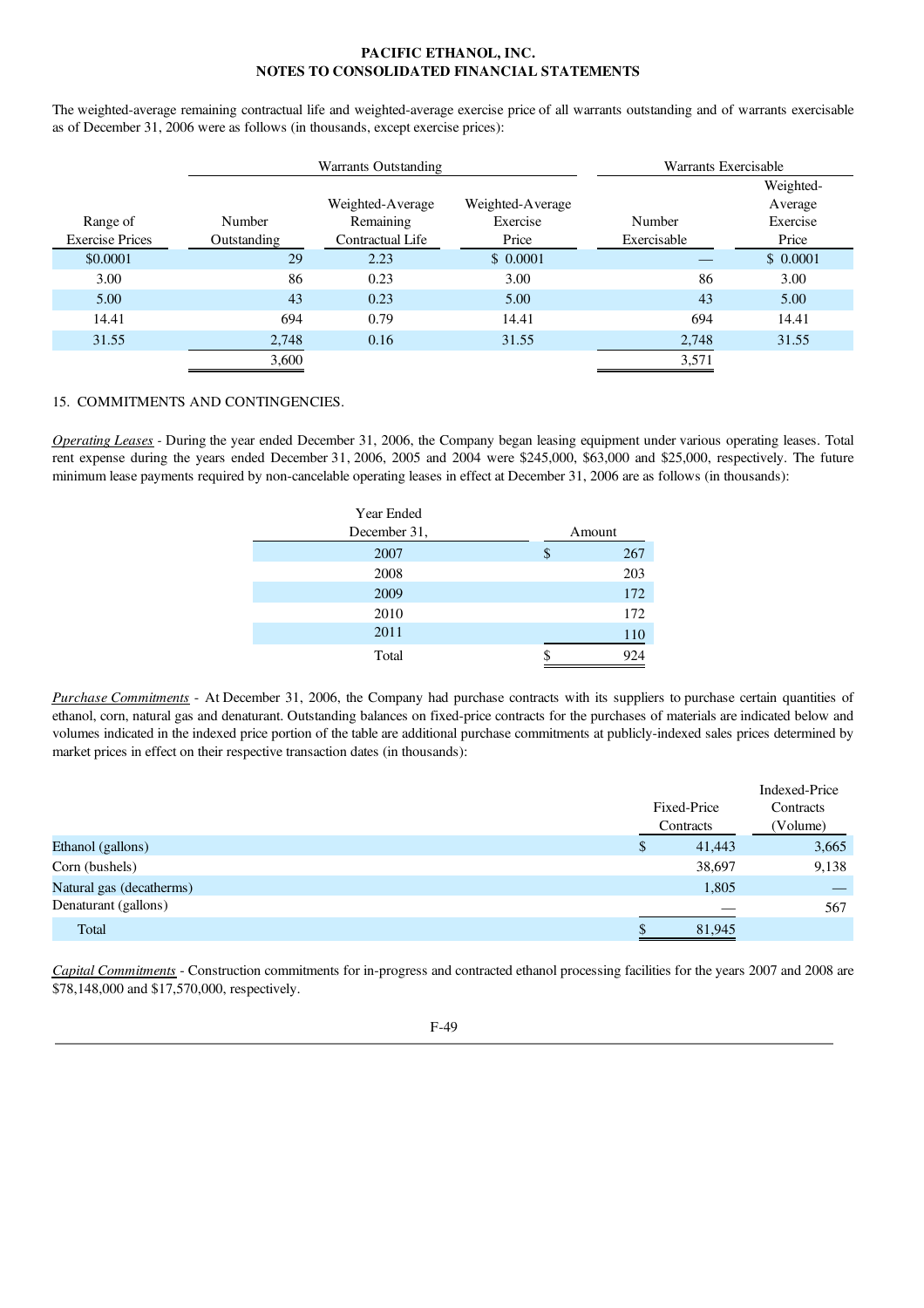*Sales Commitments* - At December 31, 2006, the Company had entered into sales contracts with its major customers to sell certain quantities of ethanol and corn. The volumes indicated in the indexed price contracts portion of the table are additional committed sales and will be sold at publicly-indexed sales prices determined by market prices in effect on their respective transaction dates (in thousands):

|                   |           |             | Indexed-Price                  |
|-------------------|-----------|-------------|--------------------------------|
|                   |           | Fixed-Price | Contracts                      |
|                   | Contracts |             | (Volume)                       |
| Ethanol (gallons) | \$        | 82,931      | 36,238                         |
| Corn (bushels)    |           | 4,829       | $\overbrace{\hspace{25mm}}^{}$ |
| Total             | \$        | 87,760      |                                |

*Ethanol Purchase and Marketing Agreements* - The Company entered into an ethanol purchase and marketing contract with the owner of an ethanol production facility under which the Company is required to purchase or market all of the ethanol produced from the facility. Under the agreement, the Company is obligated to purchase ethanol at a negotiated price or the Company receives a pre-negotiated margin of the sales price. The effective term for the agreement is two years through October 2007 with automatic renewals for additional one-year periods.

*Litigation - General -* The Company is subject to legal proceedings, claims and litigation arising in the ordinary course of business. While the amounts claimed may be substantial, the ultimate liability cannot presently be determined because of considerable uncertainties that exist. Therefore, it is possible that the outcome of those legal proceedings, claims and litigation could adversely affect the Company's quarterly or annual operating results or cash flows when resolved in a future period. However, based on facts currently available, management believes such matters will not adversely affect the Company's financial position, results of operations or cash flows.

*Litigation - Barry Spiegel - State Court Action* - On December 23, 2005, Barry J. Spiegel, a former shareholder and director of Accessity, filed a complaint in the Circuit Court of the 17th Judicial District in and for Broward County, Florida (Case No. 05018512) (the "State Court Action") against Barry Siegel, Philip Kart, Kenneth Friedman and Bruce Udell (collectively, the "Individual Defendants"). Messrs. Siegel, Udell and Friedman are former directors of Accessity and Pacific Ethanol. Mr. Kart is a former executive officer of Accessity and the Company. The State Court Action relates to the Share Exchange Transaction and purports to state the following five counts against the Individual Defendants: (i) breach of fiduciary duty, (ii) violation of the Florida Deceptive and Unfair Trade Practices Act, (iii) conspiracy to defraud, (iv) fraud and (v) violation of Florida's Securities and Investor Protection Act. Mr. Spiegel bases his claims on allegations that the actions of the Individual Defendants in approving the Share Exchange Transaction caused the value of his Accessity common stock to diminish and is seeking \$22.0 million in damages. On March 8, 2006, the Individual Defendants filed a motion to dismiss the State Court Action. Mr. Spiegel filed his response in opposition on May 30, 2006. The Court granted the motion to dismiss by Order dated December 1, 2006 (the "Order"), on the grounds that Mr. Spiegel failed to bring his claims as a derivative action. Mr. Spiegel is seeking appellate review of the Order.

On February 9, 2007, Mr. Spiegel filed an amended complaint which purports to state the following five counts: (i) breach of fiduciary duty, (ii) fraudulent inducement, (iii) violation of Florida's Securities and Investor Protection Act, (iv) fraudulent concealment and (v) breach of fiduciary duty of disclosure. The amended complaint includes the Company as a defendant. The breach of fiduciary duty counts are alleged solely against the Individual Defendants and not the Company. The Company expects to vigorously defend the amended complaint.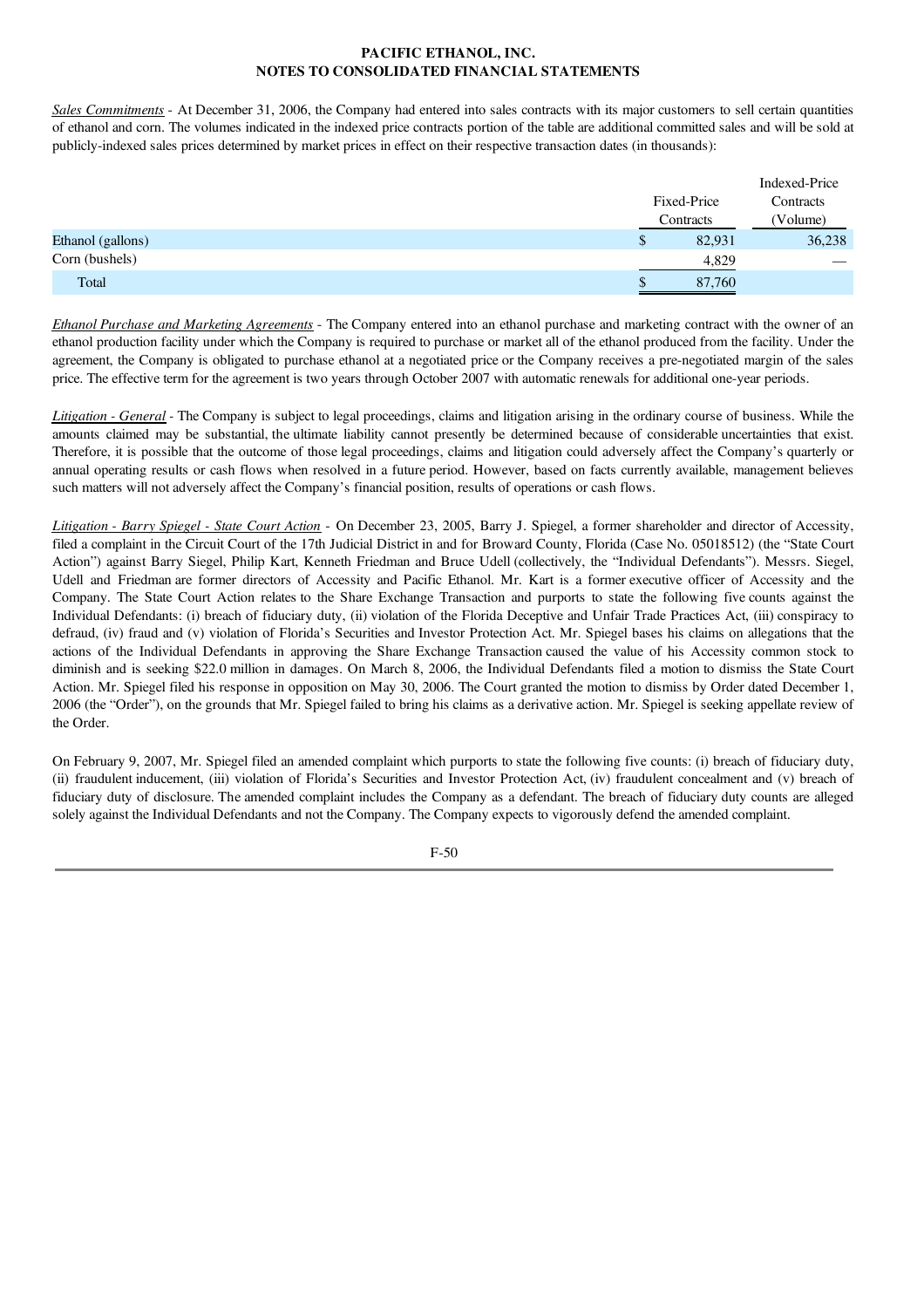*Litigation - Barry Spiegel - Federal Court Action* - On December 22, 2006, Barry J. Spiegel, filed a complaint in the United States District Court, Southern District of Florida (Case No. 06-61848) (the "Federal Court Action") against the Individual Defendants and the Company. The Federal Court Action relates to the Share Exchange Transaction and purports to state the following three counts: (i) violations of Section 14(a) of the Exchange Act and SEC Rule 14a-9, (ii) violations of Section 10(b) of the Exchange Act and Rule 10b-5 promulgated thereunder, and (iii) violation of Section 20(A) of the Exchange Act. The first two counts are alleged against the Individual Defendants and the Company and the third count is alleged solely against the Individual Defendants. Mr. Spiegel bases his claims on, among other things, allegations that the actions of the Individual Defendants and the Company in connection with the Share Exchange Transaction resulted in a share exchange ratio that was unfair and resulted in the preparation of a proxy statement seeking shareholder approval of the Share Exchange Transaction that contained material misrepresentations and omissions. Mr. Spiegel is seeking in excess of \$15.0 million in damages. Mr. Spiegel amended the Federal Court Action on February 9, 2007 and March 5, 2007 and only recently served the complaint on the Company. The Company expects to vigorously defend the Federal Court Action.

*Litigation - Gerald Zutler* - In January 2003, DriverShield CRM Corp., or DriverShield, then a wholly-owned subsidiary of the Company's predecessor, Accessity, was served with a complaint filed by Mr. Gerald Zutler, its former President and Chief Operating Officer, alleging, among other things, that DriverShield breached its employment contract with Mr. Zutler, that there was fraudulent concealment of DriverShield's intention to terminate its employment agreement with Mr. Zutler, and discrimination on the basis of age and aiding and abetting violation of the New York State Human Rights Law. The complaint was filed in the Supreme Court of the State of New York, County of Nassau, Index No.: 654/03. Mr. Zutler sought damages of approximately \$2.2 million, plus punitive damages and reasonable attorneys' fees. On July 20, 2006, the Company settled Mr. Zutler's claims in full and subsequently made a settlement payment to Mr. Zutler in the amount of \$515,000, of which \$150,000 was covered by DriverShield's insurance carrier.

*Litigation - Mercator* - In 2003, Accessity filed a lawsuit seeking damages in excess of \$100 million against: (i) Presidion Corporation, f/k/a MediaBus Networks, Inc., Presidion's parent corporation, (ii) Presidion's investment bankers, Mercator Group, LLC, or Mercator, and various related and affiliated parties and (iii) Taurus Global LLC, or Taurus, (collectively referred to as the "Mercator Action"), alleging that these parties committed a number of wrongful acts, including, but not limited to tortuously interfering in a transaction between Accessity and Presidion Solutions Inc. In 2004, Accessity dismissed this lawsuit without prejudice, which was filed in Florida state court. In January 2005, the Company refiled this action in the State of California, for a similar amount, as the Company believes that this is the proper jurisdiction. On August 18, 2005, the court stayed the action and ordered the parties to arbitration. The parties agreed to mediate the matter. Mediation took place on December 9, 2005 and was not successful. On December 5, 2005, the Company filed a Demand for Arbitration with the American Arbitration Association. On April 6, 2006, a single arbitrator was appointed. Arbitration hearings have been scheduled to commence in July 2007. The share exchange agreement relating to the Share Exchange Transaction provides that following full and final settlement or other final resolution of the Mercator Action, after deduction of all fees and expenses incurred by the law firm representing the Company in this action and payment of the 25% contingency fee to the law firm, shareholders of record of Accessity on the date immediately preceding the closing date of the Share Exchange Transaction will receive two-thirds and the Company will retain the remaining one-third of the net proceeds from any Mercator Action recovery.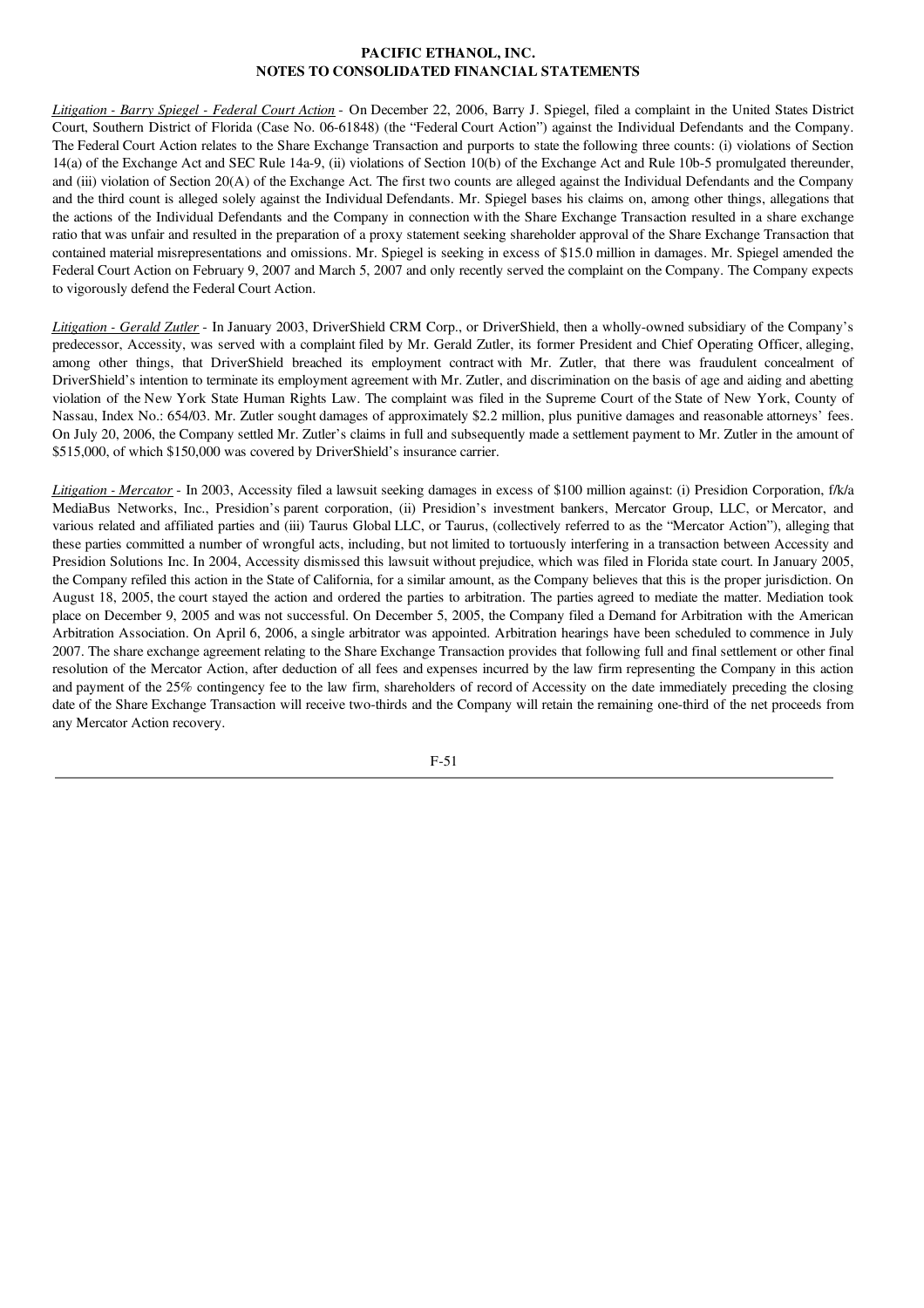### 16. DERIVATIVES.

*Derivatives* - The business and activities of the Company expose it to a variety of market risks, including risks related to changes in commodity prices and interest rates. The Company monitors and manages these financial exposures as an integral part of its risk management program. This program recognizes the unpredictability of financial markets and seeks to reduce the potentially adverse effects that market volatility could have on operating results. The Company accounts for its use of derivatives related to its hedging activities pursuant to SFAS No. 133, under which the Company recognizes all of its derivative instruments in its statement of financial position as either assets or liabilities, depending on the rights or obligations under the contracts, unless the contracts qualify as a normal purchase or normal sale as discussed in the following. The Company has designated and documented contracts for the physical delivery of commodity products to and from counterparties as normal purchases and normal sales. Derivative instruments are measured at fair value, pursuant to the definition found in SFAS No. 107, *Disclosures about Fair Value of Financial Instruments*. Changes in the derivative's fair value are recognized currently in earnings unless specific hedge accounting criteria are met. Special accounting for qualifying hedges allows a derivative's effective gains and losses to be deferred in other comprehensive income and later recorded together with the gains and losses to offset related results on the hedged item in earnings. Companies must formally document, designate and assess the effectiveness of transactions that receive hedge accounting. Contract designated and documented as normal purchases or normal sales are not recorded at fair value.

*Commodity Risk* - *Cash Flow Hedges* - As part of its risk management strategy, the Company uses derivative instruments to protect cash flows from fluctuations caused by volatility in commodity prices for periods of up to twelve months. These hedging activities are conducted to protect gross margins to reduce the potentially adverse effects that market volatility could have on operating results by minimizing the Company's exposure to price volatility on ethanol sale and purchase commitments where the price is to be set at a future date and/or if the contract specifies a floating or index-based price for ethanol that is based on either the New York Mercantile Exchange price of gasoline or the Chicago Board of Trade price of ethanol. In addition, the Company hedges anticipated sales of ethanol to minimize its exposure to the potentially adverse effects of price volatility. These derivatives are designated and documented as SFAS No. 133 cash flow hedges and effectiveness is evaluated by assessing the probability of the anticipated transactions and regressing commodity futures prices against the Company's purchase and sales prices. Ineffectiveness, which is defined as the degree to which the derivative does not offset the underlying exposure, is recognized immediately in earnings. For the year ended December 31, 2006, losses of ineffectiveness in the amount of \$239,000 was recorded in cost of goods sold. For the year ended December 31, 2006, an effective gain in the amount of \$1,281,000 was recorded to revenue and an effective loss in the amount of \$438,000 was recorded in cost of goods sold. There was no ineffectiveness or effectiveness recorded for the year ended December 31, 2005. Amounts remaining in other comprehensive income (loss) will be reclassified to earnings upon the recognition of the related purchase or sale. Other comprehensive loss in the amount of \$461,000 associated with commodity cash flow hedges is expected to be recognized in income over the next twelve months. The fair value notional balances remaining on these derivatives as of December 31, 2006 and 2005 were \$11,588,000 and \$0, respectively.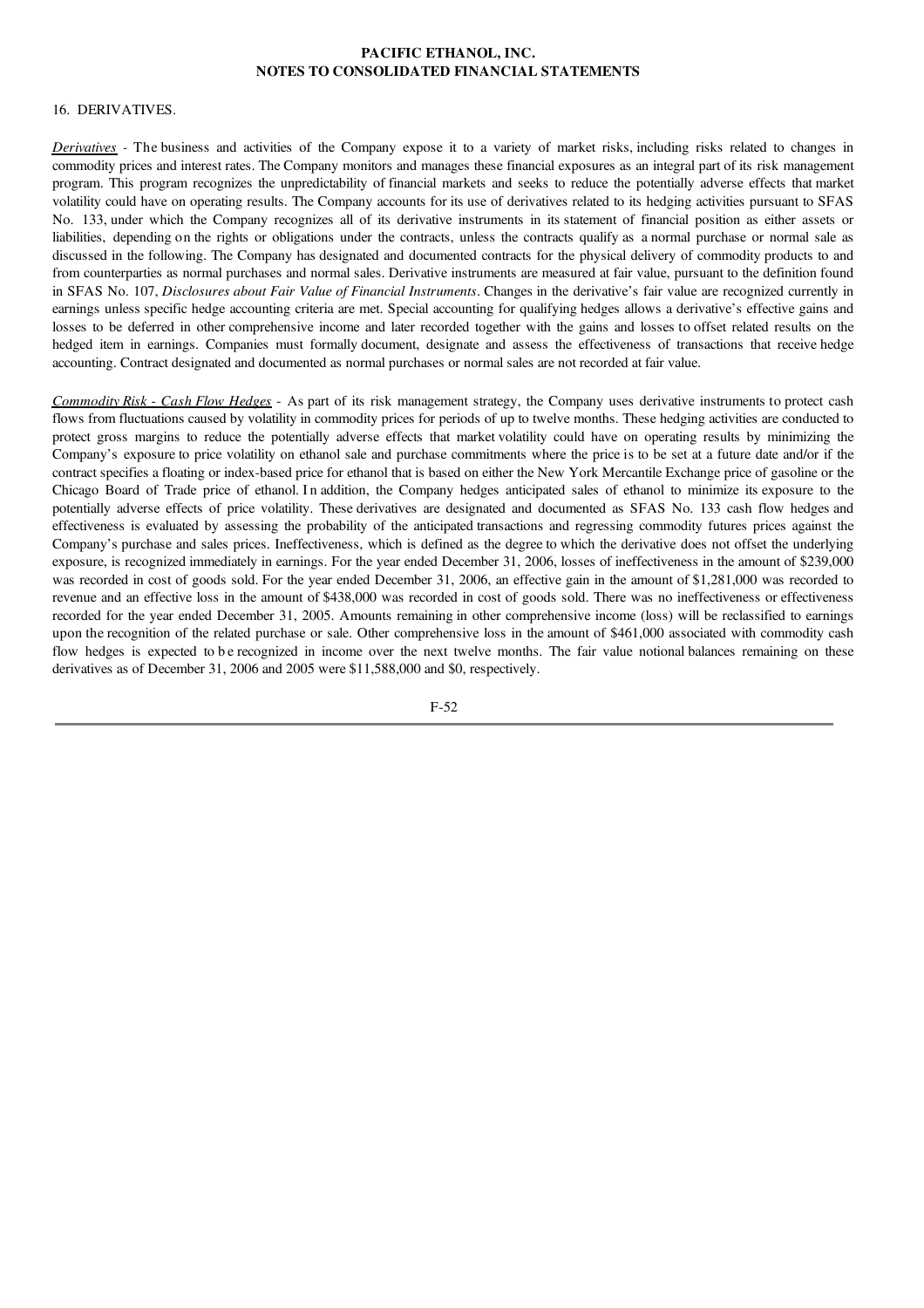*Interest Rate Risk* - As part of the Company's interest rate risk management strategy, the Company uses derivative instruments to minimize significant unanticipated earnings fluctuations that may arise from rising variable interest rate costs associated with existing and anticipated borrowings. To meet these objectives the Company purchased interest rate caps on the three-month LIBOR. The rate for a notional balance ranging from \$0 to \$22,705,000 is 5.50% per annum. The rate for a notional balance ranging from \$0 to \$9,731,000 is 6.00% per annum. These derivatives are designated and documented as SFAS No. 133 cash flow hedges and effectiveness is evaluated by assessing the probability of anticipated interest expense and regressing the historical value of the rates against the historical value in the existing and anticipated debt. Ineffectiveness, reflecting the degree to which the derivative does not offset the underlying exposure, is recognized immediately in earnings. During the year ended December 31, 2006, ineffectiveness in the amount of \$24,000 was recorded in interest expense. There was no ineffectiveness recorded in the years ended December 31, 2005 and 2004. Amounts remaining in other comprehensive income will be reclassified to earnings upon the recognition of the hedged interest expense. For the year ending December 31, 2007, the Company anticipates reclassifying \$27,000 to income associated with its cash flow interest rate caps.

A variable interest entity of the Company entered into an interest rate swap with a notional balance of \$17,658,000 to provide a fixed rate of 8.16% on its construction and term loan. This interest rate swap is accounted for as a non-designated derivative in accordance with SFAS No. 133 whereby it is marked to fair value and changes in fair value are recorded to other expense. For the year ended December 31, 2006, an amount of \$13,000 was recorded to other expense.

The Company marked its derivative instruments to fair value at each period end, except for those derivative contracts that qualified for the normal purchase and sale exemption under SFAS No. 133. According to the Company's designation of the derivative, changes in the fair value of derivatives are reflected in earnings or other comprehensive income.

*Other Comprehensive <i>Income* - Other comprehensive income relative to derivatives for the year ended December 31, 2006 is as follows (in thousands):

|                                                     |   | Commodity<br>Derivatives |  | <b>Interest Rate</b><br>Derivatives |
|-----------------------------------------------------|---|--------------------------|--|-------------------------------------|
|                                                     |   | $Gain / (Loss)*$         |  | $Gain / (Loss)*$                    |
| Beginning balance, January 1, 2006                  | S | $\qquad \qquad =$        |  |                                     |
| Net changes                                         |   | 1,307                    |  | (272)                               |
| Less: Amount reclassified to revenue                |   | 1,281                    |  |                                     |
| Less: Amount reclassified to cost of goods sold     |   | (435)                    |  |                                     |
| Less: Amount reclassified to other income (expense) |   |                          |  | (7)                                 |
| Ending balance, December 31, 2006                   |   | 461                      |  | (265)                               |
|                                                     |   |                          |  |                                     |

\*Calculated on a pretax basis

Additional information concerning derivatives and a description of the Company's risk management program can be found in Item 7A - Quantitative and Qualitative Disclosures About Market Risk.

## 17. RELATED PARTY TRANSACTIONS.

*Consulting Agreement - Plant Development* - The Company entered into a consulting agreement with a shareholder of the Company for consulting services related to the development of an ethanol plant. Compensation payable under the agreement was \$6,000 per month. The Company paid a total of \$21,000 for the year ended December 31, 2005.

*Consulting Agreement - Environmental* - The Company entered into a consulting agreement with a company owned by a member of ReEnergy, LLC for consulting services related to environmental regulations and permitting. Compensation payable under the agreement was \$3,000 per month. The Company paid a total of \$8,000 for the year ended December 31, 2005.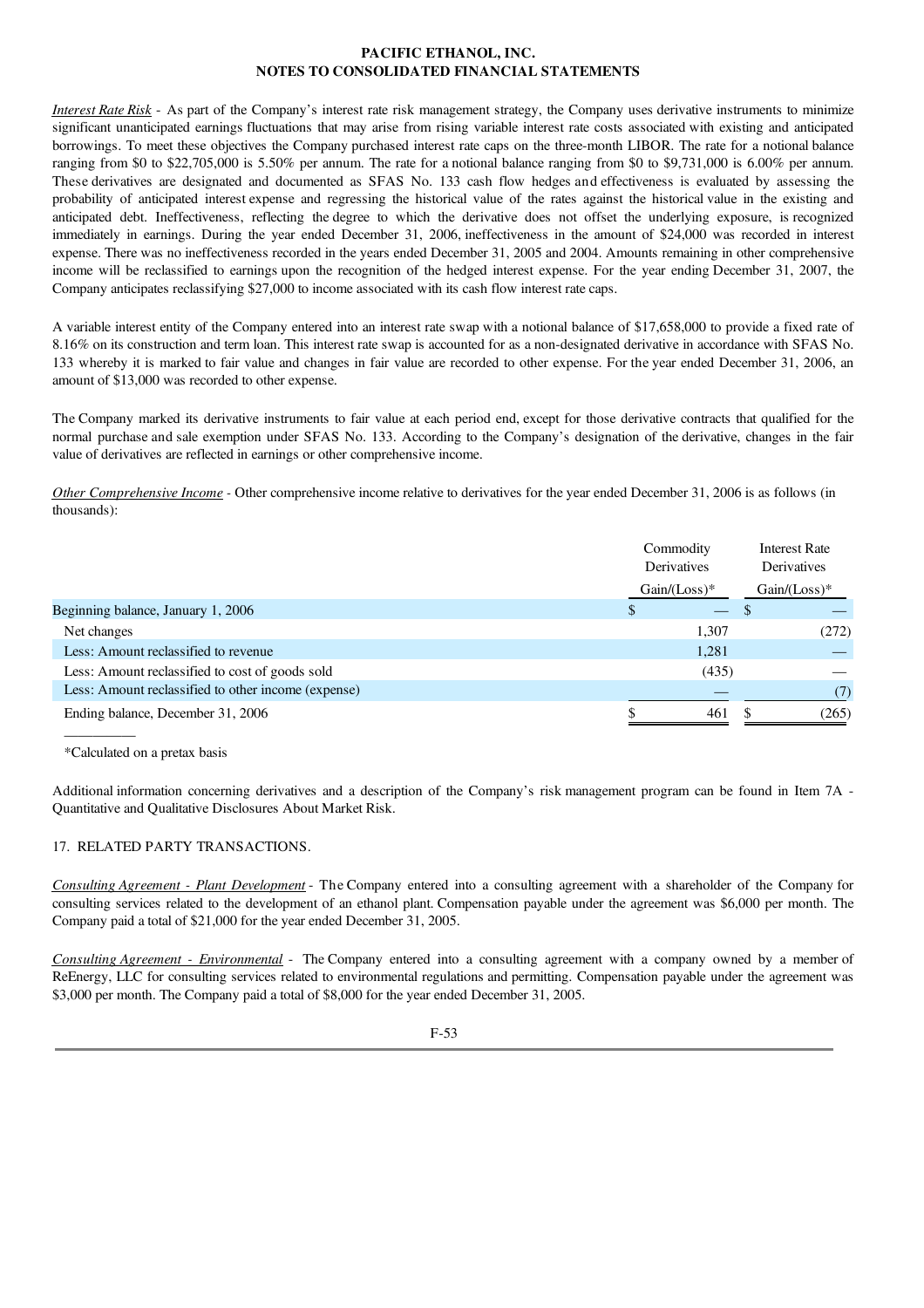*Voting Agreement* - On November 14, 2005, William L. Jones, Neil M. Koehler, Ryan W. Turner, Kenneth J . Friedman and Frank P. Greinke, each of whom is a director and/or executive officer of the Company (the "Stockholders"), and the Company, entered into a Voting Agreement (the "Voting Agreement") with Cascade Investment, L.L.C. ("Purchaser"). The Stockholders collectively held an aggregate of 9,162,704 shares of the Company's common stock. The Voting Agreement provides that the Stockholders may not transfer their shares of the Company's common stock, and must keep their shares free of all liens, proxies, voting trusts or agreements, until the Voting Agreement is terminated. The Voting Agreement provides that the Stockholders will each vote or execute a written consent in favor of the transactions contemplated by the Purchase Agreement between the Company and Purchaser (the "Transactions"). In addition, under the Voting Agreement, each Stockholder grants an irrevocable proxy to Neil M. Koehler to act as such Stockholder's proxy and attorney-in-fact to vote or execute a written consent in favor of the Transactions. The Voting Agreement is effective until the earlier of the approval of the Transactions by the Company's stockholders or the termination of the Purchase Agreement in accordance with its terms. The Transactions were approved by the stockholders on December 30, 2005.

*Related Customer* - On January 14, 2006, the Company entered into a six-month sales contract with Southern Counties Oil Co., an entity owned by a former director of the Company. The contract period was from April 1, 2006 through September 30, 2006 for 2,100,000 gallons of fuel-grade ethanol to be delivered ratably at approximately 350,000 gallons per month at varying prices based on delivery destinations in California. On June 13, 2006, the Company entered into an additional six-month sales contract with a contract period from October 1, 2006 through March 31, 2007 for 6,300,000 gallons of fuel-grade ethanol to be delivered ratably at approximately 1,050,000 gallons per month at varying prices based on delivery destinations in California, Nevada, and Arizona. During the year ended December 31, 2006, sales to Southern Counties Oil Co. totaled \$16,985,000 and accounts receivable from Southern Counties Oil Co. at December 31, 2006 totaled \$1,188,000.

On August 10, 2005, the Company entered into a 6-month sales contract with Southern Counties Oil Co. The contract period is from October 1, 2005 through March 31, 2006 for 5,544,000 gallons of fuel grade ethanol to be delivered ratably at approximately 924,000 gallons per month at varying prices based on delivery destinations in Arizona, Nevada and California. During the period from March 23, 2005, the date of the Share Exchange Transaction and the acquisition of Kinergy, to December 31, 2005, sales to Southern Counties Oil Co. totaled \$9,060,000 and accounts receivable from Southern Counties Oil Co. at December 31, 2005 totaled \$938,000.

*Related Vendor* - The Company purchased 45,708 gallons of fuel grade ethanol from Southern Counties Oil Co., a company owned by a director and significant stockholder of the Company. During the period from March 23, 2005 (Kinergy acquisition) to December 31, 2005, purchases from Southern Counties Oil Co. totaled \$74,000 and accounts payable to Southern Counties Oil Co. at December 31, 2005 totaled \$0.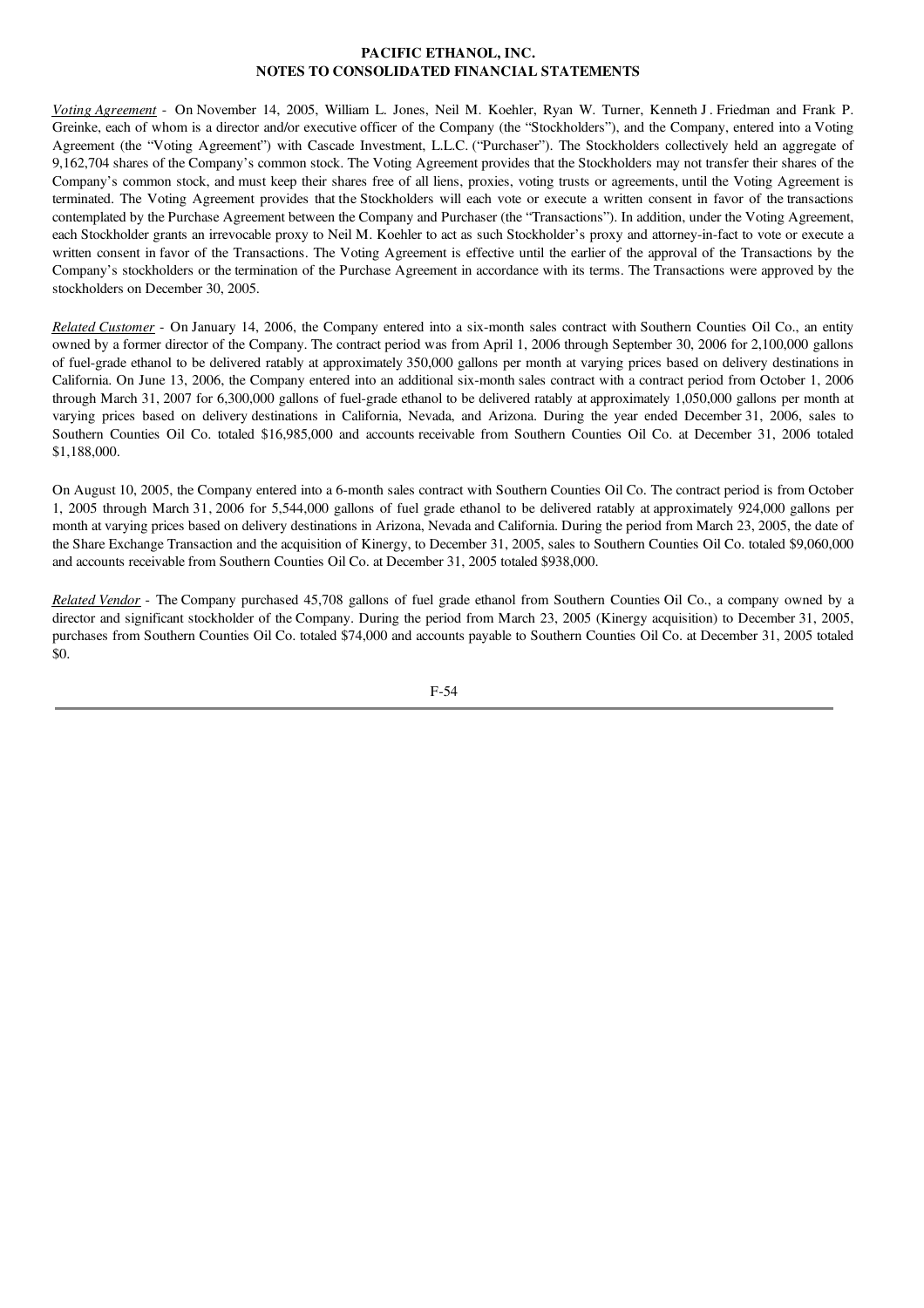## 18. QUARTERLY FINANCIAL DATA.

The Company's unaudited financial information is as follows for the fiscal quarters within the years ended December 31, 2006 and 2005 (in thousands):

|                                                | First<br>Quarter |     | Second<br>Quarter |                         | Third<br><b>Ouarter</b> |               | Fourth<br><b>Ouarter</b> |
|------------------------------------------------|------------------|-----|-------------------|-------------------------|-------------------------|---------------|--------------------------|
| Results of operations:                         |                  |     |                   |                         |                         |               |                          |
| 2006:                                          |                  |     |                   |                         |                         |               |                          |
| Net sales                                      | \$<br>38,239     | \$  | 46,461            | $\mathbb{S}$            | 61,102                  | $\mathbb{S}$  | 80,554                   |
| Gross profit                                   | 2,325            |     | 3,308             |                         | 7,448                   |               | 11,748                   |
| Operating income (loss)                        | (659)            |     | (1,450)           |                         | 1,900                   |               | 397                      |
| Net income (loss)                              | (612)            |     | (182)             |                         | 3,755                   |               | (3,103)                  |
| Preferred stock dividend                       |                  |     | (898)             |                         | (1,050)                 |               | (1,050)                  |
| Deemed dividend on preferred stock             |                  |     | (84,000)          |                         |                         |               |                          |
| Income (loss) available to common stockholders | (612)            |     | (85,080)          |                         | 2,705                   |               | (4, 153)                 |
| 2005:                                          |                  |     |                   |                         |                         |               |                          |
| Net sales                                      | \$<br>2,302      | \$  | 22,814            | \$                      | 26,414                  | \$            | 36,069                   |
| Gross profit                                   | 48               |     | 151               |                         | 1,636                   |               | 1,320                    |
| Operating loss                                 | (1,548)          |     | (2, 242)          |                         | (978)                   |               | (4,715)                  |
| Net loss                                       | (1,657)          |     | (2,226)           |                         | (923)                   |               | (5,117)                  |
| Loss per common share:                         |                  |     |                   |                         |                         |               |                          |
| 2006:                                          |                  |     |                   |                         |                         |               |                          |
| Basic and diluted loss                         | \$<br>(.02)      | -\$ | (2.56)            | $\sqrt[6]{\frac{1}{2}}$ | .07                     | $\mathbb{S}$  | (.11)                    |
| 2005:                                          |                  |     |                   |                         |                         |               |                          |
| Basic and diluted loss                         | \$<br>(.10)      | S   | (.08)             | S                       | (.03)                   | <sup>\$</sup> | (.21)                    |

### 19. SUBSEQUENT EVENTS.

*New Company Headquarters* - On January 5, 2007, the Company entered into a 40-month lease on approximately 7,000 square feet of office space located in Sacramento, California. The Company took possession of the premises on January 11, 2007 and has relocated its corporate headquarters to this location. The base monthly rent is \$21,000 and increases to \$22,000 for the final twelve months of the term.

*Grant of Restricted Stock* - On January 12, 2007, the Company granted an aggregate of 15,600 shares under its 2006 Stock Incentive Plan to one non-employee director, of which 5,200 shares vested immediately and 5,200 shares are to vest on each of the next two anniversaries of the grant date. As a condition to subsequent vesting of the shares of restricted stock, a non-employee director must remain continuously in the service of the Company as a member of its Board of Directors from the grant date through each subsequent vesting date.

*Debt Financing* - On February 27, 2007, the Company closed a debt financing transaction ("Debt Financing") in the aggregate amount of up to \$325,000,000 through certain wholly-owned indirect subsidiaries ("Borrowers"). The primary purpose of the credit facility is to provide debt financing in connection with the development, construction, installation, engineering, procurement, design, testing, start-up, operation and maintenance of five ethanol production facilities.

The Debt Financing includes (i) a construction loan facility in an aggregate amount of up to \$300,000,000 that matures on the earlier of October 27, 2008 and the date, or the Conversion Date, the construction loans made thereunder are converted into term loans, and (ii) a term loan facility in an aggregate amount of up to \$300,000,000 that matures on the date that is 84 months after the Conversion Date, and (iii) a working capital and letter of credit facility in an aggregate amount of up to \$25,000,000 that matures on the date that is 12 months after the Conversion Date.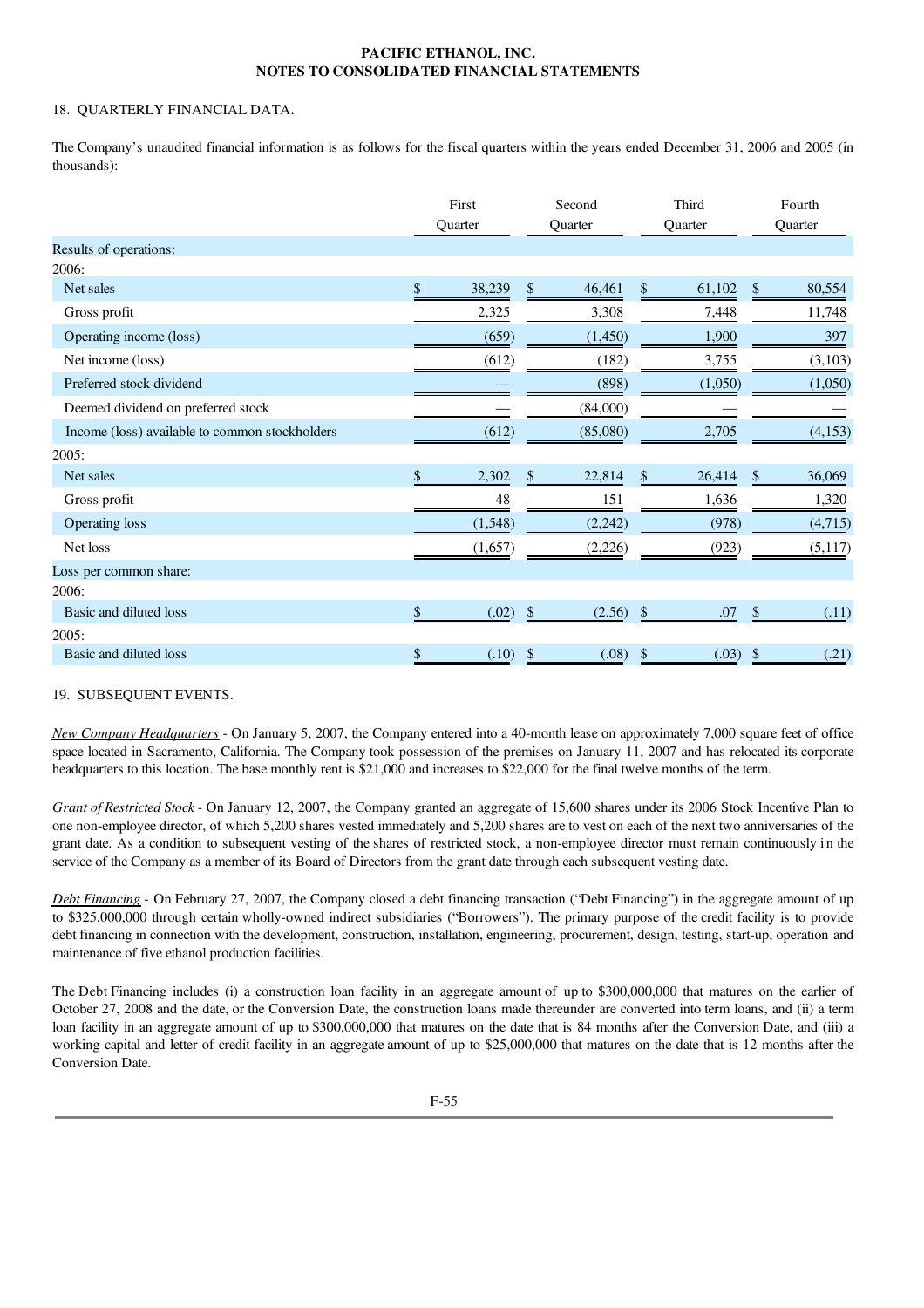During the term of the working capital and letter of credit facility, the Borrowers may borrow, repay and re-borrow amounts available under the working capital and letter of credit facility. Loans made under the construction loan or the term loan facility may not be re-borrowed once repaid or prepaid. Loans made under the construction loan facility do not amortize, and are fully due and payable on their maturity date. The term loan facility is intended to refinance the loans made under the construction loan facility. Loans made under the term loan facility amortize at a rate of 6.0% per annum from and after the Conversion Date, and the remaining principal amounts are fully due and payable on their maturity date. Loans made under the working capital and letter of credit facility are fully due and payable on their maturity date.

The Borrowers have the option to select floating or periodic fixed-rate loans under the Debt Financing. Depending upon the type of loan and whether the loan is made under the construction loan facility, the term loan facility or the working capital and letter of credit facility, loans under the Debt Financing bear interest at rates ranging from 2.25% to 4.50% over the selected fixed or floating interest rate. Interest on floating rate loans is payable quarterly in arrears, while interest on the various fixed-rate loans available under the credit facility is payable quarterly (or earlier if at the end of selected interest periods ranging from one to six months).

Borrowings and the Borrowers' other obligations under the Debt Financing are secured by a first-priority security interest in all of the equity interests in the Borrowers and substantially all the assets of the Borrowers. The assets of the Borrowers will not be available to the creditors of the Company's non-Borrowers, including the Company.

Loans and letters of credit under the credit facility are subject to conditions precedent, including, among others, the absence of a material adverse effect; the absence of defaults or events of defaults; the accuracy of certain representations and warranties; the maintenance of a debt to equity ratio which is not in excess of 65:35; title insurance date-downs; payment of fees and expenses; the contribution of all required equity, which is anticipated to be approximately \$218.8 million in the aggregate; obtainment of required contracts, permits and insurance; and certain certifications from the independent engineer in respect of construction progress. Loans and letters of credit under the credit facility are also generally not available for the Madera plant or the Boardman plant until its completion. Also, the Borrowers may not be able to fully utilize the credit facility if the completed ethanol plants fail to meet certain minimum performance standards. Finally, disbursements from the construction and term facility are limited to a percentage of project costs of the corresponding plant and in any event are not to exceed approximately \$1.15 per gallon of annual production capacity of the plant.

The Company expects to achieve a senior debt to equity ratio of approximately 55:45 upon commencement of commercial operations of each of the Madera and Boardman ethanol plants. The Company expects to achieve a senior debt to equity ratio of approximately 35:65 during the construction phase of each of the Burley and Brawley ethanol plants and another plant in California, the location of which is yet to be announced. Upon commencement of commercial operations of each of these plants, the Company expects to draw additional funds to increase the senior debt to equity ratio to approximately 55:45.

In connection with the Debt Financing, the Company also entered into a Sponsor Support Agreement under which the Company is to provide limited contingent equity support in connection with the development, construction, installation, engineering, procurement, design, testing, start-up and maintenance of five ethanol production facilities. In particular, the Company has agreed to contribute to the Borrowers up to an aggregate of \$42,400,000, or the Sponsor Funding Cap, of contingent equity in the event the Borrowers' have insufficient funds to either pay their project costs (other than debt service under the Debt Financing) as they become due and payable or cause the ethanol production facilities to be completed by the Conversion Date. The Company has agreed to provide a warranty with respect to all ethanol plants other than its Madera facility. The term of the warranty is one year from the date the ethanol plant achieves commercial operations. The Company's obligations under the warranty are capped at the Sponsor Funding Cap. Until the Company's contingent equity obligations have been fully performed or the warranty period has expired, the Company may not incur any secured indebtedness for borrowed money, grant liens on its assets or provide any secured credit enhancements in an aggregate amount in excess of \$10,000,000 unless the Company provides the lenders under the Debt Financing with the same liens or credit support.

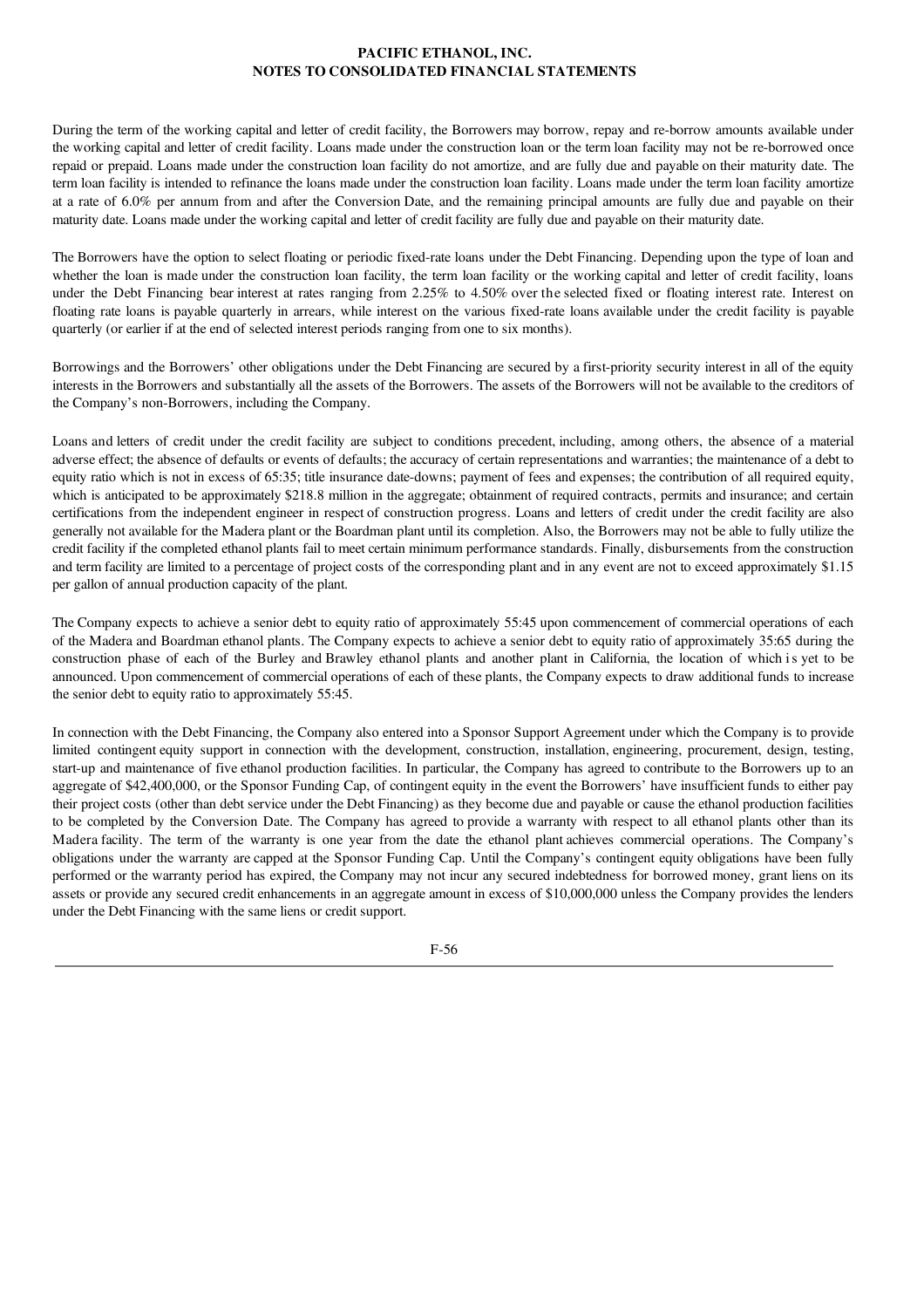# INDEX TO EXHIBITS

| <b>Exhibit</b> |                                                                                                                                                                                                               |
|----------------|---------------------------------------------------------------------------------------------------------------------------------------------------------------------------------------------------------------|
| <b>Number</b>  | <b>Description</b>                                                                                                                                                                                            |
| 2.1            | Agreement and Plan of Merger dated March 23, 2005 between the Registrant and Accessity Corp. (1)                                                                                                              |
| 2.2            | Share Exchange Agreement dated as of May 14, 2004 by and among Accessity Corp., Pacific Ethanol, Inc., Kinergy                                                                                                |
|                | Marketing, LLC, ReEnergy, LLC and the other parties named therein (1)                                                                                                                                         |
| 2.3            | Amendment No. 1 to Share Exchange Agreement dated as of July 29, 2004 by and among Accessity Corp., Pacific Ethanol,                                                                                          |
|                | Inc., Kinergy Marketing, LLC, ReEnergy, LLC and the other parties named therein (1)                                                                                                                           |
| 2.4            | Amendment No. 2 to Share Exchange Agreement dated as of October 1, 2004 by and among Accessity Corp., Pacific<br>Ethanol, Inc., Kinergy Marketing, LLC, ReEnergy, LLC and the other parties named therein (1) |
| 2.5            | Amendment No. 3 to Share Exchange Agreement dated as of January 7, 2005 by and among Accessity Corp., Pacific                                                                                                 |
|                | Ethanol, Inc., Kinergy Marketing, LLC, ReEnergy, LLC and the other parties named therein (1)                                                                                                                  |
| 2.6            | Amendment No. 4 to Share Exchange Agreement dated as of February 16, 2005 by and among Accessity Corp., Pacific                                                                                               |
|                | Ethanol, Inc., Kinergy Marketing, LLC, ReEnergy, LLC and the other parties named therein (1)                                                                                                                  |
| 2.7            | Amendment No. 5 to Share Exchange Agreement dated as of March 3, 2005 by and among Accessity Corp., Pacific Ethanol,                                                                                          |
|                | Inc., Kinergy Marketing, LLC, ReEnergy, LLC and the other parties named therein (1)                                                                                                                           |
| 3.1            | Certificate of Incorporation of the Registrant (1)                                                                                                                                                            |
| 3.2            | Certificate of Designations, Powers, Preferences and Rights of the Series A Cumulative Redeemable Convertible Preferred                                                                                       |
|                | Stock $(14)$                                                                                                                                                                                                  |
| 3.3            | Bylaws of the Registrant (1)                                                                                                                                                                                  |
| 10.1           | Form of Registration Rights Agreement of various dates between Pacific Ethanol, Inc., a California corporation and the<br>investors who are parties thereto (7)                                               |
| 10.2           | Form of Placement Warrant dated effective of various dates issued by Pacific Ethanol, Inc., a California corporation, to certain                                                                              |
|                | placement agents (7)                                                                                                                                                                                          |
| 10.3           | Form of Registration Rights Agreement dated effective May 14, 2004 between Pacific Ethanol, Inc., a California corporation<br>and the investors who are parties thereto (6)                                   |
| 10.4           | Form of Placement Warrant dated effective May 14, 2004 issued by Pacific Ethanol, Inc., a California corporation, to certain<br>placement agents (7)                                                          |
| 10.5           | Form of Registration Rights Agreement of various dates between Pacific Ethanol, Inc., a California corporation and the<br>investors who are parties thereto $(6)$                                             |
| 10.6           | Form of Warrant of various dates issued to subscribers to a private placement of securities of Pacific Ethanol, Inc., a                                                                                       |
|                | California corporation (7)                                                                                                                                                                                    |
| 10.7           | Form of Registration Rights Agreement dated effective March 23, 2005 between Pacific Ethanol, Inc., a California<br>corporation and the investors who are parties thereto $(1)$                               |
| 10.8           | Form of Warrant dated March 23, 2005 issued by the Registrant to subscribers to a private placement of securities by Pacific                                                                                  |
|                | Ethanol, Inc., a California corporation (1)                                                                                                                                                                   |
| 10.9           | Form of Placement Warrant dated March 23, 2005 issued by the Registrant to certain placement agents (1)                                                                                                       |
| 10.10          | Confidentiality, Non-Competition, Non-Solicitation and Consulting Agreement dated March 23, 2005 between the Registrant<br>and Barry Siegel (1)                                                               |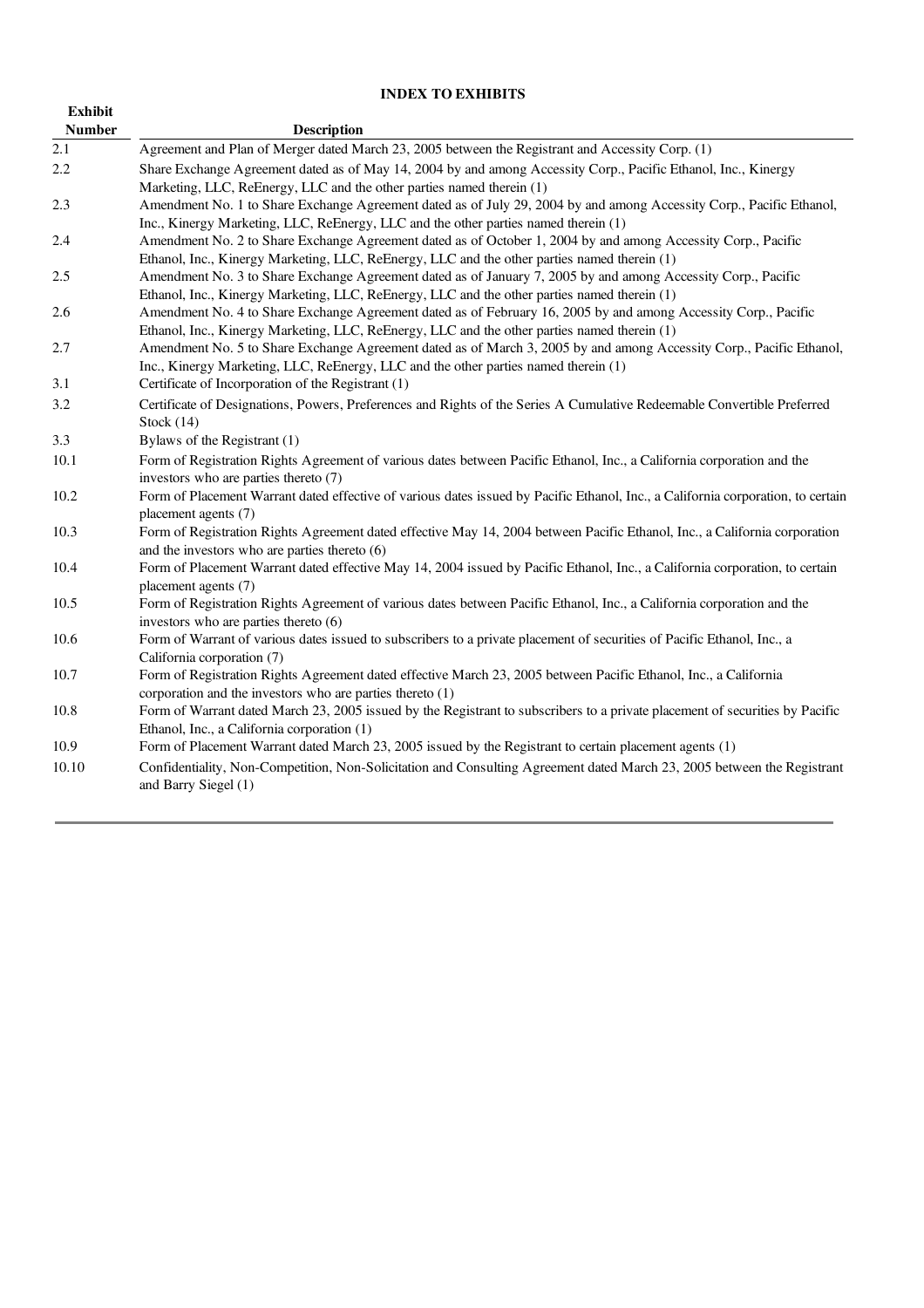| <b>Exhibit</b> |                                                                                                                                                                                                                        |  |  |
|----------------|------------------------------------------------------------------------------------------------------------------------------------------------------------------------------------------------------------------------|--|--|
| <b>Number</b>  | <b>Description</b>                                                                                                                                                                                                     |  |  |
| 10.11          | Confidentiality, Non-Competition, Non-Solicitation and Consulting Agreement dated March 23, 2005 between the Registrant<br>and Philip B. Kart $(1)$                                                                    |  |  |
| 10.12          | Form of Confidentiality, Non-Competition and Non-Solicitation Agreement dated March 23, 2005 between the Registrant<br>and each of Neil M. Koehler, Tom Koehler, William L. Jones, Andrea Jones and Ryan W. Turner (1) |  |  |
| 10.13          | Confidentiality, Non-Competition and Non-Solicitation Agreement dated March 23, 2005 between the Registrant and Neil M.<br>Koehler $(1)$                                                                               |  |  |
| 10.14          | Form of Indemnification Agreement between the Registrant and each of its Executive Officers and Directors (#) (14)                                                                                                     |  |  |
| 10.15          | Executive Employment Agreement dated March 23, 2005 between the Registrant and Neil M. Koehler $(\#)(1)$                                                                                                               |  |  |
| 10.16          | Executive Employment Agreement dated March 23, 2005 between the Registrant and Ryan W. Turner $(\#)(1)$                                                                                                                |  |  |
| 10.17          | Stock Purchase Agreement and Assignment and Assumption Agreement dated March 23, 2005 between the Registrant and<br>Barry Siegel (1)                                                                                   |  |  |
| 10.18          | Letter Agreement dated March 23, 2005 between the Registrant and Neil M. Koehler (1)                                                                                                                                   |  |  |
| 10.19          | Ethanol Purchase and Marketing Agreement dated March 4, 2005 between Kinergy Marketing, LLC, Phoenix Bio-Industries,<br>LLC, Pacific Ethanol, Inc. and Western Milling, LLC (2)                                        |  |  |
| 10.20          | Pacific Ethanol Inc. 2004 Stock Option Plan (3)                                                                                                                                                                        |  |  |
| 10.21          | First Amendment to Pacific Ethanol, Inc. 2004 Stock Option Plan (13)                                                                                                                                                   |  |  |
| 10.22          | Amended 1995 Stock Option Plan (4)                                                                                                                                                                                     |  |  |
| 10.23          | Warrant dated March 23, 2005 issued by the Registrant to Liviakis Financial Communications, Inc. (1)                                                                                                                   |  |  |
| 10.24          | Executive Employment Agreement dated August 10, 2005 between the Registrant and William G. Langley (#)(5)                                                                                                              |  |  |
| 10.25          | Ethanol Marketing Agreement dated as of August 31, 2005 by and between Kinergy Marketing, LLC and Front Range<br>Energy, LLC (8)                                                                                       |  |  |
| 10.26          | Master Revolving Note dated September 24, 2004 of Kinergy Marketing, LLC in favor of Comerica Bank (9)                                                                                                                 |  |  |
| 10.27          | Loan Revision/Extension Agreement dated October 4, 2005 and effective as of June 20, 2005 between Kinergy Marketing,<br>LLC and Comerica Bank (9)                                                                      |  |  |
| 10.28          | Letter Agreement dated as of October 4, 2005 between Kinergy Marketing, LLC and Comerica Bank (9)                                                                                                                      |  |  |
| 10.29          | Guaranty dated October 4, 2005 by Pacific Ethanol, Inc. in favor of Comerica Bank (9)                                                                                                                                  |  |  |
| 10.30          | Security Agreement dated as of September 24, 2004 executed by Kinergy Marketing, LLC in favor of Comerica Bank (12)                                                                                                    |  |  |
| 10.31          | Amended and Restated Phase 1 Design-Build Agreement dated November 2, 2005 by and between Pacific Ethanol Madera<br>LLC and W.M. Lyles Co. (10)                                                                        |  |  |
| 10.32          | Phase 2 Design-Build Agreement dated November 2, 2005 by and between Pacific Ethanol Madera LLC and W.M. Lyles<br>Co. (10)                                                                                             |  |  |
| 10.33          | Letter Agreement dated November 2, 2005 by and between Pacific Ethanol California, Inc. and W.M. Lyles Co. (10)                                                                                                        |  |  |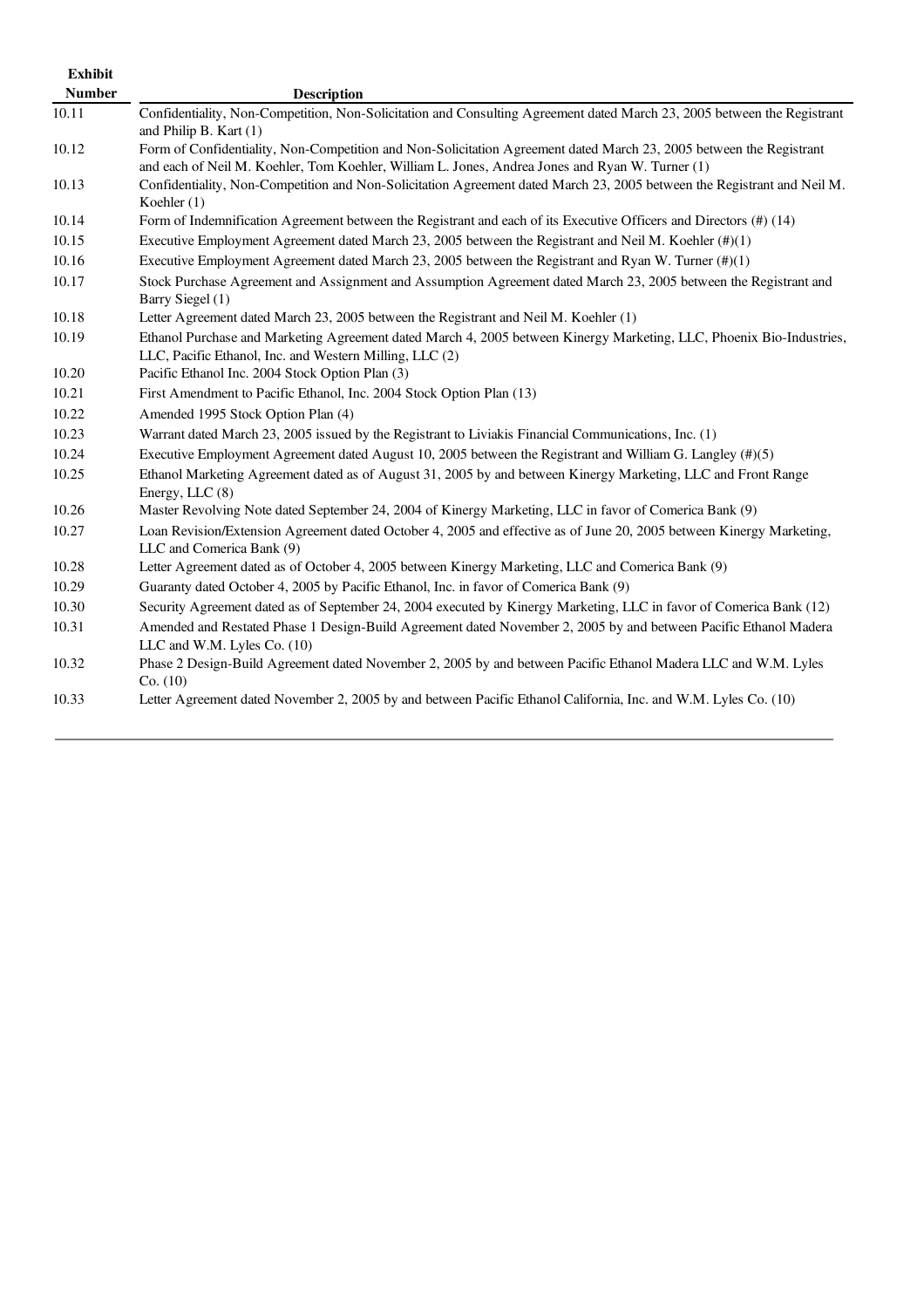| <b>Exhibit</b> |                                                                                                                                                                                                                       |
|----------------|-----------------------------------------------------------------------------------------------------------------------------------------------------------------------------------------------------------------------|
| <b>Number</b>  | <b>Description</b>                                                                                                                                                                                                    |
| 10.34          | Continuing Guaranty dated as of November 3, 2005 by William L. Jones in favor of W.M. Lyles Co. (10)                                                                                                                  |
| 10.35          | Continuing Guaranty dated as of November 3, 2005 by Neil M. Koehler in favor of W.M. Lyles Co. (10)                                                                                                                   |
| 10.36          | Description of Non-Employee Director Compensation (11)                                                                                                                                                                |
| 10.37          | Purchase Agreement dated November 14, 2005 between Pacific Ethanol, Inc. and Cascade Investment, L.L.C. (11)                                                                                                          |
| 10.38          | Deposit Agreement dated April 13, 2006 by and between Pacific Ethanol, Inc. and Comerica Bank (14)                                                                                                                    |
| 10.39          | Registration Rights and Stockholders Agreement dated as of April 13, 2006 by and between Pacific Ethanol, Inc. and<br>Cascade Investment, L.L.C. (14)                                                                 |
| 10.40          | Amendment No. 1 to Ethanol Purchase and Marketing Agreement dated effective as of March 4, 2005 between Kinergy<br>Marketing, LLC, Phoenix Bio-Industries, LLC, Pacific Ethanol, Inc. and Western Milling, LLC (14)   |
| 10.41          | Construction and Term Loan Agreement dated April 10, 2006 by and among Pacific Ethanol Madera LLC, Comerica Bank<br>and Hudson United Capital, a division of TD Banknorth, N.A. (14)                                  |
| 10.42          | Construction Loan Note dated April 13, 2006 by Pacific Ethanol Madera LLC in favor of Comerica Bank (14)                                                                                                              |
| 10.43          | Construction Loan Note dated April 13, 2006 by Pacific Ethanol Madera LLC in favor of Hudson United Capital, a division<br>of TD Banknorth, N.A. (14)                                                                 |
| 10.44          | Assignment and Security Agreement dated April 13, 2006 by and between Pacific Ethanol Madera LLC and Hudson United<br>Capital, a division of TD Banknorth, N.A. (14)                                                  |
| 10.45          | Member Interest Pledge Agreement dated April 13, 2006 by Pacific Ethanol Madera LLC in favor of Hudson United Capital,<br>a division of TD Banknorth, N.A. (14)                                                       |
| 10.46          | Disbursement Agreement dated April 13, 2006 by and among Pacific Ethanol Madera LLC, Hudson United Capital, a<br>division of TD Banknorth, N.A., Comerica Bank and Wealth Management Group of TD Banknorth, N.A. (14) |
| 10.47          | Amended and Restated Term Loan Agreement effective as of April 13, 2006 by and between Lyles Diversified, Inc. and<br>Pacific Ethanol Madera LLC (14)                                                                 |
| 10.48          | Letter Agreement dated as of April 13, 2006 by and among Pacific Ethanol California, Inc., Lyles Diversified, Inc. and<br>Pacific Ethanol Madera LLC (14)                                                             |
| 10.49          | Deed of Trust, Assignment of Leases and Rents, Security Agreement and Fixture Filing dated April 13, 2006 by Pacific<br>Ethanol Madera LLC in favor of Hudson United Capital, a division of TD Banknorth, N.A. (15)   |
| 10.50          | Deed of Trust (Non-Construction) Security Agreement and Fixture Filing with Assignment of Rents dated April 13, 2006 by<br>Pacific Ethanol Madera LLC in favor of Lyles Diversified, Inc. (15)                        |
| 10.51          | Securities Purchase Agreement dated as of May 25, 2006 by and among Pacific Ethanol, Inc. and the investors listed on the<br>Schedule of Investors attached thereto as Exhibit A (16)                                 |
| 10.52          | Form of Warrant dated May 31, 2006 (16)                                                                                                                                                                               |
| 10.53          | Executive Employment Agreement dated as of June 26, 2006 by and between Pacific Ethanol, Inc. and John T. Miller (17)                                                                                                 |
| 10.54          | Executive Employment Agreement dated as of June 26, 2006 by and between Pacific Ethanol, Inc. and Christopher W.<br>Wright $(17)$                                                                                     |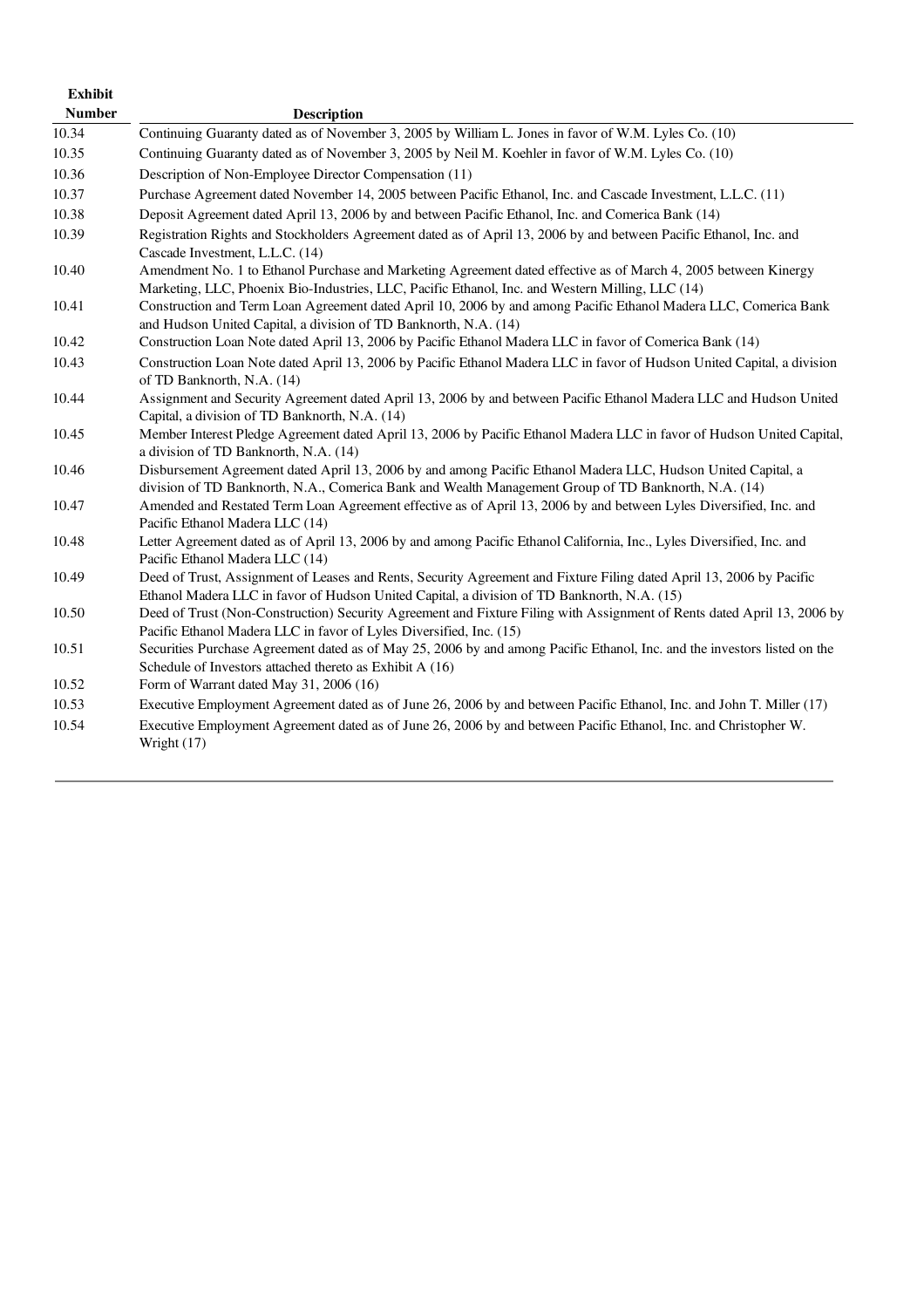| Exhibit       |                                                                                                                                                                                                                                                      |
|---------------|------------------------------------------------------------------------------------------------------------------------------------------------------------------------------------------------------------------------------------------------------|
| <b>Number</b> | <b>Description</b>                                                                                                                                                                                                                                   |
| 10.55         | Amended and Restated Ethanol Purchase and Sale Agreement dated as of August 9, 2006 by and between Kinergy<br>Marketing, LLC and Front Range Energy, LLC (18)                                                                                        |
| 10.56         | Construction Agreement for the Boardman Project between Pacific Ethanol Columbia, LLC and Parsons RCIE Inc. dated as<br>of August 28, 2006 (19)                                                                                                      |
| 10.57         | Engineering, Procurement and Technology License Agreement dated September 6, 2006 by and between Delta-T Corporation<br>and PEI Columbia, LLC (*)(21)                                                                                                |
| 10.58         | Engineering, Procurement and Technology License Agreement (Plant No. 3) dated September 6, 2006 by and between Delta-<br>T Corporation and Pacific Ethanol, Inc. (*)(21)                                                                             |
| 10.59         | Engineering, Procurement and Technology License Agreement (Plant No. 4) dated September 6, 2006 by and between Delta-<br>T Corporation and Pacific Ethanol, Inc. (*)(21)                                                                             |
| 10.60         | Engineering, Procurement and Technology License Agreement (Plant No. 5) dated September 6, 2006 by and between Delta-<br>T Corporation and Pacific Ethanol, Inc. (*)(21)                                                                             |
| 10.61         | Pacific Ethanol, Inc. 2006 Stock Incentive Plan (#)(20)                                                                                                                                                                                              |
| 10.62         | Form of Employee Restricted Stock Agreement (#)(22)                                                                                                                                                                                                  |
| 10.63         | Form of Non-Employee Director Restricted Stock Agreement (#)(22)                                                                                                                                                                                     |
| 10.64         | Amendment No. 1 to Construction and Term Loan Agreement and Agreement as to Future Financing Transactions dated<br>September 29, 2006 by and among Pacific Ethanol Madera LLC, TD Banknorth, N.A., Comerica Bank and Pacific Ethanol,<br>Inc. $(23)$ |
| 10.65         | Membership Interest Purchase Agreement dated as of October 17, 2006 by and among Eagle Energy, LLC, Pacific Ethanol<br>California, Inc. and Pacific Ethanol, Inc. (24)                                                                               |
| 10.66         | Warrant to Purchase Common Stock dated October 17, 2006 issued to Eagle Energy, LLC by Pacific Ethanol, Inc. (24)                                                                                                                                    |
| 10.67         | Registration Rights Agreement dated as of October 17, 2006 by and between Pacific Ethanol, Inc. and Eagle Energy, LLC<br>(24)                                                                                                                        |
| 10.68         | Second Amended and Restated Operating Agreement of Front Range Energy, LLC among the members identified therein (as<br>amended by Amendment No. 1 described below) (24)                                                                              |
| 10.69         | Amendment No. 1, dated as of October 17, 2006, of the Second Amended and Restated Operating Agreement of Front<br>Range Energy, LLC to Add a Substitute Member and for Certain Other Purposes (24)                                                   |
| 10.70         | Form of Non-Competition Agreement dated as of October 17, 2006 by and among Pacific Ethanol, Inc., Front Range Energy,<br>LLC and each of the members of Eagle Energy, LLC (24)                                                                      |
| 10.71         | Amendment to Amended and Restated Ethanol Purchase and Sale Agreement dated October 17, 2006 between Kinergy<br>Marketing, LLC and Front Range Energy, LLC (24)                                                                                      |
| 10.72         | Separation and Consulting Agreement dated December 14, 2006 between Pacific Ethanol, Inc. and William G. Langley (25)                                                                                                                                |
| 21.1          | Subsidiaries of the Registrant                                                                                                                                                                                                                       |
| 23.1          | Consent of Independent Registered Public Accounting Firm                                                                                                                                                                                             |
| 31.1          | Certification Required by Rule 13a-14(a) of the Securities Exchange Act of 1934, as amended, as Adopted Pursuant to<br>Section 302 of the Sarbanes-Oxley Act of 2002                                                                                 |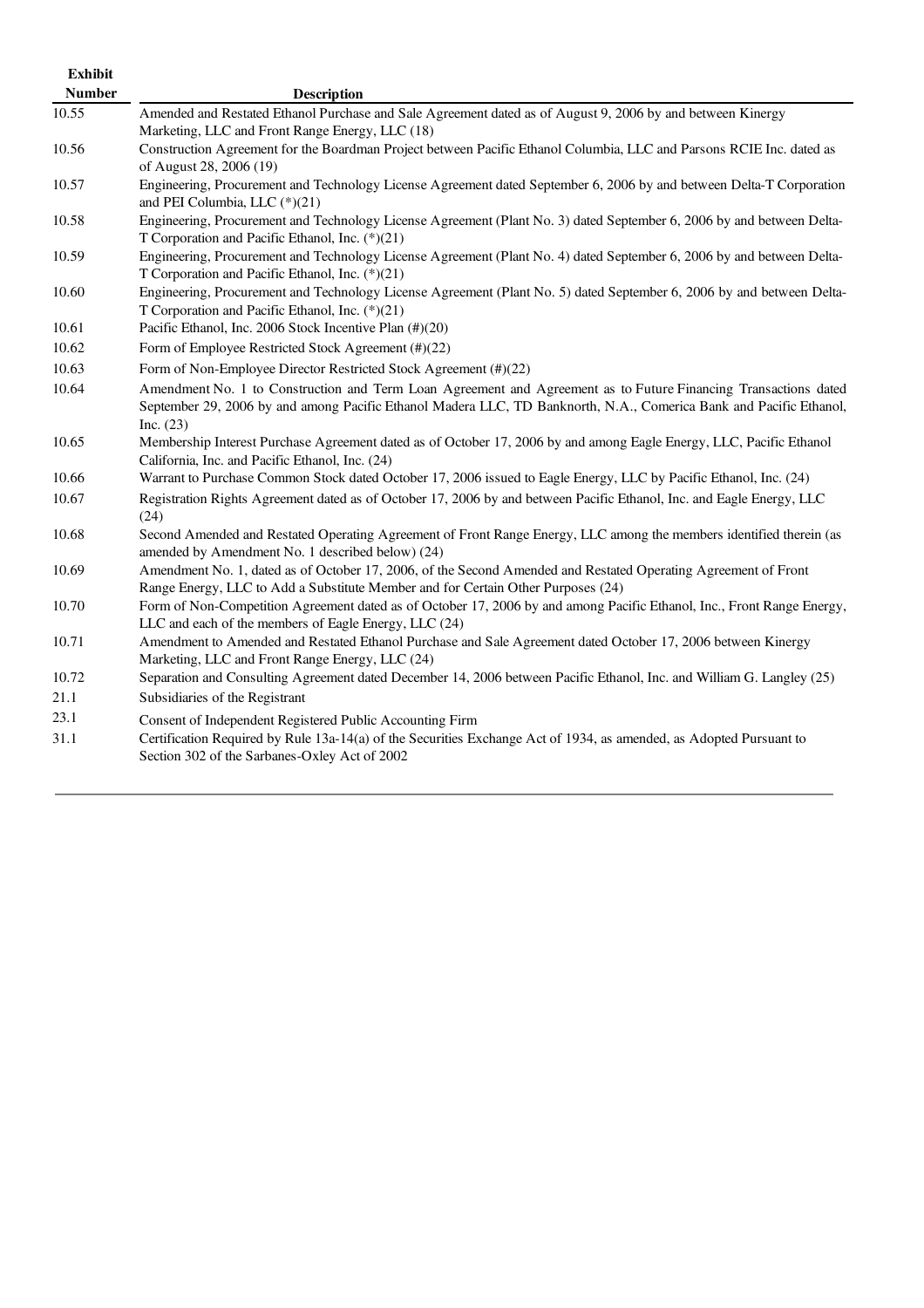| Exhibit       |                                                                                                                                                                                                                                                                      |  |  |  |
|---------------|----------------------------------------------------------------------------------------------------------------------------------------------------------------------------------------------------------------------------------------------------------------------|--|--|--|
| <b>Number</b> | <b>Description</b>                                                                                                                                                                                                                                                   |  |  |  |
| 31.2          | Certification Required by Rule 13a-14(a) of the Securities Exchange Act of 1934, as amended, as Adopted Pursuant to                                                                                                                                                  |  |  |  |
|               | Section 302 of the Sarbanes-Oxley Act of 2002                                                                                                                                                                                                                        |  |  |  |
| 32.           | Certification of Chief Executive Officer and Chief Financial Officer Pursuant to 18 U.S.C. Section 1350, as Adopted                                                                                                                                                  |  |  |  |
|               | Pursuant to Section 906 of the Sarbanes-Oxley Act of 2002                                                                                                                                                                                                            |  |  |  |
| $(\#)$        | Management contract or compensatory plan, contract or arrangement required to be filed as an exhibit.                                                                                                                                                                |  |  |  |
| $(\ast)$      | Portions of this exhibit have been omitted pursuant to a request for confidential treatment filed with the Securities and Exchange<br>Commission.                                                                                                                    |  |  |  |
| (1)           | Filed as an exhibit to the Registrant's current report on Form 8-K for March 23, 2005 filed with the Securities and Exchange<br>Commission on March 29, 2005 and incorporated herein by reference.                                                                   |  |  |  |
| (2)           | Filed as an exhibit to the Registrant's quarterly report on Form 10-QSB for March 31, 2005 (File No. 0-21467) filed with the<br>Securities and Exchange Commission on May 23, 2005 and incorporated herein by reference.                                             |  |  |  |
| (3)           | Filed as an exhibit to the Registrant's Registration Statement on Form S-8 (Reg. No. 333-123538) filed with the Securities and<br>Exchange Commission on March 24, 2005 and incorporated herein by reference.                                                        |  |  |  |
| (4)           | Filed as an exhibit to the Registrant's annual report Form 10-KSB for December 31, 2002 (File No. 0-21467) filed with the<br>Securities and Exchange Commission on March 31, 2003 and incorporated herein by reference.                                              |  |  |  |
| (5)           | Filed as an exhibit to the Registrant's current report on Form 8-K for August 10, 2005 filed with the Securities and Exchange<br>Commission on August 16, 2005 and incorporated herein by reference.                                                                 |  |  |  |
| (6)           | The Form of the Registration Rights Agreement was filed as Exhibit 4.4 to the Registrant's Registration Statement on Form S-1<br>(Reg. No. 333-127714) filed with the Securities and Exchange Commission on August 19, 2005 and incorporated herein by<br>reference. |  |  |  |
| (7)           | Filed as an exhibit to the Registrant's Registration Statement on Form S-1 (Reg. No. 333-127714) filed with the Securities and<br>Exchange Commission on August 19, 2005 and incorporated herein by reference.                                                       |  |  |  |
| (8)           | Filed as an exhibit to the Registrant's current report on Form 8-K for August 31, 2005 filed with the Securities and Exchange<br>Commission on September 7, 2005 and incorporated herein by reference.                                                               |  |  |  |
| (9)           | Filed as an exhibit to the Registrant's current report on Form 8-K for November 1, 2005 filed with the Securities and Exchange<br>Commission on November 7, 2005 and incorporated herein by reference.                                                               |  |  |  |
| (10)          | Filed as an exhibit to the Registrant's current report on Form 8-K for November 2, 2005 filed with the Securities and Exchange<br>Commission on November 8, 2005 and incorporated herein by reference.                                                               |  |  |  |
| (11)          | Filed as an exhibit to the Registrant's current report on Form 8-K for November 10, 2005 filed with the Securities and<br>Exchange Commission on November 15, 2005 and incorporated herein by reference.                                                             |  |  |  |
| (12)          | Filed as an exhibit to the Registrant's Amendment No. 2 to Registration Statement on Form S-1 (Reg. No. 333-127714) filed<br>with the Securities and Exchange Commission on November 22, 2005 and incorporated herein by reference.                                  |  |  |  |
| (13)          | Filed as an exhibit to the Registrant's current report on Form 8-K for January 26, 2006 filed with the Securities and Exchange<br>Commission on February 1, 2006 and incorporated herein by reference.                                                               |  |  |  |
| (14)          | Filed as an exhibit to the Registrant's annual report on Form 10-KSB for December 31, 2005 filed with the Securities and<br>Exchange Commission on April 14, 2006 and incorporated herein by reference.                                                              |  |  |  |
| (15)          | Filed as an exhibit to the Registrant's current report on Form 8-K for April 13, 2006 filed with the Securities and Exchange<br>Commission on April 19, 2006 and incorporated herein by reference.                                                                   |  |  |  |
| (16)          | Filed as an exhibit to the Registrant's current report on Form 8-K for May 25, 2006 filed with the Securities and Exchange<br>Commission on May 31, 2006 and incorporated herein by reference.                                                                       |  |  |  |
| (17)          | Filed as an exhibit to the Registrant's Current Report on Form 8-K for June 26, 2006 filed with the Securities and Exchange<br>Commission on June 27, 2006.                                                                                                          |  |  |  |
| (18)          | Filed as an exhibit to the Registrant's Current Report on Form 8-K for August 9, 2006 filed with the Securities and Exchange<br>Commission on August 15, 2006.                                                                                                       |  |  |  |
| (19)          | Filed as an exhibit to the Registrant's Current Report on Form 8-K for August 23, 2006 filed with the Securities and Exchange<br>Commission on August 29, 2006.                                                                                                      |  |  |  |
| (20)          | Filed as an exhibit to the Registrant's Registration Statement on Form S-8 (Reg. No. 333-137663) filed with the Securities and<br>Exchange Commission on September 29, 2006.                                                                                         |  |  |  |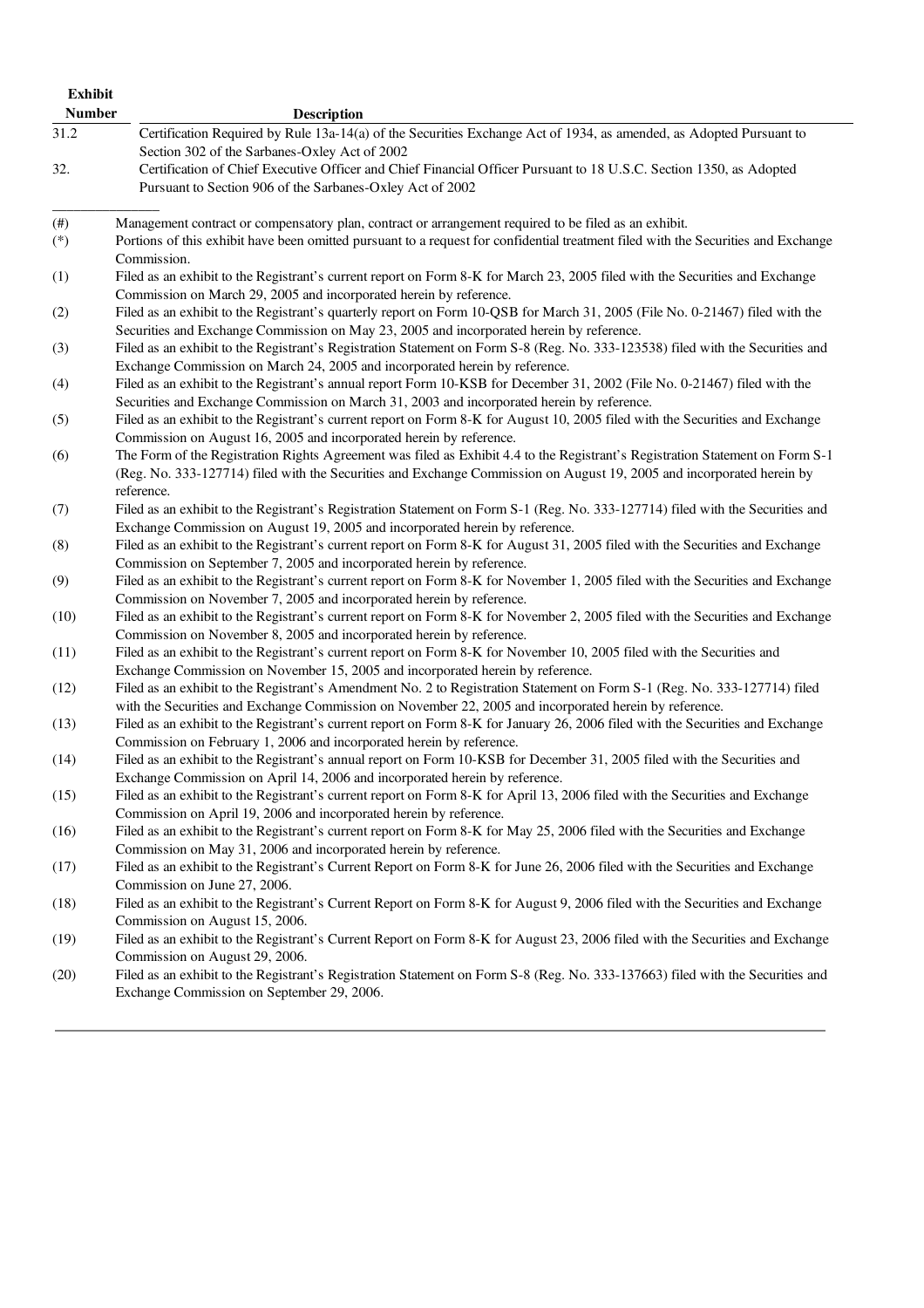- (21) Filed as an exhibit to the Registrant's quarterly report on Form 10-Q for September 30, 2006 filed with the Securities and Exchange Commission on November 20, 2006 and incorporated herein by reference.
- (22) Filed as an exhibit to the Registrant's Current Report on Form 8-K for October 4, 2006 filed with the Securities and Exchange Commission on October 10, 2006.
- (23) Filed as an exhibit to the Registrant's Current Report on Form 8-K for October 2, 2006 filed with the Securities and Exchange Commission on October 12, 2006.
- (24) Filed as an exhibit to the Registrant's Current Report on Form 8-K for October 17, 2006 filed with the Securities and Exchange Commission on October 23, 2006.
- (25) Filed as an exhibit to the Registrant's Current Report on Form 8-K for December 14, 2006 filed with the Securities and Exchange Commission on December 15, 2006.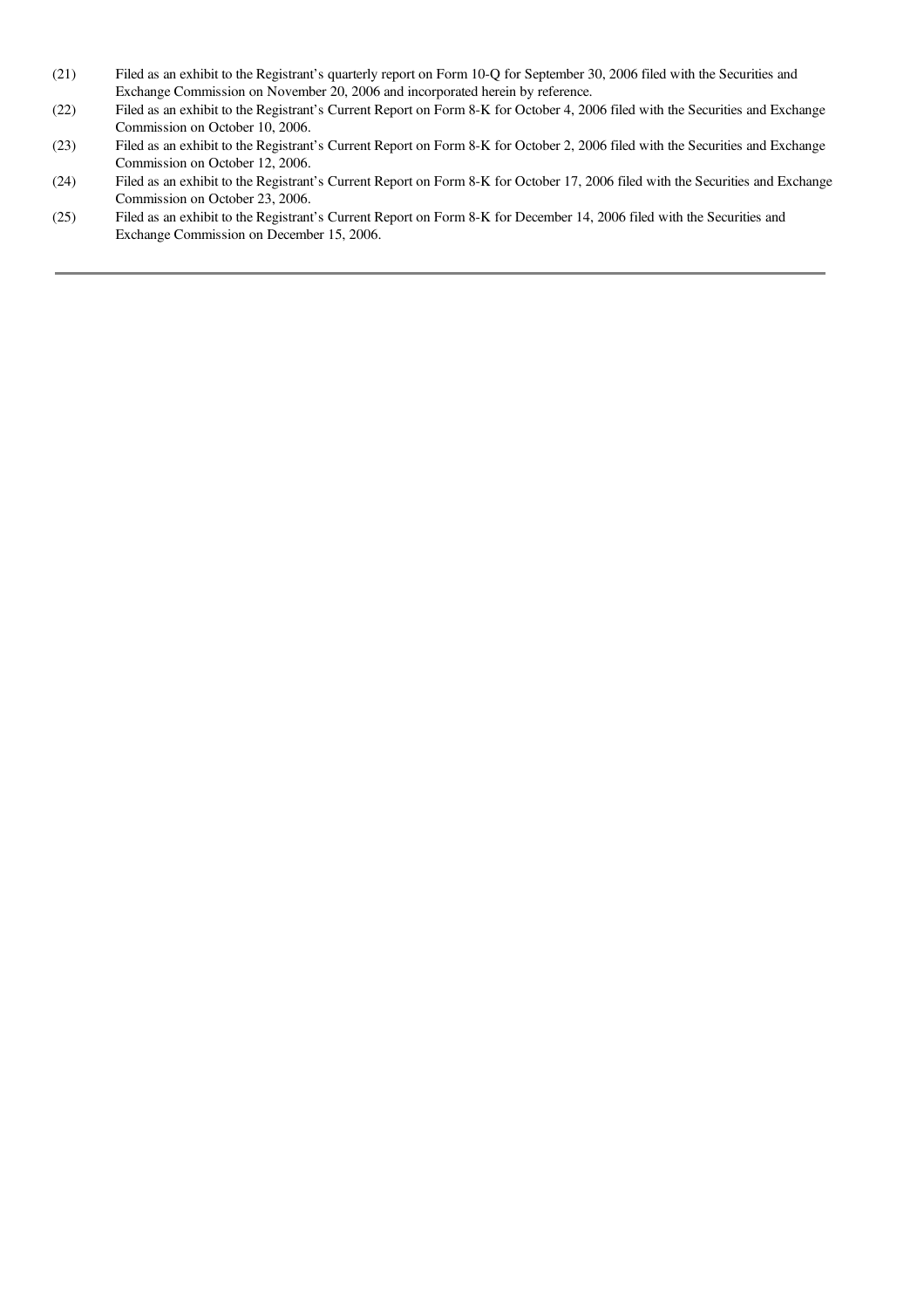### SIGNATURES

Pursuant to the requirements of Section 13 or 15(d) of the Securities Exchange Act of 1934, the registrant has duly caused this report to be signed on its behalf by the undersigned, thereunto duly authorized on this  $12<sup>th</sup>$  day of March, 2007.

## PACIFIC ETHANOL, INC.

By: /s/ NEIL M. KOEHLER

Neil M. Koehler President and Chief Executive Officer

Pursuant to the requirements of the Securities Exchange Act of 1934, this report has been signed below by the following persons on behalf of the Registrant and in the capacities and on the dates indicated.

| <b>Signature</b>      | <b>Title</b>                                                                                               | Date           |
|-----------------------|------------------------------------------------------------------------------------------------------------|----------------|
| /s/ WILLIAM L. JONES  | Chairman of the Board and Director                                                                         | March 12, 2007 |
| William L. Jones      |                                                                                                            |                |
| /s/ NEIL M. KOEHLER   | President, Chief Executive Officer (Principal<br>Executive Officer) and Director                           | March 12, 2007 |
| Neil M. Koehler       |                                                                                                            |                |
| /s/ JOHN T. MILLER    | Chief Operating Officer and Acting Chief Financial<br>Officer (Principal Financial and Accounting Officer) | March 12, 2007 |
| John T. Miller        |                                                                                                            |                |
| /s/ TERRY L. STONE    | Director                                                                                                   | March 12, 2007 |
| Terry L. Stone        |                                                                                                            |                |
| /s/ JOHN L. PRINCE    | Director                                                                                                   | March 12, 2007 |
| John L. Prince        |                                                                                                            |                |
| /s/ DOUGLAS L. KIETA  | Director                                                                                                   | March 12, 2007 |
| Douglas L. Kieta      |                                                                                                            |                |
| /s/ ROBERT P. THOMAS  | Director                                                                                                   | March 12, 2007 |
| Robert P. Thomas      |                                                                                                            |                |
| /s/ DANIEL A. SANDERS | Director                                                                                                   | March 12, 2007 |
| Daniel A. Sanders     |                                                                                                            |                |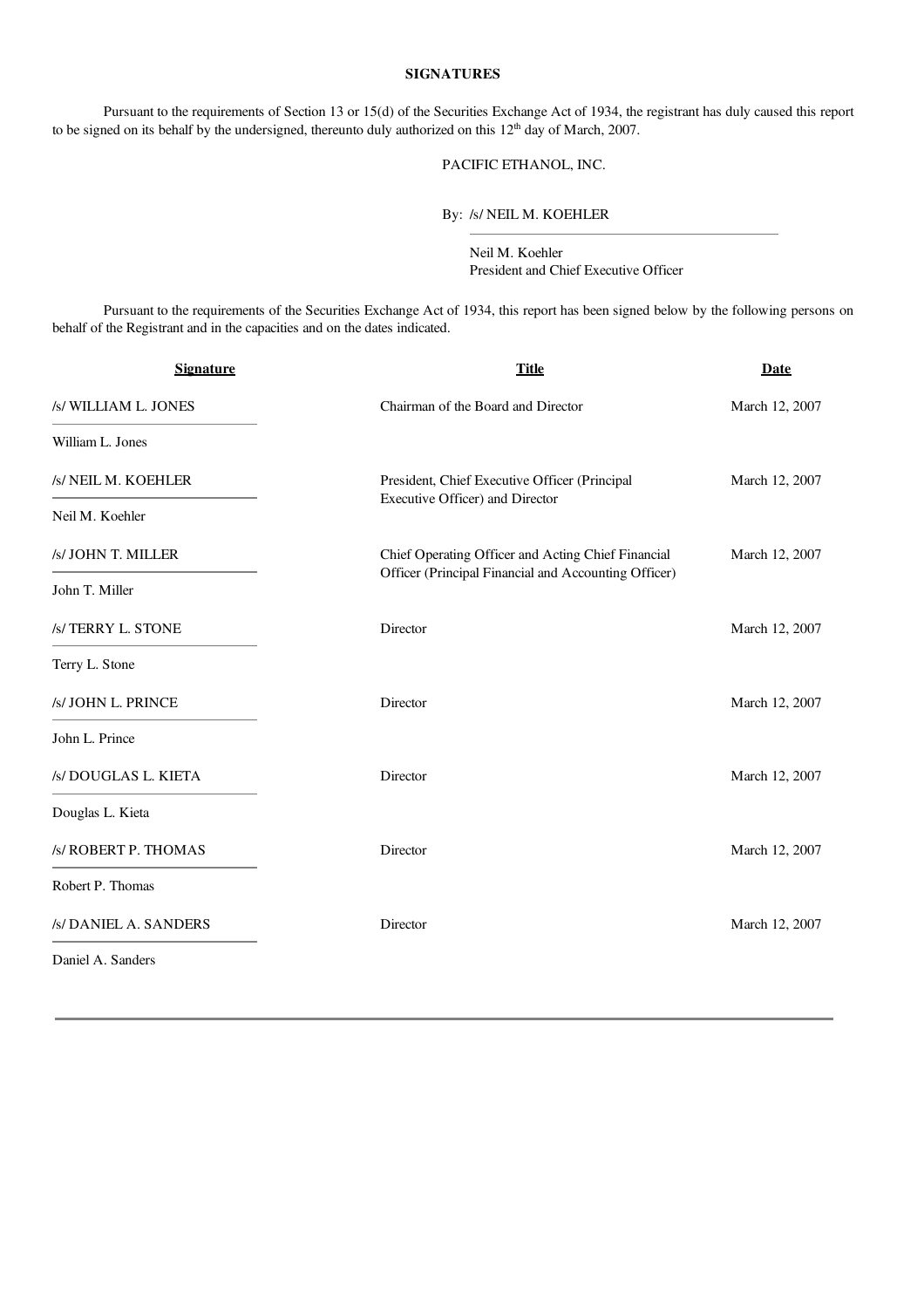## EXHIBITS FILED WITH THIS REPORT

| <b>Exhibit</b> |                                                                                                                                                                                  |
|----------------|----------------------------------------------------------------------------------------------------------------------------------------------------------------------------------|
| <b>Number</b>  | <b>Description</b>                                                                                                                                                               |
| 21.1           | Subsidiaries of the Registrant                                                                                                                                                   |
|                |                                                                                                                                                                                  |
| 23.1           | Consent of Independent Registered Public Accounting Firm                                                                                                                         |
| 31.1           | Certification Required by Rule 13a-14(a) of the Securities Exchange Act of 1934, as amended, as Adopted Pursuant to<br>Section 302 of the Sarbanes-Oxley Act of 2002             |
| 31.2           | Certification Required by Rule 13a-14(a) of the Securities Exchange Act of 1934, as amended, as Adopted Pursuant to<br>Section 302 of the Sarbanes-Oxley Act of 2002             |
| 32.1           | Certification of Chief Executive Officer and Chief Financial Officer Pursuant to 18 U.S.C. Section 1350, as Adopted<br>Pursuant to Section 906 of the Sarbanes-Oxley Act of 2002 |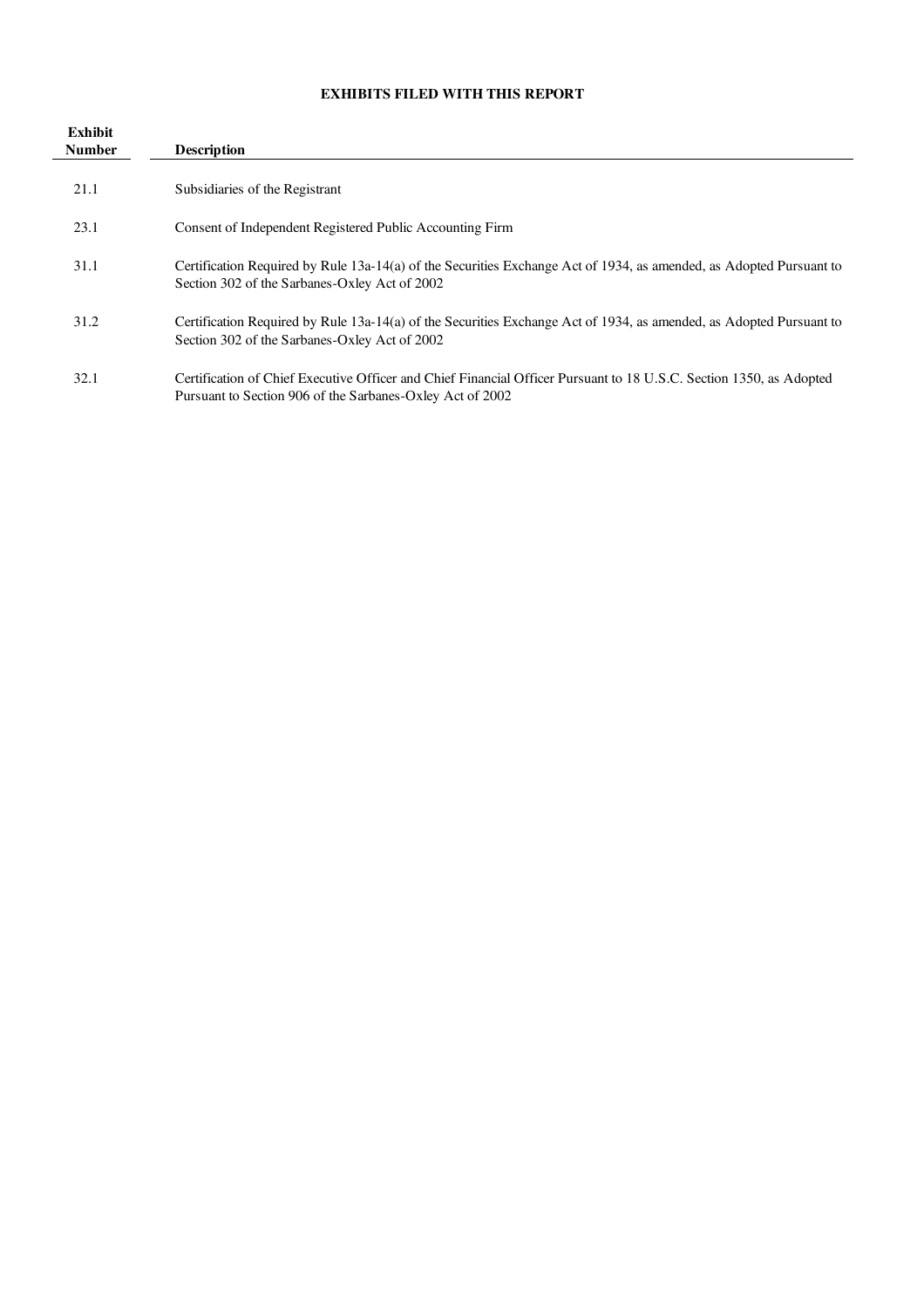# EXHIBIT 21.1

## SUBSIDIARIES OF THE REGISTRANT

|                                   | Names Under Which               | State or Jurisdiction of      |
|-----------------------------------|---------------------------------|-------------------------------|
| Subsidiary Name                   | <b>Subsidiary Does Business</b> | Incorporation or Organization |
| Pacific Ethanol California, Inc.  | Pacific Ethanol California      | California                    |
| Kinergy Marketing, LLC            | Kinergy Marketing/Kinergy       | Oregon                        |
| ReEnergy, LLC                     | ReEnergy                        | California                    |
| Pacific Ag Products, LLC          | Pacific Ag Products/PAP         | California                    |
| Pacific Ethanol Madera LLC        | Pacific Ethanol Madera          | Delaware                      |
| Pacific Ethanol Holding Co. LLC   | Pacific Ethanol Holding Co.     | Delaware                      |
| Pacific Ethanol Imperial, LLC     | Pacific Ethanol Imperial        | Delaware                      |
| Pacific Ethanol Stockton LLC      | Pacific Ethanol Stockton        | Delaware                      |
| Pacific Ethanol Columbia, LLC     | Pacific Ethanol Columbia        | Delaware                      |
| Front Range Energy, LLC           | <b>Front Range Energy</b>       | Colorado                      |
| Pacific Ethanol Magic Valley, LLC | Pacific Ethanol Magic Valley    | Delaware                      |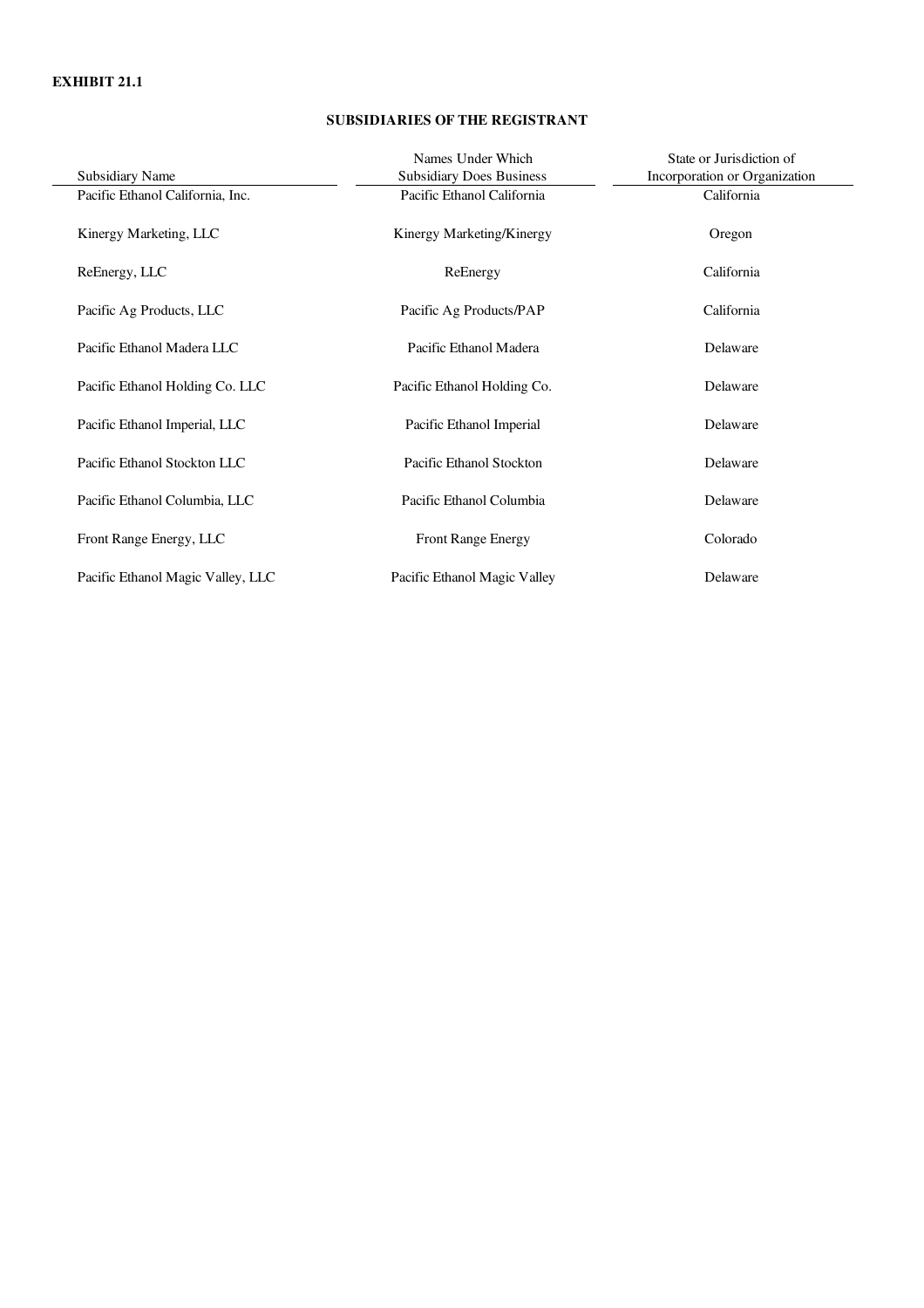## EXHIBIT 23.1

### CONSENT OF INDEPENDENT REGISTERED PUBLIC ACCOUNTING FIRM

To the Board of Directors Pacific Ethanol, Inc. Sacramento, California

We consent to incorporation by reference in the Registration Statements (Nos. 333-106554, 333-123538, 333-123539 and 333-137663) on Form S-8 and (Nos. 333-127714, 333-135270 and 333-138260) on Form S-3 of Pacific Ethanol, Inc. of our report dated March 7, 2007 relating to our audits of the consolidated financial statements, which appear in the December 31, 2006 annual report on Form 10-K of Pacific Ethanol, Inc.

/s/ HEIN & ASSOCIATES LLP

Irvine, California March 7, 2007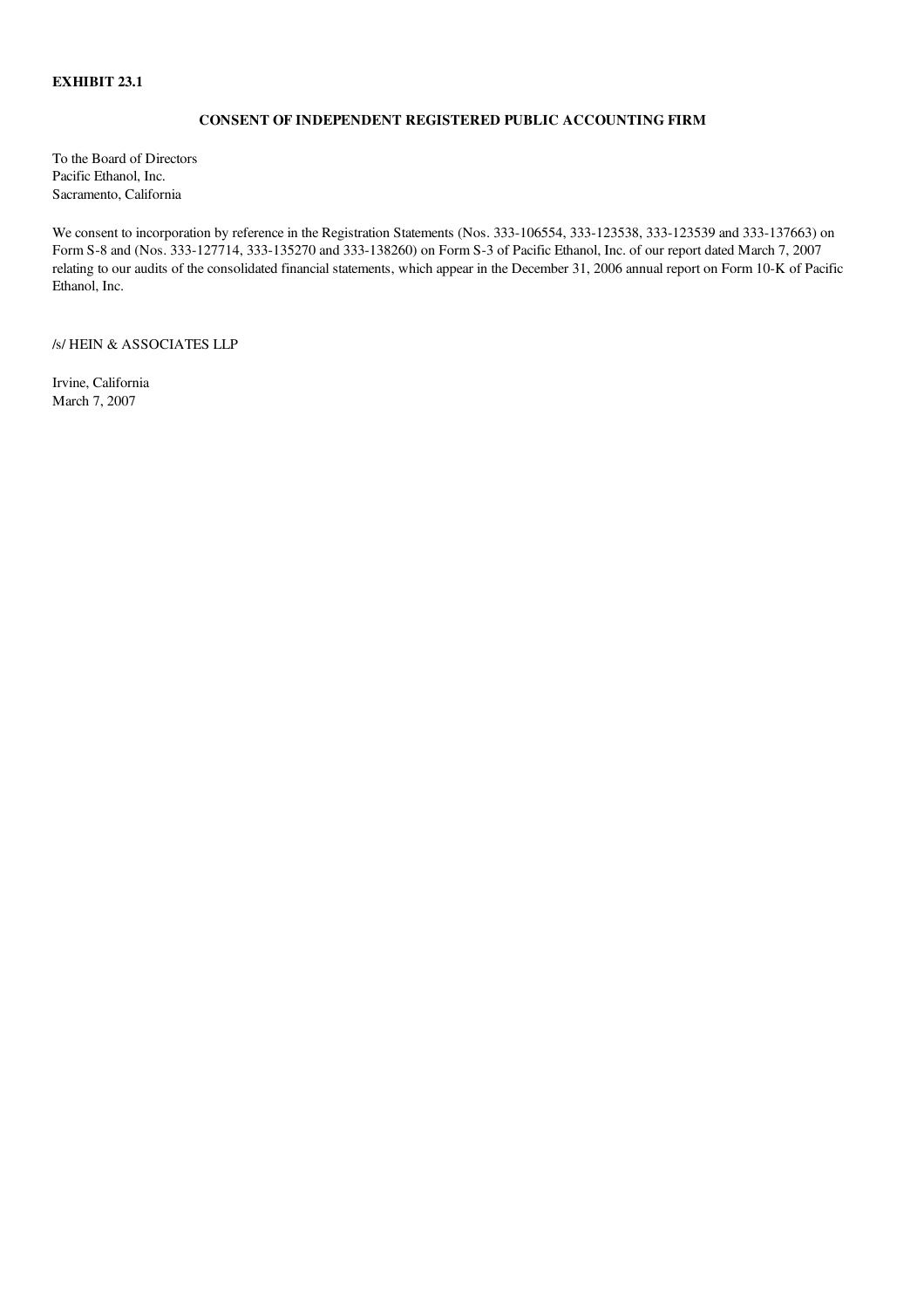### EXHIBIT 31.1

#### **CERTIFICATION**

I, Neil M. Koehler, certify that:

1. I have reviewed this Annual Report on Form 10-K of Pacific Ethanol, Inc.;

2. Based on my knowledge, this report does not contain any untrue statement of a material fact or omit to state a material fact necessary to make the statements made, in light of the circumstances under which such statements were made, not misleading with respect to the period covered by this report;

3. Based on my knowledge, the financial statements, and other financial information included in this report, fairly present in all material respects the financial condition, results of operations and cash flows of the registrant as of, and for, the periods presented in this report;

4. The registrant's other certifying officers and I are responsible for establishing and maintaining disclosure controls and procedures (as defined in Exchange Act Rules 13a-15(e) and 15d-15(e)) [language omitted pursuant to SEC Release 34-47986] for the registrant and have:

(a) Designed such disclosure controls and procedures, or caused such disclosure controls and procedures to be designed under our supervision, to ensure that material information relating to the registrant, including its consolidated subsidiaries, is made known to us by others within those entities, particularly during the period in which this report is being prepared;

(b) [Omitted pursuant to SEC Release 34-47986];

(c) Evaluated the effectiveness of the registrant's disclosure controls and procedures and presented in this report our conclusions about the effectiveness of the disclosure controls and procedures, as of the end of the period covered by this report based on such evaluation; and

(d) Disclosed in this report any change in the registrant's internal control over financial reporting that occurred during the registrant's most recent fiscal quarter (the registrant's fourth fiscal quarter in the case of an annual report) that has materially affected, or is reasonably likely to materially affect, the registrant's internal control over financial reporting.

5. The registrant's other certifying officer(s) and I have disclosed, based on our most recent evaluation of internal control over financial reporting, to the registrant's auditors and the audit committee of the registrant's board of directors (or persons performing the equivalent functions):

(a) All significant deficiencies and material weaknesses in the design or operation of internal control over financial reporting which are reasonably likely to adversely affect the registrant's ability to record, process, summarize and report financial information; and

(b) Any fraud, whether or not material, that involves management or other employees who have a significant role in the registrant's internal control over financial reporting.

Date: March 12, 2007

/s/ NEIL M. KOEHLER

Neil M. Koehler President and Chief Executive Officer (Principal Executive Officer)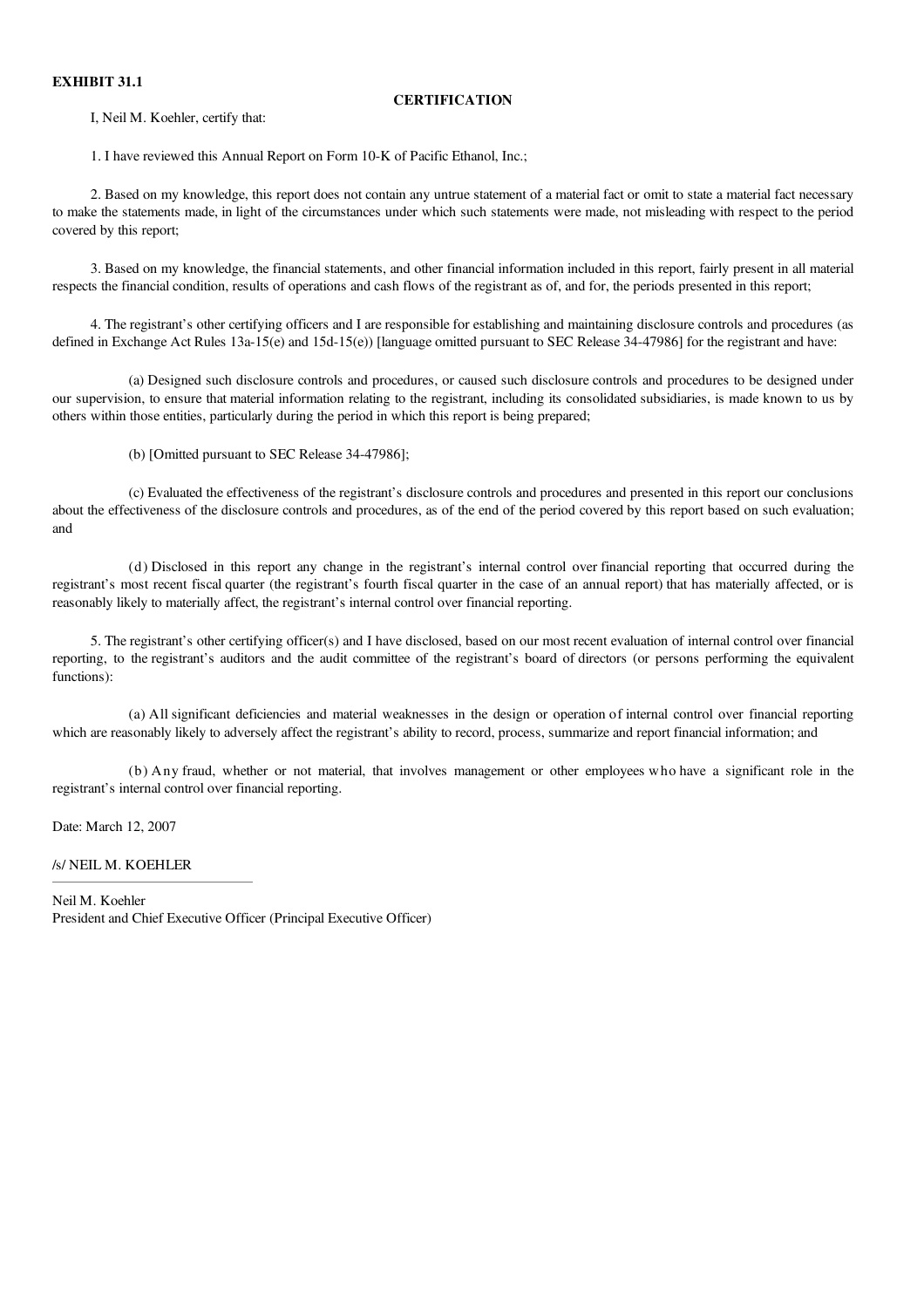### EXHIBIT 31.2

#### **CERTIFICATION**

I, John T. Miller, certify that:

1. I have reviewed this Annual Report on Form 10-K of Pacific Ethanol, Inc.;

2. Based on my knowledge, this report does not contain any untrue statement of a material fact or omit to state a material fact necessary to make the statements made, in light of the circumstances under which such statements were made, not misleading with respect to the period covered by this report;

3. Based on my knowledge, the financial statements, and other financial information included in this report, fairly present in all material respects the financial condition, results of operations and cash flows of the registrant as of, and for, the periods presented in this report;

4. The registrant's other certifying officers and I are responsible for establishing and maintaining disclosure controls and procedures (as defined in Exchange Act Rules 13a-15(e) and 15d-15(e)) [language omitted pursuant to SEC Release 34-47986] for the registrant and have:

(a) Designed such disclosure controls and procedures, or caused such disclosure controls and procedures to be designed under our supervision, to ensure that material information relating to the registrant, including its consolidated subsidiaries, is made known to us by others within those entities, particularly during the period in which this report is being prepared;

(b) [Omitted pursuant to SEC Release 34-47986];

(c) Evaluated the effectiveness of the registrant's disclosure controls and procedures and presented in this report our conclusions about the effectiveness of the disclosure controls and procedures, as of the end of the period covered by this report based on such evaluation; and

(d) Disclosed in this report any change in the registrant's internal control over financial reporting that occurred during the registrant's most recent fiscal quarter (the registrant's fourth fiscal quarter in the case of an annual report) that has materially affected, or is reasonably likely to materially affect, the registrant's internal control over financial reporting.

5. The registrant's other certifying officer(s) and I have disclosed, based on our most recent evaluation of internal control over financial reporting, to the registrant's auditors and the audit committee of the registrant's board of directors (or persons performing the equivalent functions):

(a) All significant deficiencies and material weaknesses in the design or operation of internal control over financial reporting which are reasonably likely to adversely affect the registrant's ability to record, process, summarize and report financial information; and

(b) Any fraud, whether or not material, that involves management or other employees who have a significant role in the registrant's internal control over financial reporting.

Date: March 12, 2007

### /s/ JOHN T. MILLER

#### John T. Miller

Chief Operating Officer and Acting Chief Financial Officer (Principal Financial and Accounting Officer)